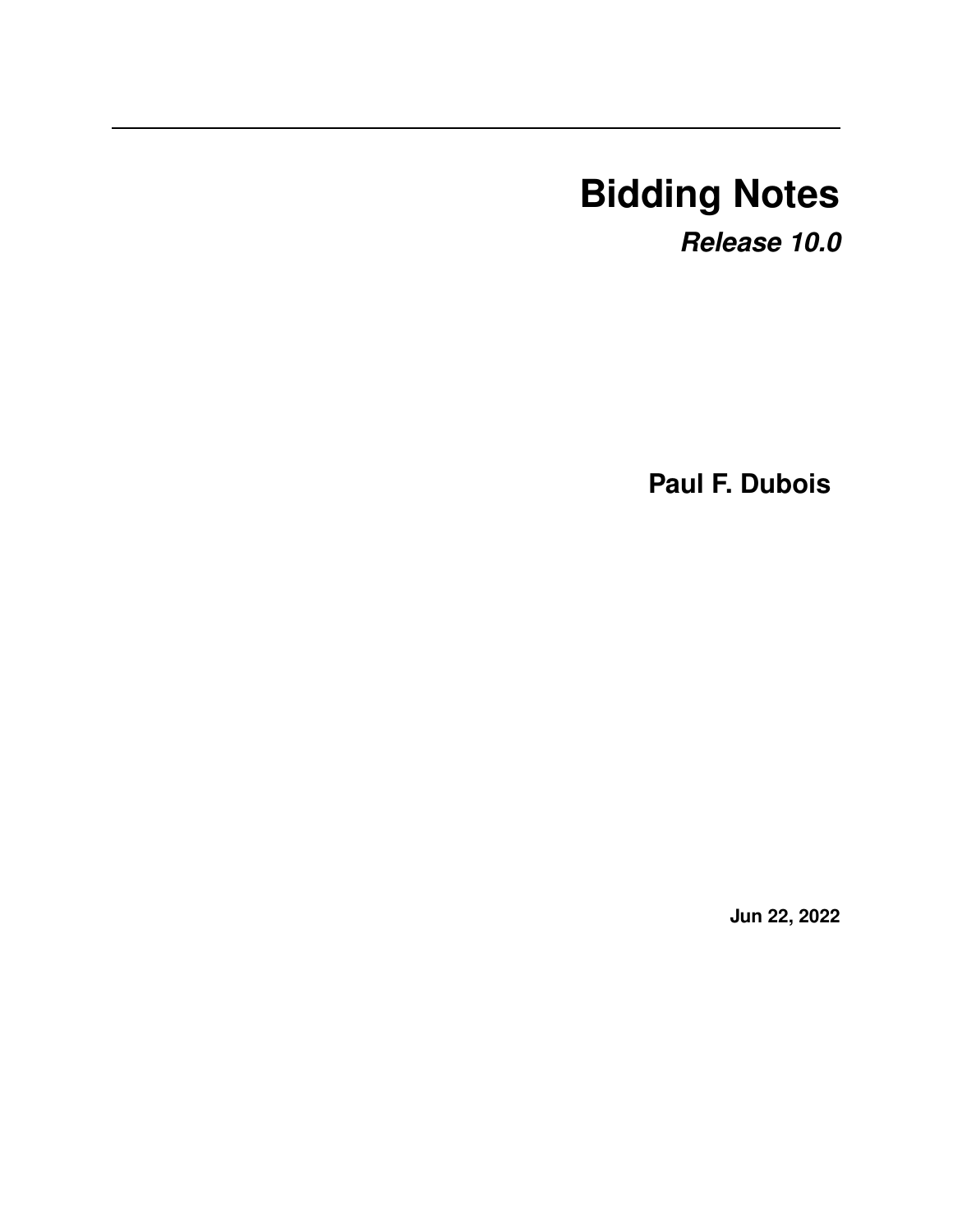## **TABLE OF CONTENTS**

| $\mathbf{1}$            |                                        | <b>About These Books</b>                                                                                                                    | $\mathbf{1}$   |  |  |  |  |  |  |  |
|-------------------------|----------------------------------------|---------------------------------------------------------------------------------------------------------------------------------------------|----------------|--|--|--|--|--|--|--|
| $\overline{2}$          | <b>Preliminaries</b><br>$\overline{2}$ |                                                                                                                                             |                |  |  |  |  |  |  |  |
|                         | 2.1                                    |                                                                                                                                             | $\overline{2}$ |  |  |  |  |  |  |  |
|                         | 2.2                                    |                                                                                                                                             | $\overline{3}$ |  |  |  |  |  |  |  |
|                         | 2.3                                    |                                                                                                                                             | $\overline{3}$ |  |  |  |  |  |  |  |
|                         | 2.4                                    |                                                                                                                                             | $\overline{3}$ |  |  |  |  |  |  |  |
|                         | 2.5                                    |                                                                                                                                             | 3              |  |  |  |  |  |  |  |
|                         | 2.6                                    |                                                                                                                                             | $\overline{4}$ |  |  |  |  |  |  |  |
|                         | 2.7                                    |                                                                                                                                             | 5              |  |  |  |  |  |  |  |
| $\overline{\mathbf{3}}$ |                                        | <b>Hand Evaluation</b>                                                                                                                      | 6              |  |  |  |  |  |  |  |
|                         | 3.1                                    |                                                                                                                                             | 6              |  |  |  |  |  |  |  |
|                         |                                        | 3.1.1                                                                                                                                       | $\overline{7}$ |  |  |  |  |  |  |  |
|                         |                                        | 3.1.2                                                                                                                                       | $\overline{7}$ |  |  |  |  |  |  |  |
|                         | 3.2                                    |                                                                                                                                             | 8              |  |  |  |  |  |  |  |
|                         | 3.3                                    |                                                                                                                                             | 8              |  |  |  |  |  |  |  |
|                         | 3.4                                    |                                                                                                                                             | 9              |  |  |  |  |  |  |  |
|                         |                                        |                                                                                                                                             |                |  |  |  |  |  |  |  |
| $\overline{\mathbf{4}}$ | <b>Reverses</b>                        |                                                                                                                                             | 10             |  |  |  |  |  |  |  |
|                         | 4.1                                    |                                                                                                                                             | <b>10</b>      |  |  |  |  |  |  |  |
|                         |                                        | 4.1.1                                                                                                                                       |                |  |  |  |  |  |  |  |
|                         | 4.2                                    |                                                                                                                                             |                |  |  |  |  |  |  |  |
| 5                       |                                        | <b>Opening Notrump</b>                                                                                                                      | 12             |  |  |  |  |  |  |  |
|                         | 5.1                                    |                                                                                                                                             |                |  |  |  |  |  |  |  |
|                         |                                        | 5.1.1                                                                                                                                       |                |  |  |  |  |  |  |  |
|                         |                                        | 5.1.2                                                                                                                                       | 13             |  |  |  |  |  |  |  |
|                         | 5.2                                    |                                                                                                                                             | 13             |  |  |  |  |  |  |  |
|                         |                                        | 5.2.1                                                                                                                                       | 14             |  |  |  |  |  |  |  |
|                         | 5.3                                    | <b>Major Transfers</b>                                                                                                                      | 15             |  |  |  |  |  |  |  |
|                         |                                        | 5.3.1                                                                                                                                       | 16             |  |  |  |  |  |  |  |
|                         |                                        | 5.3.2                                                                                                                                       | <sup>16</sup>  |  |  |  |  |  |  |  |
|                         | 5.4                                    | When Responder Is 5-4 In The Majors $\dots \dots \dots \dots \dots \dots \dots \dots \dots \dots \dots \dots \dots \dots \dots \dots \dots$ |                |  |  |  |  |  |  |  |
|                         | 5.5                                    |                                                                                                                                             |                |  |  |  |  |  |  |  |
|                         | 5.6                                    |                                                                                                                                             | 17             |  |  |  |  |  |  |  |
|                         |                                        |                                                                                                                                             |                |  |  |  |  |  |  |  |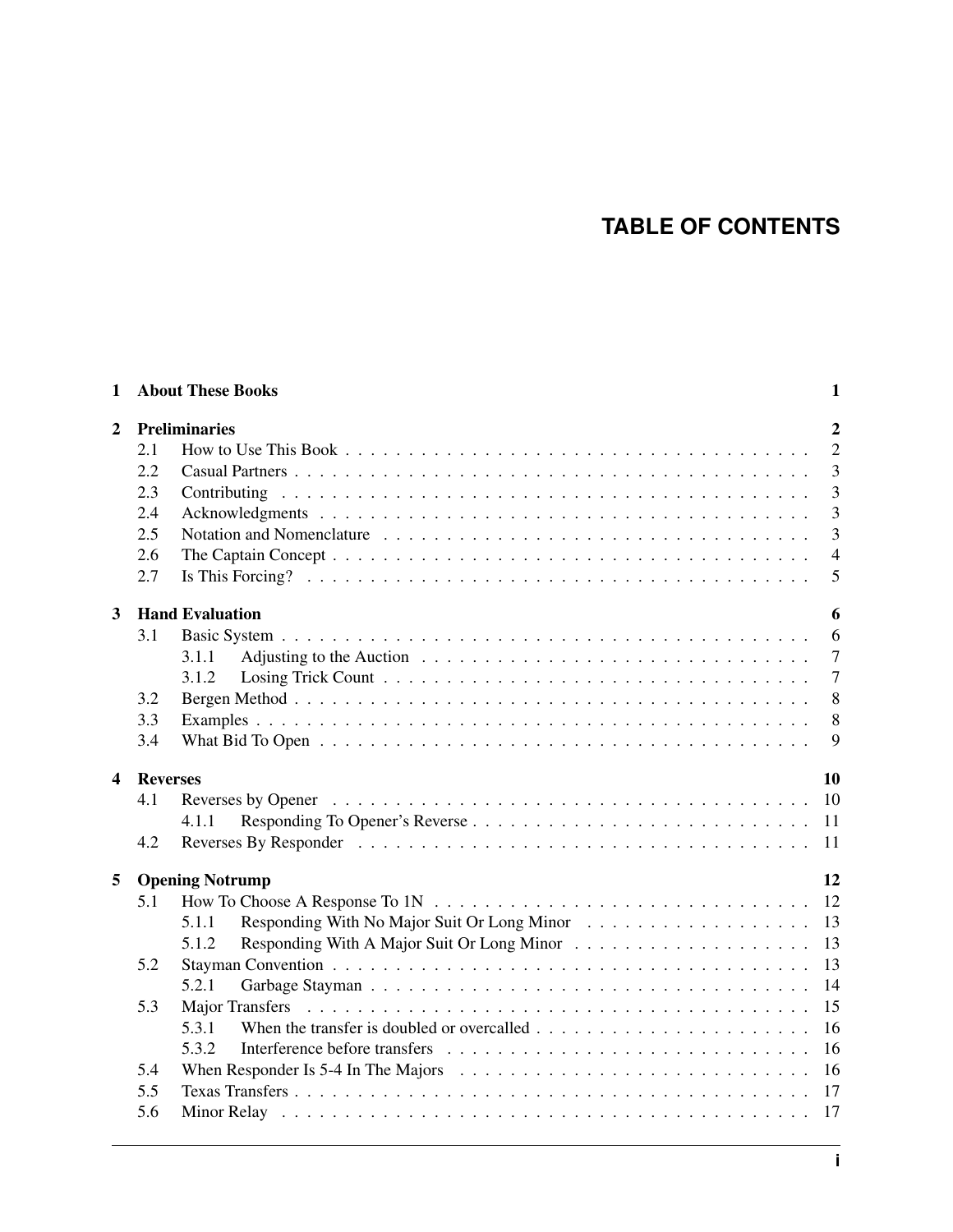|                |      | 5.6.1                            | 17 |
|----------------|------|----------------------------------|----|
|                | 5.7  |                                  |    |
|                | 5.8  |                                  | 18 |
|                | 5.9  |                                  | 18 |
|                | 5.10 |                                  | 18 |
|                | 5.11 |                                  | 19 |
|                |      | 5.11.1                           | 19 |
|                |      | 5.11.2                           | 19 |
|                | 5.12 |                                  | 20 |
|                |      | 5.12.1                           | 20 |
|                |      | 5.12.2                           | 20 |
|                |      | 5.12.3                           | 21 |
|                |      | 5.12.4                           | 21 |
|                |      |                                  |    |
| 6              |      | The 2N Opening Family            | 22 |
|                | 6.1  |                                  | 22 |
|                | 6.2  | Responses                        |    |
|                |      | 6.2.1                            |    |
|                |      | 6.2.2                            |    |
|                |      |                                  |    |
| $\overline{7}$ |      | <b>Major Openings</b>            | 24 |
|                | 7.1  |                                  | 24 |
|                |      | 7.1.1                            |    |
|                |      | 7.1.2                            |    |
|                |      | 7.1.3                            |    |
|                |      | 7.1.4                            | 25 |
|                |      | 7.1.5                            | 25 |
|                | 7.2  |                                  |    |
|                |      | 7.2.1                            | 26 |
|                | 7.3  |                                  | 27 |
|                | 7.4  |                                  |    |
|                |      | 7.4.1                            |    |
|                | 7.5  |                                  |    |
|                |      |                                  | 28 |
|                | 7.6  |                                  | 29 |
|                |      | 7.6.1                            | 29 |
|                |      | 7.6.2                            | 29 |
|                |      |                                  |    |
| 8              |      | <b>More About Major Openings</b> | 30 |
|                | 8.1  |                                  | 30 |
|                | 8.2  |                                  | 30 |
|                | 8.3  |                                  | 31 |
|                | 8.4  |                                  | 31 |
|                | 8.5  |                                  | 32 |
|                | 8.6  |                                  | 32 |
|                | 8.7  | Bergen Raises                    | 32 |
|                |      | 8.7.1                            | 32 |
|                |      |                                  |    |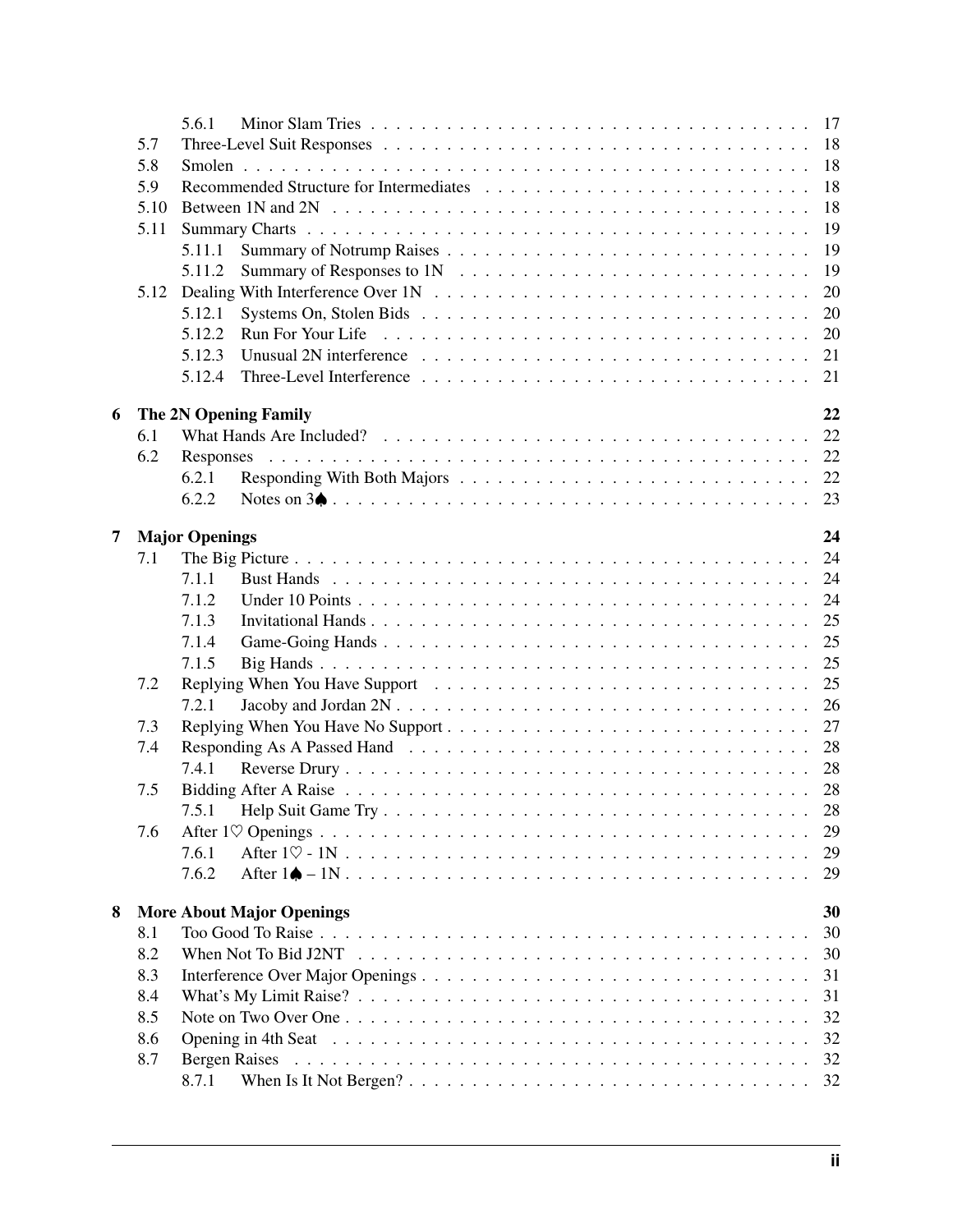| 9    |                                     | 33<br><b>Minor Openings</b>                                                                                                                                                                                                   |    |  |  |  |  |  |
|------|-------------------------------------|-------------------------------------------------------------------------------------------------------------------------------------------------------------------------------------------------------------------------------|----|--|--|--|--|--|
|      | 9.1                                 |                                                                                                                                                                                                                               | 33 |  |  |  |  |  |
|      |                                     | 9.1.1                                                                                                                                                                                                                         | 33 |  |  |  |  |  |
|      |                                     | 9.1.2                                                                                                                                                                                                                         |    |  |  |  |  |  |
|      |                                     | 9.1.3                                                                                                                                                                                                                         | 34 |  |  |  |  |  |
|      | 9.2                                 |                                                                                                                                                                                                                               | 34 |  |  |  |  |  |
|      | 9.3                                 |                                                                                                                                                                                                                               | 34 |  |  |  |  |  |
|      | 9.4                                 | Subsequent Bidding (and a series of the series of the series of the series of the series of the series of the series of the series of the series of the series of the series of the series of the series of the series of the | 35 |  |  |  |  |  |
|      |                                     |                                                                                                                                                                                                                               |    |  |  |  |  |  |
|      | 9.5                                 |                                                                                                                                                                                                                               |    |  |  |  |  |  |
|      | 36<br>10 The Strong Two Club Opener |                                                                                                                                                                                                                               |    |  |  |  |  |  |
|      | 10.1                                |                                                                                                                                                                                                                               |    |  |  |  |  |  |
|      |                                     |                                                                                                                                                                                                                               |    |  |  |  |  |  |
|      |                                     |                                                                                                                                                                                                                               |    |  |  |  |  |  |
|      |                                     | <b>11 Preemptive Opening Bids</b>                                                                                                                                                                                             | 38 |  |  |  |  |  |
|      | 11.1                                |                                                                                                                                                                                                                               | 38 |  |  |  |  |  |
|      |                                     | 11.1.1                                                                                                                                                                                                                        | 38 |  |  |  |  |  |
|      | 11.2                                |                                                                                                                                                                                                                               | 38 |  |  |  |  |  |
|      |                                     |                                                                                                                                                                                                                               | 39 |  |  |  |  |  |
|      |                                     |                                                                                                                                                                                                                               | 39 |  |  |  |  |  |
|      |                                     |                                                                                                                                                                                                                               |    |  |  |  |  |  |
|      |                                     | 12 Two Over One Game Force                                                                                                                                                                                                    | 40 |  |  |  |  |  |
|      | 12.1                                |                                                                                                                                                                                                                               | 40 |  |  |  |  |  |
|      |                                     |                                                                                                                                                                                                                               | 40 |  |  |  |  |  |
|      | 12.3                                |                                                                                                                                                                                                                               | 41 |  |  |  |  |  |
|      |                                     | 12.3.1                                                                                                                                                                                                                        | 41 |  |  |  |  |  |
|      |                                     | 12.3.2                                                                                                                                                                                                                        | 41 |  |  |  |  |  |
|      |                                     | 12.3.3                                                                                                                                                                                                                        | 42 |  |  |  |  |  |
|      | 12.4                                |                                                                                                                                                                                                                               | 42 |  |  |  |  |  |
|      |                                     | 12.4.1                                                                                                                                                                                                                        | 43 |  |  |  |  |  |
|      |                                     | 12.4.2                                                                                                                                                                                                                        | 43 |  |  |  |  |  |
|      |                                     | 12.4.3                                                                                                                                                                                                                        | 43 |  |  |  |  |  |
|      |                                     | 12.4.4                                                                                                                                                                                                                        | 44 |  |  |  |  |  |
|      |                                     | The auctions that start $1 \diamondsuit -2 \clubsuit \dots \dots \dots \dots \dots \dots \dots \dots \dots \dots \dots$<br>12.4.5                                                                                             | 45 |  |  |  |  |  |
|      |                                     |                                                                                                                                                                                                                               |    |  |  |  |  |  |
|      |                                     | 13 Competitive Bidding                                                                                                                                                                                                        | 46 |  |  |  |  |  |
|      |                                     |                                                                                                                                                                                                                               | 46 |  |  |  |  |  |
|      | 13.2                                |                                                                                                                                                                                                                               | 47 |  |  |  |  |  |
|      | 13.3                                |                                                                                                                                                                                                                               | 47 |  |  |  |  |  |
|      | 13.4                                |                                                                                                                                                                                                                               | 47 |  |  |  |  |  |
|      | 13.5                                |                                                                                                                                                                                                                               | 47 |  |  |  |  |  |
|      | 13.6                                |                                                                                                                                                                                                                               | 48 |  |  |  |  |  |
|      | 13.7                                |                                                                                                                                                                                                                               | 48 |  |  |  |  |  |
| 13.8 |                                     |                                                                                                                                                                                                                               |    |  |  |  |  |  |
|      |                                     | 13.8.1                                                                                                                                                                                                                        | 49 |  |  |  |  |  |
|      |                                     | 13.8.2                                                                                                                                                                                                                        | 49 |  |  |  |  |  |
|      |                                     | 13.8.3                                                                                                                                                                                                                        | 50 |  |  |  |  |  |
|      |                                     | 13.8.4                                                                                                                                                                                                                        | 50 |  |  |  |  |  |
|      |                                     |                                                                                                                                                                                                                               |    |  |  |  |  |  |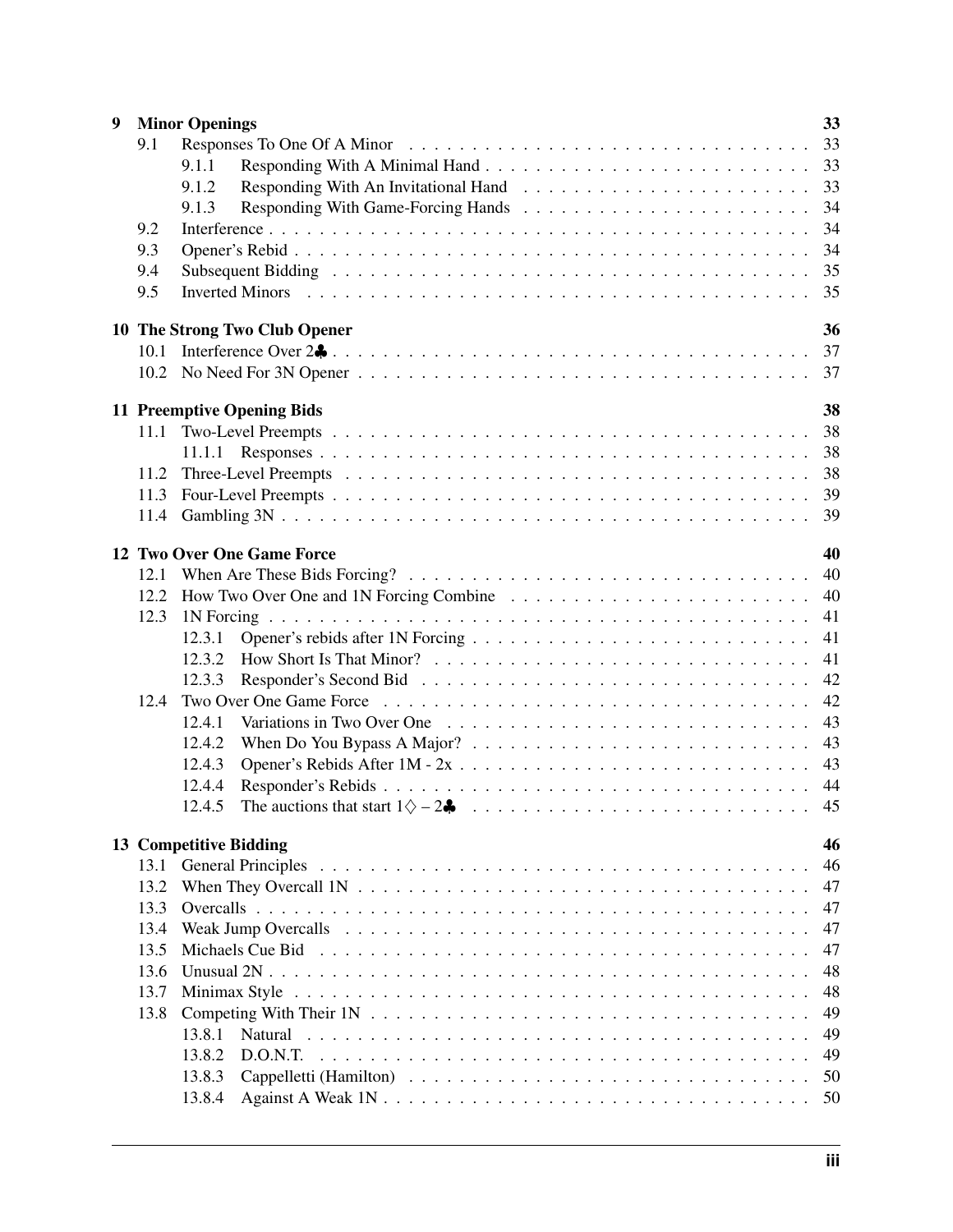|              | 52<br><b>14 General Defense to Two-Suited Overcalls</b>                                                                                                                                                                                                              |
|--------------|----------------------------------------------------------------------------------------------------------------------------------------------------------------------------------------------------------------------------------------------------------------------|
| 14.1         | 52                                                                                                                                                                                                                                                                   |
| 14.2         |                                                                                                                                                                                                                                                                      |
| 14.3         |                                                                                                                                                                                                                                                                      |
|              | 55<br><b>15 All About Doubles</b>                                                                                                                                                                                                                                    |
| 15.1         | 55                                                                                                                                                                                                                                                                   |
|              | 15.1.1                                                                                                                                                                                                                                                               |
|              |                                                                                                                                                                                                                                                                      |
|              | 15.1.2                                                                                                                                                                                                                                                               |
|              | 15.1.3                                                                                                                                                                                                                                                               |
| 15.2         | 57                                                                                                                                                                                                                                                                   |
|              | 57<br>15.2.1                                                                                                                                                                                                                                                         |
| 15.3         | 57                                                                                                                                                                                                                                                                   |
|              | 58<br>15.3.1                                                                                                                                                                                                                                                         |
|              | 58<br>15.3.2                                                                                                                                                                                                                                                         |
| 15.4         | 59                                                                                                                                                                                                                                                                   |
| 15.5         | 59                                                                                                                                                                                                                                                                   |
| 15.6         | 59                                                                                                                                                                                                                                                                   |
| 15.7         | 59                                                                                                                                                                                                                                                                   |
| 16 Balancing | 60                                                                                                                                                                                                                                                                   |
| 16.1         |                                                                                                                                                                                                                                                                      |
|              |                                                                                                                                                                                                                                                                      |
| 16.2         | 61                                                                                                                                                                                                                                                                   |
| 16.3         |                                                                                                                                                                                                                                                                      |
| 16.4         |                                                                                                                                                                                                                                                                      |
| 16.5         |                                                                                                                                                                                                                                                                      |
|              |                                                                                                                                                                                                                                                                      |
|              | 62<br>16.6 Balancing A Dead Notrump<br>. The contract of the contract of the contract of the contract of the contract of the contract of the contract of the contract of the contract of the contract of the contract of the contract of the contract of the contrac |
|              | 17 All About Jump-Shifts<br>63                                                                                                                                                                                                                                       |
|              | 63                                                                                                                                                                                                                                                                   |
|              | 18 Slam Bidding<br>65                                                                                                                                                                                                                                                |
| 18.1         | 65                                                                                                                                                                                                                                                                   |
| 18.2         | 65                                                                                                                                                                                                                                                                   |
|              | 65<br>18.2.1                                                                                                                                                                                                                                                         |
|              | 18.2.2<br>66                                                                                                                                                                                                                                                         |
|              | 18.2.3<br>66                                                                                                                                                                                                                                                         |
|              | 18.2.4<br>66                                                                                                                                                                                                                                                         |
|              |                                                                                                                                                                                                                                                                      |
|              | 18.2.5<br>66                                                                                                                                                                                                                                                         |
|              | 18.2.6<br>66                                                                                                                                                                                                                                                         |
| 18.3         | 67<br>Gerber                                                                                                                                                                                                                                                         |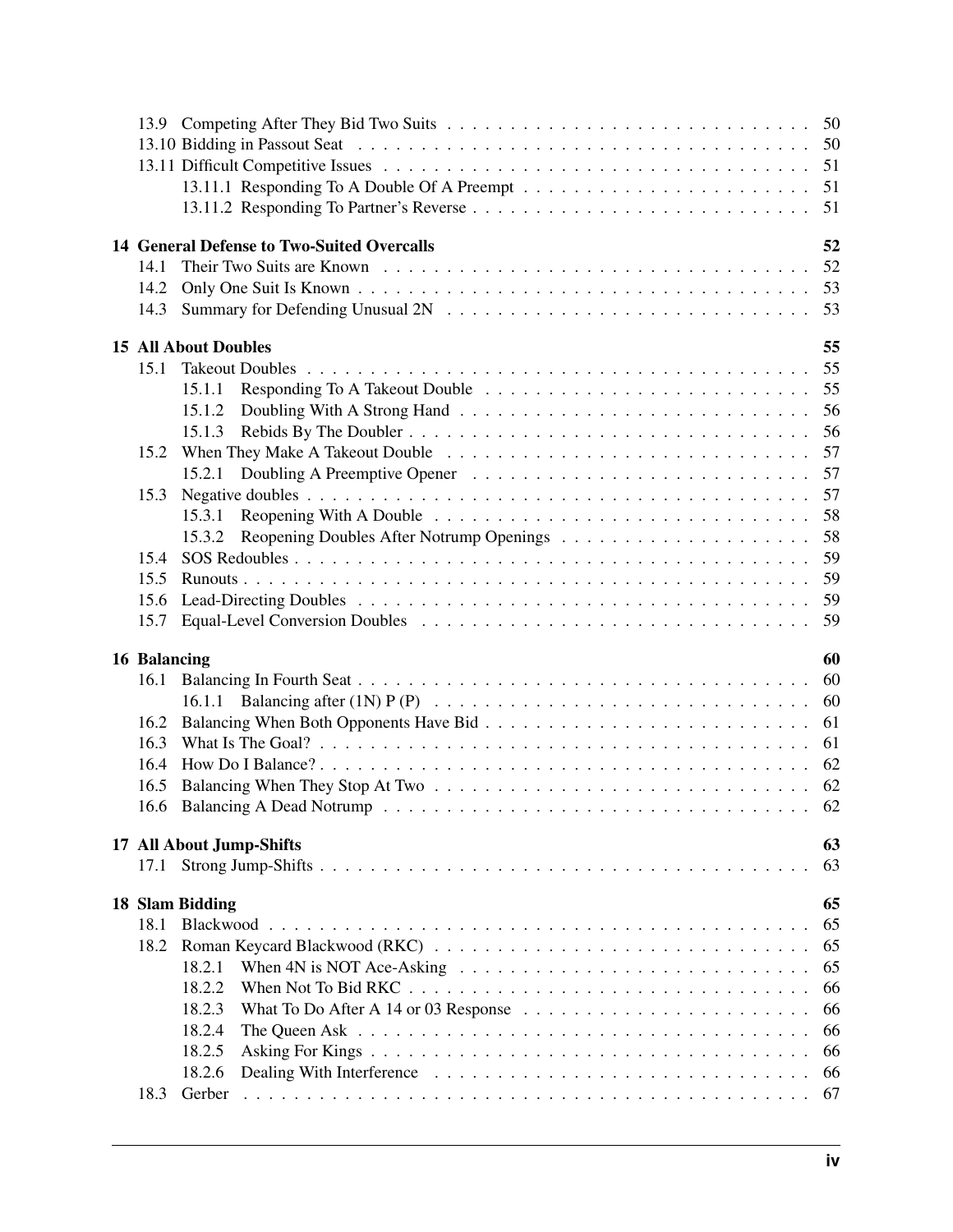| 18.4               | Control Bidding research and the set of the set of the set of the set of the set of the set of the set of the set of the set of the set of the set of the set of the set of the set of the set of the set of the set of the se |  |  |  |  |  |  |
|--------------------|--------------------------------------------------------------------------------------------------------------------------------------------------------------------------------------------------------------------------------|--|--|--|--|--|--|
|                    |                                                                                                                                                                                                                                |  |  |  |  |  |  |
| 18.5               |                                                                                                                                                                                                                                |  |  |  |  |  |  |
| 18.6               |                                                                                                                                                                                                                                |  |  |  |  |  |  |
|                    | <b>19 Conventions</b><br>70                                                                                                                                                                                                    |  |  |  |  |  |  |
| 19.1               |                                                                                                                                                                                                                                |  |  |  |  |  |  |
| 192                |                                                                                                                                                                                                                                |  |  |  |  |  |  |
| 19.3               |                                                                                                                                                                                                                                |  |  |  |  |  |  |
| 194                |                                                                                                                                                                                                                                |  |  |  |  |  |  |
| 19.5               |                                                                                                                                                                                                                                |  |  |  |  |  |  |
|                    |                                                                                                                                                                                                                                |  |  |  |  |  |  |
|                    |                                                                                                                                                                                                                                |  |  |  |  |  |  |
| 19.7               |                                                                                                                                                                                                                                |  |  |  |  |  |  |
| 20 Glossary        | 75                                                                                                                                                                                                                             |  |  |  |  |  |  |
| 21 Resources       | 79                                                                                                                                                                                                                             |  |  |  |  |  |  |
| 21.1               |                                                                                                                                                                                                                                |  |  |  |  |  |  |
| 21.2               |                                                                                                                                                                                                                                |  |  |  |  |  |  |
| <b>Index</b><br>81 |                                                                                                                                                                                                                                |  |  |  |  |  |  |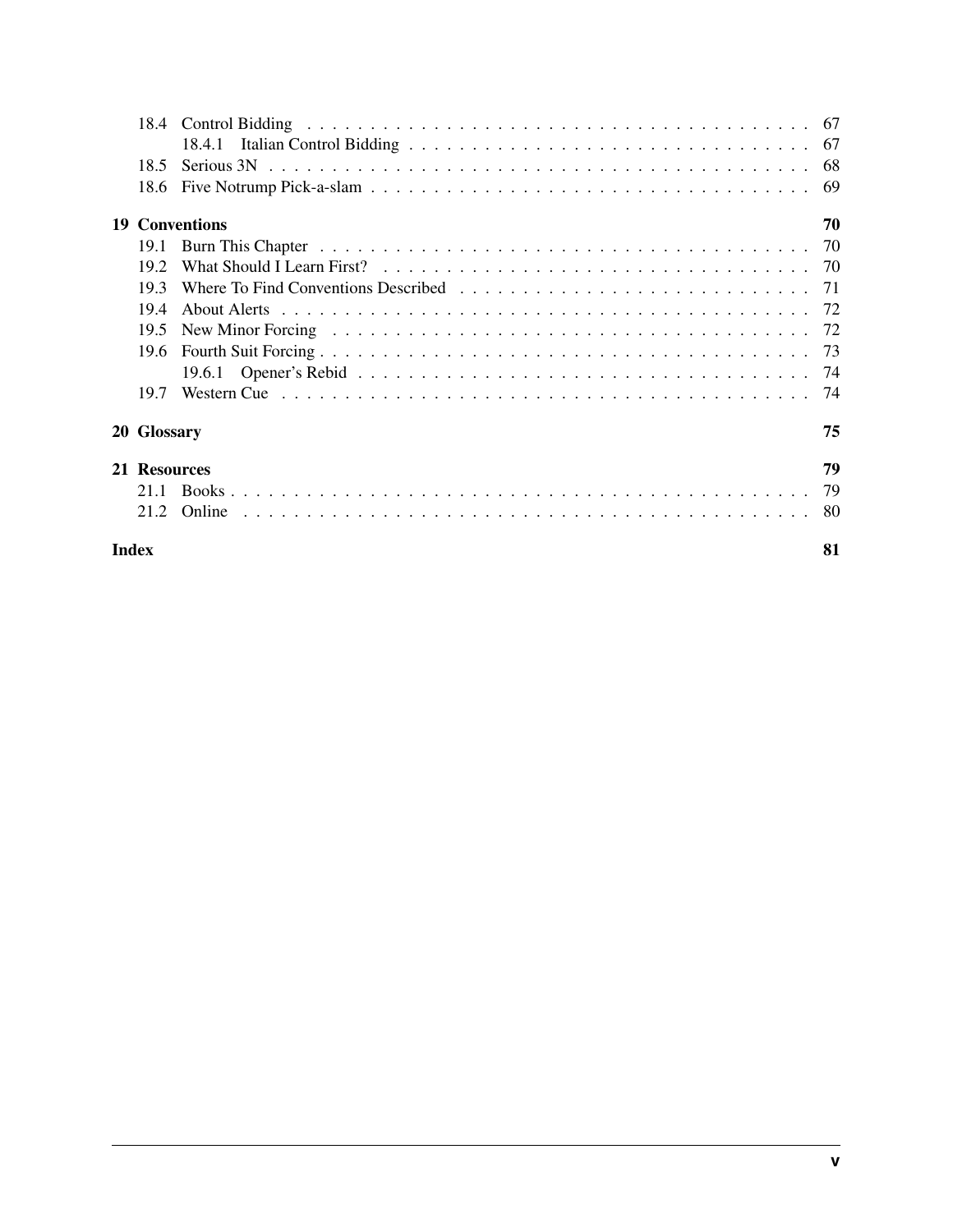### **ABOUT THESE BOOKS**

<span id="page-6-0"></span>Copyright, 2010-20, Paul F. Dubois

This series of books is non-commercial and meant for free redistribution to other bridge players. They are licensed under the Creative Commons Attribution-NonCommercial-NoDerivs 3.0 Unported License.

To view a copy of this license, visit:

[http://creativecommons.org/licenses/](http://creativecommons.org/licenses/by-nc-nd/3.0/) [by-nc-nd/3.0/](http://creativecommons.org/licenses/by-nc-nd/3.0/)

or send a letter to Creative Commons, 444 Castro Street, Suite 900, Mountain View, California, 94041, **USA** 

The books in this series are:

- Bidding Notes The basics of Standard American and Two Over One, including the core conventions known by all players.
- Advanced Bidding Conventions and gadgets used for advanced offensive bidding.
- Defensive Bidding Conventions and gadgets used for advanced defensive bidding
- Imprecise Precision A strong-club system designed for sub-experts.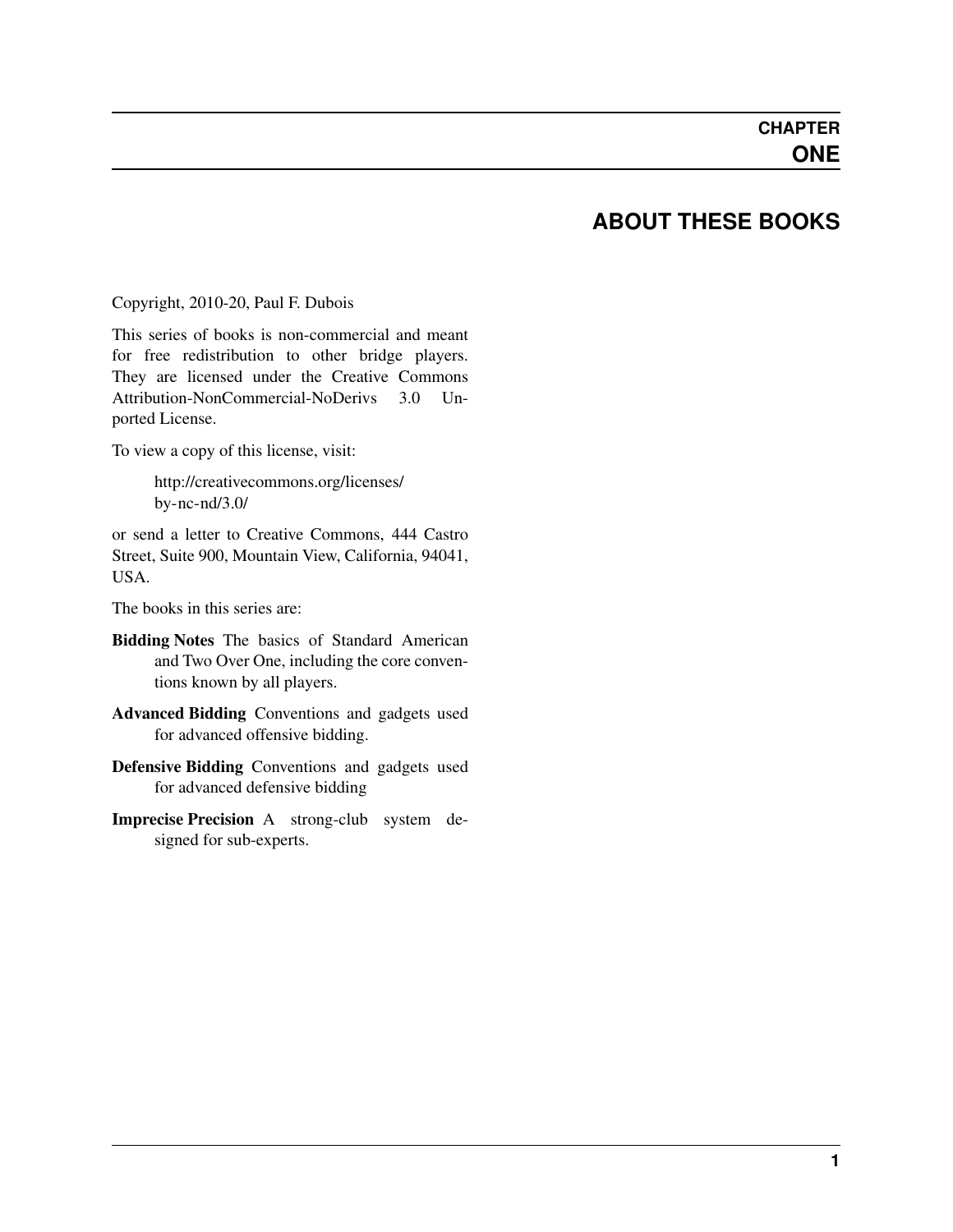## **PRELIMINARIES**

<span id="page-7-0"></span>This book is written for the intermediate bridge player. It covers Standard American Yellow Card (SAYC) and Two Over One (2/1). 2/1 is a change to SAYC in a very limited area involving six opening sequences and the "1N Forcing" convention. However, most players of 2/1 also bring in a set of advanced conventions, and that combination makes it much more complicated to learn. A modern school of thought is that one should learn the basic part of 2/1 from the very beginning.

The American Contract Bridge League (ACBL) issues a convention card called "Standard American Yellow Card" and instructions for using it. Go to <http://acbl.org> and look for it in the convention card section. However, few people play the system as written and it does not cover many aspects of bidding. In cases where the standard is sometimes or often ignored, I'll try to point that out. Otherwise, the choices presented here are my choices. I will not mention all the possible choices.

The *[Resources](#page-84-0)* (page 79) chapter lists other sources of information. See pfdubois.com/publish for a complete list of the other books in this series.

## <span id="page-7-1"></span>**2.1 How to Use This Book**

Bridge has three big topics: bidding, declarer play, and defense. An expert friend who has read these bidding notes commented that the defensive part of your notes ought to be as big as the bidding section. Indeed, your side is on defense half of the time. Few of us measure up – for some reason, learning another convention that comes up twice a year is more compelling than the basics of carding that happens on every hand.

While I want to present the major conventions so you

will know what your opponents are up to, do not take this as advice to master them, rather than spending equal time on the other two-thirds of bridge.

Here's a guide to what follows:

- By using the chapters on Notrump Openings, Major Openings, Minor Openings, Other Openings, Slam Bidding, Doubles, and Competitive Bidding, you have my version of Standard American bidding. The chapter on Conventions should be next.
- As you get more advanced, you may wish to learn the "Two Over One Game Force" (2/1) system. This system really has two parts: the two-over-one and 1N-forcing bids and their followups; and a set of conventions almost all Two Over One players play:
	- *[Inverted Minors](#page-40-2)* (page 35),
	- *[New Minor Forcing](#page-77-2)* (page 72),
	- *[Fourth Suit Forcing](#page-78-1)* (page 73) , and
	- *[Roman Keycard Blackwood](#page-70-3)* (page 65).

There is no real connection between 2/1 and this set of conventions except that most players of 2/1 also play those conventions.

There is lately, more and more, a feeling that new players should learn Two Over One from the beginning, adding in the conventions just mentioned later. This has considerable merit. You have to learn the standard meanings as well, since they apply when opener is a passed hand or there is interference.

• Finally, the chapter *[Resources](#page-84-0)* (page 79) should be consulted for further reading.

Every book should have an index, and this one does. It frustrates me no end that most bridge books do not.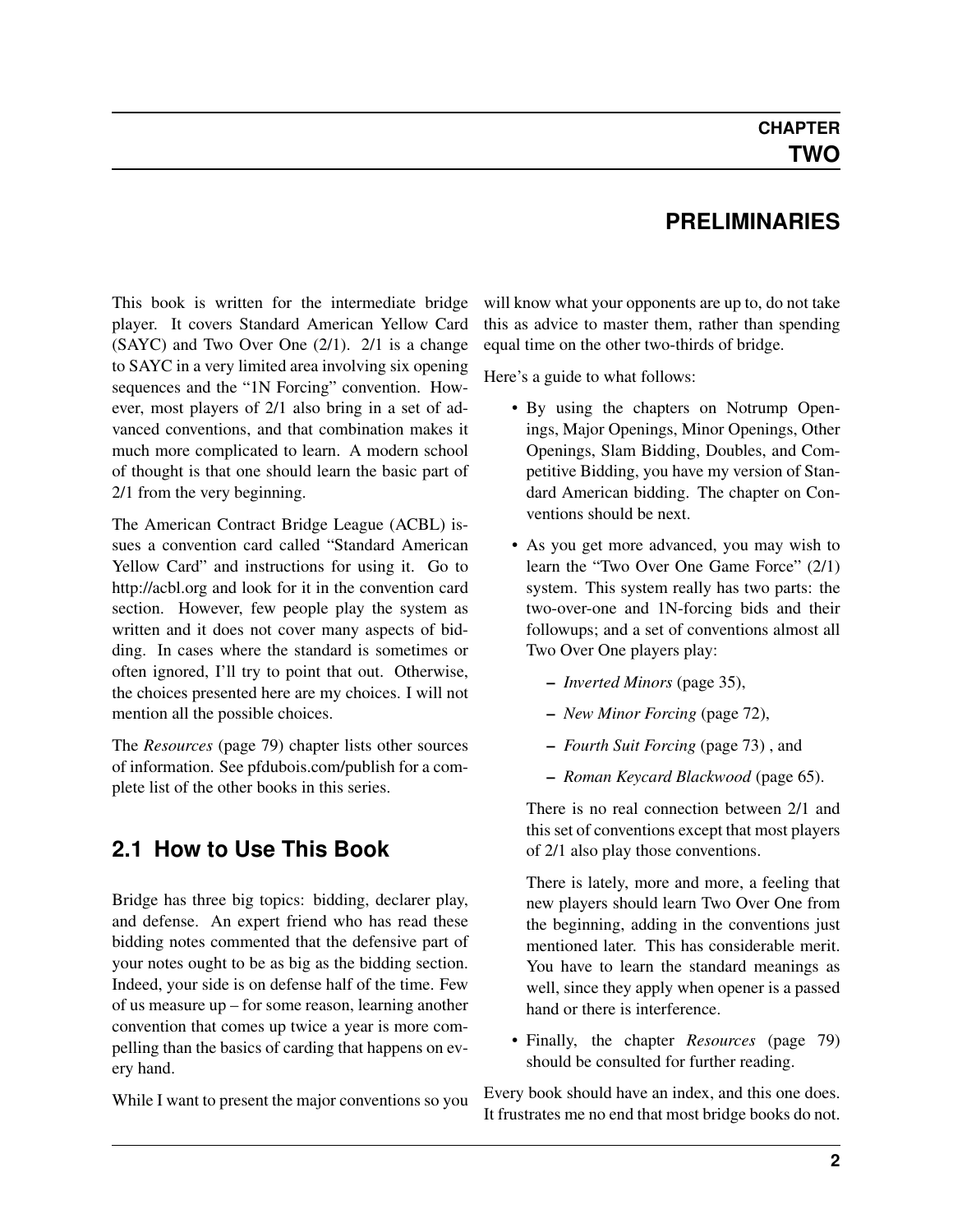There is also a glossary of bridge terms. In electronic manifestations of this book, there are many operable links in the text.

This book is available as a PDF, as a book for electronic readers, and can be rendered into web pages.

## <span id="page-8-0"></span>**2.2 Casual Partners**

Even a person with the most dedicated partner plays with someone else once in a while; this is especially true online. Therefore, you have to learn two things: your system, and the system you can count on a stranger to know. For casual face-to-face play, an intermediate pair who agrees on Standard American or 2/1 still needs to fill in some details as they fill out the card.

I like to be in a position to just say, "Let's play your card"; armed with this book, you'll know what most of their stuff means already. My philosophy is that this way, at most one person is confused: me.

Many online sites have a definition somewhere of one or more systems that you can expect people to use there – but frankly not many people bother to read them.

If you are learning to play using the robots at Bridge Base Online, be sure to check what the robot thinks bids mean, by mousing over them. The BBO robots decidedly do NOT play SAYC; it is 2/1 with Soloway Jump Shifts and more.

## <span id="page-8-1"></span>**2.3 Contributing**

I encourage others to help me build a community resource by furnishing corrections and additions. The source for the book is written in "reStructuredText" and uses a system called "Sphinx" to render the book into web pages, e-books and PDF files.

Sphinx is the standard system used to document computer programs written in the popular Python computer language, so it is heavily used, is free, and has the advantage that the source is a simple, readable text file with a very natural markup system.

When viewing the documents in a web browser, there is a link that will show you the original markup text for that page. (Tell your browser to use the UTF-8 encoding to see the suit symbols.)

Send corrections by indicating section and nearby content, rather than by page number, as the latter depends on the rendering device.

You can contribute additions such as examples and quizzes for chapters by sending a plain text file. Extra points for using reStructuredText markup. Use Bridge Books in the subject and mail to me at pfdubois@gmail.com.

## <span id="page-8-2"></span>**2.4 Acknowledgments**

Thank you to my long-time teacher, Mike Moss, who taught me almost everything I know. I have also received help from teachers and expert players including Howard Schutzman, Oliver Clarke, Alex Martelli, and Jim and Pat Leary; and encouragement from my fellow learners and partners, especially David Silberman, Julia Beatty, Ally Whiteneck, and Ben Franz.

Some of the sources of my own learning include the web pages at OKBridge, Bridge Base Online, and other online sources, and the dozens of bridge books I own. I list some of my favorites in *[Resources](#page-84-0)* (page 79).

## <span id="page-8-3"></span>**2.5 Notation and Nomenclature**

LHO means "left hand opponent", that is, the person bidding and playing after the one we're talking about, usually you. LHO's partner is RHO, the "right hand opponent". The partner of the opening bidder (the "opener") is called the "responder". If the opener's bid is overcalled, that bidder is the "overcaller" or "intervenor", and his partner is the "advancer".

In writing bids, we write a level number from 1 to 7, followed by either a suit symbol or:

• M meaning a major, either hearts or spades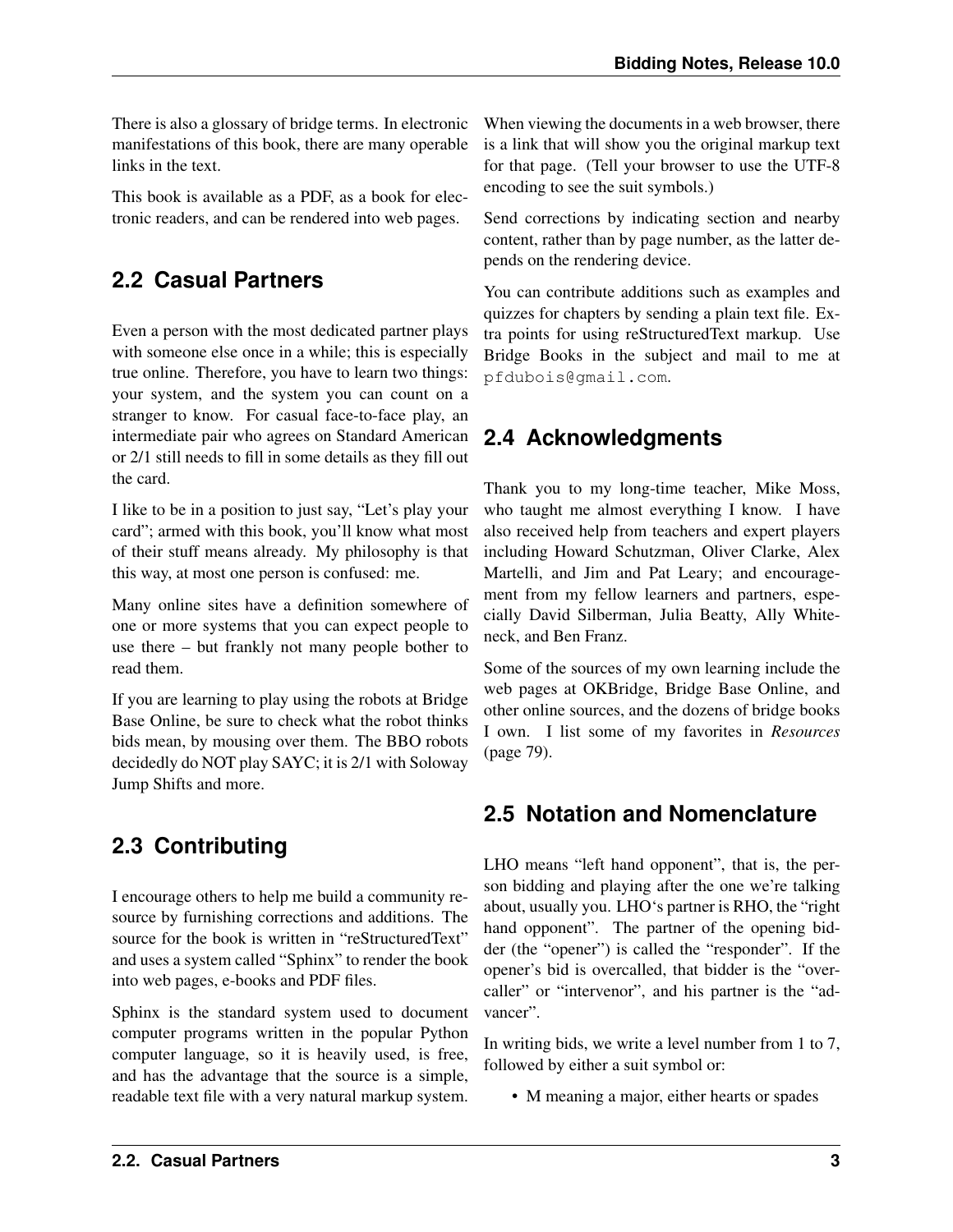- m meaning a minor, either diamonds or clubs
- W meaning the "other" major after one has been mentioned
- w meaning the "other" minor after one has been mentioned

It might help to remember the W and w if you think of these letters upside down.

Bids by a partnership without interference are separated by dash, as in  $1N - 2\heartsuit - 2\spadesuit$  or just  $1N 2\heartsuit 2\spadesuit$ . If a bid is alerted, it is followed by an exclamation point and a suggested explanation, as in

1N - 3♡!(both majors, game force)

where the suggested alert is either in parentheses, or immediately follows, or has just been explained. When opponents intervene, their bids are shown in parentheses, as in

 $1\diamondsuit$  (2♡) 2♠ - 4♠

which shows a 2 $\heartsuit$  overcall of an opening 1 $\diamondsuit$ , followed by a bid of 2♠ by the responder, and the opener going to game with 4♠.

The adjectives "weak", "competitive", "invitational" (abbreviated *[inv](#page-81-0)*), and "game-forcing" (abbreviated *[gf](#page-81-1)*), are descriptions of hand strength. We use these descriptions often rather than point counts so that they make sense in varied contexts. We say "Responder is competitive" as a shorthand for, "Responder's hand has competitive strength", i.e., good enough to cause trouble but not good enough to invite game.

In showing hand shapes, hyphens (or mere conjunction) show shapes without assuming precise suit order, as in 4-3-3-3 or 4333 meaning a flat hand, the four cards being in an arbitrary suit. Equal signs show an exact spades  $=$  hearts  $=$  diamonds  $=$  clubs count, as in 4=4=4=1, showing a singleton club. Parenthesis show an exact order outside them and an arbitrary order within, such as (45)22 meaning  $4=5=2=2$  or  $5=4=2=2$ .

A *[good suit](#page-81-2)* is a 5+ card suit with 2 of the top 3 honors or 3 of the top 5 (but some say not QJT).

Since it is boring to repeatedly have to say "shows four or more spades" and the like, we will say "four spades" to mean this, and "exactly four spades" when we mean that. When we say someone is 5-4 in two suits, we mean either five of the first and four or five of the other, or vice-versa, unless we are explicit about which one is the longer. Note that it is rare to treat a 6-4 hand the same way you would treat a 5- 4 hand, so when we say 5-4 we do not mean longer than 5; but when we just say "5 cards" in some suit, it could be longer.

When we speak of a *[control bid](#page-80-1)* we refer to a bid of a side suit to show features in that suit that prevent fast losers. These bids used to be called "cue bids" but the term is easily confused with bids in the opponent's suit, which are called "cue bids", so we use the modern term. Control bids are explained in the chapter on *[Slam Bidding](#page-70-0)* (page 65).

"Controls" as a noun usually refers to Aces and Kings. When a number of controls is referred to, we are counting Aces as two and Kings as one, so that "a hand with four controls" would include hands with two Aces, or an Ace and two Kings.

## <span id="page-9-0"></span>**2.6 The Captain Concept**

The *[Captain](#page-80-2)* of a hand means the partner who becomes in charge of guiding the partnership to a good spot to play. When one player has shown the strength and nature of his hand (generally called limiting his hand, because it refers to having shown limits on the hand's strength), the other partner becomes Captain. For example, after a no-trump opener, opener's strength is known to within three points, and the responder is the Captain.

When partner is Captain, go to your cabin, look out the porthole, and enjoy the view. Your partner may go to game or tell you to stop; obey the Captain. Otherwise, just answer his questions or show something new about your hand if his bid was forcing, if you can. The Captain may put control back into your hands by making an invitational bid.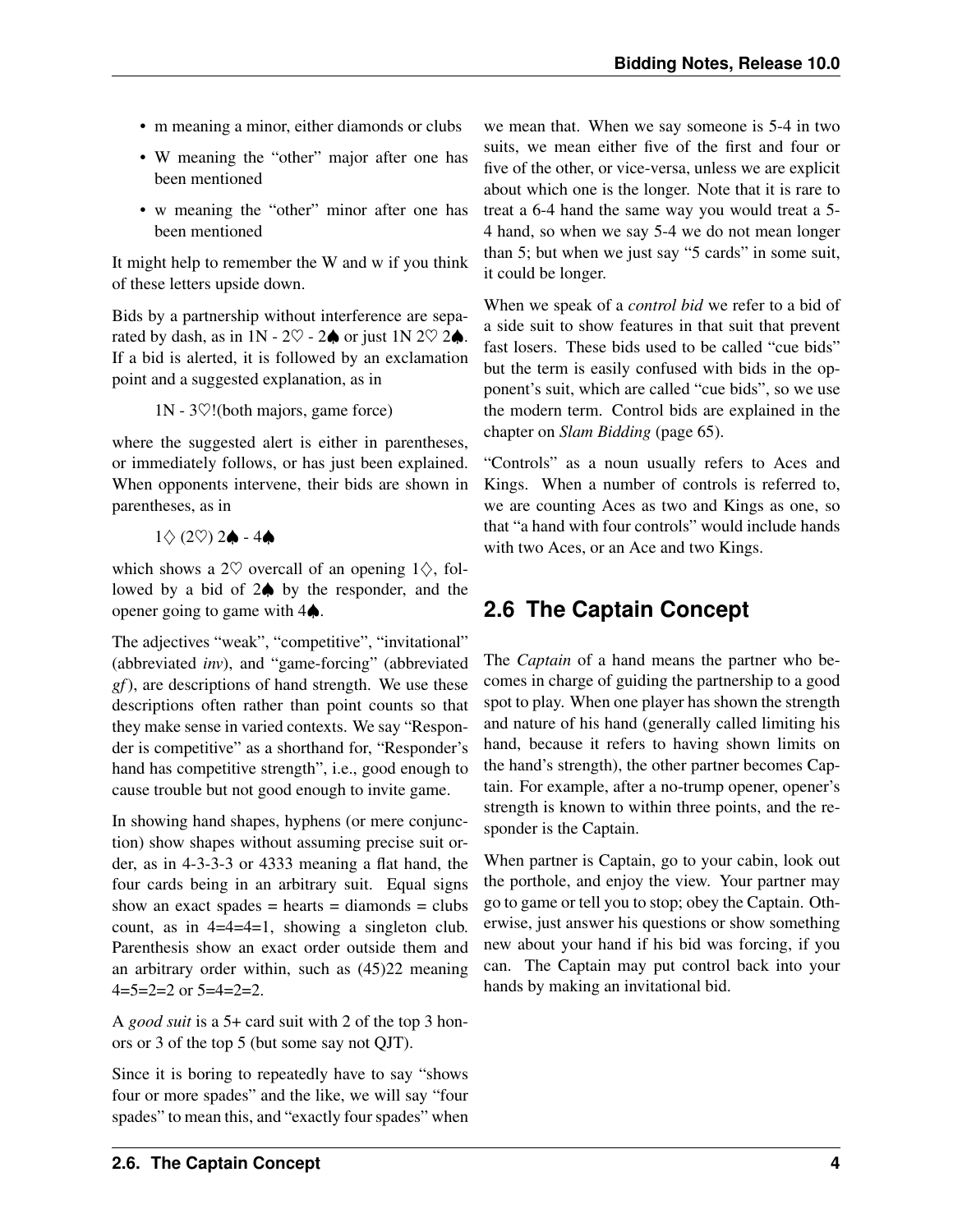## <span id="page-10-0"></span>**2.7 Is This Forcing?**

The key to bidding is understanding passing! The most two common mistakes are:

- Bidding when you should have passed, and
- Passing when you were required to bid.

So, pay great attention in studying to know which bids are forcing to game, forcing for one round, or not forcing. If your partner makes a bid you don't understand, don't just pass. Rethink the sequence so far to see if you've misinterpreted something – not an easy task, as the brain tends to take us down little rat-holes. If still confused do something, something as obvious as possible. Professional Bob Hamman said: when in doubt bid three no-trump.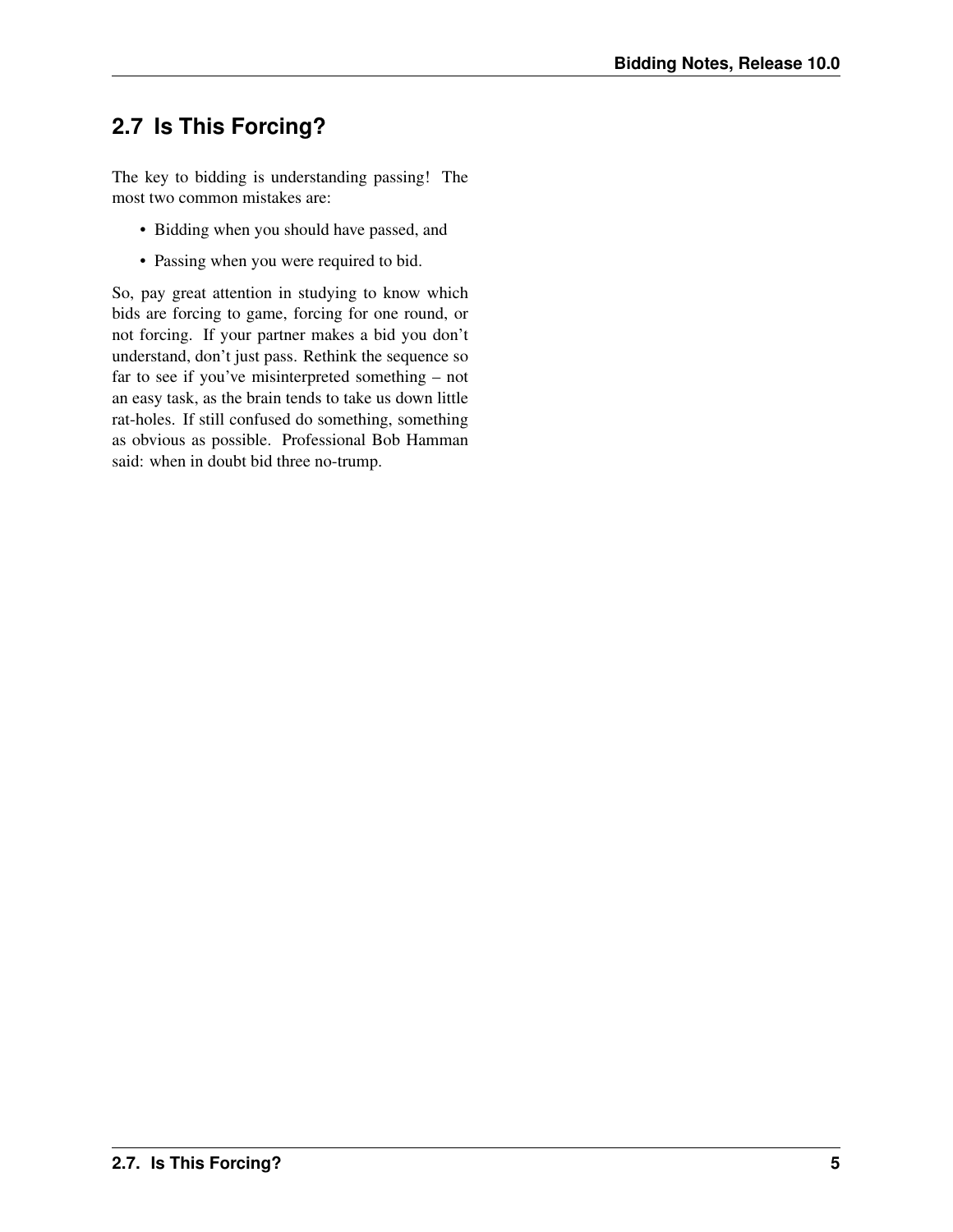## **HAND EVALUATION**

### <span id="page-11-0"></span>**3.1 Basic System**

We can't have a system of bidding in bridge if we don't have some way of measuring what a hand is worth. Alas, learning how to judge the playing strength of a hand (that is, how many tricks it will take in different circumstances) is the work of a lifetime. Further, this judgement must change with every step of the auction; our KJ75 of spades becomes decidedly less valuable when the opponent to our left bids spades, regardless of the way we calculated the value we gave to it before. The same holding decidedly more valuable when partner shows four spades.

Since we have to have some estimate of strength to even begin to play, we must adopt simple methods that beginners can learn and then refine our methods as we progress.

Most of the methods begin with the point method originally proposed by Work. Each Ace is 4, Kings are 3, Queens are 2, and Jacks are 1. This means a deck has 40 points, and an average hand is 10 points.

If this is all you do, it isn't that bad. We will now describe a number of adjustments that you should make, but on a lot of hands they cancel each other out and the basic count is a pretty good evaluation of the hand. Use the "Rule of 20" that we will describe below and the basic count; if you bid correctly you'll do fine.

The number of points in a hand owing to just to its high cards is called its high-card points, or *[HCP](#page-81-3)*. The number of points in a hand with adjustments for suit lengths or other factors is called simply its *points*. Thus if we say a hand has 10 points, that total may include some adjustments such as adding points for length or deductions for doubleton honors; but if we say a hand has 10 HCP then we mean that many points attributable to honor cards.

Generally Aces are important cards. If you have a hand with an AK in one suit and another Ace somewhere, consider it an opening hand.

We need to correct for badly placed honors. One can subtract one point from stiff Kings or "bad doubletons" (a doubleton which has a Queen or Jack but not the Ace) such as Qx, KJ, and KQ. If partner bids the suit, remove this correction. Subtract one for each singleton K, Q, or J.

Alas, if the Work count is all we do, then we are claiming that these hands all have the same value, 13 HCP:

- **AAQ7 ♡K54 ◇K32 ♣J432**
- ♠AQT ♡KT9 ♢KT9 ♣JT98
- ◆AKQJT987 ♡- ◇KT987 ◆-
- **↑A32 ♡K54 ◇KQJ ↑5432**
- ♦QJ ♡QJ  $\Diamond$ QJ2 ♣KJ7654

Clearly we need to account for distribution, intermediate cards such as 10's and 9's, and the way our honors are grouped together or scattered. The third hand will take eight tricks in spades for sure; the last one might well take very few tricks.

The two most popular ways to do this are to add points for length, or to add count for shortness. These days, length is much more popular. There is some logic to this – a long suit is often a plus, but a short suit is only a plus as a ruffing value if our side has found a fit. Thus, to count shortness from the beginning is rather optimistic.

To account for length, add one point for every card in a suit in excess of four. Subtract one point for a flat (4-3-3-3) hand.

A "good" hand for a given point count is one with the honors concentrated and / or touching, and with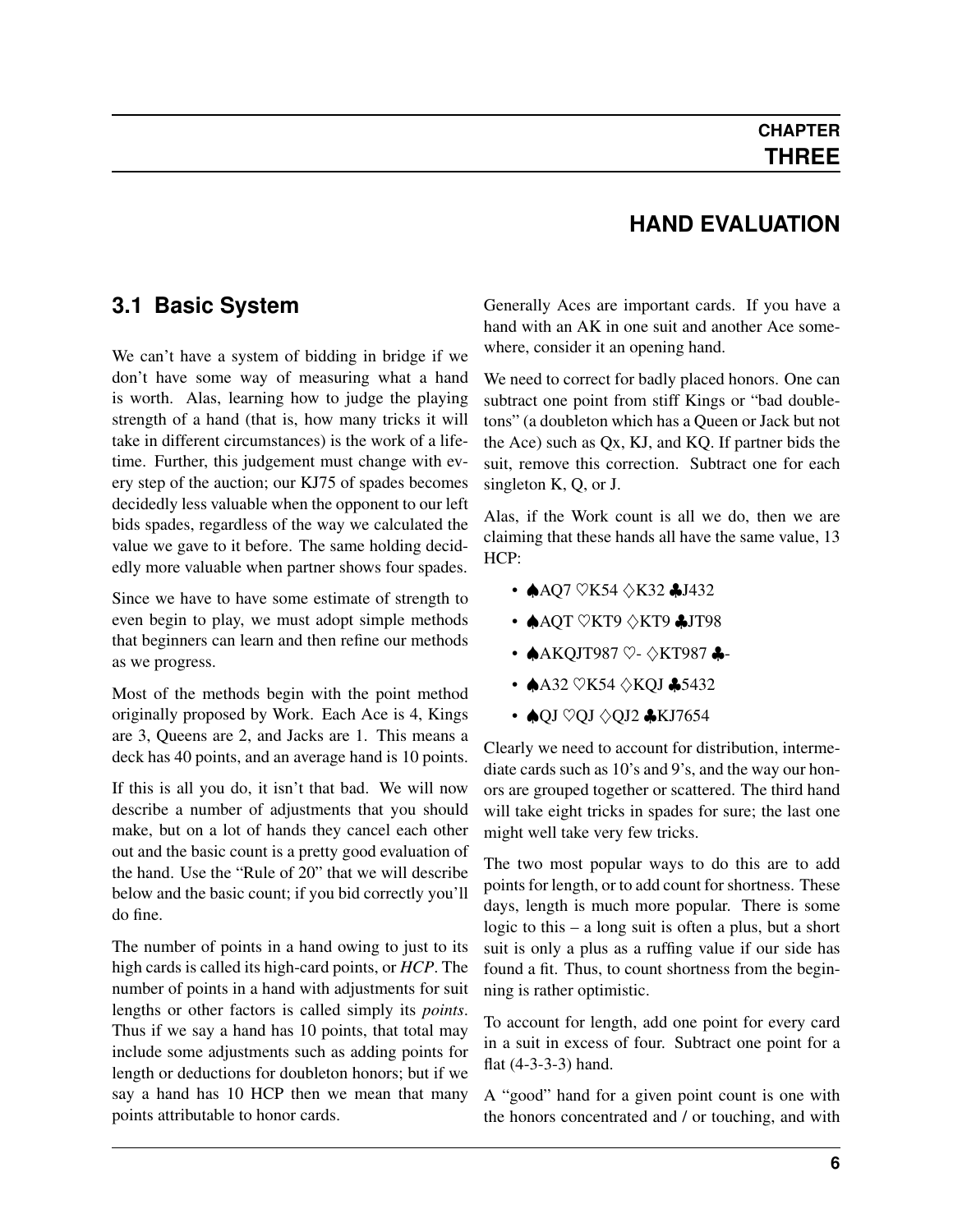more than its expected share of 9's and 10's, with Aces and Kings more than Queens and Jacks.

Open all hands with 13 or more points, or a good 12. (A flat hand with 13 HCP is "good" too.) Generally, 25-26 points between the two partners are sufficient for a game at 3 notrump or 4 of a major suit, and around 29 points for five of a minor.

Another guideline is the "Rule of 20": Add your HCP and the lengths of your longest two suits. If the total is 20 or more, consider opening the hand if you have at least 10 HCP. There are always other considerations to ponder as well, such as seat and vulnerability.

If you get a very distributional hand, such as a 6-5-1- 1, be very aggressive – such hands will take a lot of tricks. "Six-five, come alive" is wise advice.

### <span id="page-12-0"></span>**3.1.1 Adjusting to the Auction**

As the auction continues, revalue your hand. Discount the values in suits bid on your left, and discount bad holdings such as QJ doubleton in suits bid by the opponents. But don't discount such things in suits your partner bids.

"When you and your partner find a fit of at least 8 cards, stop and smell the roses", says my teacher, Mike Moss. It is crucial to take a moment to reevaluate your hand. There are two parts to this process.

First, add points for shortness. Count 1 for a doubleton, 3 for a singleton, and 5 for a void. (If you are the original opener and have supported partner's suit, you might want to only count a void as one point for each trump you have).

## <span id="page-12-1"></span>**3.1.2 Losing Trick Count**

Secondly, when a fit has been found, and only then, make a Losing Trick Count, or LTC. A full exposition of LTC is in "The Modern Losing Trick Count", by Ron Klinger. Here is a simplified (albeit less accurate) version.

Warning: LTC is used only when you have found an 8-card or longer fit.

In each suit count a loser for each Ace, King, or Queen you do not have, up to the number of cards you hold in that suit. A stiff King is one loser and a doubleton Queen is two losers. The maximum number of losers per suit is the smaller of three and the suit's length.

Add a loser if the hand has no aces. A Queen without another honor is 2.5 losers.

Example:  $\triangle AQ8 \ \sqrt{Q8} \ \triangle KJ32 \ \triangle AQJ3$  has  $1 + 2 + 2$ + 1 or six losers.

Take your number of losers, add those of your partner's hand, and subtract from 24 to get an estimate of the number of tricks you should take with your agreed-upon trump suit.

Unfortunately you can't say, "Partner, how many losers?", so you have to infer this from the bidding: an opening hand is about 7, a limit raise is 8, a simple raise is 9. A two-club opener is about 4. The hands in-between are 5 or 6.

Thus if you open one spade, and partner raises you to two spades, you want to be in game if you have five losers:  $5 + 9$  is 14, and 24-14 = 10. If you have six losers, you might want to seek more information with something like a help-suit game try, because you should be safe at the three level.

Use your adjusted point count together with your LTC to decide on game and slam tries. Often the LTC reveals that a hand is better or worse than it first appeared, such as an opening hand with an LTC of six or eight. When in doubt, go on with a known nine-card fit, but hold back with only eight.

Conversely, when you have a misfit, you usually want to stop as soon as you can. However, it is often true that 3N is the right place if you have the points for game. Most of the time you want to be in game if you have the points for it.

One final note: two hands of approximately equal value play better than two hands with much different strengths. In other words, 12 opposite 13 will usually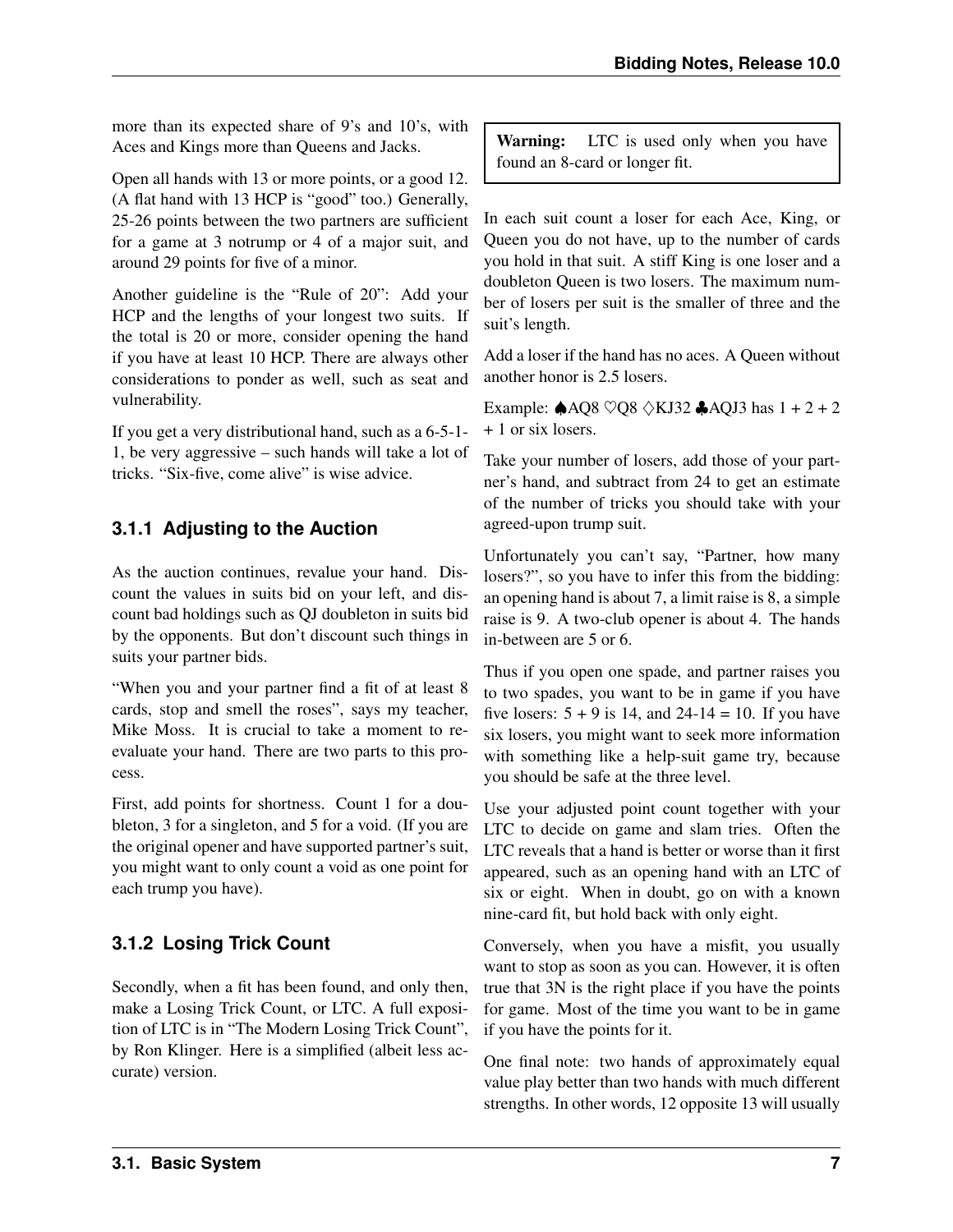play better than 20 opposite 5, because you will have less entry problems.

## <span id="page-13-0"></span>**3.2 Bergen Method**

Marty Bergen has invented a more elaborate method in his book, "Better Slam Bidding". His recent audio lessons have simplified and elaborated the method. While I attempt to summarize the method here, I urge you to consult his lessons as there are many fine points to cover.

The initial "starting points" for Bergen are determined by a five-step process:

- 1. Calculate the Work Count, or "Formal HCP". The Work Count underestimates Aces and 10s, and overvalues Queens and Jacks ("quacks").
- 2. Add 1 for every card over 4 in a suit
- 3. Add 1 for each "good" suit, a 4-card suit containing three of the five honors.
- 4. Adjust for the following features:
- -1 for a questionable honor in a short suit, such as a stiff King, or a doubleton honor lacking the Ace. Thus, subtract one for KQ, Qx, Jx, etc.
- -1 if you have 3 "quacks"; subtract 2 if you have six.
- -1 if the hand has no Ace.
- $+1$  if the hand has three Aces.
- $\cdot$  +1 if 5-5 or better
- $\cdot$  +3 if you have a void the theory being that you are going to have a fit.
- 1. Classify the hand as upgradable if it has:
- 10s, 9s, or 8s these intermediate cards make a big difference. A normal expectation is one of each.
- A good shape, such as 5422 or 6331, rather than 5332 or 6322.
- The honors are in your long suits, or together, rather than in separate suits, or in short suits.

For example, an AK doubleton will not help to set up other tricks compared to AKx, AKxx, or AKxxx.

- 1. Classify your hand as downgradable if it has a poor shape such as 4333, 5332.
- 2. When you have a close decision, use the upgradable or downgradable factors to help make the decision.

As the auction proceeds, and a fit is found, adjust your hand as follows.

If you are going to be the dummy, add 1 for each doubleton, 2 for a singleton (but 3 if you have four or more trumps), and add up to five points for a void, but no more than you have trumps).

If you are going to be the declarer,

- Add 2 for a singleton, 4 for a void, and exactly 1 point if you have two or more doubletons. Do not add anything for a single doubleton.
- Add one point for each trump after five.
- Add one point for a side suit with 4+ cards.

If you believe from your own count and that promised by partner that the partnership has 33 or more points, you should explore for slam; below 33, forget it.

Finally, when it becomes clear the hand is a misfit, count formal HCP only.

## <span id="page-13-1"></span>**3.3 Examples**

Let's look at a comparison of the basic and Bergen models.

• **AAQ7 ♡K54 ◇K32 ♣J432** 

This hand has  $13HCP - 1$  for a flat hand =  $12$ HCP in either system. The hand has the honors in different suits, which is not a plus.

•  $\triangle$ AT942  $\heartsuit$ KJ832  $\diamondsuit$  void  $\triangle$ AKQ

This hand has 19 points, 17 HCP plus 2 for length in the basic system.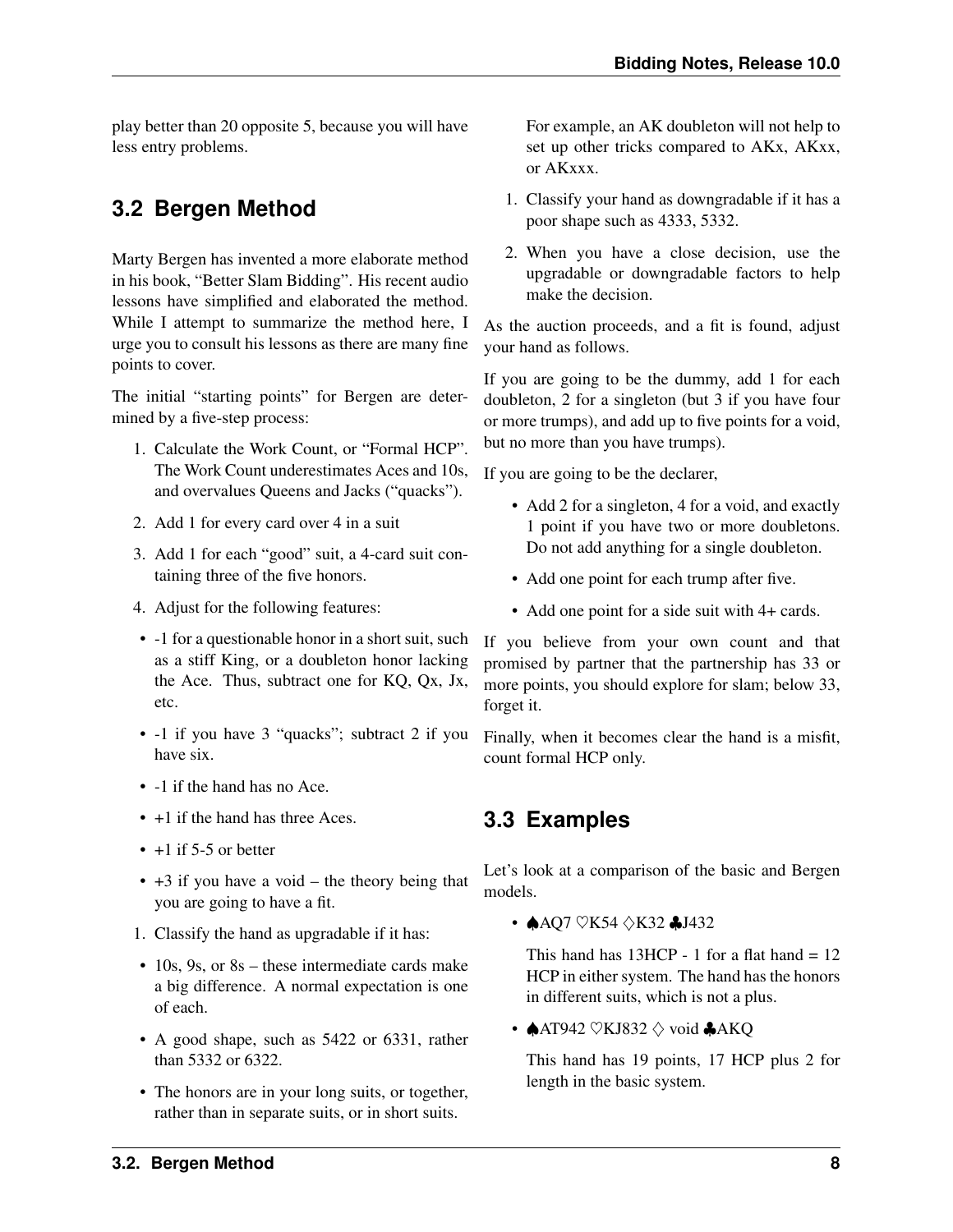In the Bergen system we add 2 for length and 3 for the void and 1 for the 5-5 shape, for a total of 23 points. Clubs has three honors, but it doesn't get the "good suit" bonus because it doesn't have four cards.

•  $AT942 \nabla KOJ4 \nabla$  void  $AKT7$ 

This hand has 17 HCP, plus one for length in the basic system. In the Bergen system we add 2 for the 2 "good suits", hearts and clubs, and 3 for the void, for a total of 23 points.

• ♦QJ ♡QJ ◇QJ2 ♣KJ7654

This hand has 13 HCP, minus two for bad doubletons, plus two for the six card suit, or 13 points. In the Bergen system we have seven Queens and Jacks, and no Aces or tens, so our adjustment is -2. The Bergen method would not open this hand 1♣

One cannot emphasize enough the need to revalue continuously as the auction proceeds.

Assuming a fit has been found, the losing trick counts here are 8, 3, 2, and 8, respectively.

For another system, sort of between standard and Bergen in complexity, try [Pavlicek](http://www.rpbridge.net/3t00.htm) [Points](http://www.rpbridge.net/3t00.htm) (http://www.rpbridge.net/3t00.htm). And to raise your consciousness, assume the lotus position and try [Zar Points](http://www.bridgeguys.com/pdf/ZarPoints.pdf) (http://www.bridgeguys.com/pdf/ZarPoints.pdf).

## <span id="page-14-0"></span>**3.4 What Bid To Open**

Assuming you have a good 12 point hand or more, what do you open?

First see if you qualify for a no-trump opening. You need 15 to 17 points and a balanced or semi-balanced hand. As we'll see in the chapter on no-trump openings, with 18-19 you bid a suit and then 2N on the second round; with 20-21 you open 2N; with 22 or more, you bid 2♣ and then 2N on the second round.

If you do not qualify for a no-trump opening, you use this order of preference:

- 1. Your longest suit five cards or longer, or the higher-ranking of two five-card suits.
- 2. A four-card minor.
- 3. If exactly  $4=3=3=3$  or  $4=4=2=3$ , open  $1\clubsuit$ .
- 4. If exactly 4=4=3=2, open  $1\diamondsuit$ .

If you have two three-card minors you can also open the best one if one is really the suit you want lead, if you agree on this with your partner. If a partner tries to talk you into the 'may be short' club if  $4=4=3=2$ , resist.

Sometimes one strays outside the rules: certain hands cry out to be opened 1N with 14 HCP, or 1♦ with four wonderful spades. Just remember, each such bid erodes your partner's confidence in you and makes him pull in a little the next time. Use your freedom sparsely, a few times a year.

Sometimes there are strategic considerations to consider when choosing an opening bid. See *[Reverses](#page-15-0)* (page 10).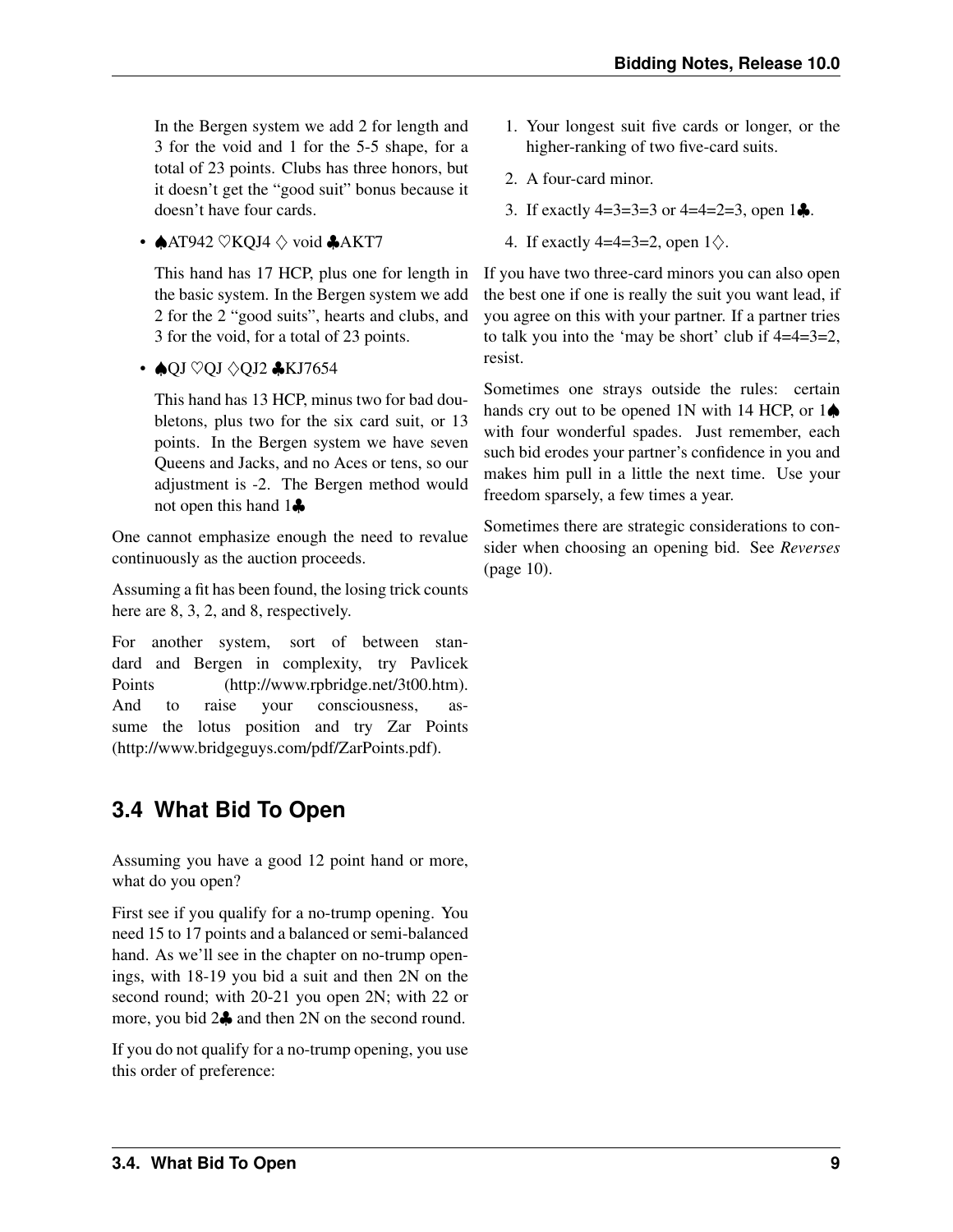## **REVERSES**

## <span id="page-15-0"></span>**4.1 Reverses by Opener**

Sometimes beginners will say they "don't play reverses". That is not an option.

A *[reverse](#page-82-0)* by opener is a rebid that meets two tests:

- 1. Opener's rebid is in a suit higher than his original suit, AND
- 2. Opener's rebid is a level higher than responder's bid.

A reverse shows about 16/17+ points (including distribution) and an unbalanced hand with *more cards in the first suit than in the second*. A reverse is absolutely forcing for one round unless opponents interfere, but not forcing to game.

Note: The second bid suit is always shorter and higher-ranked than the first bid suit. Opener cannot "reverse" from one four-card suit into another.

Example:  $1\diamondsuit - 1 \spadesuit - 2\heartsuit$ . Hearts is higher than diamonds, and the  $2\heartsuit$  bid is up a level. Opener has more at least as many diamonds as hearts (typically 5-4).

Suppose opener is 2=4=4=3 and has opened  $1\diamondsuit$  and partner has bid 1♠. Opener cannot bid hearts next.

Opener would have opened 1N with 15-17 HCP; they would rebid 2N with 18-19 HCP. So while it is possible that opener has this shape when they open  $1\diamondsuit$ , when they bid  $2\heartsuit$  it rules out a 12-14 point balanced hand; hence they have five diamonds. A 1=4=4=4 hand would bid clubs not hearts.

Why does a reverse show a strong hand? Consider opening a 12 point hand that has five hearts and four clubs. We open it 1 $\heartsuit$  and our partner replies 1 $\spadesuit$ . Our next bid is 2♣. Then,

- Suppose partner has ♠J8642 ♡3 ♢Q86 ♣KT73. He can pass.
- Suppose partner has ♠J8642 ♡KT ♢QT86  $\clubsuit$ **86.** He can bid 2♡. That shows a minimum with a preference for hearts over clubs.

But, if we had five clubs and four hearts, and bid 1♣ - 1♠ - 2♡, with the first hand partner would have to bid 3♣ to show that he preferred clubs to hearts. That would put us at the 3-level with a total of only 18 points between the two hands. We'd like around 23 points to be comfortable at that level. Subtracting six from 23, we see that we need opener to have around 17 to be safe.

In the auction  $1\heartsuit - 2\clubsuit - 2\spadesuit$ , partner has shown at least 10 points, so if responder has to preference to  $3\degree$ , there is no problem – we're already known to have around 23 points. Therefore, you need not consider this a reverse.

Note: Make sure partner is on the same page about this. I follow Larry Cohen here in feeling this bid need not show extras, for the reason I gave. For those playing Two Over One it is an article of faith that this is not a reverse.

When you have a five-card suit and a higher fourcard suit, you have to open the five-card suit, but on your rebid you cannot show your four-card suit unless you have the values.

For example, with five diamonds and four hearts, if the auction goes  $1\diamondsuit - 1\spadesuit - 2\heartsuit$ , opener has reversed. Lacking that many points, opener may have to bid an imperfect 1N or repeat diamonds.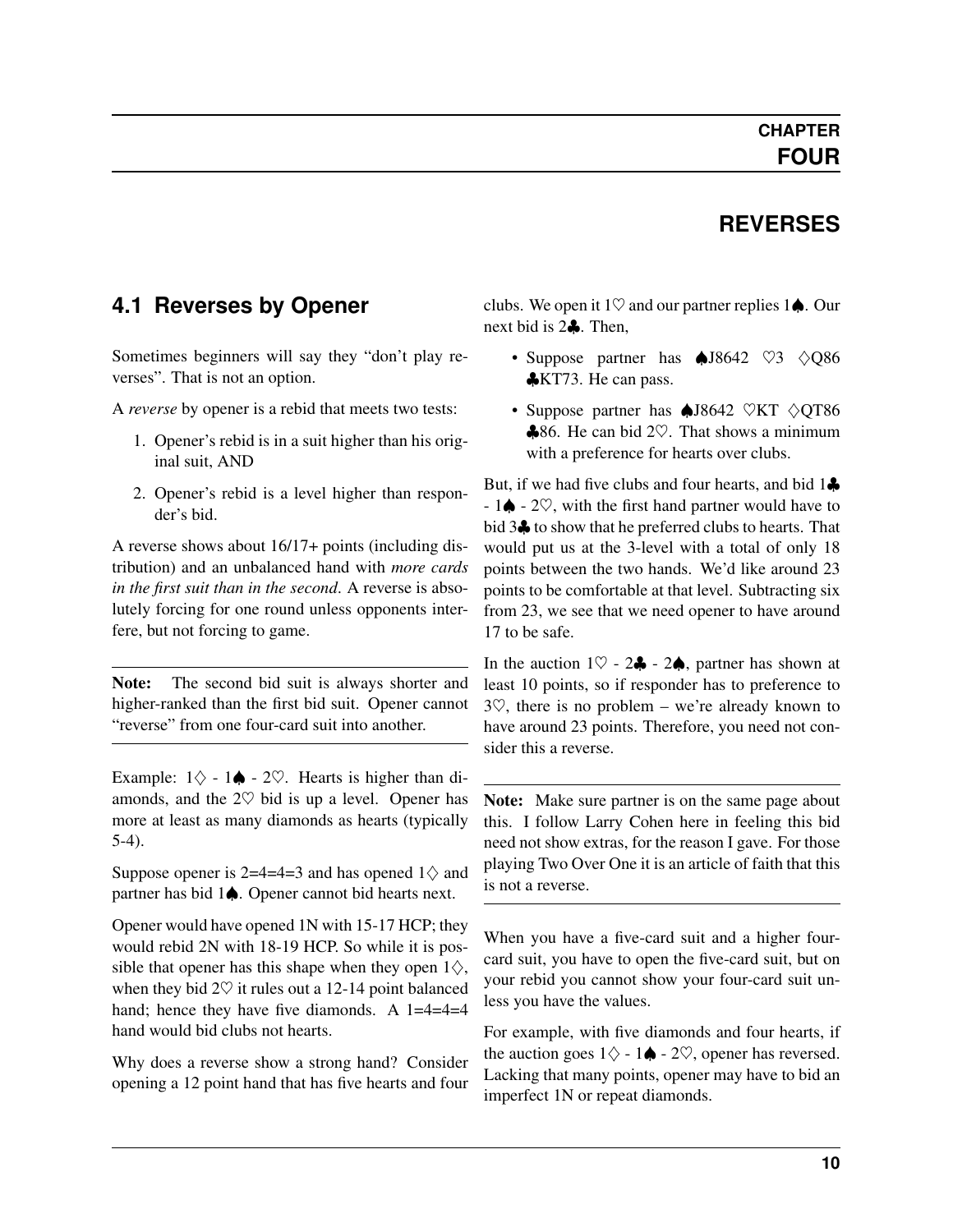With 4 diamonds and 5 clubs, such as  $\triangle 92$   $\heartsuit Q9$  $\Diamond$ AQJ5  $\clubsuit$ KQT43, we have a similar dilemma but without the risk of hiding a major. If we open this hand 1♣, and partner answers with a major or notrump, we have a problem. So some people will open this hand  $1$  $\diamondsuit$  instead. Others will bite the bullet, open 1♣, and rebid 2♣ if they have to, even though that suggests you might have a six card suit.

Obviously the quality of the two suits will influence the decision, unless you just always open 1♣.

Note: When you make your opening bid, you'll always need to think about what you'll do next depending on what your partner does.

When you open a suit and partner makes a negative double, can your response be a reverse? For example,  $1\clubsuit$  - ( $1\spadesuit$ ) - X - 2 $\diamondsuit$ . Cohen suggests no. Technically, your partner promised hearts and diamonds and you're just choosing. Partner shouldn't be wanting to preference back to clubs.

Note also that a jump rebid in a new suit like  $1\diamondsuit$  -1♦ - 3 $\heartsuit$  is a jump shift, showing a huge (a good 18 to 21) hand.

#### <span id="page-16-0"></span>**4.1.1 Responding To Opener's Reverse**

If opener has reversed, as responder you must bid unless your RHO takes you off the hook by interfering. If you have already shown 10+ points of course the auction is now game forcing and you can just bid naturally. If you have a good 8 or more, you'll want to get to game.

So the problem is what to do with a minimal hand. If you bid opener's first suit, it is a simple preference with a minimal hand. If you repeat your own major suit, you're showing five cards and a minimum.

2N!(relay) is a conventional bid telling your partner that you may have a minimal hand. It asks opener to rebid his first suit; then you will pass or correct to your suit. This convention is called Ingberman 2N or Lebensohl Over Reverses. Your partner should say "alert" (which is why I used the exclamation point).

Any bid other than a suit preference or 2N is game forcing.

Recommended reading: Downey and Pomer's book "Standard Bidding With SAYC" has a long section on reverses with a lot of examples.

## <span id="page-16-1"></span>**4.2 Reverses By Responder**

When responder reverses, it is just a game-forcing natural bid. For example,  $1 \spadesuit - 2 \clubsuit - 2 \spadesuit - 3 \diamondsuit$  is a game-forcing reverse, since diamonds are a higher suit than clubs. Again, the same principal is at work; an opener who wanted to prefer clubs is now forced up a level compared to bidding diamonds first and clubs second.

Note that  $1\clubsuit - 1\diamondsuit - 1\heartsuit - 1\spadesuit$  does not count as a reverse; we're not up a level. But bidding 2♠, not 1♠, is a jump shift and game forcing. For this reason it is best to treat this 1♠ bid as forcing.

Sometimes a responder reverse is the fourth suit bid and therefore unlikely to find a fit with partner, so most play it as a conventional bid that is one-round or game-forcing but not showing that suit, asking partner to bid notrump with a stopper in the fourth suit. See *[Fourth Suit Forcing](#page-78-1)* (page 73).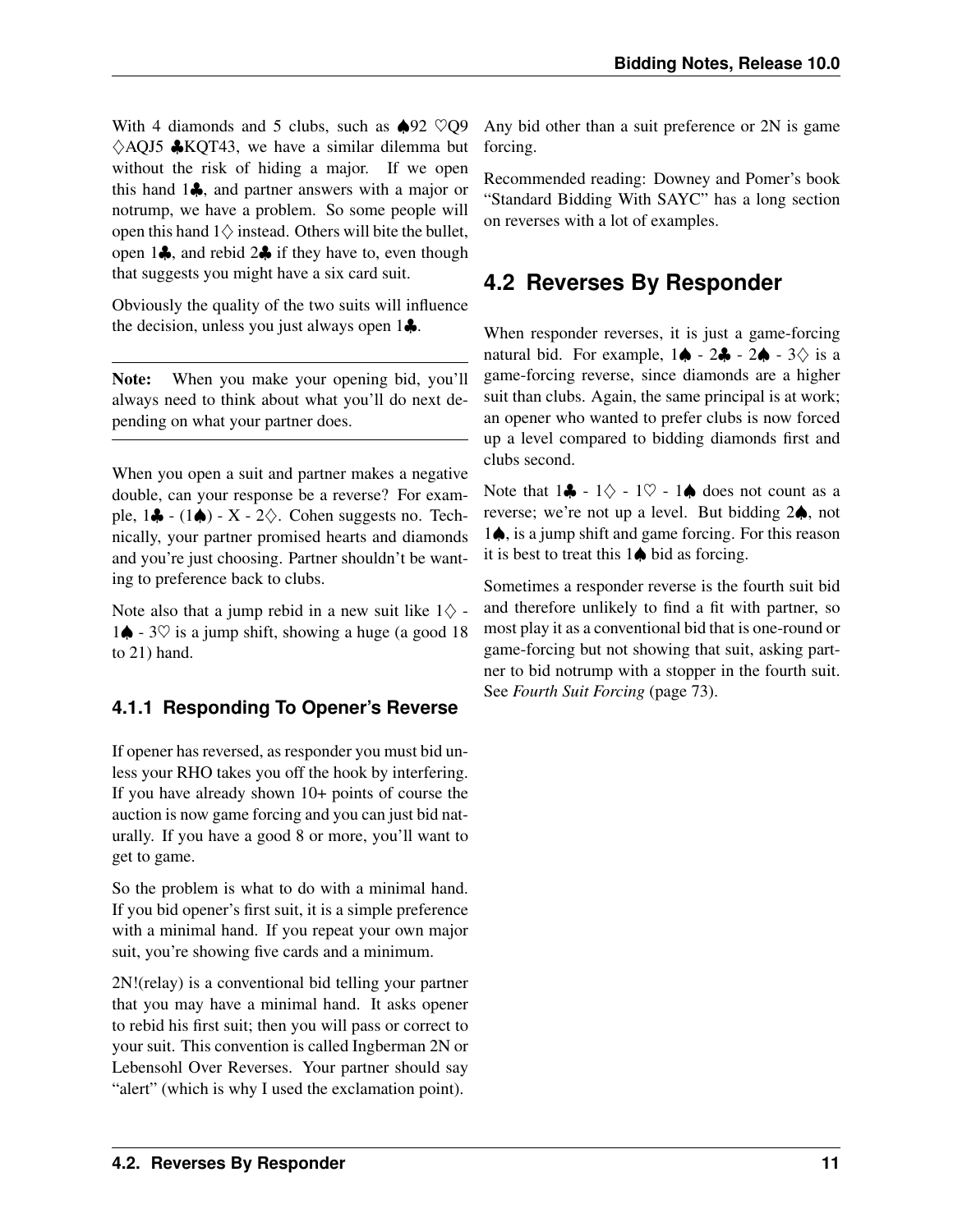#### **OPENING NOTRUMP**

<span id="page-17-0"></span>When do you open a hand in notrump? The hand must have:

- A HCP strength in a specific range:
	- $-15-17$  to open 1N
	- $-20-21$  to open 2N
	- $-25-27$  to open  $3N$
- A shape that is *[balanced](#page-80-3)*, 4-3-3-3, 4-4-3-2, or 5-3-3-2. Note that that means no voids, no singletons, and at most one doubleton.

You notice that you could have a hand with the right shape but wrong strength. You'll handle 12-14 point hands with no five-card major by opening a minor and bidding notrump on the second round. For 18- 19 point hands with no five-card major, you'll open a minor, and jump in notrump on the second round. And for stronger hands, you'll start with 2♣, the strong opening.

Conversely, there are hands that have the right number of points but with the points scattered among all the suits. As you get more experience, you may find some hands you want to open in notrump despite not being really balanced. These so-called *[semi](#page-82-1)[balanced](#page-82-1)* hands have two doubletons.

- A 5-4-2-2 hand, as long as one of the doubletons is Kx or better.
- A 6-3-2-2 hand if the long suit is a good minor and both doubletons are Kx or better.

When you open in notrump, you have told your partner your strength within 3 points, and that you have a balanced shape. This means your partner is actually best placed to decide where you are going, because he knows his own hand and a lot about yours, while you know nothing of his yet. For now at least, he's the *[Captain](#page-80-2)*.

The responder is going to reply using an extremely well-defined structure, the "system", which has a high probability of getting you to a good contract. This system is so useful that we try to use it whenever we can:

- 1. After we open 1N;
- 2. After we make a notrump overcall of the opponent's opening suit bid;
- 3. After we open a strong 2♣ and rebid notrump.
- 4. When we open 2N or higher in no-trump.

The rest of this chapter is devoted to explaining the "system".

## <span id="page-17-1"></span>**5.1 How To Choose A Response To 1N**

There is a lot of "system" to learn, but the rewards are great. Assume your partner has opened 1N – we'll modify things a bit later for those other three cases.

You, as responder, should:

- Classify the strength of your hand (weak, competitive, invitational, game forcing, or slam interest). Opposite a 15-17 1N bid, 8 or 9 HCP is invitational, while with 10 HCP you must force to game – you can't make a bid that opener can pass short of game.
- See if you have a four-card, five-card, or longer major(s). These are each treated differently. We also have special rules when 5-4 in the majors.
- In hands with no majors, note if the hand has a six-card minor. Do not try to show a five-card minor.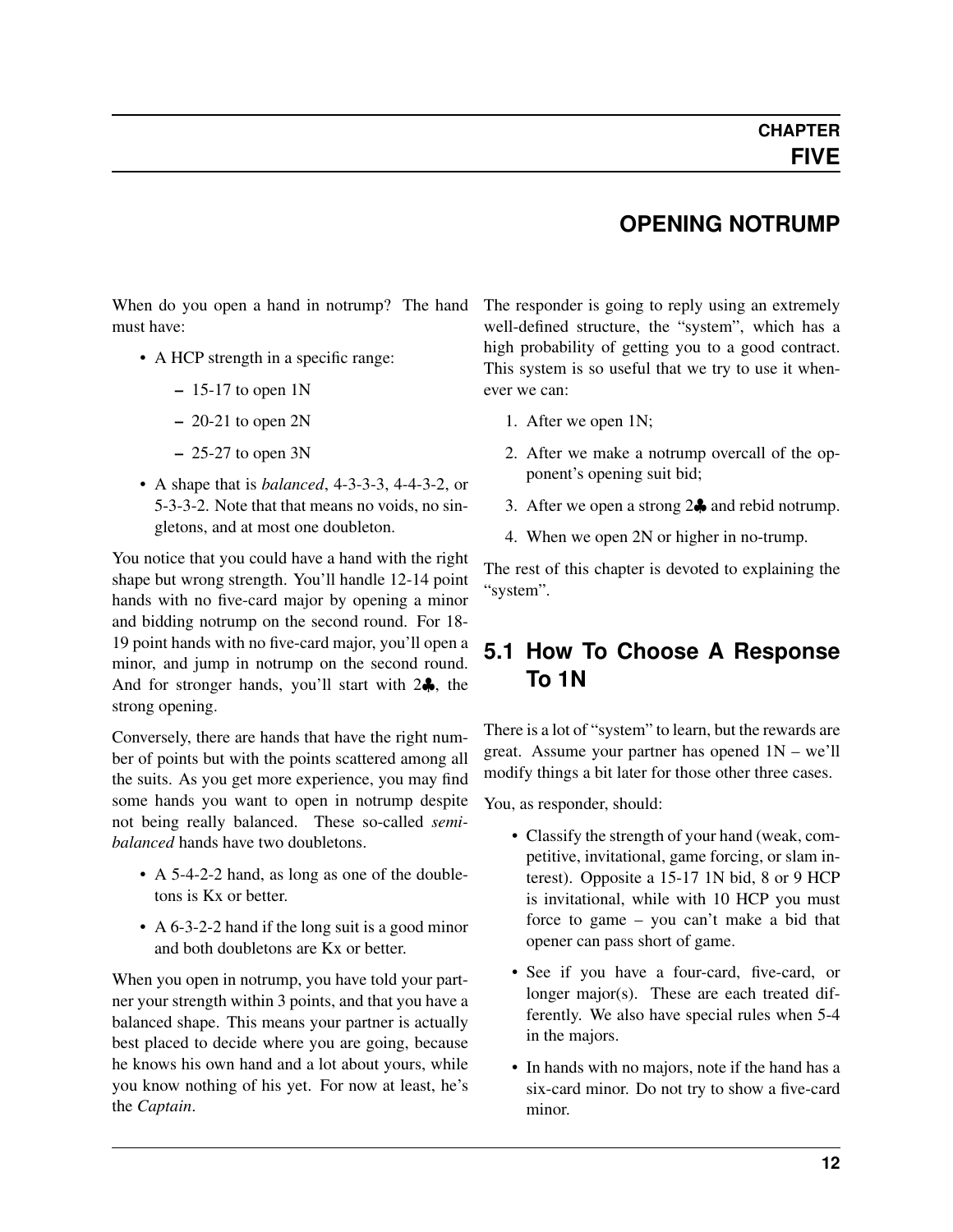Generally, a hand whose principal feature is a long minor wants to be in 3N if it is strong enough, unless it is a strong hand that might want to be in a minor slam. This is especially true playing matchpoints.

#### <span id="page-18-4"></span><span id="page-18-0"></span>**5.1.1 Responding With No Major Suit Or Long Minor**

In responding to your partner's 1N opener, if you determine that there is nothing of interest in your hand, meaning no major suit or long minor, your actions are determined by your point count alone:

- With a hand less than 8 HCP, pass.
- With an invitational hand (8-9 HCP) bid 2N.
- With a game-going hand (10-15 HCP), bid 3N.
- With a slam invitational hand (16+-17 HCP) bid 4N.

4N is a *[quantitative](#page-81-4)* raise. Responder has enough for 6N if the opener is on the top of his bid, a good 16 or 17. Subtracting from 33, we see that this means responder has 16 or 17. If responder is SURE that the partnership has 33 points, this bid is not appropriate. The only responses to this bid are pass or 6N.

There are times a bid of 4N is asking your partner about Aces, but not here. A bid of 4N is also *[quantitative](#page-81-4)* after 2N or 3N openers, or after the opener rebids 1N after a suit opening, or bids 2N after a strong 2♣ opening.

- With 18-19 HCP, bid 6N.
- With 20-21 HCP, grand slam force with 5N. The opener should reply 6N or 7N.
- With 22 or more HCP, give your partner a thrill with a bid of 7N.

You can ask for Aces with 4♣ (*[Gerber](#page-72-3)* (page 67)) in lieu of the direct slam bids, if you are worried about having fast losers in a suit.

#### <span id="page-18-1"></span>**5.1.2 Responding With A Major Suit Or Long Minor**

When your hand does have a major suit or a six-card minor suit, you'll begin with one of the techniques discussed later in this chapter (*[Stayman](#page-18-3)* (page 13), *[transfers to majors](#page-20-1)* (page 15), or *[Minor Relay](#page-22-3)* (page 17)). These all force your partner to reply in a certain way.

After he replies, if you bid 4N when it is your next turn, that's *[quantitative](#page-81-4)*, not Ace-asking. If he bid a suit because you made him do it, it doesn't mean you have agreed on a suit. You may have found a fit but he doesn't know about it yet.

> Principal: Whenever 4N is *[quantitative](#page-81-4)*, 4♣ (*[Gerber](#page-72-3)* (page 67)) is Ace-asking.

With no other agreement, responses of  $4\diamondsuit$ ,  $4\heartsuit$ ,  $4\spadesuit$ , 5 $\clubsuit$ , 5 $\diamond$  are natural, to play, with at least a six-card suit; but see *[Texas Transfers](#page-22-4)* (page 17) as an option for getting to  $4\heartsuit$  or  $4\spadesuit$ .

We'll now start digging into those special cases where responder has a four-card or longer major, or a six-card or longer minor.

## <span id="page-18-3"></span><span id="page-18-2"></span>**5.2 Stayman Convention**

After a 1N opener, 2♣ is an artificial bid called *[Stay](#page-82-2)[man](#page-82-2)*, asking the opener to say if he does or does not have a four (or five) card major. There are two circumstances in which you can bid 2♣:

- 1. You have a four card major, your hand is not *[flat](#page-81-5)*, and it has at least invitational values.
- 2. You have a weak hand with a stiff or void in clubs, and intend to pass whatever response you get. Ideally you have a shape like  $4=4=5=0$  or  $4=4=4=1$ .

If you have a four card major and a longer minor, and you are at least invitational, use Stayman.

The goal of Stayman is to discover if we have a major fit, and at the same time to decide if we have a game or not. We first answer the question about the fit, and then the question about the game.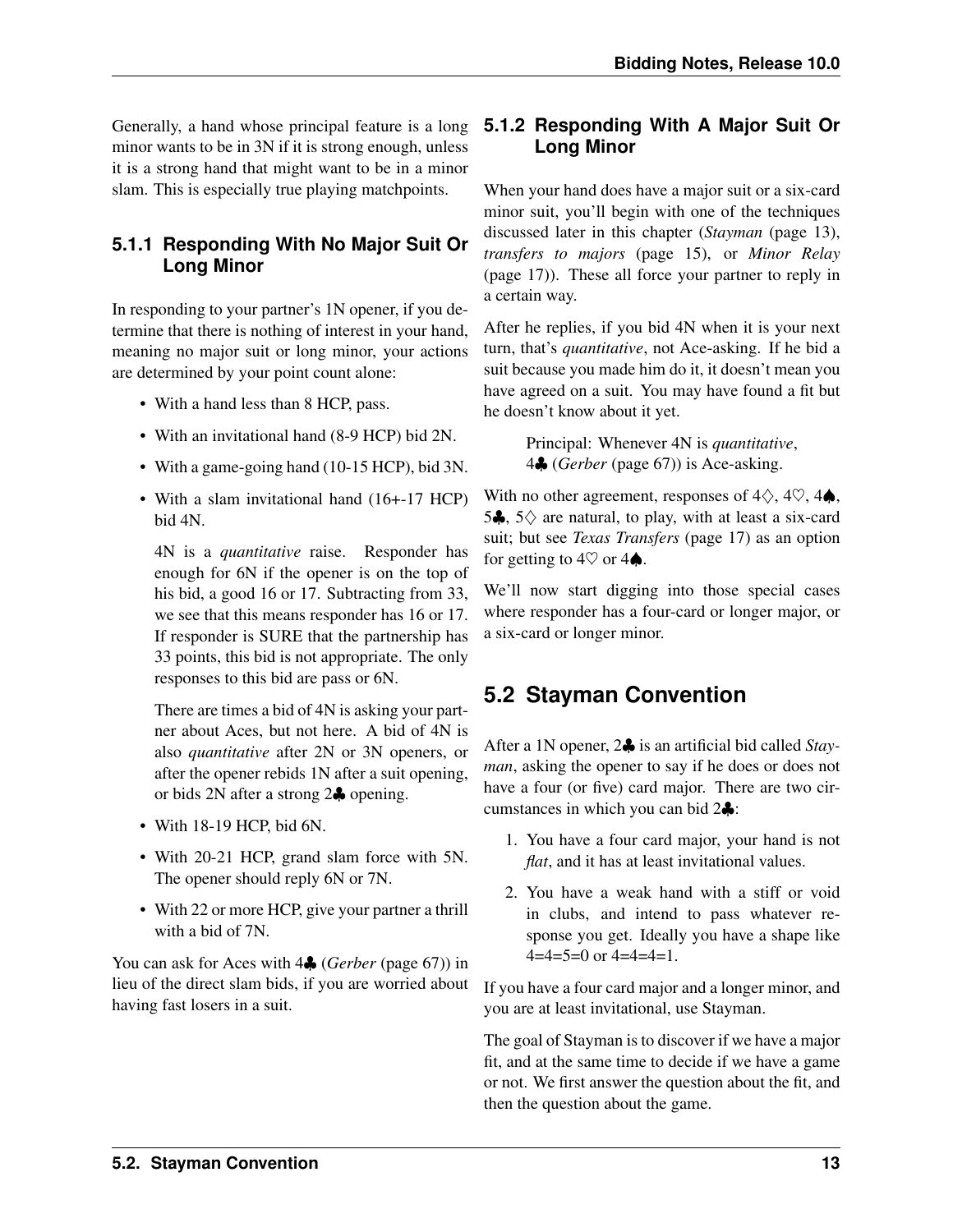Note that there are *optional* conventions, explained below, for bidding:

- *[weak hands 4-4 in the majors that cannot pass](#page-19-1) [any reply](#page-19-1)* (page 14).
- *[hands that are 5-4 in the majors](#page-21-2)* (page 16).

Note:  $2\clubsuit$  is not alerted, because it has become common practice.

1. Opener Reveals His Major Holdings

After 1N - 2♣, opener *must* choose one of three bids:  $2\diamondsuit$ ,  $2\heartsuit$ , or  $2\spadesuit$ .

- 2♢ no four-card major.
- $2\heartsuit$  4+ hearts, and maybe 4 spades.
- 2♠ 4+ spades, but denies 4 hearts.

**Warning:** Opener must bid  $2\diamondsuit$ ,  $2\heartsuit$ , or  $2\spadesuit$ , never anything else. Note that if opener has four hearts and four spades, he bids 2♡. 2N is not a choice!

- 2. Responder Indicates Strength and Fit
	- If responder has bid Stayman with that weak hand short in clubs, he passes. Otherwise he indicates whether a fit has been found, and whether his hand is invitational only, or actually game forcing, or has slam interest.
	- If a fit has been found, responder tells opener the good news: he raises the major suit to the 3-level to invite game, or the four level to play. Isn't this a simple game?

What if responder has a very powerful hand, and a fit is found? Bidding game will rule out slam. We need a "power raise" bid, showing a hand with slam interest while at the same time confirming the fit. The solution is a partnership agreement, namely to use three of the other major (3W) to show a power raise (usually 18+ HCP). It is a game force, of course.

For example:  $1N - 2\clubsuit - 2\spadesuit - 3\heartsuit!$  (power raise). Now opener should start cue bidding.

- Responder bids no-trump to show no fit; how many notrump shows responder's strength:
	- 2N no fit, with an invitational hand.
	- 3N no fit, but enough points for game.
	- Three level bids in a new suit are game forcing and may show interest in a minor slam.
	- 4N is a *[quantitative raise](#page-18-4)* (page 13) denying a fit.
	- 4♣ is plain Gerber.

Note that having checked for a fit, you have not agreed to a suit yet. So, a sequence like 1N - 2♣ - 2♠ - 4N is still a *[quantitative](#page-81-4)* raise; and 4♣ instead is still asking for Aces with *[Gerber](#page-72-3)* (page 67) and agreeing to the suit.

3. Opener's Third Bid

If opener has both majors he first bids 2♡. If responder bids 2N in reply, then there is no heart fit, but there is a spade fit. Opener should bid spades at the three-level to decline the invitation, and at the four-level to accept it. If responder has bid 3N, opener can switch to 4**♦**.

#### <span id="page-19-0"></span>**5.2.1 Garbage Stayman**

<span id="page-19-1"></span>The term "Garbage Stayman" is often mistakenly used. A standard part of Stayman is that you can bid 2♣ with a weak hand having a club shortage and four-card or better support in the other suits. You're willing to pass any reply, including  $2\diamondsuit$ . Your hand may be garbage, but you're not bidding Garbage Stayman.

Garbage Stayman refers to an agreement about bidding weak hands that are 4-4 or better in the majors. The idea is that you can bid Stayman even if you are not willing to pass a  $2\diamondsuit$  reply. Playing Garbage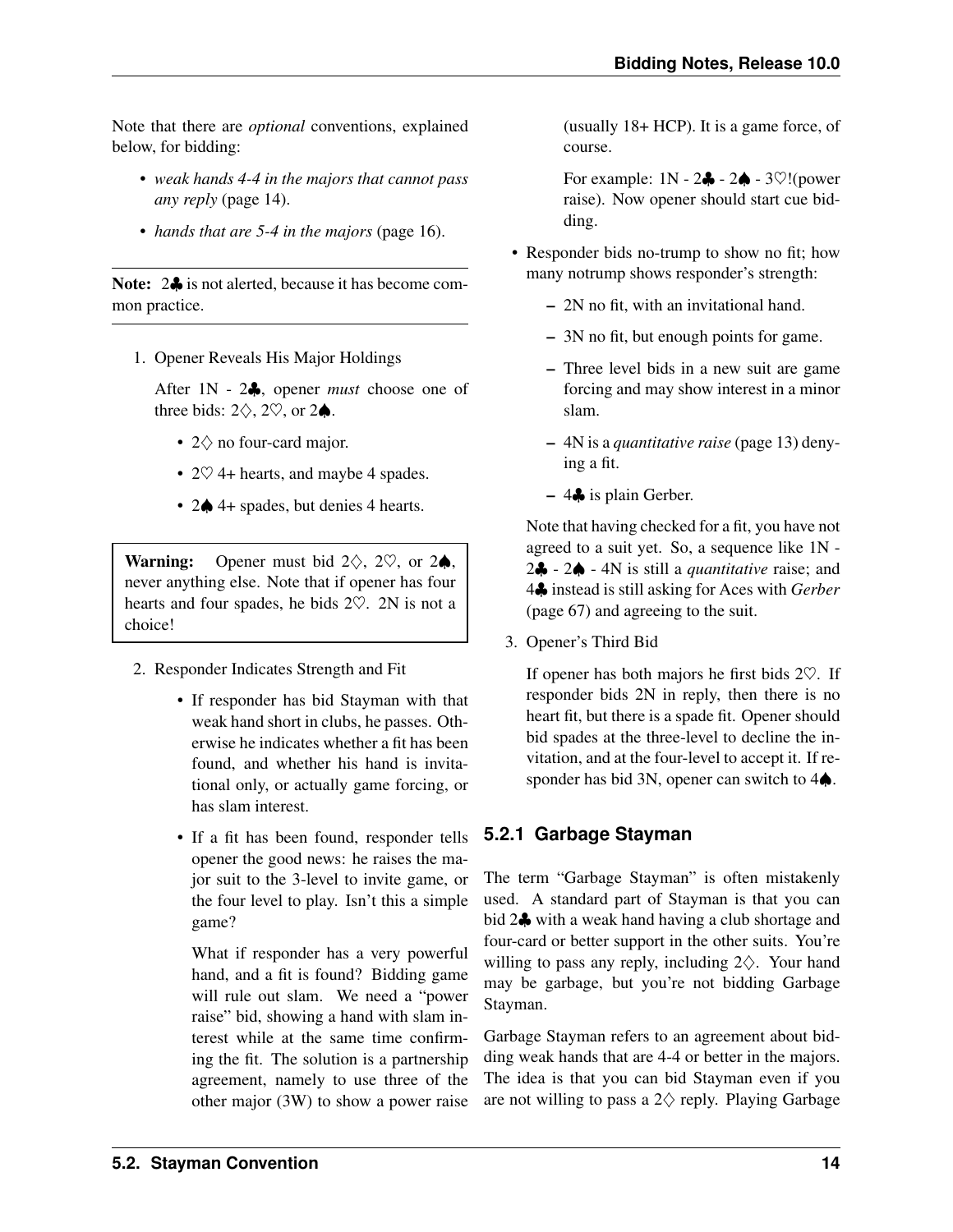Stayman, you now rebid 2♡!(weak, 4-4 in majors) and opener passes or corrects to 2♠.

The sequence that changes is:

1N - 2 $\clubsuit$  - 2 $\diamondsuit$  - 2 $\heartsuit$ !(weak hand 4-4)

I recommend playing Garbage Stayman.

## <span id="page-20-0"></span>**5.3 Major Transfers**

<span id="page-20-1"></span>So much for hands with four card majors – but what if you have a five-card major? You may have a fit if opener has three in your suit.

Rather than bid our major suit in response to 1N, we bid the suit below it, so that the strong hand then bids the suit first and becomes the declarer if we have a fit in that suit. This is called a *transfer*, also known as a Jacoby transfer. Opener announces "transfer". This is worth about three-fourths of a trick on average compared to letting the responder be the declarer. That's huge!

- $1N 2\diamondsuit$  is a transfer to hearts.
	- $-2$ <sup> $\heartsuit$ </sup> Opener completes ("accepts") the transfer. Opener might have two, so no fit has been found yet.
	- $-$  3 $\heartsuit$  Opener has 4+ hearts and a maximum 1N bid (*[super-accept](#page-82-3)*)
- $1N 2\heartsuit$  is a transfer to spades.
	- 2♠ completes the transfer.
	- 3♠ Opener has 4+ spades and a maximum 1N bid (*[super-accept](#page-82-3)*).

Unlike Stayman, your strength is not an issue. A poor hand containing one five-card or longer major, even if it has zero points, must transfer to that suit, since responder's hand will be worth something with that suit as trumps and little or nothing otherwise.

Note that the weaker your hand is, the more important it is to transfer – to make something out of nothing. Transfer to spades even if your spade holding is ♠65432. Or, not to put too fine a point on it, *especially* if your spade holding is ♦ 65432.

Warning: Opener must remember that responder has not promised anything yet except five cards in the target suit – not even ONE high-card point.

If you ever find yourself arguing to yourself that your partner *probably* has some points because he transferred, you've fallen in love with your hand again, and you know these affairs end badly.

After a transfer to 2M is accepted, responder bids:

- Pass with less than invitational values.
- 2N invitational

Opener can pass, bid 3N, or bid 3M or 4M with 3-card support.

- 3m a second suit, absolutely game forcing, usually with at least mild slam interest.
- 3M invitational, 6+ cards in the major. Now we have an 8-card fit for sure. Opener must revalue his hand, but he may then choose to pass.
- 3N to play, opener can correct to 4M with 3 trumps.
- 4M to play, 6+ cards in the major.
- 4♣ Gerber
- 4N *[quantitative](#page-81-4)*.

Note: Bidding 4N after a major transfer is perilous with unknown partners. The standard says 4N is quantitative. Less experienced players sometimes think it is Ace-asking by mistake. It isn't'; no agreement on a suit has occurred.

After a super accept, the responder decides on whether to pass or bid game or try for slam. He knows a great deal about opener's hand.

What about transferring to one major and then bidding the other? That has to be 5-5 or better in the majors since with 5-4 we start with Stayman. We discuss those sequences in the *[three-level replies](#page-23-0)* (page 18) section later in this chapter.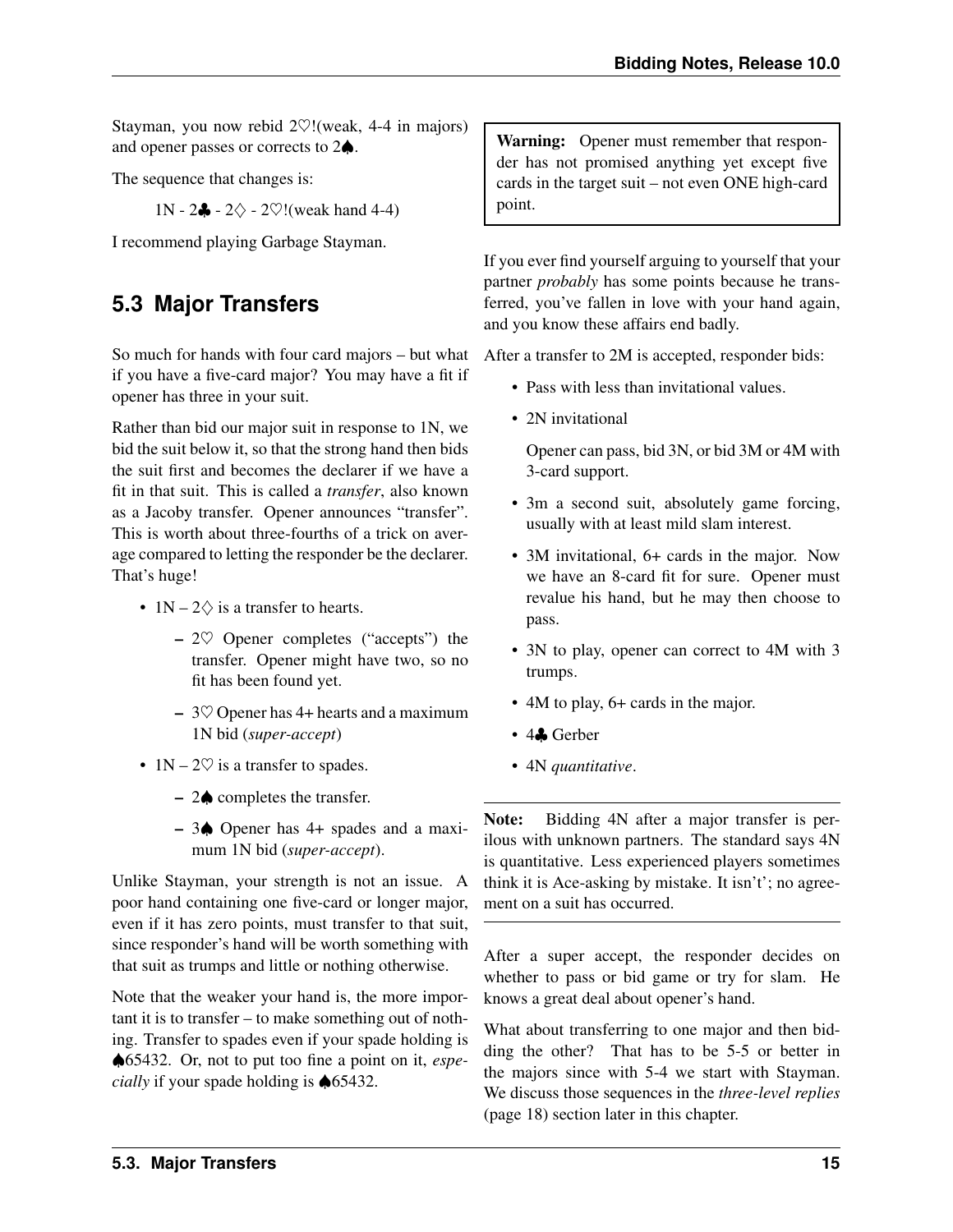#### <span id="page-21-0"></span>**5.3.1 When the transfer is doubled or 5.3.2 Interference before transfers overcalled**

A double of an artificial bid is lead-directing. So, opener's RHO may double to show that he wants a lead of the (artificial) suit that responder just bid. Opener must take advantage to tell responder if he has three or more of responder's suit.

In my experience a decided minority of intermediates know the correct bids here.

Let T be the suit of the transfer bid, and let M be the target suit of the transfer. For example, in 1N -  $2\diamondsuit$ (transfer), T is diamonds, M is hearts.

After  $1N - 2T(X)$ :

- Pass: Opener has 2 cards in M. M is not agreed trump. 4N next is quantitative. Subsequently, if the next player passes, a XX by responder transfers again to M.
- 2M: Agrees M as trump, shows 3+ cards in M. 4N next is Ace-asking.
- 3M: Agrees M as trump, shows 4+ cards in M, and a maximum opener. 4N next is Aceasking.
- XX: Opener has the transfer suit, willing to play in 2T redoubled. Opener should have a positively scary holding in T.

An overcall of the transfer leaves the opener in a bit of a bind because the act of transferring in itself only shows a five card suit; responder could have zero points. So, opener only bids with a great holding in the overcalled suit, or holding a maximum.

Thus after  $1N - 2T (2Z)$ :

- Pass: waiting to hear from pd. Partner can double to show points.
- X: penalty oriented, a great Z suit.
- Completing the transfer shows a maximum with four-card support.

The responder is still *[Captain](#page-80-2)*, and we're waiting to hear his opinion.

<span id="page-21-1"></span>We'll talk about auctions like  $1N(2\spadesuit)$  later. But one thing to know right now is that you don't just transfer on the three level, as in 1N (2 $\triangle$ ) 3 $\diamond$  – not a transfer to hearts. I know, you have a friend that plays it that way. Get a new friend.

## <span id="page-21-2"></span>**5.4 When Responder Is 5-4 In The Majors**

If you have five in one major and exactly four in the other, some special bids are available. You should not add these to your repertoire until you are very comfortable with both transfers and Stayman.

Alas, this subject is affected by a great many other possible choices. Do we play *[Garbage Stayman](#page-19-1)* (page 14)? Do we play an alternative to the standard *[Minor Relay](#page-22-3)* (page 17) called "4-way transfers"?. Do we play *[Smolen](#page-23-4)* (page 18)?

Since I recommend Garbage Stayman, let's assume we're playing that, and the standard Minor Relay. Here is one scheme to try to find either a 4-4 or 5- 3 fit:

- If your hand is weak a simple approach is to always transfer to the five-card suit and pass. This gives your partner no chance to go wrong. But use judgement: with a terrible five-card suit you might try Garbage Stayman.
- If your hand has five spades and four hearts, invitational or better, bid 2♣ Stayman, and then:
	- If opener shows a major, just raise it. Example:  $1N - 2\clubsuit - 2\heartsuit - 3\heartsuit$  invitational; 1N - 2 $\clubsuit$  - 2 $\heartsuit$  - 4 $\heartsuit$  with a game-forcing hand.
	- If opener answered 2♢, you may still have a 5-3 fit. Bid  $2\spadesuit$  to invite;  $3\spadesuit$  to force to game. See *[Smolen](#page-23-4)* (page 18).
- If your hand has four spades and five hearts, invitational or better, a similar scheme does not work.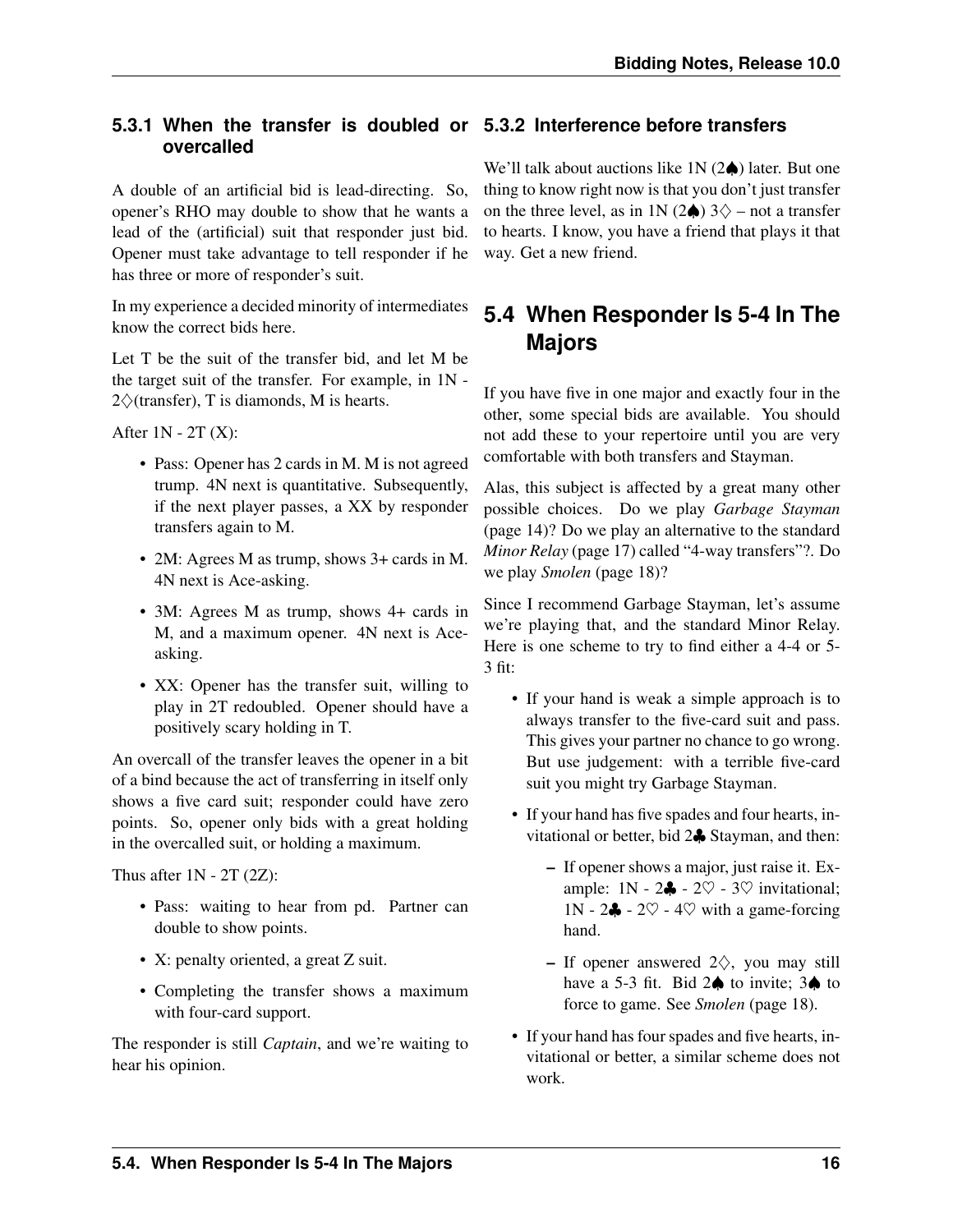The problem arises after  $1N - 2\clubsuit - 2\diamondsuit$ , because to bid  $2\heartsuit$  is Garbage Stayman; opener might pass. And you can't bid  $3\heartsuit$  if you do not have a game-forcing hand; you're already too high for an invitational hand if partner doesn't have hearts.

- So, with an invitational hand 4=5 in the majors, you have to transfer to hearts and then bid 2♠.
- With a game-forcing hand, use Stayman and if opener bids 2♢, bid 3♡. See note below.

Partners must be on their toes not to pass the gameforcing bids.

Note that if 5-5 in the majors, you may be playing one of the 1N - 3x bids as showing such hands. See *[Three Level Suit Responses](#page-23-0)* (page 18). If not, transfer to spades, then bid hearts, and if you can, bid hearts again.

## <span id="page-22-0"></span>**5.5 Texas Transfers**

<span id="page-22-4"></span>Texas Transfers are not standard, but are very common. You must be sure you agree on this with your partner. Check the box on your convention cards.

If you have a six-card major and a minimum game forcing hand, you can use a Texas Transfer:

- 1N  $4\diamondsuit$  transfer to hearts (6+, GF)
- 1N 4 $\heartsuit$  transfer to spades (6+, GF)

Texas Transfers are on over interference. The name Texas for Americans implies "big": big hats, big toast, big meat, big transfers.

You don't use Texas if:

- you have an invitational hand; instead you would transfer and then raise to 3M.
- you have slam interest; instead transfer and then bid 4M. This sequence shows you must have a six-card suit because you are willing to play 4M even if opener has only two trump. But, you didn't get to 4M fast with Texas – so the motto, "slow shows" applies; you must

have extras. If you make a 3-level bid of a new suit after a transfer it is game forcing, so that is sometimes an alternative.

## <span id="page-22-3"></span><span id="page-22-1"></span>**5.6 Minor Relay**

The 2♠!(long minor) response to 1N forces opener to bid 3♣!(forced), which responder can pass or correct to  $3\diamondsuit$ , to play.

Note: Many people call 2♠ a "minor suit transfer", but that is incorrect. Technically, a transfer is a bid asking partner to bid a suit that you hold for certain; a *[relay](#page-82-4)* is asking partner to bid a certain suit (usually but not always the next strain up) but that suit isn't necessarily the suit you have; you are going to reveal that later.

Opener alerts 2♠, and partner should alert the 3♣ reply because the opener doesn't necessarily have clubs. Since it is an alert, not an announcement, you do not say "relay to clubs" unless asked.

The Minor Relay is not for five-card minors, and not for invitational or better hands or hands that have a four-card major. Minor relays are to be used only in the case of 6 card suits, and usually only with weak hands. A long suit is very powerful opposite a 1N opener, so weak means not close to invitational.

#### <span id="page-22-2"></span>**5.6.1 Minor Slam Tries**

A minor relay can be used as the start of a slam try in a minor. You must have a belief that a minor slam is likely, because otherwise 3N is your goal.

- $1N 2 \spadesuit! 3 \clubsuit! 3 \heartsuit!$  slam try in clubs.
- $1N 2 \spadesuit! 3 \spadesuit! 3 \spadesuit!$  slam try in diamonds.

You would never be bidding a major after a Minor Relay, because you would have used a transfer to that major in the first place. Therefore, these bids are clearly artificial. The lower bid (hearts) corresponds to a slam try in the lower minor (clubs), and the higher bid (spades) to the higher minor (diamonds).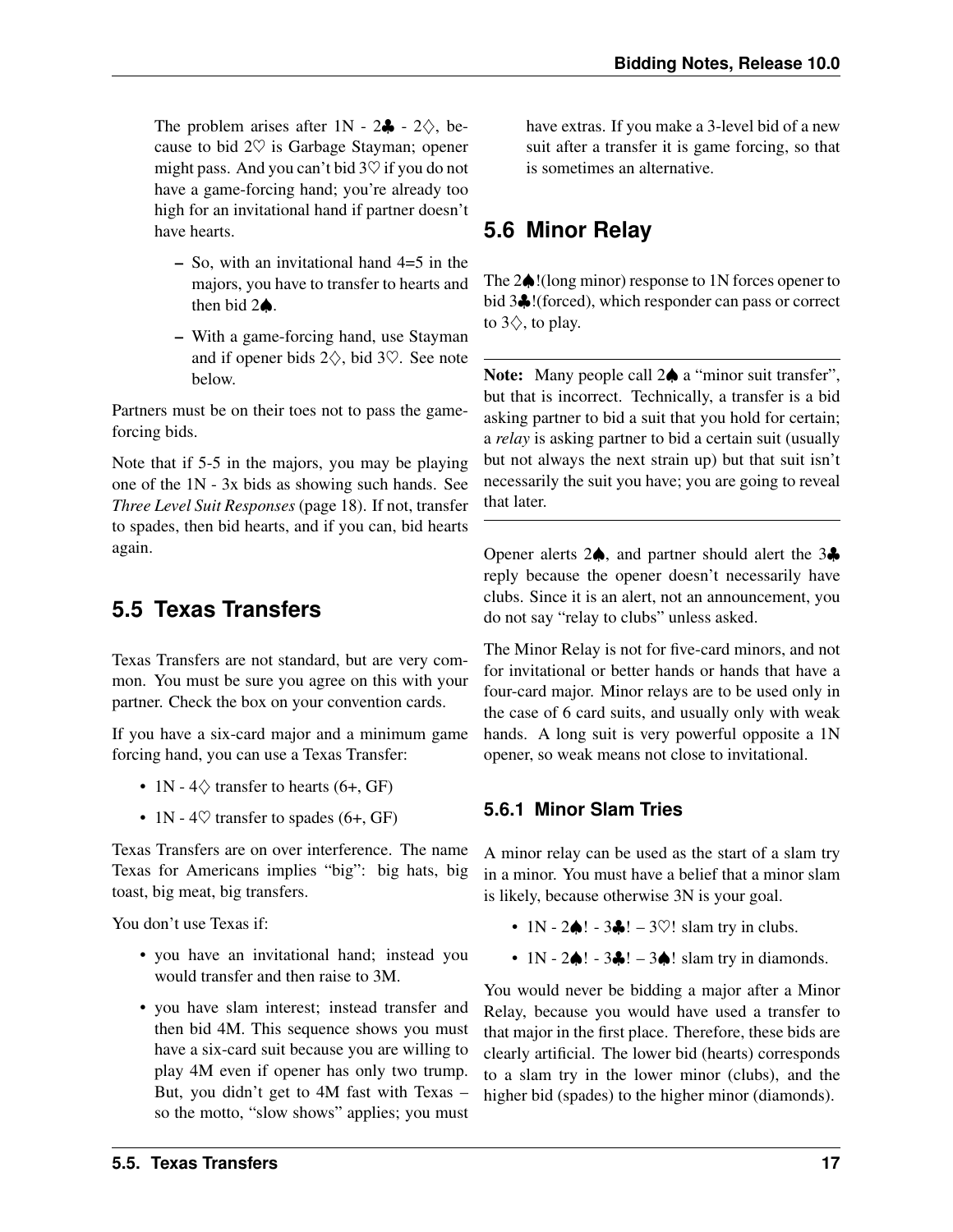## <span id="page-23-0"></span>**5.7 Three-Level Suit Responses**

The standard is that 3-level bids over  $1N$  show  $6+$ cards in the suit, with invitational values.

Other choices are discussed in *Advanced Bidding*. You may find people playing bids to show 5-5 hands in the majors. You don't really need special bids for that:

- With a sub-invitational hand, transfer to your best suit and then pass.
- With an invitational hand, transfer to hearts and then bid 2♠.
- With a game-forcing hand transfer to spades and then bid 4♡.
- With slam interest, transfer to spades and then bid 3♡.

## <span id="page-23-1"></span>**5.8 Smolen**

<span id="page-23-4"></span>After making a 2♣ Stayman bid with 5-4 in the majors and a game-forcing hand, if opener replies  $2\diamondsuit$ , you'd like an "undo". Let me go back and transfer to my five-card suit. Yes, if you bid it at the 3-level it is game-forcing, but then you are the declarer instead of the 1N opener. The Smolen convention says you bid the four-card suit at the three level; partner then bids game in the other major.

The first three times one of you forgets it, it stings.

## <span id="page-23-2"></span>**5.9 Recommended Structure for Intermediates**

Given all these choices, here is what I recommend until you have enough experience to decide:

- Play the major transfers and Texas transfers.
- With a weak hand and a six card minor, use a *[Minor Relay](#page-22-3)* (page 17) (1N - 2♠!(relay to 3♣ pass or correct)).
- With an invitational hand and a six-card suit, use 1N - 3x. See *[Three-Level Suit Responses](#page-23-0)* (page 18).
- With a game-going hand with a minor, use Stayman followed by 3m if you have a fourcard major. If not, just bid 3N or with a very shapely and use the Minor Relay slam try. You usually do not want to "try" to get to five of a minor.

Your basic decision is whether to go past 3N; once you do, you're going to really hope you can bid the slam because 5m is usually a bad outcome (especially in matchpoints) if 3N is making. The minor relay slam try has the virtue of letting opener call it off with 3N or 5m depending on his hand; or he can cue-bid or ask for Aces.

I recommend a much more complete structure in *Advanced Bidding*.

Warning: A great many players, some with considerable experience, are misinformed about sequences like  $1N - 2\clubsuit - 2M - 4N$  and  $1N -$ 2T(transfer) - 2M - 4N. These are all quantitative. Direct skeptics to any good book on 2/1.

After opener answers Stayman with a major, bidding 3 of the other major is a power raise. Partners should commence control-bidding for a possible slam. Example:

> 1N - 2♣ 2♡ - 3♠! (game forcing heart raise) 4♢!(have diamond control but not a club control)

If you have 18 or more points, do not open 1N, even if your partner is a passed hand. It isn't going to take much to get you to game, so you don't want to lie about your strength by limiting it to 17 HCP.

## <span id="page-23-3"></span>**5.10 Between 1N and 2N**

• With a balanced 18-19 points, no good fivecard major, open a minor suit and then rebid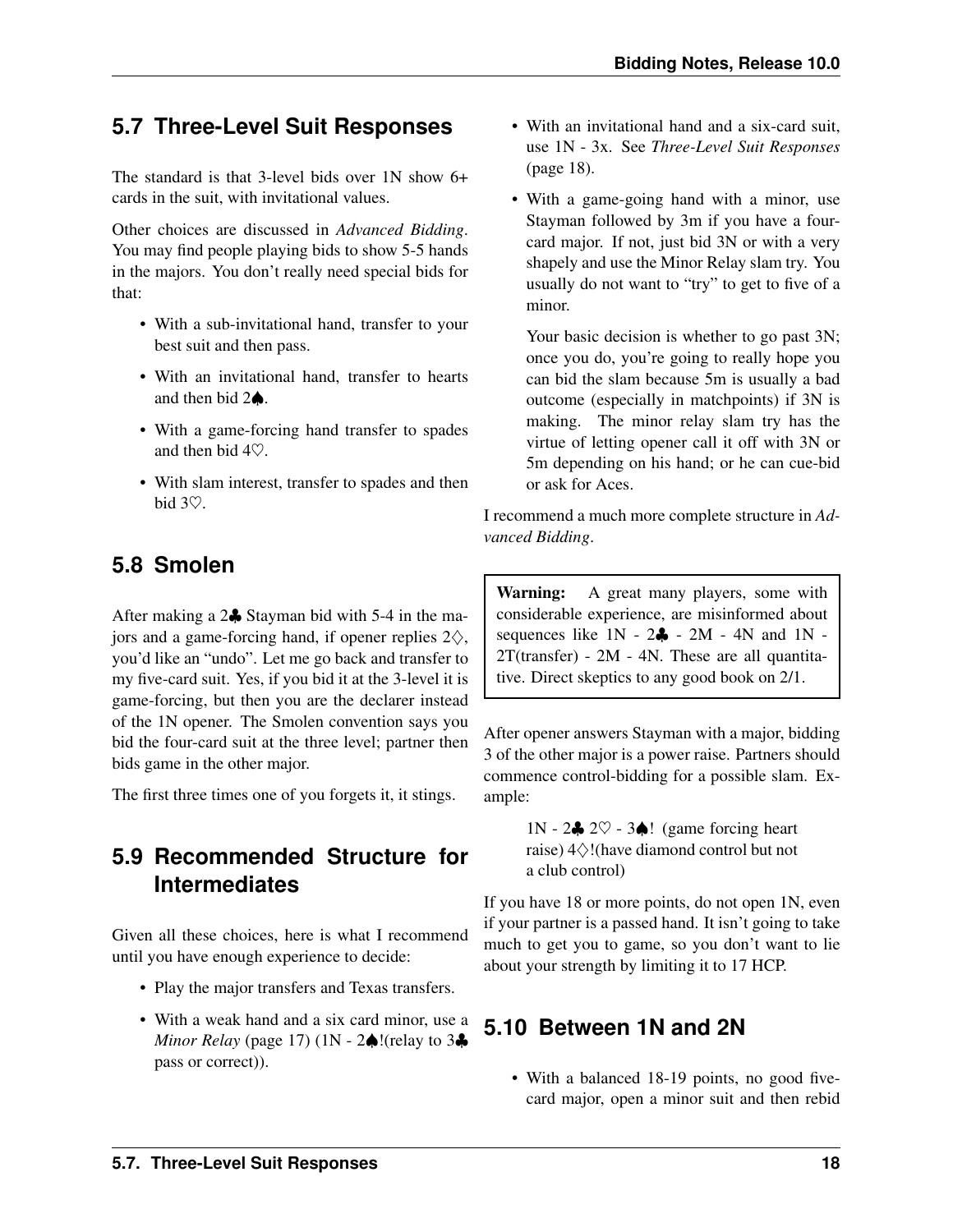2N. This does not deny any major that has been **5.11.1 Summary of Notrump Raises** skipped over. For example,

- $1\diamondsuit 1\diamondsuit 2N$  shows 18-19 balanced but does not deny holding four spades. The convention *[New Minor Forcing](#page-77-2)* (page 72) helps sort out whether the  $1\heartsuit$  bidder here has four or five hearts. It is worth learning.
- Opening one of a suit and then rebidding 1N when partner passes shows 18- 19 points. After the 1N bid, the bids that follow are natural, not the "systems on" bids.

For example, suppose opener has an 18 point balanced hand with the Ace of Spades, and responder has a 5 point hand with diamonds such as:

♠98 ♡J42 ♢KJT93 ♣974

The bidding begins:

 $1\clubsuit$   $(1\spadesuit)$  P  $(P)$ 1N ( P)  $2\diamondsuit$ 

Systems are off. The bid of  $2\diamondsuit$  would be to play, not a transfer to hearts.

## <span id="page-24-0"></span>**5.11 Summary Charts**

These charts are for the standard 15-17 HCP 1N opener.

| <b>HCP</b> | Bid            | Systems On |
|------------|----------------|------------|
| $15 - 17$  | 1 <sup>N</sup> | Yes        |
| 18-19      | $1m$ then $2N$ | <b>NMF</b> |
| $20 - 21$  | 2N             | Yes        |
| $22 - 24$  | 2C then 2N     | Yes        |
| $25 - 27$  | 2C then 3N     | Yes        |
| 28-30      | 2C then 4N     | Yes        |

Table 1: Balanced Openings

Note: Using the 2♣ opener first, 3N and 4N can be used for other things. In the absence of an agreement, though, 3N is 25-27 and 4N is 28-30.

<span id="page-24-1"></span>The point ranges given here are for a 15-17 1N bid. Over a weak 1N or a 2N opener, make the corresponding adjustment. All these responses deny a four card major and show a balanced hand.

- 1N 2N invitational, 8-9 points
- 1N 3N to play, 10-15 points
- 1N 4Å Gerber, asking for aces.
- 1N 4N quantitative; this shows a balanced hand with a good 16-17 points. Opener bids 6N with a good 16 or 17. Note that 33 points is often not enough for 6N, without a source of tricks.
- 1N 6N to play, 18-19
- 1N 5N asks for 6N or 7N, 20-21.
- 1N 7N to play  $22+$

#### <span id="page-24-2"></span>**5.11.2 Summary of Responses to 1N**

The columns are the responder's strength; the rows are his hand shape. In the cells, two bids separated by a plus sign mean, first bid is the reply to 1N, second bid is your next bid. A "+ invite" or "+game" means to make the appropriate invitational bid depending on opener's rebid.

Slam bids often depend on exactly what you are playing such as Texas Transfers, etc. So we just show the first bid and then a question mark.

T means *[transfer](#page-20-1)* (page 15) to the long(er) major M.

R is *[Minor Relay](#page-22-3)* (page 17).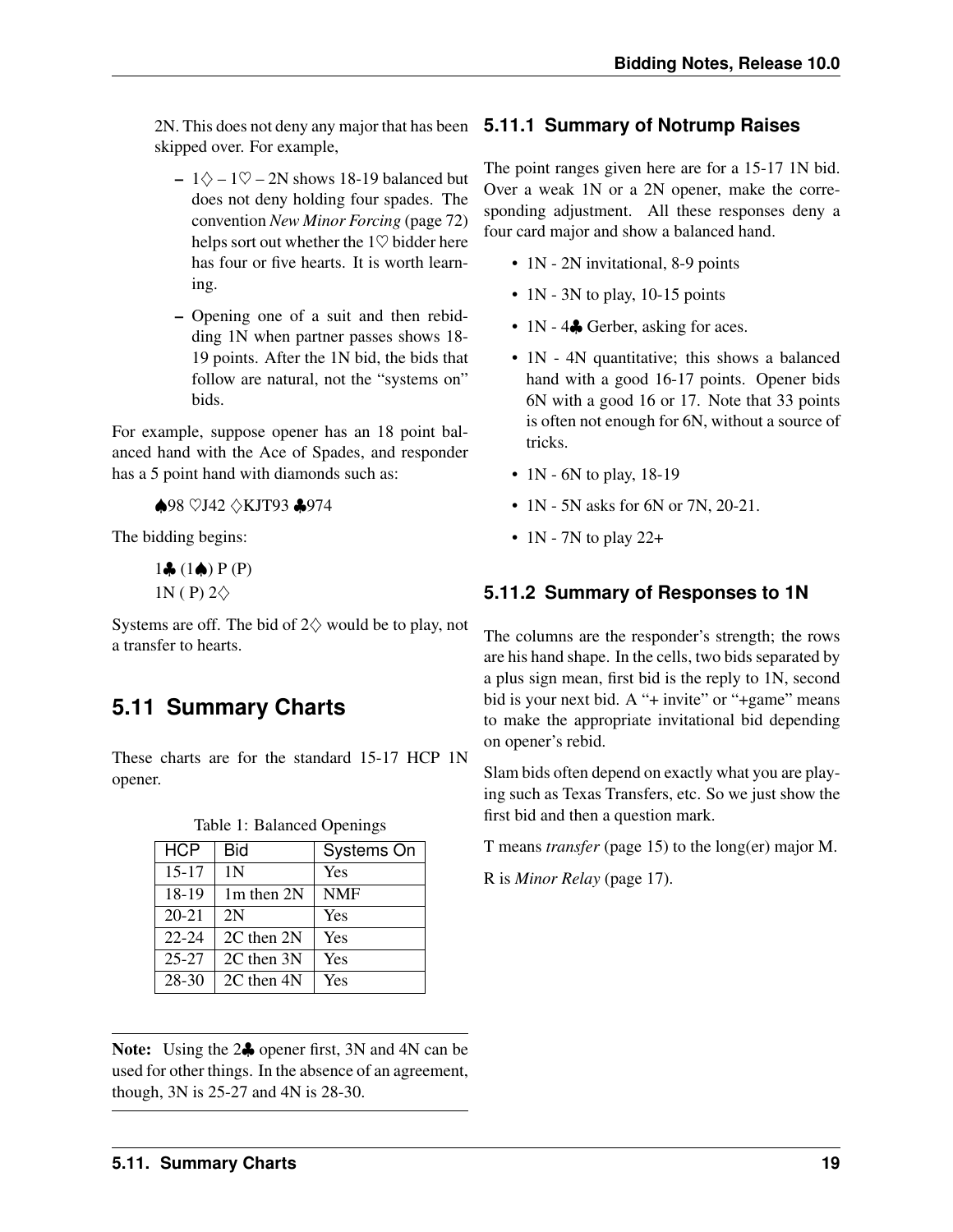|                |                   | Game                | Slam?            |  |  |
|----------------|-------------------|---------------------|------------------|--|--|
| $0 - 7$        | tional            | $10 - 15$           | $16+$            |  |  |
|                | $8-9$             |                     |                  |  |  |
| Pass           | 2N                | 3N                  | $4-$             |  |  |
|                |                   |                     | >7N              |  |  |
| Pass           | $2 + in-$         | $2\clubsuit$<br>$+$ | $2\clubsuit$     |  |  |
|                | vite              | game                | first            |  |  |
| $T +$          | $T + 2N$          | $T + 3N$            | $T + ?$          |  |  |
| pass           |                   |                     |                  |  |  |
| $T +$          | $2\clubsuit$ then | $2\clubsuit$ then   | 2 <sub>o</sub>   |  |  |
| pass           | 2M<br><b>or</b>   | 3M<br><sub>or</sub> | $2\diamond$ -    |  |  |
|                | raise             | game                | 2M               |  |  |
| 2 <sub>o</sub> | $2 + in-$         | $2\clubsuit$ +      | $2 - 1$          |  |  |
| $+$            | vite              | game                | $\gamma$         |  |  |
| pass           |                   |                     |                  |  |  |
| $T +$          | $T + 3M$          | $T + 4M$            | $\overline{T+?}$ |  |  |
| pass           |                   |                     |                  |  |  |
| $T +$          | $T + 3M$          | Texas               | $T +$            |  |  |
| pass           |                   |                     | 4M               |  |  |
| $2\spadesuit$  | 3m                | $2\clubsuit$ then   | Relay+           |  |  |
| re-            |                   | 3m                  |                  |  |  |
| lay            |                   |                     |                  |  |  |
|                |                   | Weak Invita-        |                  |  |  |

|  | Table 2: Standard Responses to 1N Opener |  |
|--|------------------------------------------|--|
|  |                                          |  |

(\*) This line changes if  $2\heartsuit$  is Garbage Stayman

### <span id="page-25-0"></span>**5.12 Dealing With Interference Over 1N**

The no-trump structure is highly evolved and generally gets you to the right place – so much so, that your opponents will be anxious to get in your way so that you can't use it. Ron Klinger lamented, "Nobody leaves anyone alone any more." In a later *[section](#page-54-0)* (page 49) we'll learn some of these evil schemes; meantime, here are the basics of how to deal with interference after you've opened 1N.

#### <span id="page-25-1"></span>**5.12.1 Systems On, Stolen Bids**

The standard treatment is that all bids are natural. The more popular system is called "stolen bids".

- 1N (2a) X! means the same as if responder had bid the overcalled suit, up to 2♠. In other words, a double means, "He stole my bid!". In particular a double of  $(2\clubsuit)$  is Stayman.
- Any bid above the overcall has an unchanged meaning. However, bidding NT promises a stopper in the overcalled suit. Example: 1N  $(2\diamond)$  2 $\heartsuit$ !(transfer to spades).
- The three level bids don't have their special meanings; if a jump, it is a weak bid in the suit, such as  $1N - (2\diamondsuit) - 3\heartsuit$  (preemptive, hearts).

Unfortunately, I'm not sure this is really better than playing everything natural. You're giving up the chance of a penalty double. Alas, the "right" answer is some form of the Lebensohl convention which is quite advanced and an intermediate partner may not know it. So it takes a long-term brave partner to get there.

#### Relay+3♡/3♠ **5.12.2 Run For Your Life**

<span id="page-25-2"></span>You also need a system, called a "runout", when your 1N opener gets doubled for penalty. You've played 1N with a *[yarborough](#page-83-0)* dummy before? You don't want to go there. Here's the simplest way out.

After  $1N(X)$  or  $1N$  (Pass) Pass  $(X)$  Pass (Pass), responder has the following choices:

- Pass if you are willing to play 1N doubled (typically a balanced hand with at least competitive values).
- XX is a relay to clubs, pass or correct. If responder is weak, we'll be better off in any suit fit. If opener has just two clubs he could bid diamonds instead; assuming he did not open with two doubletons, he has at least three of each of the other suits.

If their double does not show strength, but rather is something like a double for a single-suited hand, responder with a strong hand may pass and wait for the suit to be shown, or just bid normally. Generally delayed action, when you could have taken immediate action, shows strength.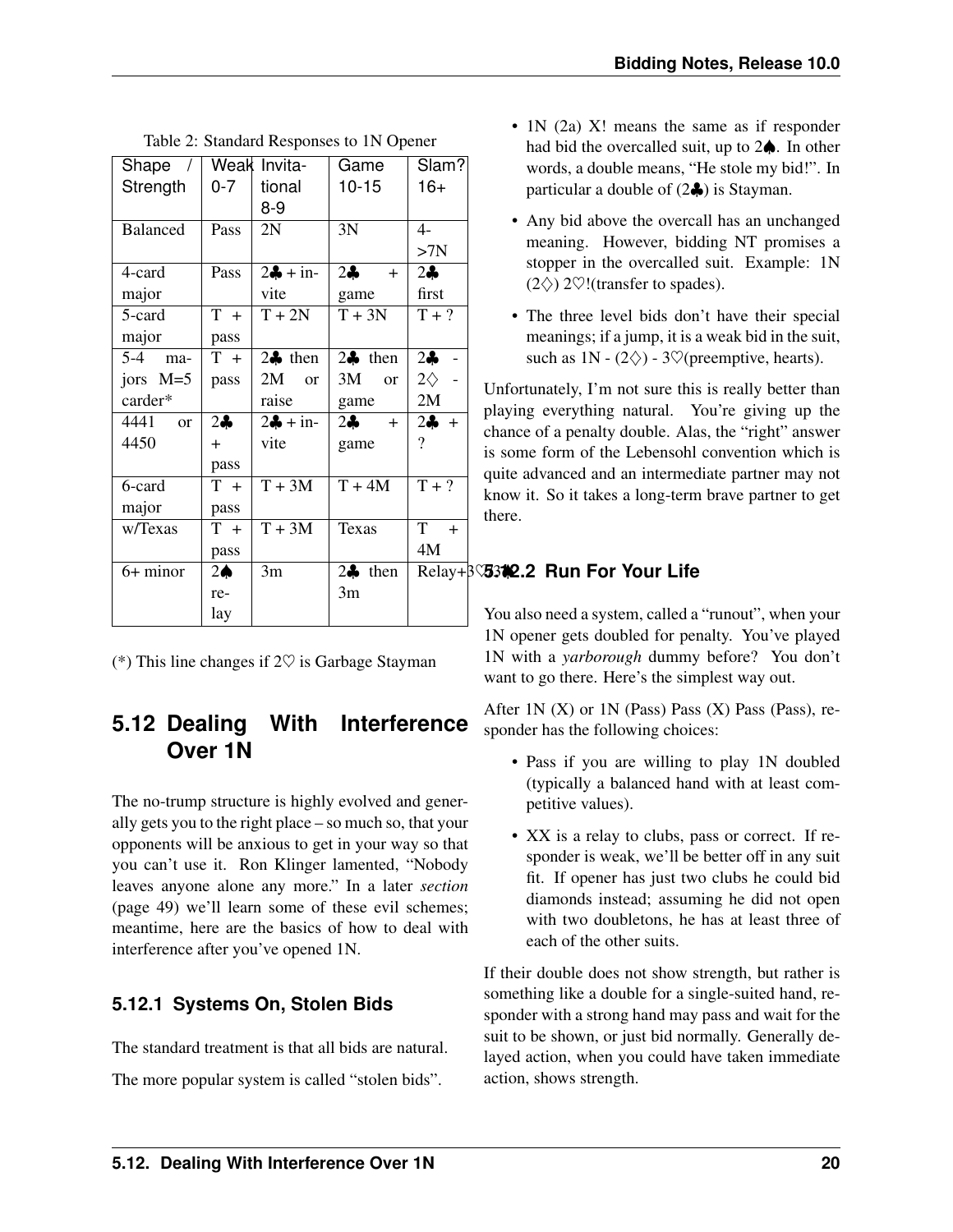There is also a school of thought that says to play your runout even if the double is conventional; if responder's hand is not strong, the other opponent's may be. This is especially tenable with the more elaborate runout schemes.

If responder initially passes, and the opponents bid a suit or suits, responder's double is penalty-oriented.

#### <span id="page-26-0"></span>**5.12.3 Unusual 2N interference**

1N (2N) is a very effective bid showing 5-5 in the minors. Against it, use the *[General Defense to Two-](#page-57-0)[Suited Bids](#page-57-0)* (page 52).

As the defender, you do not bid (1N) - 2N to show you have a notrump opener too – you double for penalty. That's why 2N is free to have a special meaning.

#### <span id="page-26-1"></span>**5.12.4 Three-Level Interference**

- 1N (3a) 3N to play, suit stopped
- 1N (3a) 4M to play
- 1N (3a) X takeout double or penalty, partnership agreement.
- 1N (3a) 3y is game forcing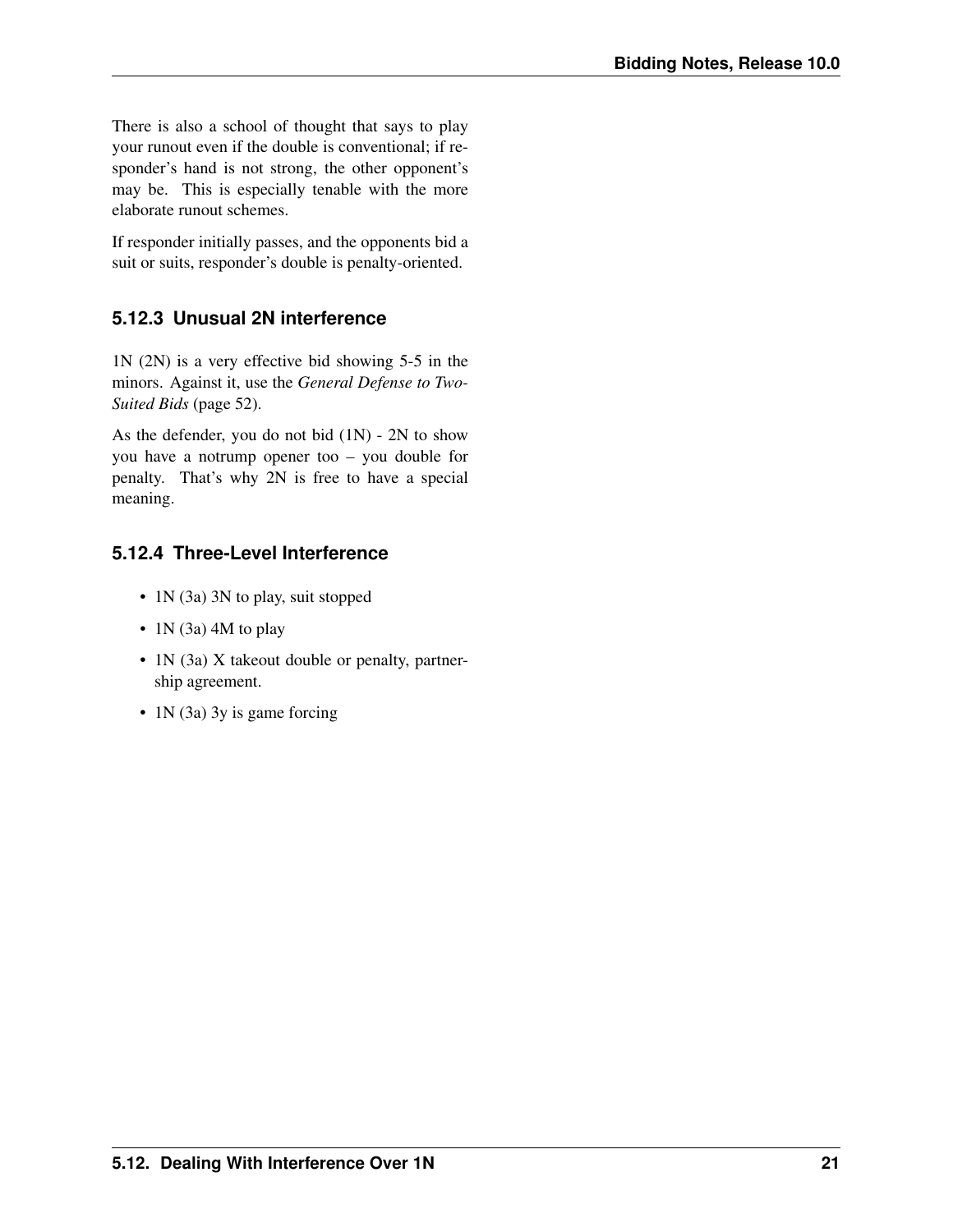## <span id="page-27-0"></span>**6.1 What Hands Are Included?**

Opening 2N shows a balanced hand with 20-21 points. It may contain a five card major. Experts will often open a 5-4-2-2 hand with 2N, and certainly a 5- 3-3-2. As with opening 1N, opening 2N nails down opener's strength to a small range, and responder becomes Captain of the hand.

With 22-24 points, a balanced 2♣ opener rebids 2N; respond to that 2N bid *exactly* as if the opener had opened 2N except that he has a few more points. Hence we refer to these agreements as the 2N opening family.

A hand that is 1=4=4=4 can be opened 2N with a singleton  $\triangle K$ , but not an  $\triangle A$ . If you open it 1 $\diamondsuit$  you'd have a choice over partner's expected spade bid or jump shifting to 3♣, losing the hearts, or reversing into hearts without longer diamonds than hearts, which is not permitted. Opening 2N may be the least evil.

## <span id="page-27-1"></span>**6.2 Responses**

Unlike the situation over 1N, there is no room for many conventions; in particular, there is no escape sequence to get out in a minor. Otherwise:

- Pass with less than game-going values (5 HCP or perhaps an Ace)
- 3♣ is Stayman. Over a 3♢ reply you can optionally use *[Smolen](#page-23-4)* (page 18) when 5-4 in the majors.

Some play 3♣ as Puppet Stayman, described in *Advanced Bidding*. Unfortunately you can't play both Smolen and Puppet because of the different meanings of a  $3\diamondsuit$  reply by opener.

## **THE 2N OPENING FAMILY**

Expert opinion favors Smolen or a more complicated version of Puppet, according to Gavin Wolpert.

- 3♢ and 3♡ are transfers.
- 3♠ is up for discussion; see below.
- 4**.** is Gerber.
- $4\diamond$  and  $4\heartsuit$  are Texas transfers.
- 4N is quantitative, asking opener to bid 6N with a hand with good trick-taking ability.
- 6N means you are sure we have 33 HCP but not 37 HCP.
- 7N means you're having a good day.

Beware of trying to show a minor-suit-oriented hand by bidding the minor over 2N. Those 4-level bids already have different meanings.

#### <span id="page-27-2"></span>**6.2.1 Responding With Both Majors**

As a general rule, when responding with a hand with a five-card major, we transfer to it and then show the other suit when game forcing. With 5=5 in the majors, a transfer to spades and then bidding hearts is offering opener a choice of  $4\heartsuit$  or  $4\spadesuit$ , while transferring to hearts and then bidding spades is more interested in slam.

As with the 1N opener, holding 5-4 in the majors, responder can bid 3 $\clubsuit$  and if opener replies 3 $\diamondsuit$ , puppet the four-card major suit (*[Smolen](#page-23-4)* (page 18)). Or, partners can agree to use Puppet Stayman.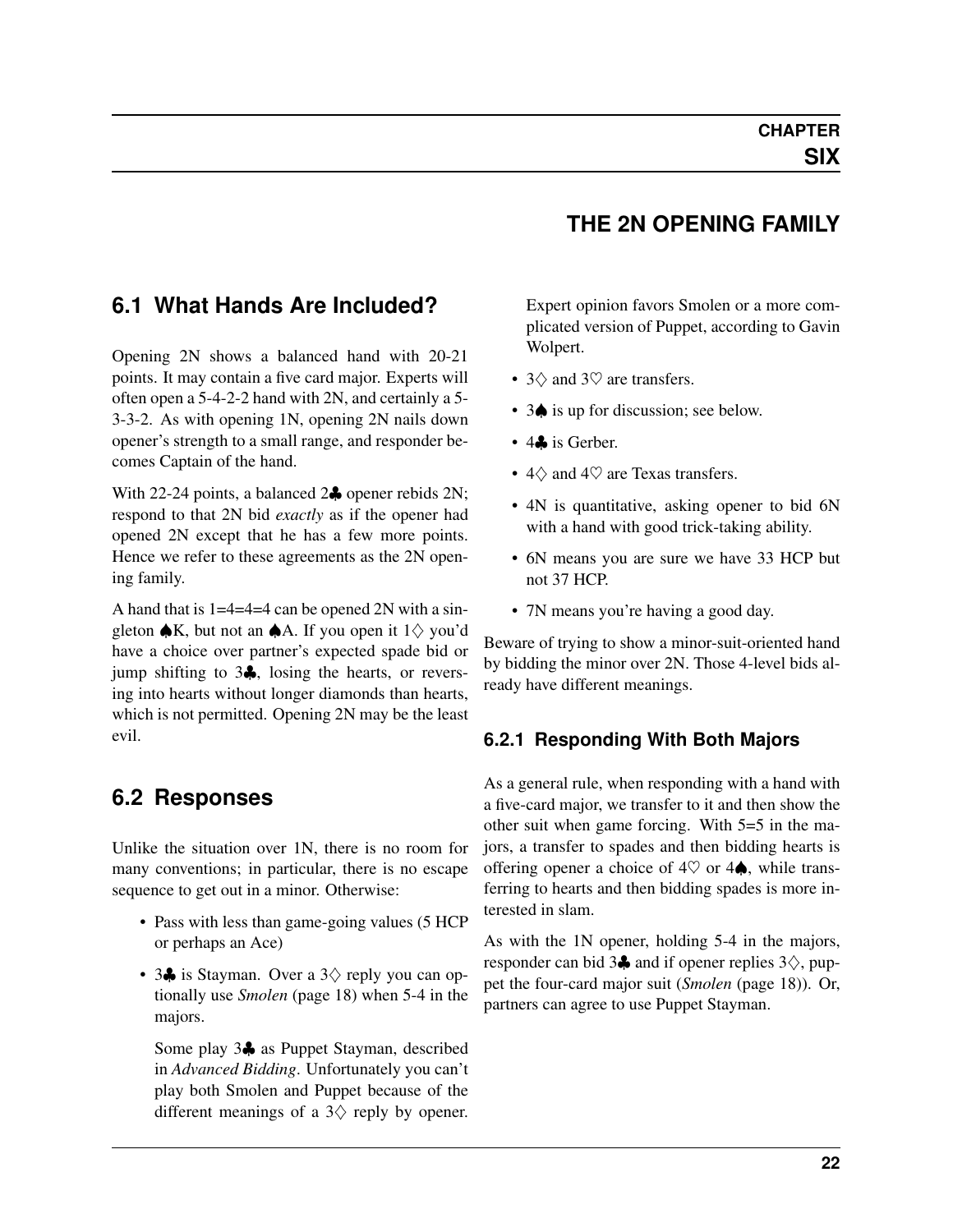#### <span id="page-28-0"></span>**6.2.2 Notes on 3**♠

Some intermediates play that  $3\spadesuit$  is a relay to  $4\clubsuit$ , analogous to the minor relay 2♠ over 1N, intending to get out in a minor. This is a bad idea over 2N; pick between pass and 3N.

Any agreement about 3♠ suffers from the problem that opener's RHO can double for a spade lead, possibly sinking the ship. We really have to be serious about a possible minor slam before risking this.

A common agreement is "Minor Suit Stayman", showing both minor suits. Experts do not play this. Again, if you might make 3N you should bid it.

Experts make 3♠ a relay to 3N, followed by responder showing a minor as a slam try.

See *Advanced Bidding* for a full system.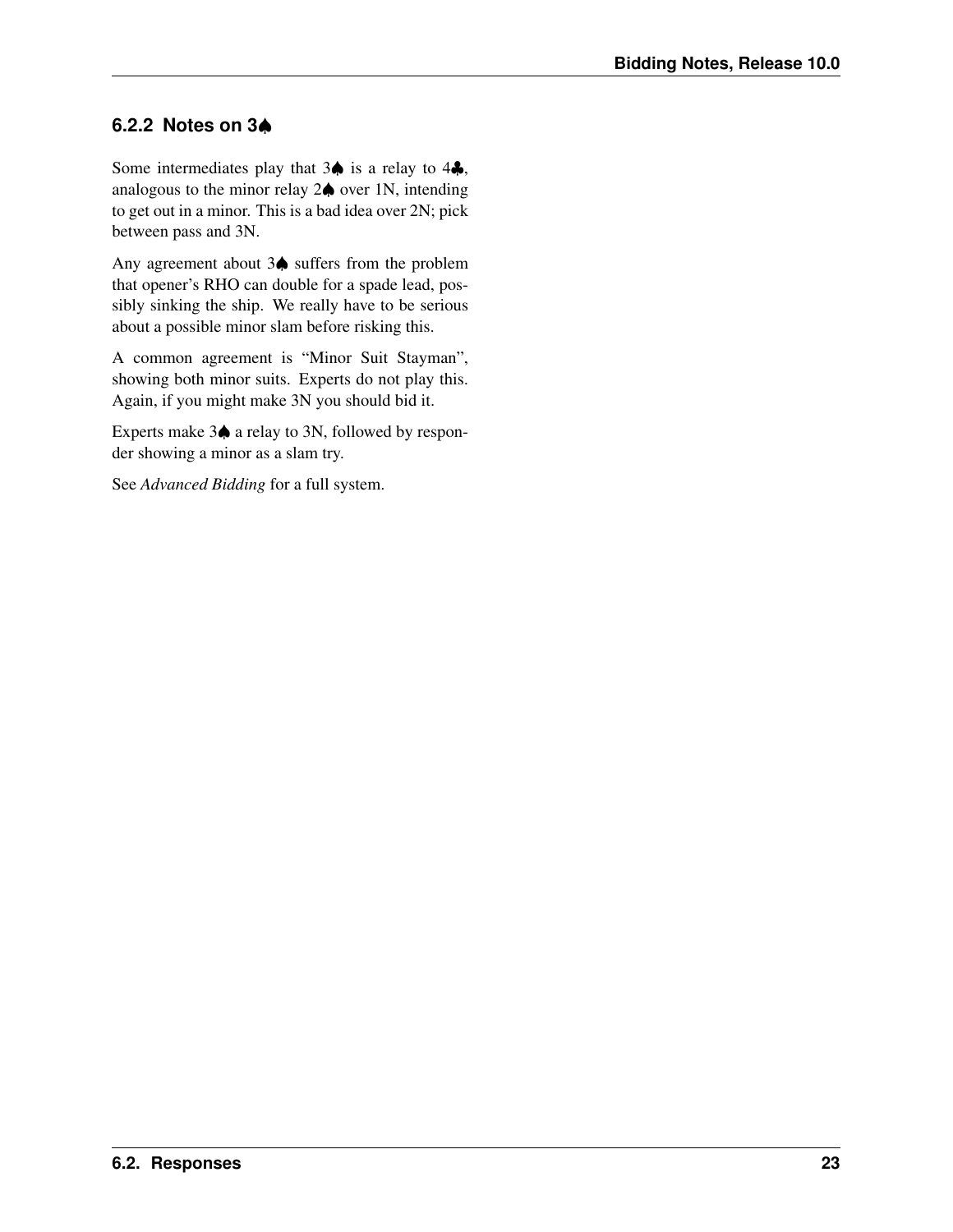## **MAJOR OPENINGS**

<span id="page-29-0"></span>To open in a major, you must have opening strength **7.1.2 Under 10 Points** and at least five cards in the major. If you have five hearts and five spades, open one spade. If you have five hearts and four spades, open one heart, even if you have ♠AKQJ ♡65432.

Our motto: "It's not how good, it's how many." The primary driver in choosing an opening bid is suit length, rather than suit quality.

The system is quite different when we open in third seat and slightly different again in fourth (passout) seat, and different again if there is interference.

For the moment, assume that your partner opened one of a major M, your RHO passed, and it is your bid as an unpassed hand.

## <span id="page-29-1"></span>**7.1 The Big Picture**

The possible range of the opener's hand is huge, 12- 21 points. That is the big weakness of standard bidding. As a responder, the key is to know whether your hand is weak, intermediate, game-going, or has slam-interest, and to constantly re-evaluate it as the auction proceeds.

#### <span id="page-29-2"></span>**7.1.1 Bust Hands**

To reply at all, you need in theory to have 6 HCP. If you have four trump with 5 points or an Ace, it is probably worth giving partner a simple raise. Otherwise you just have to pass. (But see also *[weak jump](#page-68-2) [shifts](#page-68-2)* (page 63).) Do not try to rescue partner if you have a stiff or void in his suit. If you do, he may just bid it again; and besides, your LHO will probably balance in some way. Worst case, you're only at the one level and your partner has five trump.

<span id="page-29-3"></span>If you have 6 HCP, you must bid. Even if you have a void in partner's suit, you must bid. Your partner could have an unbalanced hand with 21 points. So, what do you bid?

- With 6 to a bad 10 HCP and three of your partner's suit, you make a simple raise to 2M.
- Over  $1\heartsuit$ , bid  $1\spadesuit$  if you have four spades. (Forcing)
- Otherwise bid 1N. This shows 6 to a bad 10 HCP and says you do not have 3-card support for partner's suit (and in the case of  $1\degree$ -1N, you don't have four spades).

Important: 1M - 1N does not say you have a balanced hand. If we made such a requirement, and your partner opens 1♡, suppose we have this hand:

#### ♠K92 ♡2 ♢Q8763 Q952

We would be stuck. Let's see why:

- We absolutely cannot pass with those 7 HCP.
- We can't raise hearts.
- We don't have four spades, so 1♦ is out.
- We don't have 10 points, which rules out  $2\diamondsuit$ or 2♣.
- The only bid left is 1N.

Our hand is not balanced, so if 1N had to be balanced, we would have no bid.

Don't confuse a notrump RESPONSE such as 1♡ - 1N, with a notrump REBID such as 1x - 1y - 1N. When an opener bids notrump on his second bid it *does* promise a balanced hand. The responder who bids 1N on his first bid does not.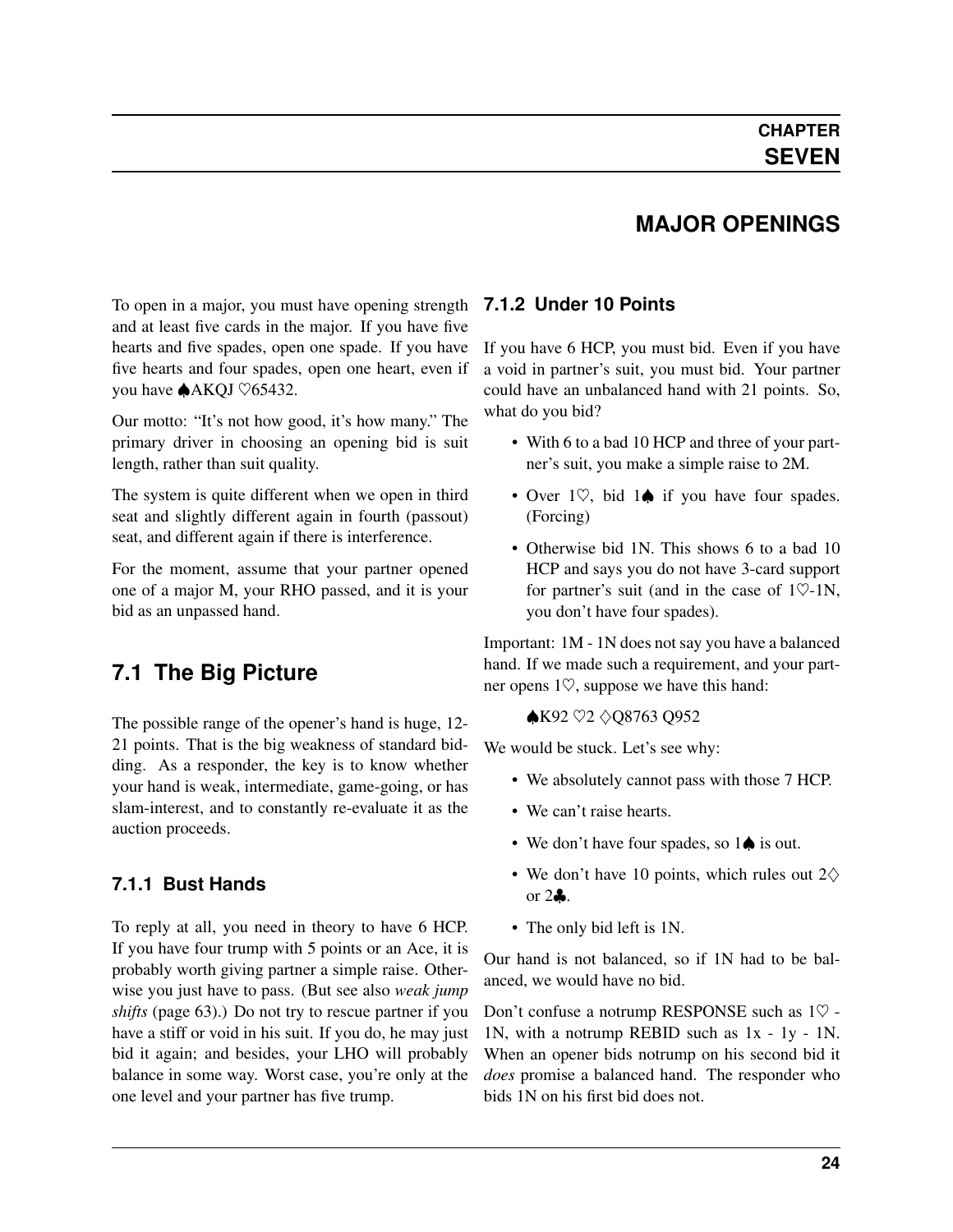On this kind of hand, you get essentially one bid. So if your partner bids hearts again, you pass.

#### <span id="page-30-0"></span>**7.1.3 Invitational Hands**

If you have support for partner's major, be sure to revalue your hand and do a losing trick count. Sometimes points aren't the whole story. A 12 point hand, especially one with four trump, or a hand with an LTC of 7, may be appropriate for bidding game.

- If you have 3+ trump, and 10-12 points, bid 3M.
- Over 1♡, bid 1♠ if you have four spades but not 3 hearts. (Forcing)
- With 10 or more HCP you can bid a new suit on the two-level.
- 2N! is not available because it is a special convention we discuss below, unless you're a passed hand.

#### <span id="page-30-1"></span>**7.1.4 Game-Going Hands**

You must make sure we bid game. You must not make a bid your partner can pass.

Note: "Bidding game" is a misnomer; you can stop in four of a minor even though that is not a game. However, this phrase is common bridge terminology so we will use it.

One thing you'll have on your side is that if responder bids a new suit, and has never passed, it is 100% forcing. That means sometimes you bid suits as short as 3 cards.

Suppose, for example, your partner opens 1♠, and your shape is 3=4=2=4 with 13 HCP. You have a dilemma:

- 2♠ shows 6-9 HCP, so you're too strong for that.
- 3♦ shows 10-12 HCP, and again you're too strong.
- 4♠ shows 5 trump and a weak hand again, not appropriate.
- $2\heartsuit$  is possible only if you have five hearts. You don't.
- 1N could be passed.
- 2N! is a conventional bid called *[Jacoby 2N](#page-31-1)* (page 26) that is game-forcing and promises 4 trump. And if you are not playing that convention, 2N is just invitational.
- 3N gets to the wrong game. Partner will never guess you have support.

Therefore, you will bid 2♣; this is forcing because it is a new suit by an unpassed hand. You'll tell partner about the support on your next bid by bidding 4♠.

Had your shape been 3=4=3=3 you'd be bidding a three-card suit. That's ok, it is forcing. You're sure to get another bid.

### <span id="page-30-2"></span>**7.1.5 Big Hands**

With a really big hand a new bid becomes available, the jump-shift. That's a jump bid of a new suit. In standard bidding you're showing 19+ HCP. We'll cover that later. You can always decide to bid such a hand by continuing to make bids that cannot be passed as you explore for slam.

That's the view from high altitude – now for some details.

## <span id="page-30-3"></span>**7.2 Replying When You Have Support**

If you have 3 trump or more, you have a fit. It is time to revalue the hand and make a losing trick count. This will help you decide whether to treat your hand as a minimal raise, an invitational raise, or as a game forcing hand. The invitational raise, typically a good 10 to 12 points, is also called a "limit raise" because it sets limits on your strength to a narrow range.

For most of what follows it doesn't matter if the responder is a passed hand or not. For the moment, as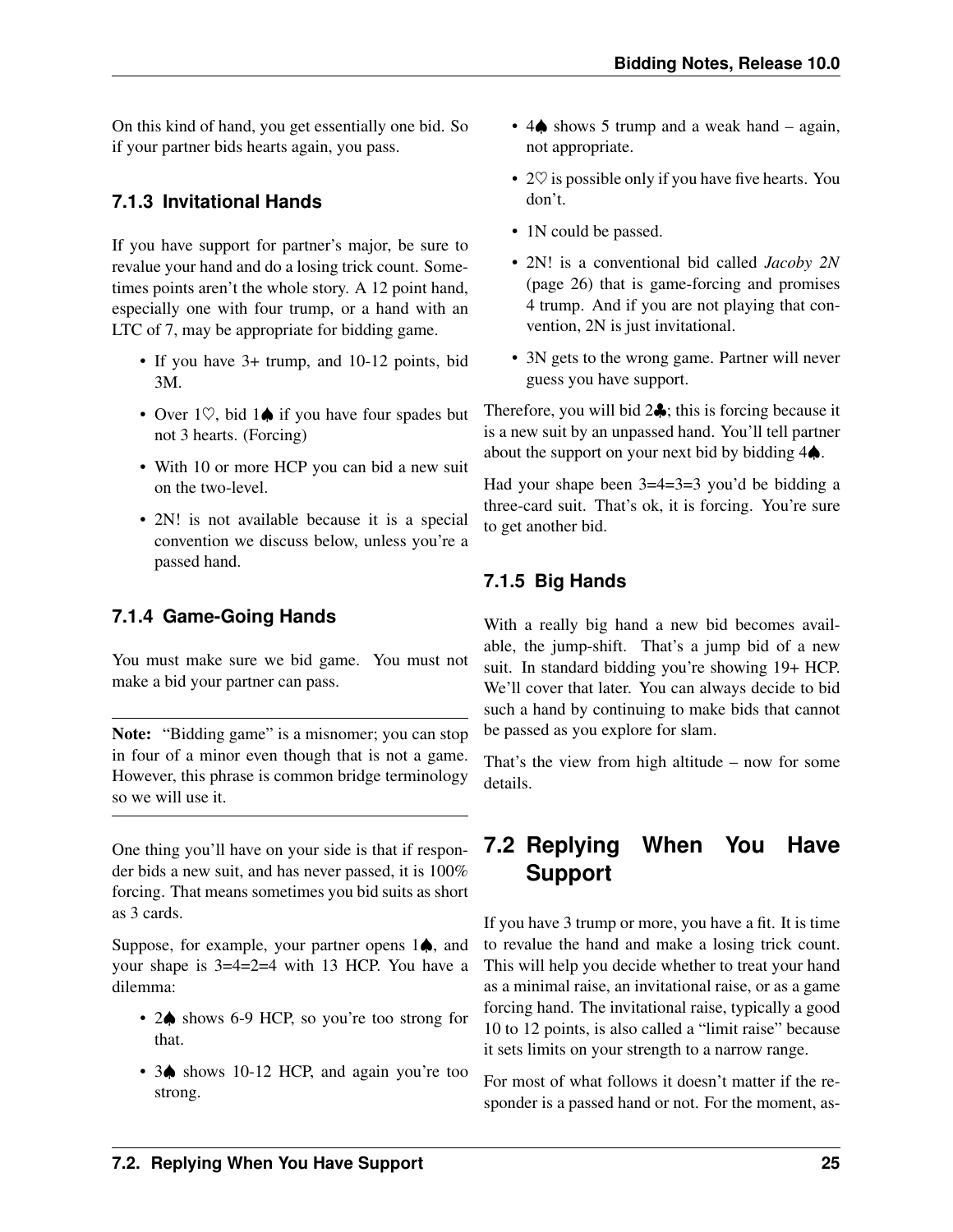sume the opener was in first or second seat and there is no interference; we'll cover the differences later.

The most frequent error is to immediately bid 4M over 1M with an opening hand; 4M is actually a weak bid.

Note: You may be tempted to bid 4M with an opening hand because you do not want to risk missing game, but actually, you risk missing a slam. There is no danger of missing game if you simply make a forcing bid.

The raises after a 1M opener are:

- 1M 2M shows 5-9, 3+ trump. Not forcing.
- 1M 3M shows 10-12, 3+ trump (limit raise). Not forcing.
- 1M 4M is weak, 5 trump, with a ruffing value.
- 1M 2N! (opening hand with 4 trump). This bid is called *[Jacoby 2N](#page-31-1)* (page 26). Responses are discussed below. If you choose not to play Jacoby 2N, 2N means an invitational balanced hand with two cards in M and is not forcing.
- 1 $\heartsuit$  3 $\spadesuit$ , 4 $\clubsuit$ , or 4 $\diamondsuit$ ; or 1 $\spadesuit$  4 $\clubsuit$ , 4 $\diamondsuit$ , 4 $\heartsuit$  are *[splinter](#page-82-5)* bids. It is a game forcing raise, shows a stiff or void in the bid suit, 4+ trump, 13-16 support points and suggests some slam interest.

Holding a 10+ point hand where none of the available raises is appropriate:

- 1♡ 1♠ is forcing! Do not *ever* pass it even if you opened light.
- 1M 2 $\frac{1}{\sqrt{2}}$  /2 $\sqrt{2}$  is forcing. 2 $\sqrt{2}$  promises five hearts; the minors only four.

Both of these embody a general principal: the bid of a new suit by an unpassed hand is unconditionally forcing. Sometimes a responder needs a forcing bid. For example, if you have the opening hand with 3 trump but do not have the required four trump for Jacoby 2N, you need to bid something forcing and then 4M.

If your partner has opened one heart and you have invitational or better values, 3 hearts, and four or more decent spades, you can bid 1♠ and later bid 3♡. Note that with sub-invitational values you should just raise to 2♡. The reason is that you are not strong enough to bid  $3\degree$ , and  $2\degree$  would appear to be just be a simple preference, as in  $1\heartsuit - 1\spadesuit - 2\clubsuit - 2\heartsuit$ , and would only show two hearts.

The motive in bidding  $1\spadesuit$  in this case is to possibly discover a 4-4 spade fit. If we have both a 4-4 spade fit and a 5-3 heart fit, we want to play in the 4-4 fit where we can probably use the long hearts for discards.

#### <span id="page-31-0"></span>**7.2.1 Jacoby and Jordan 2N**

<span id="page-31-1"></span>In response to a major opening, and in the absence of any interference, a bid of 2N is called Jacoby 2N (J2NT):

• 2N!(game-forcing raise with four trump)

shows a hand you would have opened and 4 trump. By definition then, responder is not a passed hand. As you gain experience see *[When Not To Bid J2NT](#page-35-1)* (page 30) for some guidelines on when not to use this bid.

#### **Responding to J2NT**

Opener responds to J2NT by revaluing his hand in light of the fit. Then with a balanced hand,

- 1M 2N! 4M Less than 15 declarer points
- 1M 2N! 3N 15-17 declarer points, balanced
- 1M 2N! 3M 18+ declarer points.

Note the theme – the slower your go, the more you have. This is often termed, "slow shows". With a big hand, go as slow as you can but no slower; you must never make a bid your partner can pass short of game.

With an unbalanced hand,

• 1M - 2N! - 3♣/ $\Diamond$ /♡/♠ stiff or void in bid suit.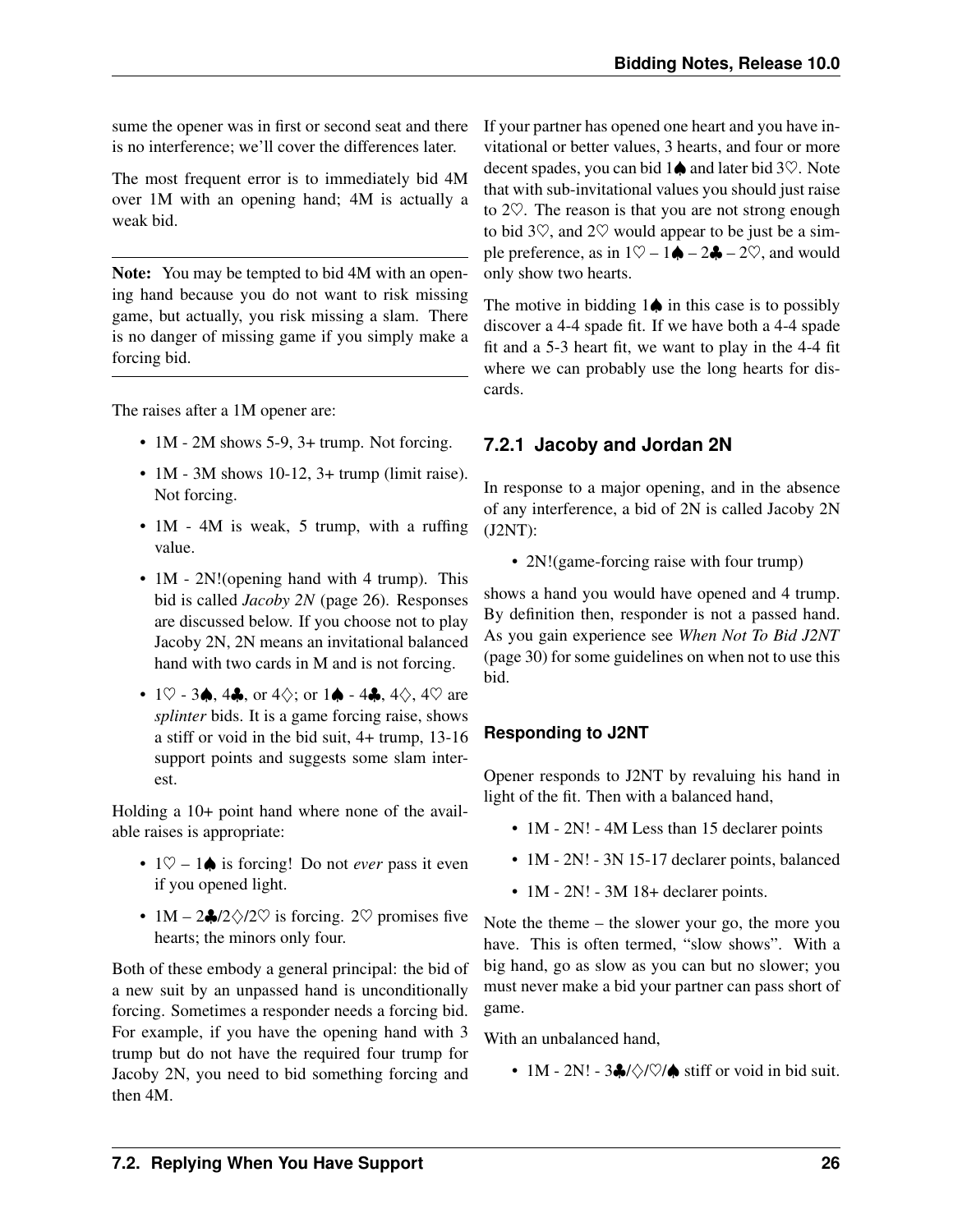• 1M - 2N! - 4a, a very good second 5-card suit, and no more than 13 HCP.

Note the "slow shows" nature of the balanced bids. If you have a choice between showing a second five card suit or a stiff, show the second suit if it is a good suit and you are at a minimum. However, if you have a void, show the void.

After the opener replies to J2N, a non-jump bid in a side suit is a control bid, which are discussed in more detail in the chapter on *[slam bidding](#page-72-4)* (page 67).

#### **Jordan 2NT**

If the opener's RHO makes a takeout double, 2N! shows a limit raise or better:

 $1M - (X) - 2N!(limit raise or better)$ 

This bid is called Jordon 2NT (who popularized it in America) or Truscott 2NT (who invented it in 1954) or Dormer 2NT (who popularized it in Europe).

Standardly, this shows four trump as in Jacoby 2NT; with 3 card support, one redoubles and then raises. My recommended partnership agreement is to make a Jordan 2N bid with 3 card support also – this avoids confusion with the "redouble implies no fit" concept for bidding over takeout doubles, gets the support message in early so partner can revalue their hand, and prevents a low-level response by the advancer.

Note that in line with the "all jumps in competition are weak" concept, a bid of 3M here is a preemptive four-card raise.

## <span id="page-32-0"></span>**7.3 Replying When You Have No Support**

Sigh. Partner opened a major but you have 2 or less of his suit.

After 1M:

•  $1\heartsuit$  -  $1\spadesuit$  shows 4+ spades, unlimited. If you have 4 spades do not skip over them to bid a minor or 1N.

- 1M 1N shows 6-10. Responding 1N shows 6-10 points and denies support for M (and denies spades if M is hearts), but does not promise any specific shape or stoppers. (Over an intervening overcall, it does promise a stopper in their suit.) Opener rebids after the 1N bid can almost all be passed. They are:
	- 2m shows at least 3 in the minor.
	- 2N 18-19 balanced.
	- 2M normally six cards, up to 15.
	- 3M 16-18.
	- 4M 19+. To play.
	- Jump shift by opener, 19+. Forcing for one round.
- 1M 2N is not available in this case! It's Jacoby 2N.
- 1M 3N is 13-15 balanced, denies 3M.
- 1M  $2\clubsuit$ / $\diamond$ / $\heartsuit$ / $\spadesuit$ , promises 10+ points, 4 cards, but  $2\heartsuit$  promises 5 cards; forcing. Although opener must bid again, opener's reply may not be forcing on responder.
- A jump shift by responder (bidding a new suit while jumping a level) is a strong bid, showing slam values (19 or more).

For standard bidders a jump-shift is somewhat useful; for those playing Two Over One it is less so, because they have other ways to explore slam. Such strong hands occur very infrequently, so some play that a jump shift is preemptive, in which case it must be alerted.

When competition is involved, a jump shift is assumed to be weak and is not alertable. See the chapter *[All About Jump-Shifts](#page-68-0)* (page 63).

An advanced type of strong jump shifts, Soloway Jump Shifts, named after the late Paul Soloway, are discussed in *Advanced Bidding*.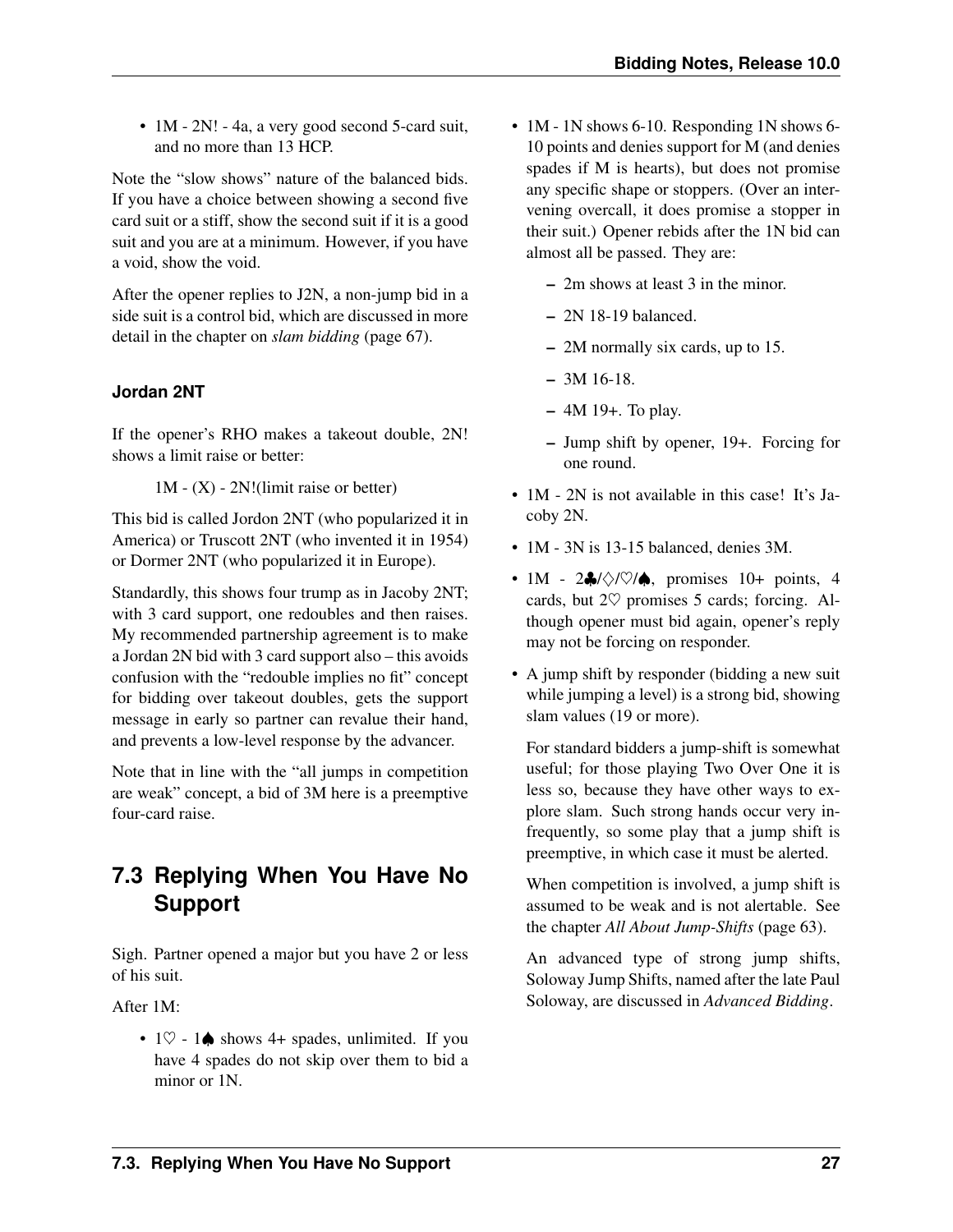## <span id="page-33-0"></span>**7.4 Responding As A Passed Hand**

When you are a passed hand, Jacoby 2N no longer applies, and 3M is a preemptive bid showing a weak hand and four trump. The limit raise is done by bidding 2♣!, Reverse Drury. To bid 2N shows a balanced, invitational hand with 2 card support.

#### <span id="page-33-1"></span>**7.4.1 Reverse Drury**

When 1M is opened in third or fourth seat, it may be light. Reverse Drury is a convention that by partnership agreement lets responder show a limit raise without getting too high by bidding 2♣! as a limit raise rather than 3M.

Some people do not like Reverse Drury because they miss it all the time; you must be conscious of your seat position. If you don't want to play it, you will have to use 3M as a limit raise and go down some times if partner opened light in third or fourth seat.

When responder is a passed hand, and there is no competition, 2♣! is the limit raise, while 3M! would be weak and preemptive. The responses are:

- 2M: Opener's hand was substandard. Responder passes unless he has extras.
- 2♢!(Opener had an honest opener).
- 3M! (Opener has 14 points).

In the usual convention,  $2\diamondsuit$ , 2M, and 3M are the only possible responses. However, we extend the convention somewhat to allow the opener to in effect make a game try. When opener bids a suit other than  $2\diamondsuit!$ , opener is further describing his hand, and has a full opener. Responder may now bid game or stop at 3M.

Note that the 2 $\clubsuit$  bid is no longer available, so a responder might have to bid 3 $\clubsuit$  over 1M to show 10 points with a club suit and no support for the major.

Note: the word "reverse" is historical; when the convention was first developed, the  $2\diamondsuit$  response and the 2M response were swapped.

A variation, Two-Way Reverse Drury, is described in *Advanced Bidding*.

Add Reverse Drury to your partnership as soon as you feel you both can recognize it with a high degree of reliability.

## <span id="page-33-2"></span>**7.5 Bidding After A Raise**

Any raise agrees trump. Opener should revalue his hand, adding declarer points.

After a limit raise, the decision to bid game, or to make a slam try, is up to the opener. Any bids at the 4 level under trump show controls. For example,  $1\degree$  – 3 $\degree$  – 4 $\clubsuit$  is game forcing and shows first round control in clubs, and some slam interest. If you had no interest in slam, you would just bid  $4\heartsuit$  without giving away the extra information.

After a single raise, opener will pass with less than 16 points. If opener is not strong enough to bid game (19+ support points) he may wish to make another bid to explore for game.

### <span id="page-33-3"></span>**7.5.1 Help Suit Game Try**

After a major trump suit is agreed upon at the two level, any bid between that and three of the trump suit is a "Help-Suit Game Try". This bid is not alertable.

Partner accepts the invitation to game by bidding game. Partner declines the invitation by bidding three of the major.

The standard is that the help-suit bidder shows 3 cards or more in the suit. If you and your partner agree, you could reduce this to 2 cards; in that case the bid is alertable ("could be just two cards").

Partner should bid game if he has "help" in the suit bid and is not near minimum. "Help" is defined as any one of:

- An Ace, King, stiff, or void
- Five cards in the suit
- A maximum
- With no help, and a near maximum, partner may bid a suit below three of the major to show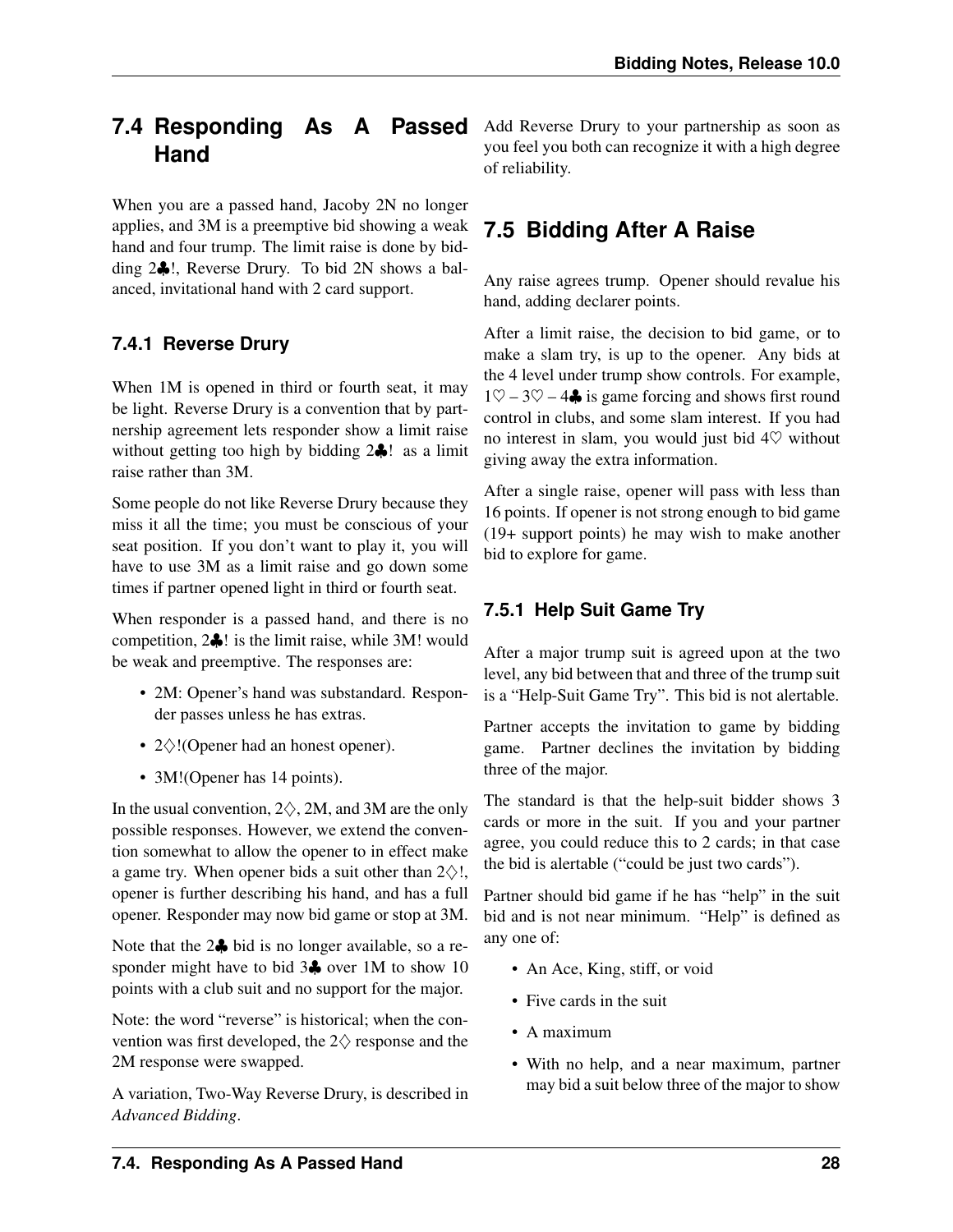"help" in that suit, but no help in the suit mentioned.

With a minimum, partner just pretends he has no help.

It is very important that the responder to the help-suit game try just answer the question asked, and not try to second guess the opener's holding. Opener with more than one suit of concern below trump may ask about the lowest, relying on partner to show help in another suit if the decision for game is not clear-cut.

Example: After  $1\spadesuit - 2\spadesuit$ , opener bids  $3\diamondsuit$  asking for help in diamonds.

If responder has  $\triangle$ KJ75  $\heartsuit$ 93  $\triangle$ K832  $\triangle$ J74 he bids 4♠ since he has 8 points and the King of diamonds. If the  $\Diamond K$  and  $\clubsuit$ 7 are interchanged, he bids 3 $\spadesuit$ . However, if the  $\Diamond K$  is instead in hearts, he could bid 3♡ to indicate help in hearts but none in diamonds. Without the  $\clubsuit$ J, at 7 points he would be near a minimum and should probably sign off at 3♠ even holding the  $\Diamond K$ . Change the hand to  $\triangle KQ$ 65  $\Diamond$ 93  $\Diamond$ Q832 ♣Q74 and at 9 points responder should bid game.

If agreement at 2♠ is reached through some sequence such as  $1\diamondsuit - 1\spadesuit - 2\spadesuit$ , an opener's bid of 3♣ would again be a help-suit game try.

So what meaning then should we give to 1M - 2M - 3M? The simple interpretation is that this invites partner to bid game if on the top of his 2M bid. However, one can also play it, and I do, as a sort of trumpsuit game try – asking partner for help in the trump suit, perhaps holding a hand with the strength mostly outside the trump suit.

## <span id="page-34-0"></span>**7.6 After 1**♡ **Openings**

If responder has not passed or raised, opener must bid again.

The 1♠ response is not limited and therefore opener must bid. Be aware that 1♠ does not deny 3 hearts; with invitational or better values responder's next bid of  $3\heartsuit$  or  $4\heartsuit$  shows 3-card support.

• 1N shows a minimum opener and a balanced hand.

- $2\heartsuit$  shows a minimum opener and six hearts.
- 2N shows 18-19 balanced.
- 2m shows a second suit and a hand not suitable to bid at the 3 level or to reverse.
- $3\heartsuit$  is invitational and shows six hearts.
- $4\heartsuit$  shows 19+.
- Raising spades requires 4 trump or 3 trump with an outside singleton or void. The latter is not ideal but the raise can be made if no more suitable bid is available.

#### <span id="page-34-1"></span>**7.6.1 After 1**♡ **- 1N**

If opener bids another suit at the 2 level, responder should pass or preference back to hearts, depending on which suit is better.

If opener bids hearts at the 3 level it is invitational. A new suit at the 3 level is forcing.

2♠ is an "impossible" bid, since responder has denied four spades. It shows 19+ points, four spades, and more hearts than spades.

A bid of 2N shows 18-19 balanced.

#### <span id="page-34-2"></span>**7.6.2 After 1**♠ **– 1N**

The responder has not denied having hearts, but has shown less than 10 points. If opener bids another suit at the 2 level, responder should pass or preference back to spades, depending on which suit is better.

If opener bids spades at the 3 level it is invitational. A new suit at the 3 level is forcing.

A bid of 2N shows 18-19 balanced.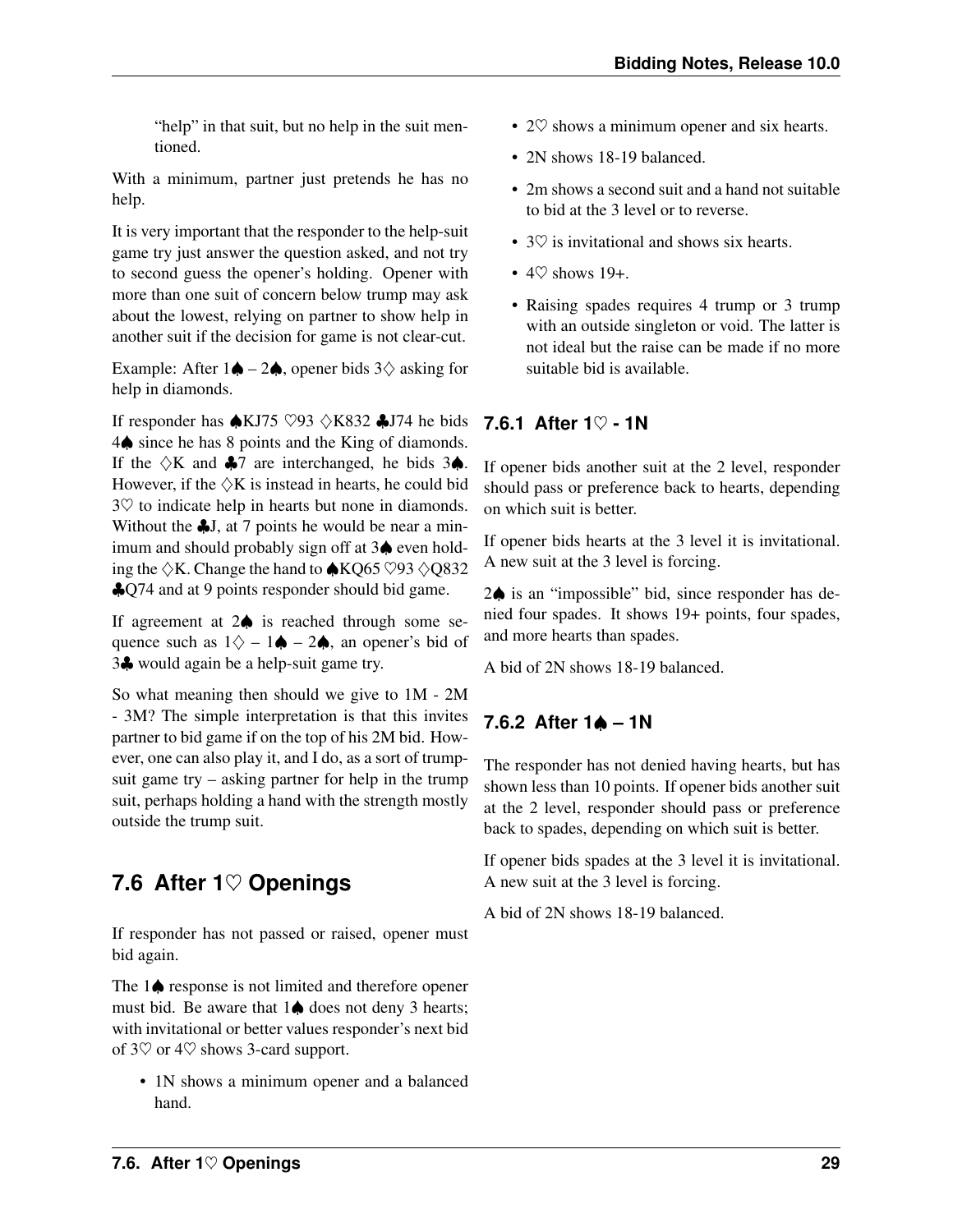## **MORE ABOUT MAJOR OPENINGS**

#### <span id="page-35-0"></span>**8.1 Too Good To Raise**

The most frequent error beginners make after a major opening is to raise to game because they have an opening hand. That's understandable; you do need to reach game for sure. But the problem is you may be underestimating the opener's hand and missing a slam.

Say partner has opened  $1\heartsuit$  in first seat, and you have ♠AJ5 ♡KQ8 ♢72 ♣AT983.

You have a dilemma. You cannot bid:

- 1♦ you'd be lying, because you do not have four spades
- 1N too small, not forcing so partner might pass.
- $3\heartsuit$  too small, not forcing so partner might pass
- $4\heartsuit$  too big, this is a shutout showing a weak hand and five trumps.

The just-right Goldilocks response is 2♣; your next bid will be 4♡. Note that playing *[Two Over One](#page-44-2)* (page 39), you could bid 1N(forcing) with a minimal hand with three hearts, bidding  $4\heartsuit$  next. However, with the extras in this hand,  $2\clubsuit$  is right.

Note what happens if the bidding goes  $1\heartsuit$  -  $4\heartsuit$ . Opener holding  $\triangle$ K9  $\heartsuit$ AJT742  $\triangle$ AK9  $\triangle$ K2 is going to think that the partnership has at most 25 points and is not going to explore for a slam that actually has excellent chances.

With some hands, such as  $\triangle$ AJ5  $\heartsuit$ KQ83  $\diamondsuit$ 97 ♣AT92, you might even be bidding a four-card suit. That's ok; your bid is a new suit, so it is forcing and you'll be able to clarify on your next bid. This is also an object lesson on why a new suit by an unforced hand is forcing; sometimes responder must make something up to keep the bidding going. Don't be tempted to pass 2♣ because you have bid with a minimal opener and have clubs. It is, however, important not to bid 2 $\heartsuit$  over 1 $\spadesuit$  unless you have five of them.

Note that if you are a passed hand, your hand might have just become game forcing due to the fit. Still, you don't just bid  $4\heartsuit$  right away. You bid 2♣!(reverse Drury), showing a limit raise. If partner then bids  $2\heartsuit$ , you can then raise to  $4\heartsuit$ , telling your story beautifully – I had a near-opening hand, but now that you bid hearts, I have enough for game with my distribution.

## <span id="page-35-1"></span>**8.2 When Not To Bid J2NT**

J2NT is not always appropriate even with an opening hand. Here are some situations where you do not bid J2NT. In all these situations do not bid 4M either!

- You only have three trump.
- You have a stiff or a void and 13-16 points; use a *[splinter](#page-82-5)* bid.
- You have a hand that you would not have opened but which has upgraded to be game forcing due to distribution. Do you have a *[splinter](#page-82-5)* bid? If not:
	- If playing two over one, a forcing 1N followed by a jump to 4M is often appropriate.
	- If 1N is not forcing, find another bid, even 2m with a three card minor. Just do something forcing! Then bid game on your second bid.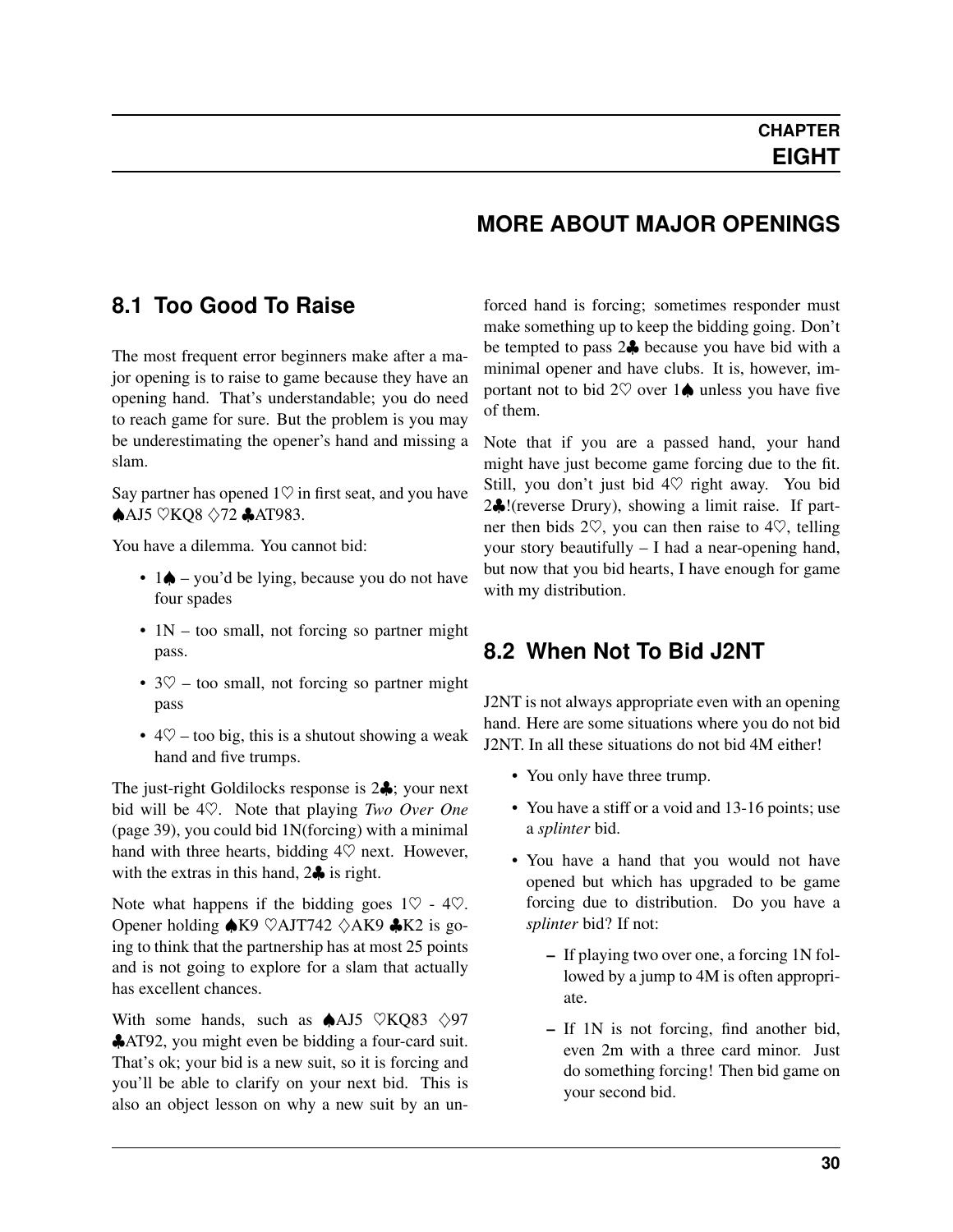In general, J2NT is not a bid that is merely trying to get to game; that's a given. The strength of the bid is in searching for slam.

## **8.3 Interference Over Major Openings**

Over an overcall, new suit bids show what they would have without the overcall – but you may not be able to make the bid you wanted to make because it would now be at the two level and you don't have 10 points. When this happens consider whether a *[negative double](#page-62-0)* (page 57) is appropriate. A negative double shows 4 cards in the unbid major(s), or, after  $1\heartsuit$  (1 $\spadesuit$ ), at least one minor.

To support after an overcall,

- Raise to 2 with 5-9 and 3+ cards.
- Most hands with Axxx are also worth a raise to 2, especially in spades.
- Cue-bid the overcalled suit to make a limit raise or better.
- A jump cue bid is a power raise with four trump, equivalent to J2NT.
- A jump raise is preemptive in nature.
- A jump to 4 of the major shows a weak hand and 5+ trump.
- 2N becomes an invitational bid with a balanced hand.

Thus,  $1\spadesuit - 3\spadesuit$  would have meant a limit raise, but 1♠ (2♣) 3♠ shows a weak hand with at least four trump. Having nine trump between the hands should be relatively safe at the three level.

In this case,  $1\spadesuit$  ( $2\clubsuit$ )  $3\clubsuit$  is the limit raise. This lets opener sign off at 3♠ if he does not want to accept the invitation.

Examples:

- $1\heartsuit$  (1 $\spadesuit$ ) 2 $\spadesuit$ ! limit raise+ in hearts
- 1 $\heartsuit$  (2 $\diamondsuit$ ) 2 $\heartsuit$  5-9, at least three hearts
- 1 $\heartsuit$  (2 $\diamondsuit$ ) 3 $\heartsuit$  weak hand, 4+ hearts
- 1 $\heartsuit$  (1 $\spadesuit$ ) 3 $\heartsuit$  weak hand, 4+ hearts
- 1 $\heartsuit$  (1 $\spadesuit$ ) 4 $\heartsuit$  weak hand, 5+ hearts
- $1\heartsuit$  (X) 2N! Limit raise or better, 3+ hearts. Forcing for one round.
- $1\heartsuit$  (1 $\spadesuit$ ) 2N Invitational, balanced hand. This bid can be passed.
- 1 $\heartsuit$  (2 $\diamondsuit$ ) 4 $\diamondsuit$  is an opening hand with four hearts, game forcing.
- 1 $\heartsuit$  (2 $\spadesuit$ ) presents a quandary because the 3 $\spadesuit$ cue-bid would force opener to game. If you have a suitable hand you might be able to make a negative double and come back to 3♡ to compete. A plain  $3\heartsuit$  is invitational. Lacking the strength to bid  $3\degree$ , all you can do is pass; opener with extras should reopen with a double or new suit or, if single-suited, bid 3♡.

#### **8.4 What's My Limit Raise?**

To avoid confusion in the heat of battle, realize this: in any situation that there is one and only one bid that shows a limit raise (or better). First, stop and revalue your hand in light of the fit, and then choose your raise. This chart shows what to do to make a limit raise:

|               | Unpassed<br>Hand | Passed Hand            |
|---------------|------------------|------------------------|
| No competi-   | 3M               | $2\clubsuit!$ (reverse |
| tion          |                  | Drury)                 |
| dou-<br>They  | 2N!(Jordan)      | 2N!(Jordan)            |
| <b>bled</b>   |                  |                        |
| They<br>over- | cue bid          | cue bid                |
| called        |                  |                        |

Table 1: Major Suit Limit Raises

The bids that show at least a limit raise are artificial (rows two and three); this ensures that you will get to bid again, in case you have a game-forcing hand. (Even if a passed hand, your hand may have gotten better).

So, ask yourself, "What's my limit raise?". If you get that right, everything else will be easy.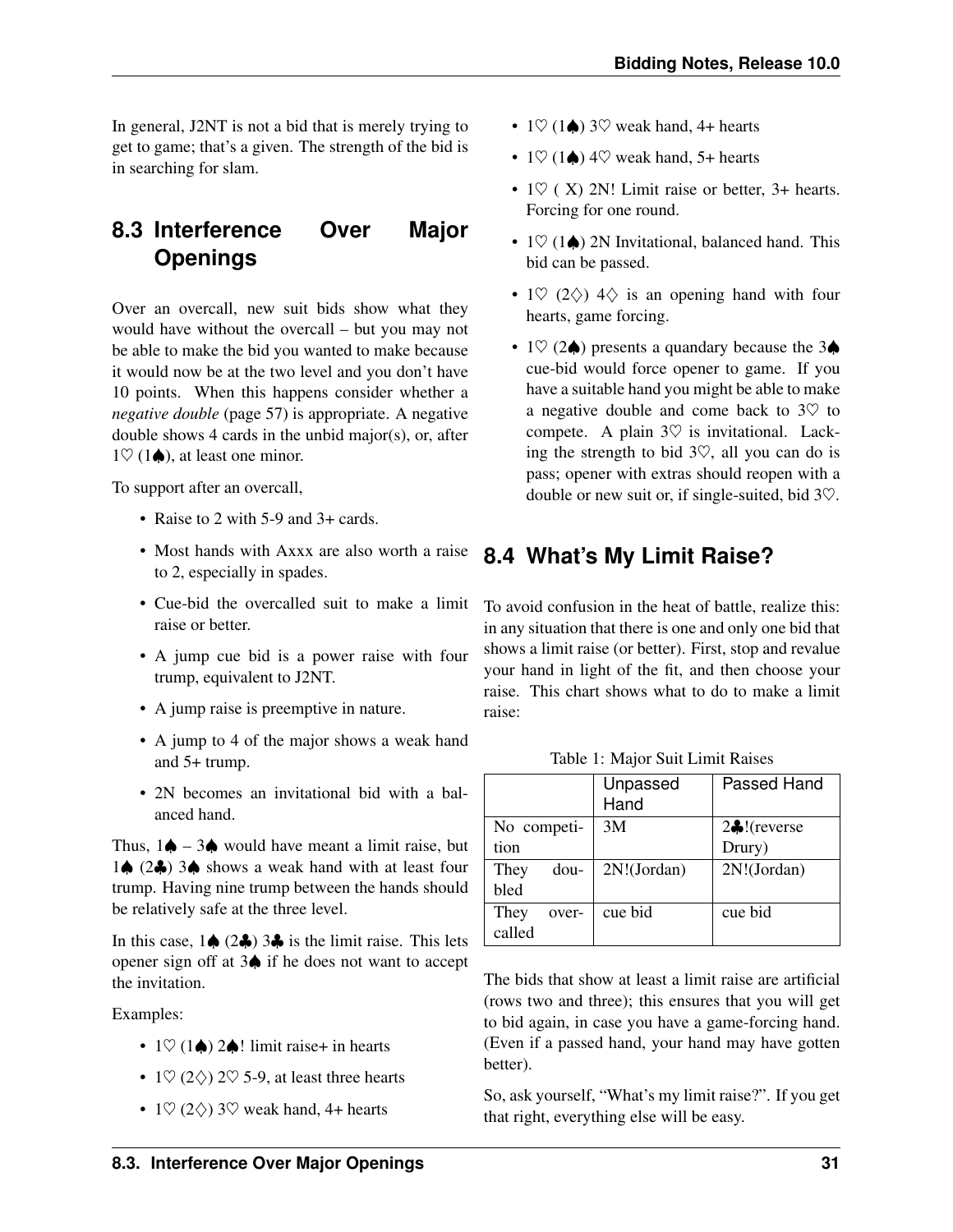There is a problem when they make a high-level overcall, in that your cue bid might force to game when you do not have the requisite values. The most frequent case is  $1\heartsuit$  (2 $\spadesuit$ ); at this point 3 $\spadesuit$  might as well be 4♡. If you can't decide, double and if necessary bid hearts later. Or you can bid 3♡ and let partner decide if he has enough extra to bid game.

A cue bid that is forcing to game is still appropriate some times:

- 1 $\heartsuit$  (2 $\spadesuit$ ) 4 $\heartsuit$  is a weak hand with five hearts
- $1\heartsuit$  (2 $\spadesuit$ ) 3 $\spadesuit$  is a game force showing an opening hand or better.

## **8.5 Note on Two Over One**

In *[Two Over One](#page-44-0)* (page 39), a response of 1M - 1N! by an unpassed hand is forcing, showing 6-12. Therefore:

- 1M 3M is a limit raise with 4 trump (unless using *[Bergen](#page-37-0)* (page 32)).
- 1M 1N!(forcing) and later rebidding 3M, is a limit raise with 3 or more trump.

Playing Two Over One requires extensive knowledge of opener and responder rebids after a two level raise and after a forcing 1N. Two Over One has a chapter of its own. For now, we mention this much to understand opponents who use this system.

## **8.6 Opening in 4th Seat**

In fourth seat it makes no sense to preempt. Therefore we can use an opening bid at the two level to show a hand that would have opened 1M and then rebid 2M no matter what the responder bid:

> 2M a single-suited major with 12-14/15 points.

The idea is to keep the opponents out of the auction. Opening at the 3 level likewise is a hand that would have been rebid at the three level. Opening 4M is a very strong hand, unlike it would be in any other seat.

## **8.7 Bergen Raises**

<span id="page-37-0"></span>Bergen Raises are an option; many people do not play them because of the difficulty of recognizing them, or thinking something is Bergen when it isn't. Do not try them until you are experienced in the standard raise structure. Here are the basic ideas so you won't get confused when the opponents play it.

The emphasis is on distinguishing three-card from four-card limit raises. A four card raise has a great deal more potential for game than a three-card raise.

With 4+ cards.

- 1M 2M 6-10 HCP with 3 cards in M; or a good five, particularly Axxx in trumps.
- 1M 3M! 2-6 preemptive, 4 card raise
- $1M 3$ . 7-10 constructive 4 card raise
- $1M 3$  $\Diamond$ ! 10-12 limit 4 card raise
- 1M 1N forcing is forcing for one round, may have 10-12 and 3 trump.
- 1M 2N! 13+ game forcing 4-card raise. (Jacoby 2N)
- 1M 3N 12-15 points, 3 spades, very balanced.

If responder has 3 trumps and 10-12 points, he bids 3M the next chance he gets. Reverse Bergen interchanges the club and diamond meanings.

See *Advanced Bidding* for additional optional features.

#### **8.7.1 When Is It Not Bergen?**

Bergen raises are off:

- if responder is a passed hand;
- if there is an overcall or double

Rationale: If there is a double, 2N! is a *[Jordan raise](#page-32-0)* (page 27) so you wouldn't need  $3\diamond$  for this. After an overcall, you have cue bids. As a passed hand you have *[Reverse Drury](#page-33-0)* (page 28).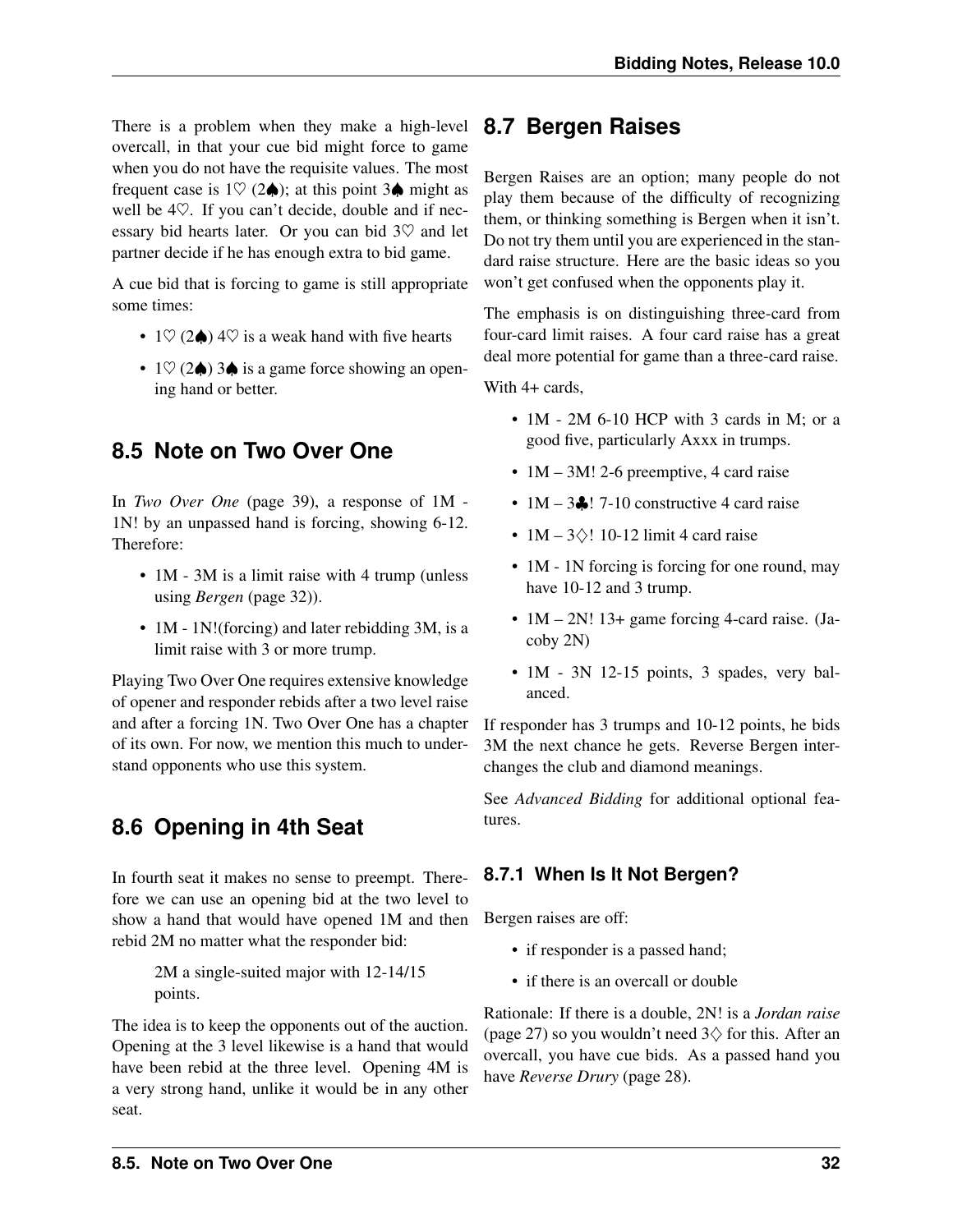#### **MINOR OPENINGS**

Opening one of a minor is different than opening one of a major. We don't necessarily have a five-card suit – we could even have a three-card suit.

We are still hoping to find a fit for a major, if possible, but more often our game goal is 3NT. If we are sure a suit is unstopped and we don't discover it soon enough, we may stop at 4 of a minor or press on to 5 of a minor, or even sometimes a 4-3 fit in a major.

In a possible slam exploration, the point at which we go past 3N is a point of no return, and we should be thinking of the alternative to 3N as six of our minor. Especially in matchpoints, five of a minor when 3N is making is a recipe for a bottom score.

## **9.1 Responses To One Of A Minor**

What follows is "Standard American (SAYC)" – it applies if you are not playing *[Two Over One Game](#page-44-0) [Force](#page-44-0)* (page 39) or if responder is a passed hand.

Note: The convention called *[Inverted Minors](#page-40-0)* (page 35) is universally played by stronger players, and you should get to playing that as soon as you can, on your way to learning Two Over One.

The minimum points to respond are the same as for the major, 6 HCP. Response with 6+ HCP is mandatory.

New suit responses at the one level are unlimited by an unpassed hand. Opener must not pass them. Many players will bid a major with five good points such as having an ace or a KQ in a long suit.

#### **9.1.1 Responding With A Minimal Hand**

With six- to a poor ten-point hand bid a five-card suit if you have one. Otherwise bid four-card suits up the line. Raise partner's minor with five of them. Otherwise bid 1N.

Over 1♣ there is a common practice that is not strictly SAYC. With less than a game-forcing hand, you bid a four-card major in preference to bidding  $1\diamondsuit$  even with as many as five diamonds. With a minimal hand you are only going to get one shot at saying you have a major, so you prefer to mention that first. Here's an example:

| A43          |  |  |
|--------------|--|--|
| V9876        |  |  |
|              |  |  |
| ◇KQ72<br>♣97 |  |  |
|              |  |  |

Partner opens 1♣. You bid 1♡. (If you had four spades as well, you'd still bid hearts, up the line.) The problem is that you can't bid  $1\diamondsuit$  and then try to show hearts later; that would be a responder reverse and show a game-forcing hand.

#### **9.1.2 Responding With An Invitational Hand**

With a good 10 to 12 points showing a new suit, preferably a major, remains your priority.

As opener, when your partner raises it is certainly not forcing, nor is a bid of 1N or 2N. But any new suit is forcing.

A bid of  $2\clubsuit$  over  $1\diamondsuit$  definitely promises 10+ points. It is a new suit so it is forcing for a round.

Here are the other bids: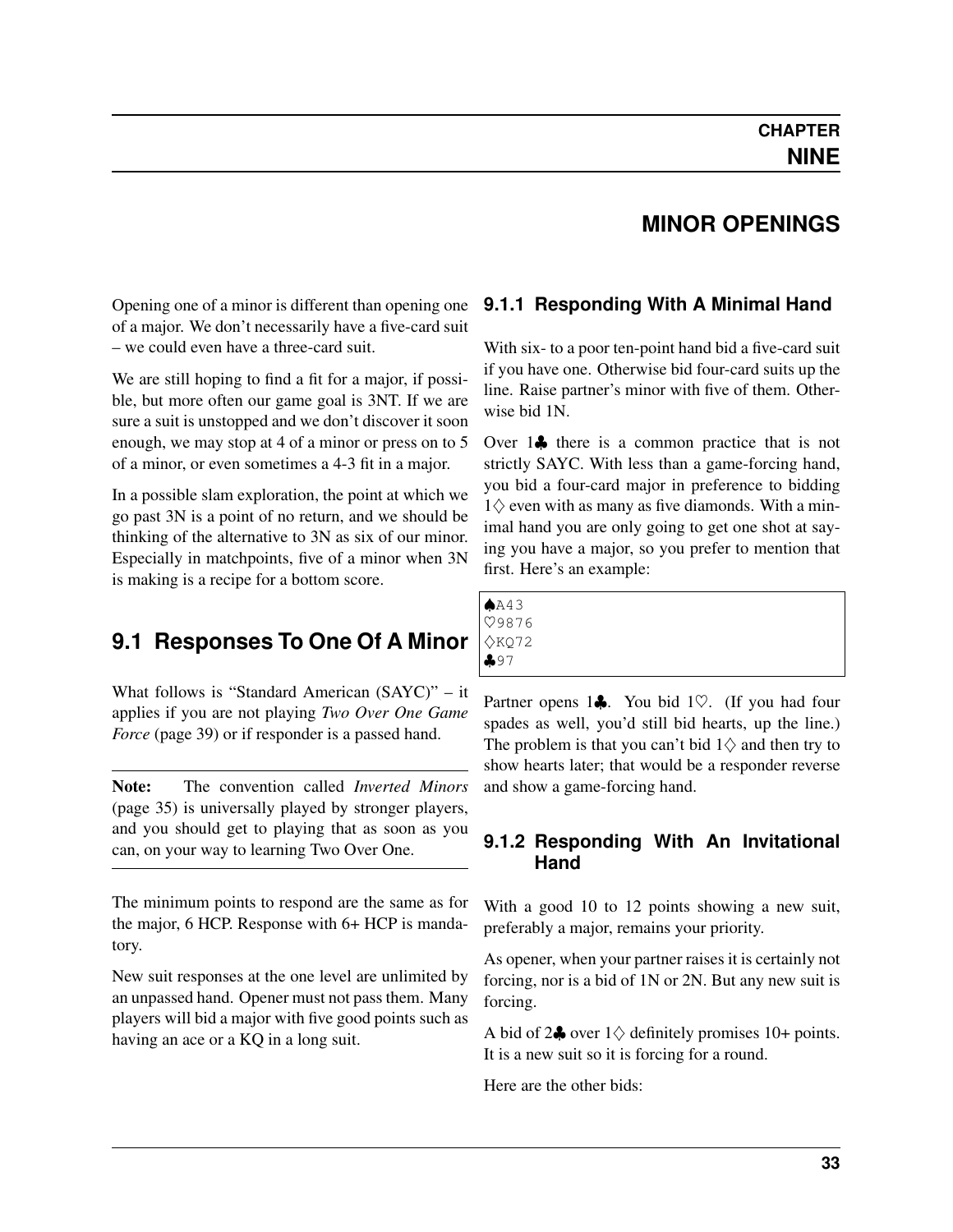- 1m 3m is a limit raise, almost always 5+ cards. If there is a game it is going to be 3N so next we will bid stoppers up the line.
- 1m 2N Balanced hand, 10-12 HCP
- 1m 3N Balanced hand, 13-15 HCP
- I recommend  $1\diamondsuit 3\clubsuit !$  be an invitational bid with six clubs and no four-card major. Not standard so discuss with partner, and alert it. Otherwise the situation is awkward.

Note: The original Standard American has higher ranges for the 2N and 3N bids, but few people play these now.

The standard is that a jump shift response shows a 19+ point hand. Many find it more useful to make these bids weak, on the grounds that weak hands are more frequent. So a response like 1♣ - 2♠ is 19 or more HCP with five or more spades; or it is less than seven HCP with six or more spades, by agreement, and should be alerted.

Absent values for a strong jump shift, there is no standard game-forcing minor raise. To force to game, responder has to keep making bids that cannot be passed, which in practice means bidding new suits or going past 3N. The *[Inverted Minors](#page-40-0)*(page 35) convention solves this problem.

#### **9.1.3 Responding With Game-Forcing Hands**

With game-forcing hands you can bid  $1\diamondsuit$  over  $1\clubsuit$ when appropriate, and then if you bid a major later it is a responder's reverse and hence game forcing. Otherwise just be sure you make bids partner cannot pass short of game. With no major suit fit you're headed for 3N unless the opponents' bidding makes it clear that they have a suit and we do not have it stopped. Do not worry about stoppers in suits they didn't bid.

If you cannot get to 3N you may need to stop in 4m. Going to 5m has to usually include a lot of trumps and some shape.

## **9.2 Interference**

The same ideas hold as with major raises – bids above the overcall mean what they would have meant, except that the limit raise or better is shown with a cue bid. If playing *[Inverted Minors](#page-40-0)* (page 35), the two-level bid is now a simple raise, not a strong raise.

A cue bid at the three level after partner's 1m opener is overcalled is *[Western Cue](#page-79-0)* (page 74), asking partner to bid 3N with a stopper in their suit. You're saying, we have the points for game, partner, but I do not have a stopper. I probably have something to help though.

Worst case is a major suit where they have nine of them. Without two good stoppers 3N will be a very poor contract.

## **9.3 Opener's Rebid**

If opener rebids 1N he promises a balanced hand. Never rebid 1N with a singleton or void. This is very different than responder's 1N, because the 1m - 1N response is a "catch-all" merely showing that responder does not have a four-card suit to bid.

If responder has bid a major and we have four of them, or three of them and either a singleton or no other good bid, we can raise. Mike Lawrence gives this example:

| 652              |
|------------------|
| V QJ9            |
| $\Diamond$ AJ763 |
| $\clubsuit$ KQ4  |

After  $1\diamondsuit$  - 1 $\heartsuit$ , he recommends 2 $\heartsuit$ . If you bid 1N expect a spade lead and your goose may be well done. That diamond suit does not merit a rebid.

If the bidding has gone  $1m - 1\heartsuit$ , and we cannot support hearts, but we have four spades, we must bid 1♠. Do not skip over 1♦ when you have four; responder could have four hearts and four spades. (Experts have special methods here but you do not.)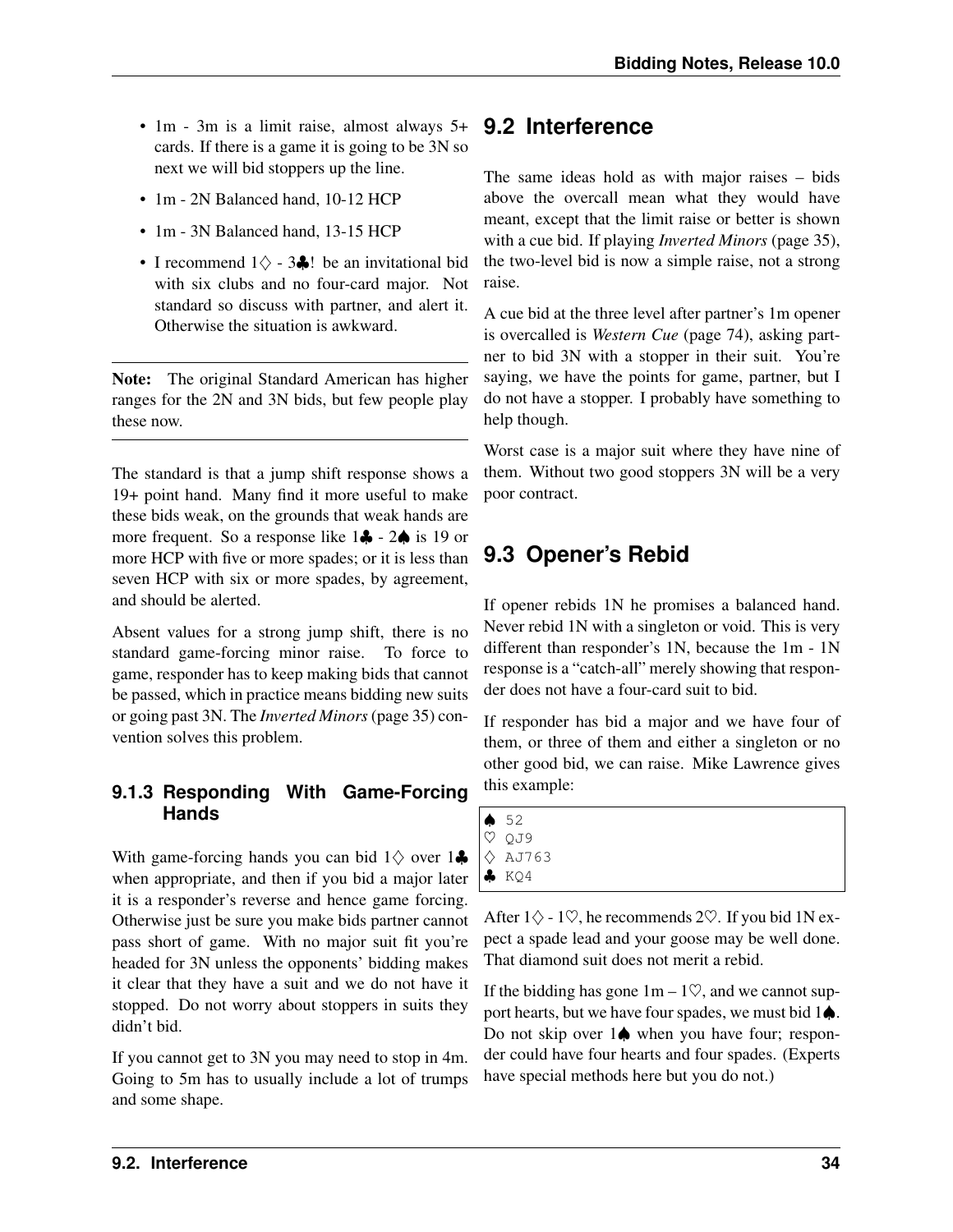It takes 17+ HCP to raise partner's suit to the 3 level. With more than that, you will be headed for game, but if you can show shortness on the way, you may wish to show slam interest by splintering. For example,  $1\diamondsuit$  - 1 $\spadesuit$  - 4 $\clubsuit$  would show support for spades and shortness in clubs, with slam interest.

Otherwise, an opener with a balanced hand and 12- 14 points will rebid 1N over responder's one of a suit bid. With 18-19 he can rebid 2N. Note that the 2N rebid does not deny any major you may skip over.

- $1\diamond$   $1\heartsuit$  2N does not deny having four spades
- $1\diamond$  1 $\spadesuit$  2N does not deny having four hearts

The *[New Minor Forcing](#page-77-0)* (page 72) convention helps find 3-5 and 4-4 fits in such situations. The no-trump opener system is not used.

With an unbalanced hand opener can show a second suit, but to go to the 3 level requires extras, perhaps 15+ points, and a reverse requires 17+. Rebidding one's minor, or the other minor, at the 2 level shows a minimum opener and a real suit.

A jump-shift, such as  $1\clubsuit - 1s - 3\heartsuit$ , is a powerful hand, 19+, with good suits. This is rare. This forces to game since we have at least  $19 + 6 = 25$  points. With four spades you would just jump to 4**♦**.

Is opener's rebid of 1♠ forcing (for example, 1♣ - 1 $\heartsuit$  - 1 $\spadesuit$ )? Not in the standard, but many believe you should play it as forcing. The pros and cons are complicated.

## **9.4 Subsequent Bidding**

<span id="page-40-0"></span>If the opener has rebid 1N over responder's major, a responder with a five card major has a problem. The opener has denied having four of the major, but may have three. With invitational or better values, responder can use *[New Minor Forcing](#page-77-0)* (page 72) to look for a fit. The responder can also rebid his major, showing minimal values and five+ cards.

## **9.5 Inverted Minors**

The inverted minors convention reverses the meanings of the raises of a minor, so that the single raise is strong and the double raise is weak (preemptive). Inverted Minors require partnership agreement.

The requirements to raise from 1m to 2m!(inverted) are:

- $\cdot$  10+ points
- 5+ cards in the minor, or four really good ones if it is diamonds.
- No four card major

The 2m bid must be alerted. It is forcing for one round. In competition, 2m reverts to its standard meaning.

After a strong raise, the partners bid stoppers up-theline. While some do not look to confirm a stopper in the other minor, we do. The first party that knows we have stoppers bids 2N, or a responder with a gameforcing hand can go directly to 3N. "He who knows, goes", as Marty Bergen says. If 3N or 6m is not possible we will head for 4m or 5m.

The 1m – 3m!(preemptive) raise becomes weak, typically less than 7 points, with 5+ trump. The idea is to shut out the opponents. In competition it has the same meaning, because you have a cue bid available as a limit raise. Some experts prefer to use this as a "mixed" raise, showing 7-10 HCP, so that an opener with 18-19 points can bid 3N, as their expert opponents blow by a 3m preempt as if it were not there.

Inverted minors can be freely added to standard bidding without ill consequence. I include this convention here many of the people you play against will be using inverted minors.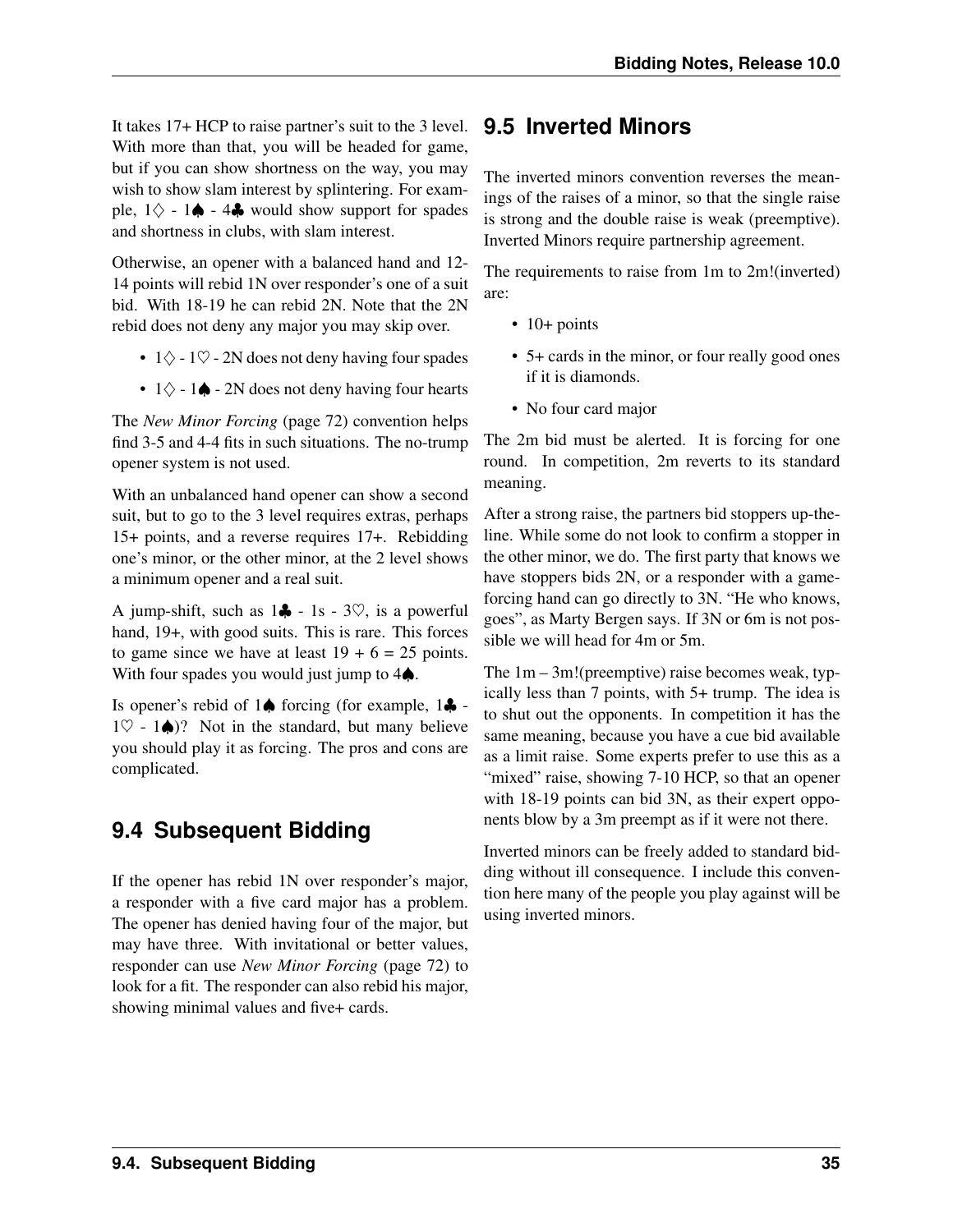## **THE STRONG TWO CLUB OPENER**

An opening bid of two clubs is the strongest possible opening bid, showing 22 or more points if the hand is balanced. If the hand is not balanced, but rather has a long solid major suit, you can open it two clubs if it has at least 8 ½ tricks in it and at least 16-18 HCP. It is too misleading to partner to open a weaker hand with two clubs. For a minor you'd want to have more like 9 ½ - 10 tricks.

You also need at least 4 quick-tricks. Here's how you count quick-tricks, up to 2 per suit:

- $AK = 2$  quick tricks
- $A = 1$  quick trick
- $KO = 1$  quick trick
- $AQ = 11/2$  quick tricks
- $Kx = 1/2$  quick trick

A typical opening bid has two quick-tricks.

There are many two-suited hands with which you should not open 2♣. 2♣ uses up a lot of bidding room and makes it hard to show both suits. Bergen gives these examples:

- $\triangle$ AKxxx  $\heartsuit$ KQ  $\diamondsuit$ 3  $\triangle$ KQJxx has 4 quicktricks. But looking ahead, after  $2\clubsuit - 2\diamondsuit - 2\spadesuit$ , suppose partner bids a red suit. You cannot show the clubs without going to the four level.
- $\triangle$ AKxxx  $\heartsuit$ KQJxx  $\diamondsuit$ 3  $\triangle$ KQ has the same strength but it is ok to open 2♣ because you can get the hearts in at the 3 level.

The standard responses are:

• 2♢ is called "waiting" and is purely artificial, indicating that none of the other situations apply. ACBL rules now say no meaning of  $2\diamondsuit$  is alertable or announceable.

Responder really tells you nothing about his hand when he bids  $2\diamondsuit$ , except that he probably does not have 8 HCP and a good five-card major.

If you have a very bad hand you bid  $2\diamondsuit$  first and on your second bid bid 3♣, called the "second negative" or "double negative". If opener has rebid  $3\diamondsuit$  so that you cannot bid  $3\clubsuit$ , bid  $3\heartsuit$  as "artificial, double negative". Be sure partner knows this.

- 2♡, 2♠ show at least 8 HCP and a *good* five card suit. Game forcing.
- 3♣, 3♢ show at least 8 HCP and a *good* six card suit. Game forcing.

Be very reluctant to bid  $3\diamondsuit$ ; sometimes you need to show your club suit immediately with 3♣ because to do so on your second bid would show a weak hand.

• 2N should not be bid. Traditional teaching is that 2N shows 8 HCP and a balanced hand, but it is not a good idea according to Bergen. Just bid  $2\diamond$ .

Opener rebids 2N with a balanced 22-24, 3N with 25-27, and so on.

Note: When opener rebids 2N after opening 2♣ the auction proceeds exactly as if he had opened 2N, except that his hand is stronger.

It should be noted that while responder may pass a 2N rebid with a bad hand, all the suit bids by opener are unlimited and completely forcing. Holding:

♠234 ♡234 ♢2345 ♣234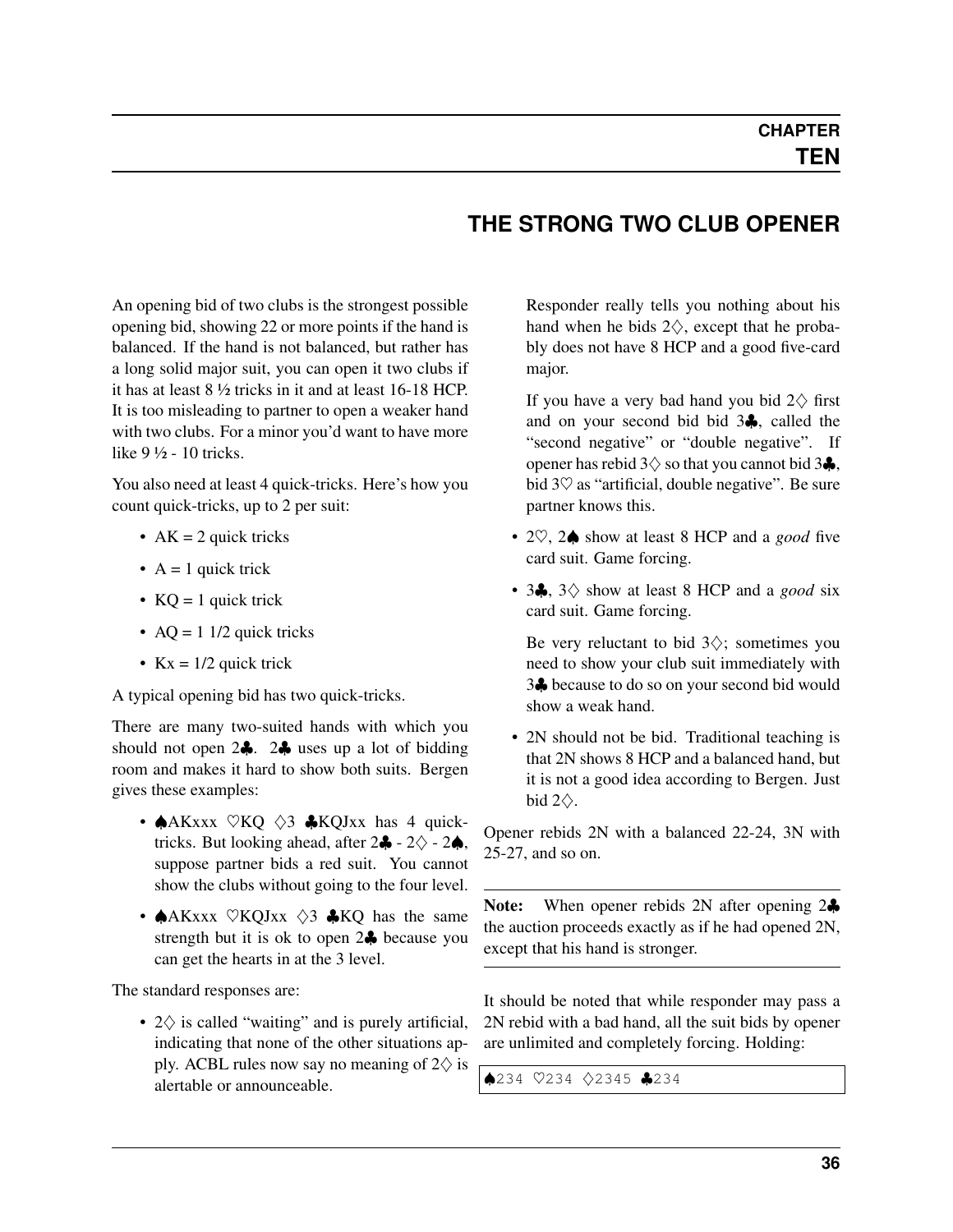and hearing partner rebid 2♠, you must bid. A responder with a bust (defined as no Ace, no King, less than 4 points) shows this with a second bid of 3♣, or 3♡ if necessary.

For example,  $2\clubsuit - 2\diamondsuit$  (waiting) -  $2\heartsuit - 3\clubsuit$ ! (second negative) uses the tempo of the forcing  $2\heartsuit$  bid to tell opener the bad news.

Alternate schemes for responding to 2♣ are described in *Advanced Bidding*.

## **10.1 Interference Over 2**♣

If your 2♣ opener is interfered with by the opener's LHO, responder's actions are quite unintuitive:

- Pass is forcing and shows values (no alert is required);
- Double shows a weak hand.

## **10.2 No Need For 3N Opener**

The standard meaning of a 3N opener is a 25-27 point hand, but this bid is redundant. You can open 2♣ first and then bid 3N. Therefore it is better to use a 3N opening for something else. For one idea, see *[Gambling 3N Opening](#page-44-1)* (page 39).

Stayman and transfers would be on if 3N is the strong, balanced opener.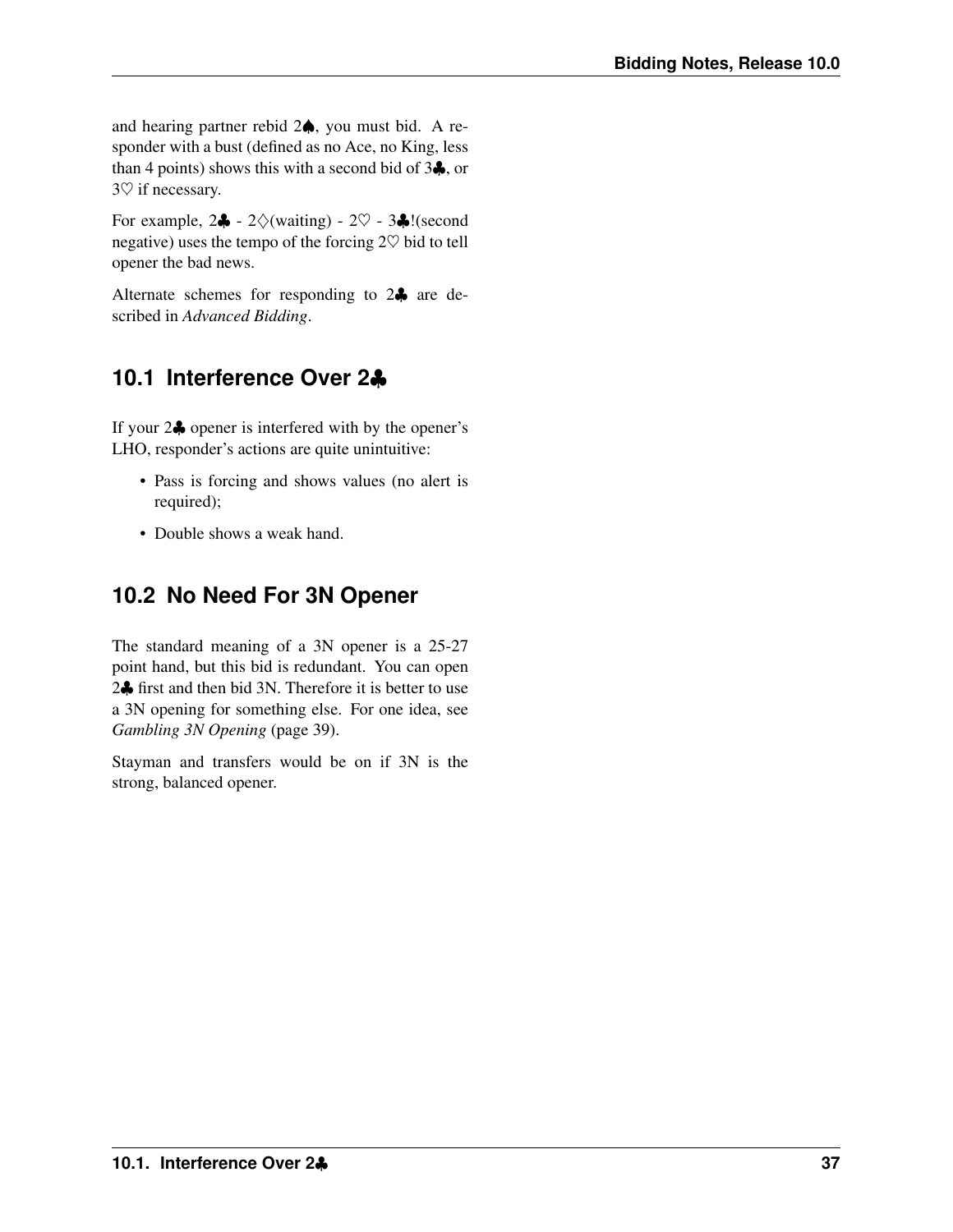A *[preemptive](#page-81-0)* bid is one designed to make the opponents miserable even though you have a poor hand, by using up the room they have to maneuver. The opening preempts are those above 2♣. Be aware that many pairs play  $2\diamondsuit$  to mean minimal three-suited openers or other hand types; this must be alerted.

#### **11.1 Two-Level Preempts**

Opening bids (or jump overcalls) of  $2\diamondsuit$ ,  $2\heartsuit$ , and 2♠ are weak bids, showing a six card suit with 5-10 points, with 10 being rare. If we are vulnerable, the suit must be a good one, that is, two of the top three honors or three of the top five, including at least one of the top three. Not vulnerable, the bid promises at least a Queen and a six-card suit.

In first or second seat, the hand should not contain an outside four-card major, or even a good three-card major holding.

Opinion differs here. There are many very good players who preempt with less than these requirements. However sticking to the requirements has some positive payoffs in finding 3N games and in playing defense when they bid over it.

In third seat it is often advisable to open at the two level with a six-card suit if you have even up to 14 HCP. You have a hand that is going to open 1x and rebid 2x So getting in their way is a good idea. ACBL requires you to alert such an agreement as "may be  $12+$ ".

These bids have an entirely different meaning in fourth seat. There is no reason to preempt in fourth seat. A two-level bid in fourth seat shows a hand that would have opened at the one level and then rebid the suit at the two level, typically six cards and 12- 14 points. Likewise, higher bids show progressively **PREEMPTIVE OPENING BIDS**

more powerful hands.

#### **11.1.1 Responses**

A raise from the two level to the three level is purely preemptive and relies on the idea that a nine card fit is relatively safe at the three level. It does not require a lot of points, but it does require three trump.

Excepting a raise, other bids by responder are forcing. The 2N bid is a conventional bid that asks the opener to bid a suit in which he holds an outside Ace or King, or else to rebid his suit. Knowing that the opener has an outside entry may permit responder to go to game. This 2N bid is called "feature-asking". There are other schemes for 2N but they must be alerted.

Generally a bid other than a raise is going to show a hand of 16 points or so. Also, be prepared for opener to simply rebid his suit. He could quite well have nothing else to say.

One test used to decide whether to raise a 2M preempt to the four level is the "Rule of 17": add the HCP to the number of trumps held, and go to game if the total is 17 or more. It is best to use your brain, however, and imagine how the particular cards you hold will play opposite your partner's. This is a situation in which it is nice to be confident partner followed the rules about suit quality.

## **11.2 Three-Level Preempts**

Three-level opening bids are similar to two-level preempts, except they show a seven card suit or six good clubs. To compete over such a preempt requires more than a minimum opening hand.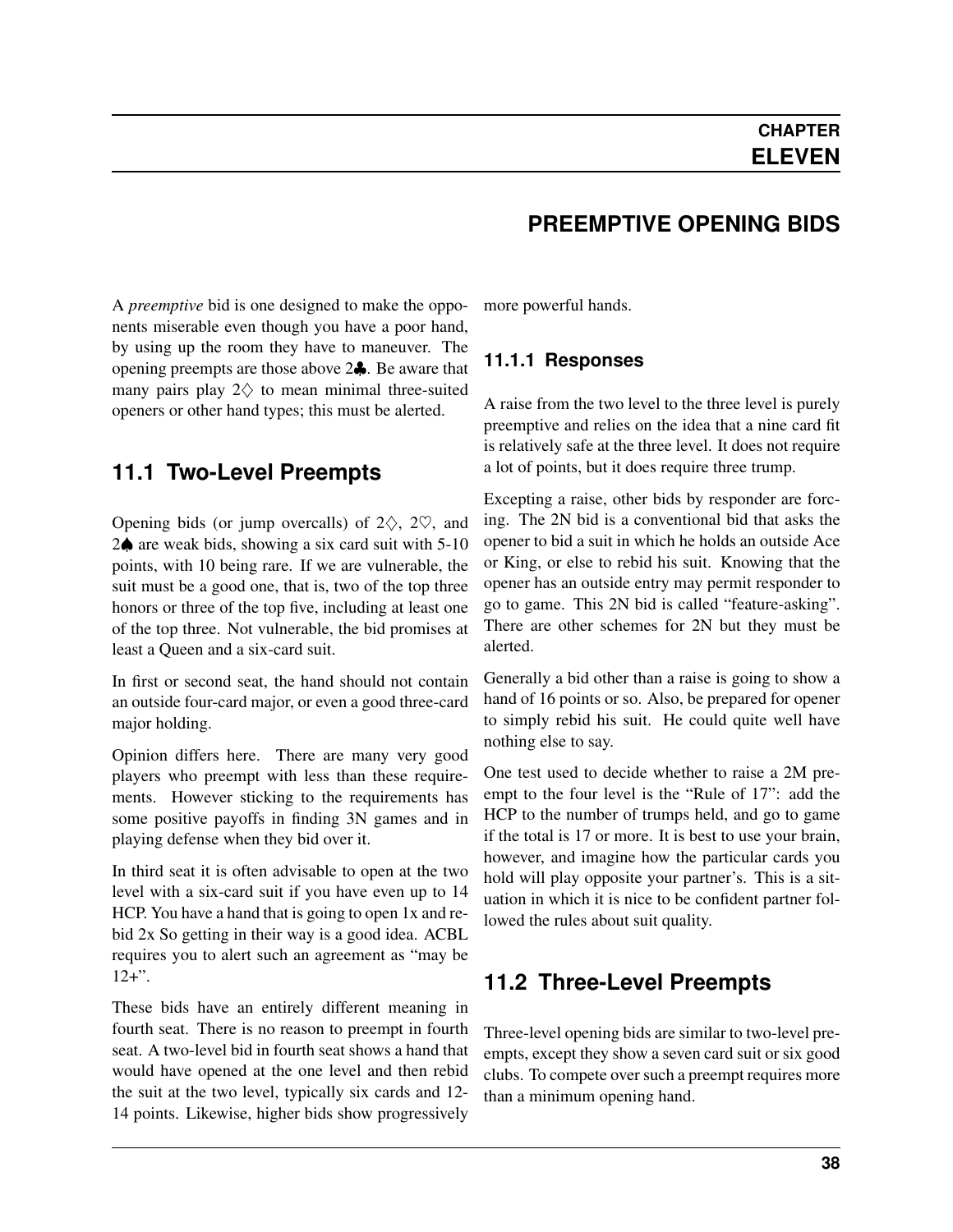Three-level openings in fourth seat are not preemptive. They show a hand that would open at the one level and rebid at the three level, typically a six card suit and 17-19 points.

## **11.3 Four-Level Preempts**

Four-level opening bids are preemptive, showing usually an 8-card suit or better. The bid is not strong, and partner must be cautious about going on. Other than that the treatment is similar to the three-level preempt.

Again, in 4th seat this is a powerful bid, showing 20 points or more. If it really is so great a hand that you are afraid of being left short of game by a partner with almost nothing, it is likely a candidate for a 2 $\clubsuit$ opener.

## **11.4 Gambling 3N**

<span id="page-44-1"></span>Since one can open 2♣ and rebid 3N with a balanced 25-27 point hand, there is no need to open 3N to show this kind of hand. The (non-standard) Gambling 3N convention uses this bid to show a hand with ALL of these properties:

- A solid minor with at least 7 cards.
- No four-card major
- No Ace or King outside the long minor

These restrictions are to talk you out of missing a slam and to help partner precisely visualize his chances for a 3N contract. If partner does think 3N will make, he passes. That means he has stoppers in the other suits, because he is under no illusions that you can help. If not, he bids 4♣ and you correct to diamonds if necessary.

<span id="page-44-0"></span>This bid does not come up very often of course, but neither does the one it replaces. It will lead to rather spectacular failures if you and your partner are not on the same precise wavelength.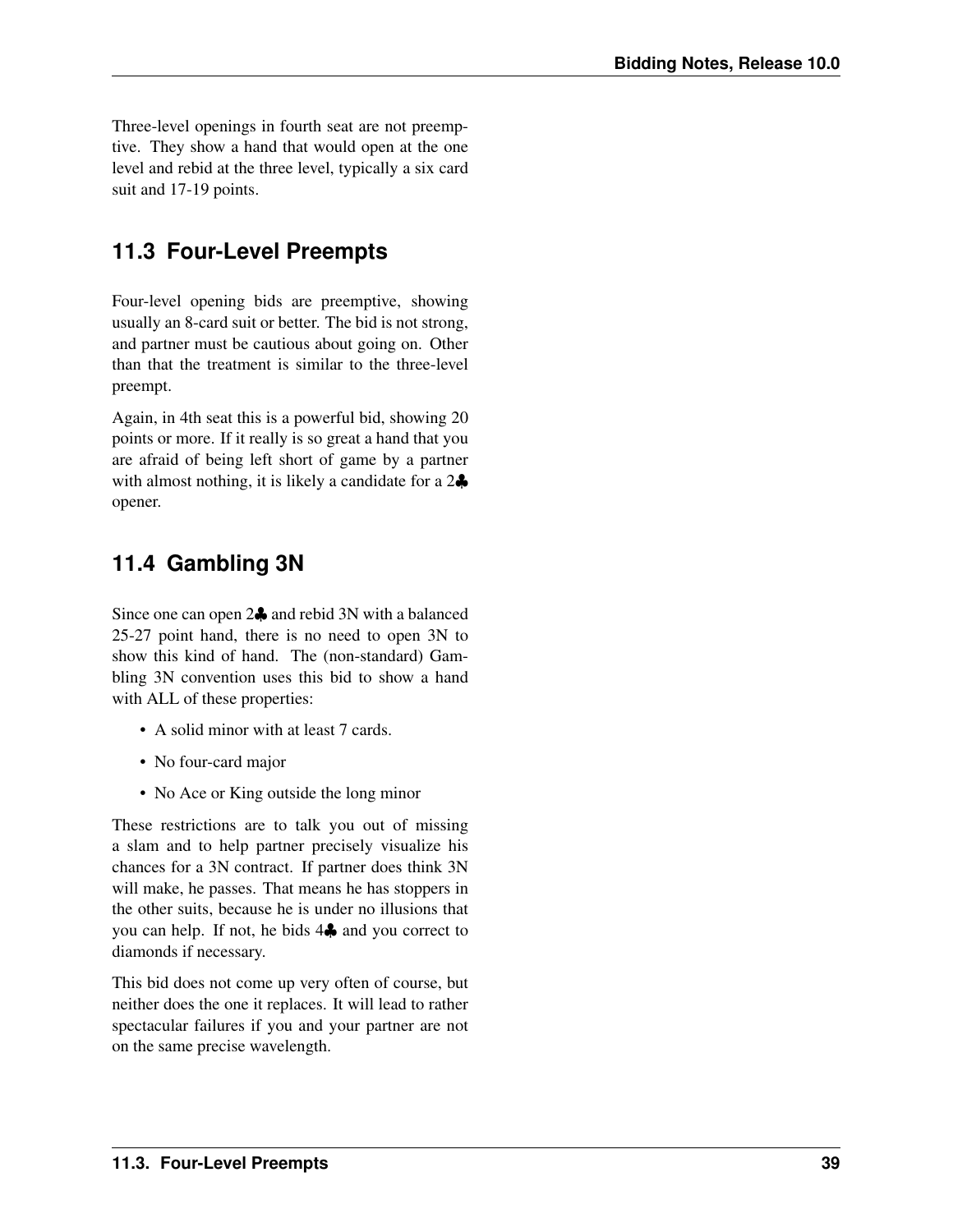Two Over One Game Force (2/1) is a system that allows you to slow the auction down on game-going hands. This makes for better slam bidding because neither partner needs to jump just to keep the auction alive. In fact, once the game force is established, the slower you go, the more powerful a hand you are showing.

When a person says they play 2/1, they are usually referring to not just the two main components, *[Two](#page-47-0) [Over One](#page-47-0)* (page 42) and *[1N Forcing](#page-46-0)* (page 41), but also:

- *[Inverted Minors](#page-40-0)* (page 35),
- *[New Minor Forcing](#page-77-0)* (page 72), and
- *[Fourth Suit Forcing](#page-78-0)* (page 73).

Many partnerships also include *[weak jump shifts](#page-68-0)* (page 63), because the strong jump shifts are less needed if one can make a game-force at the twolevel.

This chapter explains just the two main components. The other conventions are actually best learned first, so that you are comfortable with the other pieces before adding these last two ideas.

The two ideas, "Two Over One" and "1N Forcing", are actually one big idea. Once in a while you'll run into people who play "1N Forcing" by itself, but this doesn't make much sense. Certainly, "Two Over One" without "1N Forcing" is impossible. So we treat the two ideas together.

## **12.1 When Are These Bids Forcing?**

When we open a major in first or second seat, and the opponent passes, an unpassed responder's bid of

#### **TWO OVER ONE GAME FORCE**

1N is forcing one round, and the bids  $2\clubsuit$ ,  $2\diamondsuit$ , and 2♡ are game-forcing.

When we open one diamond in first or second seat, 2♣ is game-forcing. 1N is not forcing.

If responder is a passed hand, or there is any interference between the opener and the responder, standard bidding rules apply.

Interference after a 1N forcing bid takes opener "off the hook" and he may pass. An overcall after a gameforcing two-level bid does not cancel the game force.

"Game-forcing" means forcing to 3N or the 4 level. The partnership is not committed to five of a minor; if 3N is not biddable, we may stop in four of a minor. Once the game force is established, if one partner passes an interfering bid, the other must either double or bid on.

#### **12.2 How Two Over One and 1N Forcing Combine**

In standard bidding, a responder can raise an opening bid of  $1\diamondsuit$ ,  $1\heartsuit$ , or  $1\spadesuit$  to the two level with 10 or more points and a suitable suit. When responder is an unpassed hand, we are going to change that, so that these bids are game forcing, thus requiring around 13 points. This leaves a gap: what is responder to do with 10-12 HCP hands if he has no one-level response? He can no longer bid a suit at the two level.

The answer has to be separated into cases: bids over one of a major, and bids over one diamond.

1. Over a major, the responder will bid  $1\spadesuit$  or 1N with such hands, forcing for one round. Most bids of 1N will still mean what they used to mean, a hand of 6 to a bad 10 points with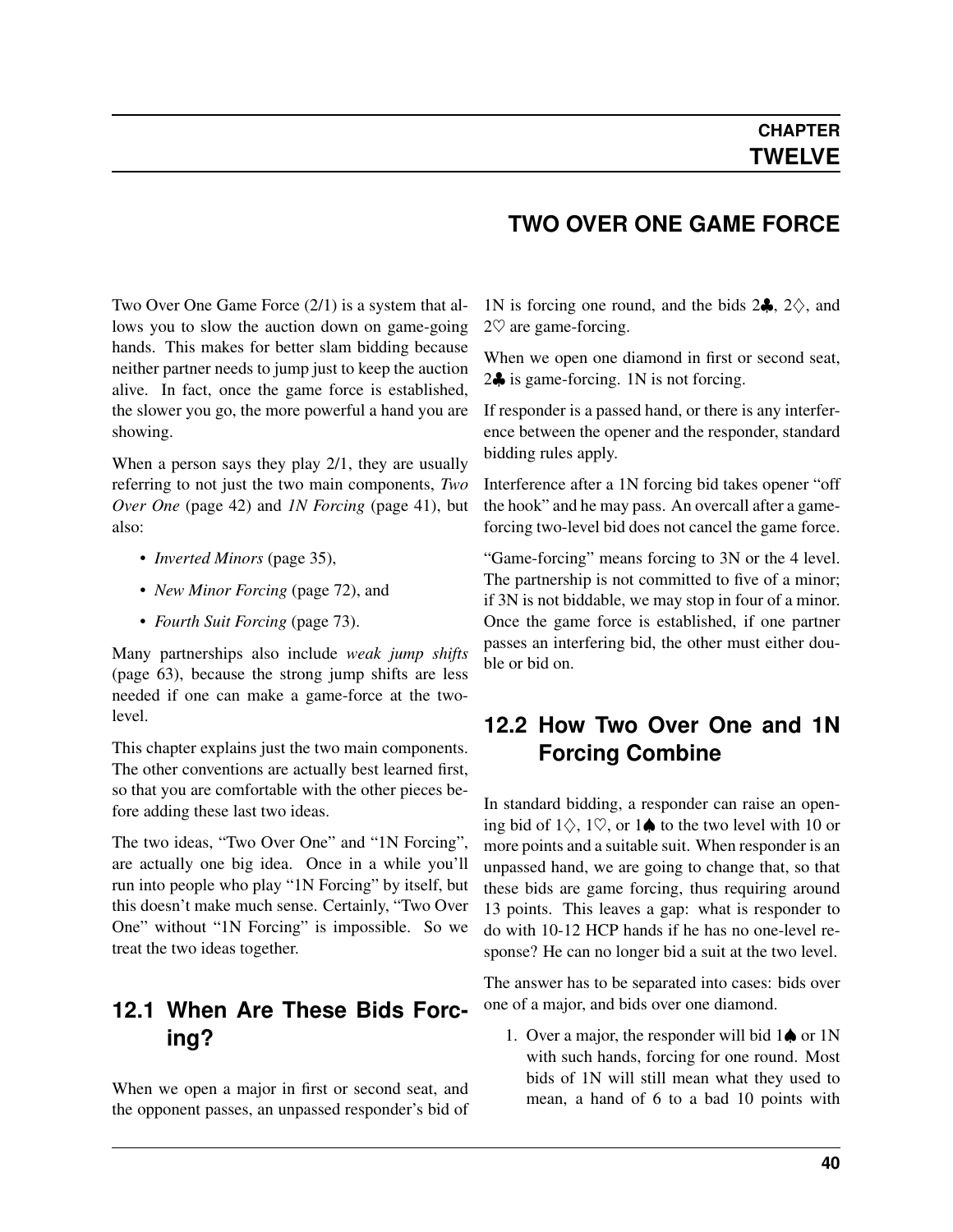no suitable one-level suit bid. However, some bids of 1N will be the stronger type of hand. It will be the responder's second bid which shows which is the case. The opener acts as if the bid was 6-10 until proven otherwise, except that he cannot pass.

The 1N response to a major can also be used when responder holds a 3-card limit raise. Responder will jump in the major on his next bid to show this. In this way, opener knows that a normal limit raise (whether 3M or using Bergen raises) is a four card raise.

2. Over  $1\diamondsuit$ , lacking a major, but having limit raise values, the situation is simple: if responder has 4 or more diamonds, bid a limit raise in diamonds.  $(2\diamondsuit!$ , the inverted minor limit raise, if playing that). Lacking that, responder has 4 or more clubs but lacks the values to force game with 2♣, so responder bids 2N. The 1N bid is used only for 6-10 point hands, and is not forcing.

The next two sections give the details on our two new bids.

## <span id="page-46-0"></span>**12.3 1N Forcing**

Since a two-level bid is now game forcing, any hand with 10-12 points that you would want to bid at the two level is a problem, since it is too strong for a standard 1N bid and too weak for a game-forcing bid. While most bids of 1N forcing are going to show the standard 1N bid hand, some will be the stronger type.

If partner opened a major and we have a four card raise, we will of course do that at an appropriate level.

When responder bids 1N, opener announces "forcing".

#### **12.3.1 Opener's rebids after 1N Forcing**

The opener has opened 1M and responder has responded 1N(forcing). Next, opener's rebid is as follows.

- Simple rebid shows 12-15, and a six card suit, not forcing.
- Jump rebid shows 17+, a very good six card suit, not forcing.
- Any reverse is 17+, natural, forcing one round.
- 2N 18-19 HCP, balanced, not forcing.
- A jump shift is 19+, usually natural, game forcing.
- If none of the above applies, bid the longest side suit up the line, but always rebid hearts when holding four hearts and five spades.

The last rule can mean bidding a short minor suit. For example, after  $1\spadesuit$  - 1N(forcing),

#### ♠KQJT7 ♡KJT ♢A83 ♣74

has to bid  $2\diamondsuit$ ; and after  $1\diamondsuit$  - 1N(forcing),

#### ♠AQJT ♡KJT85 ♢Q4 ♣74

has to bid 2♣!(Could be short). Neither hand may rebid the major, which requires six cards. The second hand does not have enough points for reversing into spades. The 1N bid denied four spades.

Since  $2\clubsuit$  or  $2\diamondsuit$  can be two or three cards, responder wishing to sign off should make a preference back to the major with two card support, even with four card support in the minor.

Because you can bid a short suit, rebidding your original suit shows six cards. This is in contrast to your rebid after a two over one bid, in which it does not show six cards.

#### **12.3.2 How Short Is That Minor?**

Responder must be very careful to remember that opener may be rebidding a 3-card diamond or club suit, or even a two-card club suit with a  $4=5=2=2$ shape. But how likely is this?

With 3-3 in the minors opener will bid clubs, so the bid of 2 $\clubsuit$  is more likely short than 2 $\diamondsuit$ . With a  $5=4=x=x$  hand, opener will open spades and rebid hearts, but with  $4=5=x=x$ , and not enough points to reverse into spades, opener must bid a short minor.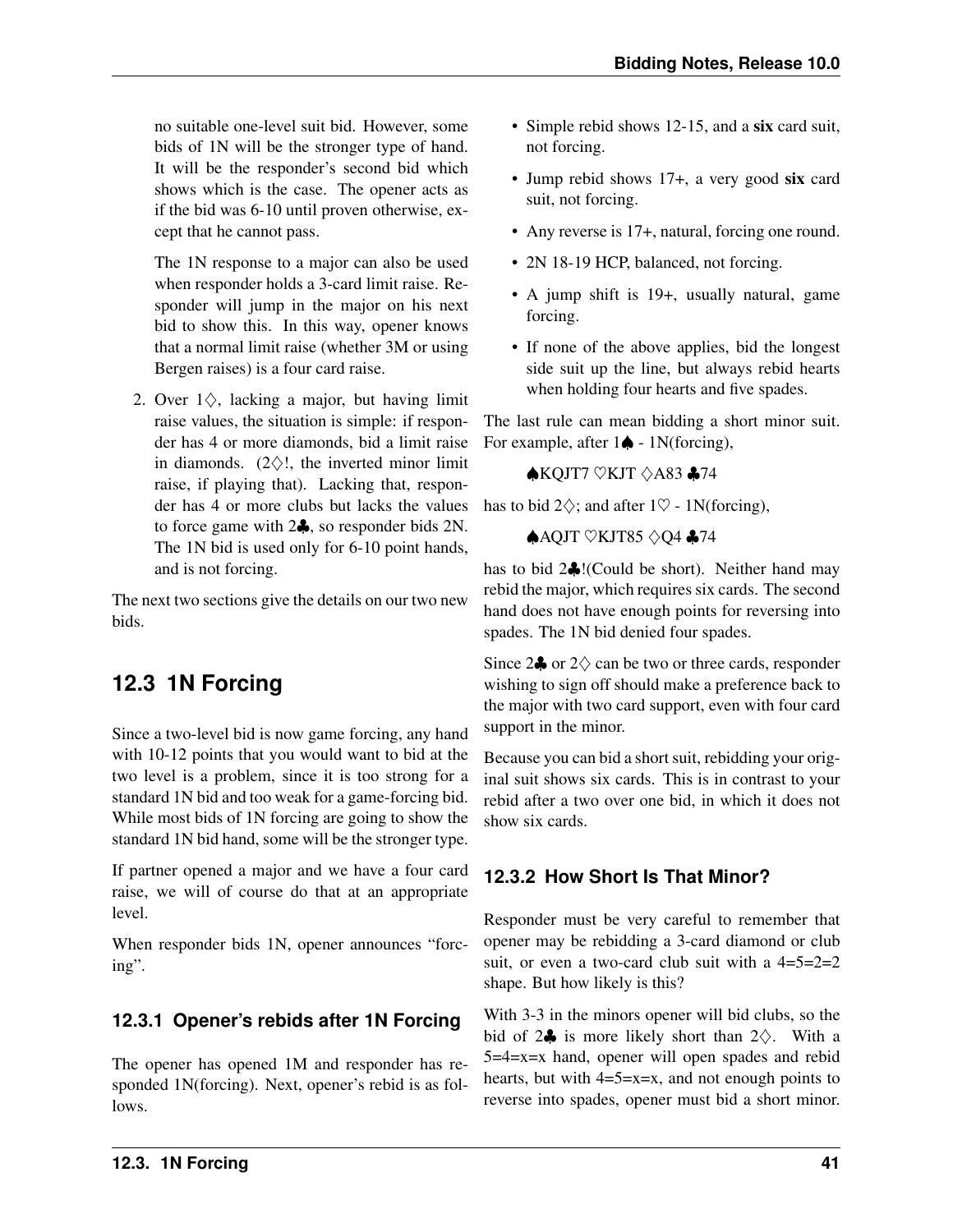Therefore the minor is more likely to be short after an opening  $1\heartsuit$  than after an opening  $1\spadesuit$ .

- $1\heartsuit 1N 2\clubsuit$  is the most likely to be short;
- $1\heartsuit 1N 2\diamondsuit$  and
- $1 \spadesuit 1N 2 \clubsuit$  are less likely to be short; and
- 1 $\spadesuit$  1N 2 $\diamondsuit$  is least likely to be short.

Responder can be comfortable passing the minor with five in the suit. Responder should prefer back to the major with a doubleton otherwise.

The entire probability of having to bid a short minor is lowered by always opening 1N with a five-card major.

#### **12.3.3 Responder's Second Bid**

Note that responder's first bid limited his hand to a maximum of 12 points.

If opener has rebid his major, e.g.  $1\spadesuit - 1N$ (forcing) - 2♠, then responder's bids are:

- pass with 6-9 HCP
- raise with 10-12 support points, and 2 or 3 trumps; this is not forcing
- 2N 10-12 HCP, less than two trump, not forcing. This bid does not promise stops or a NT shape.
- 3 of a new suit, 10-12, very good 6+ suit, invitational.

If opener has rebid a minor,

- pass with 6-9 HCP, usually 5+ in the minor, less than 2 of the opener's major
- bid 2M with 6-10 HCP, exactly 2 of opener's major, not forcing.
- A new suit at the two level is 6-9 HCP, usually 5+ in bid suit, 2 of the major, not forcing.
- 2N is 10-12 HCP, fewer than 3 of the major, not forcing. Does not promise stops or NT shape.
- Jump shift is 10-12, very good 6+ card suit, not forcing.
- Jump raise the major to 3M is 10-12 points, 3 trumps.
- Raise the minor is 10-12 points, usually 5+ in the suit.
- Sometimes responder jumps to game with a hand that got better when opener rebid. For example,  $1\spadesuit - 1N(forcing) - 2\heartsuit - 4\heartsuit$ .

After a jump shift by opener, e.g.  $1 \spadesuit - 1N$ (forcing)  $-3$  $.$ 

- responder usually prefers back to opener's major with 2 card support, or bids 3N with stoppers, even when holding good four card support in the minor. (We are in a game-forcing option, so we can conserve bidding space while showing the 2-card support.)
- With 3 card support in the major and 10-12 support, responder jumps to game in the major.

The auction  $1\spadesuit - 1N! - (2 \lozenge \text{ or } 2 \heartsuit) - 3\clubsuit$  is to play, although with a specially suitable hand opener may make another call.

With a flattish 13-15, but relatively weak holdings in the 4-card suit(s),  $1N(forcing)$  followed by 3N is sometimes appropriate to avoid partner getting too excited.

## <span id="page-47-0"></span>**12.4 Two Over One Game Force**

If you are *not a passed hand*, and there is *no interference*, and your partner opened a *suit other than clubs*, then. . .

OK, wait, before I tell you, that was the hard part. When you start playing 2/1 you are going to be getting mixed up because you apply these rules in the wrong context. When you see what looks like a 2/1 bid you have to stop and ask "What has happened so far?".

Ready? Here we go again.

If you are *not a passed hand*, and there is *no interference*, and your partner opened a *suit other than*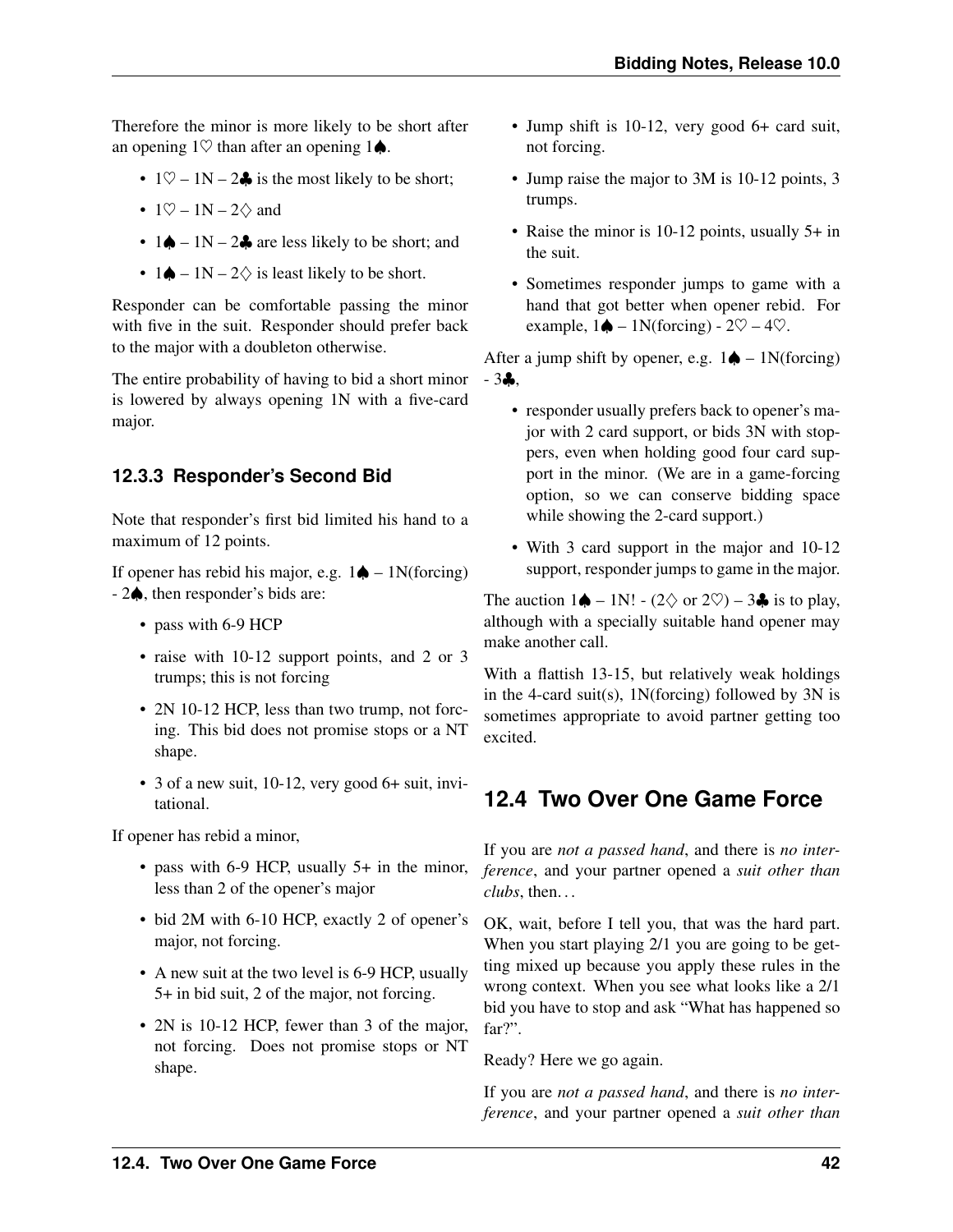*clubs*, then a two-level response in a new suit is forcing to game or four of a minor. There are six possible sequences:

- 1♢-2♣
- 1 $\heartsuit$ -2 $\clubsuit$  or 2 $\diamondsuit$
- 1 $\triangle$ -2 $\clubsuit$ , 2 $\diamond$ , or 2 $\heartsuit$

All of these sequences show four card or longer suits with the exception of  $1\spadesuit - 2\heartsuit$ , which shows five hearts. Jump bids like  $1\diamondsuit - 2\spadesuit$  are not 2/1 bids.

Along with 2/1 we must play *[1N Forcing](#page-46-0)* (page 41). This means that:

- As a passed hand, or if there is competition, everything is standard.
- Over a 1 $\clubsuit$  opening, everything (including 1N) is standard.
- Over a  $1\diamondsuit$  opening,  $2\clubsuit$  is game forcing,  $3\clubsuit$ is invitational, and everything else (including 1N) is standard.
- The game-forcing response of 2♣ or 2♢ can be as little as three cards, such as when responder is 3=4=3=3, in order to be sure  $1\spadesuit - 2\heartsuit$  is five cards.
- $1\heartsuit 2\clubsuit/\diamondsuit$  does not deny spades.
- 1M  $2\clubsuit/\diamondsuit/\heartsuit$  does not deny 3-card support for M. A direct raise, on the other hand, promises four trump.
- You do not always make a two-over-one bid with game-forcing values. Other choices include Jacoby 2N, inverted minors over  $1\diamondsuit$ , and bids of  $1\heartsuit$  or  $1\spadesuit$  when available.

#### **12.4.1 Variations in Two Over One**

While there is little variation in how 1N forcing is played (some play it as forcing or "semi-forcing" by a passed hand), there are considerable other variations amongst Two Over One players:

• Since 1♢ did not promise five cards, and a response of 2♣ denies the majors, some do not play this as forcing to game if responder bids 3♣.

• Some play that jump shifts by responder are weak, others various shades of strong.

#### **12.4.2 When Do You Bypass A Major?**

After a  $1\heartsuit$  opener, holding four spades, do you always bid 1♠? No. With game-forcing values and a five-card minor as well as four spades, bid the fivecard minor at the 2 level to force to game. To make this work, we agree that a  $2\spadesuit$  rebid by the opener is not a reverse. Thus, if we have a 4-4 spade fit, we will find it. However, do not skip over a five card major suit.

If you do bid 1♠ over 1♡ holding five spades, opener may rebid 1N or 2N. If they do, you can use *[New](#page-77-0) [Minor Forcing](#page-77-0)* (page 72) with invitational or better values to find a 5-3 fit.

Many people have trouble recognizing NMF in auctions with a 2N rebid:

> 1♢ 1♠ 2N 3♣!(New Minor Forcing)

When you do decide to respond 1**♠** with gameforcing values, it is ok; just be sure that your subsequent bids cannot be passed. *[NMF](#page-77-0)* (page 72) and *[Fourth-Suit Forcing](#page-78-0)* (page 73) are important tools here.

#### **12.4.3 Opener's Rebids After 1M - 2x**

Once we have made a 2/1 game-forcing bid, if the opponents interfere we either will bid game or double them for penalty. In such a situation if one partner passes the other is forced to double or bid on.

The opener's rebids after the game-forcing bid are:

- Simple rebid of 2M is the catch-all bid if nothing else is available. It does not promise extra length or extra strength.
- Jump rebid to 3M shows extra values and a 6 card solid suit. This sets trumps. Responder's new suit bids are control bids. E.g.,  $1 \spadesuit - 2 \diamondsuit -$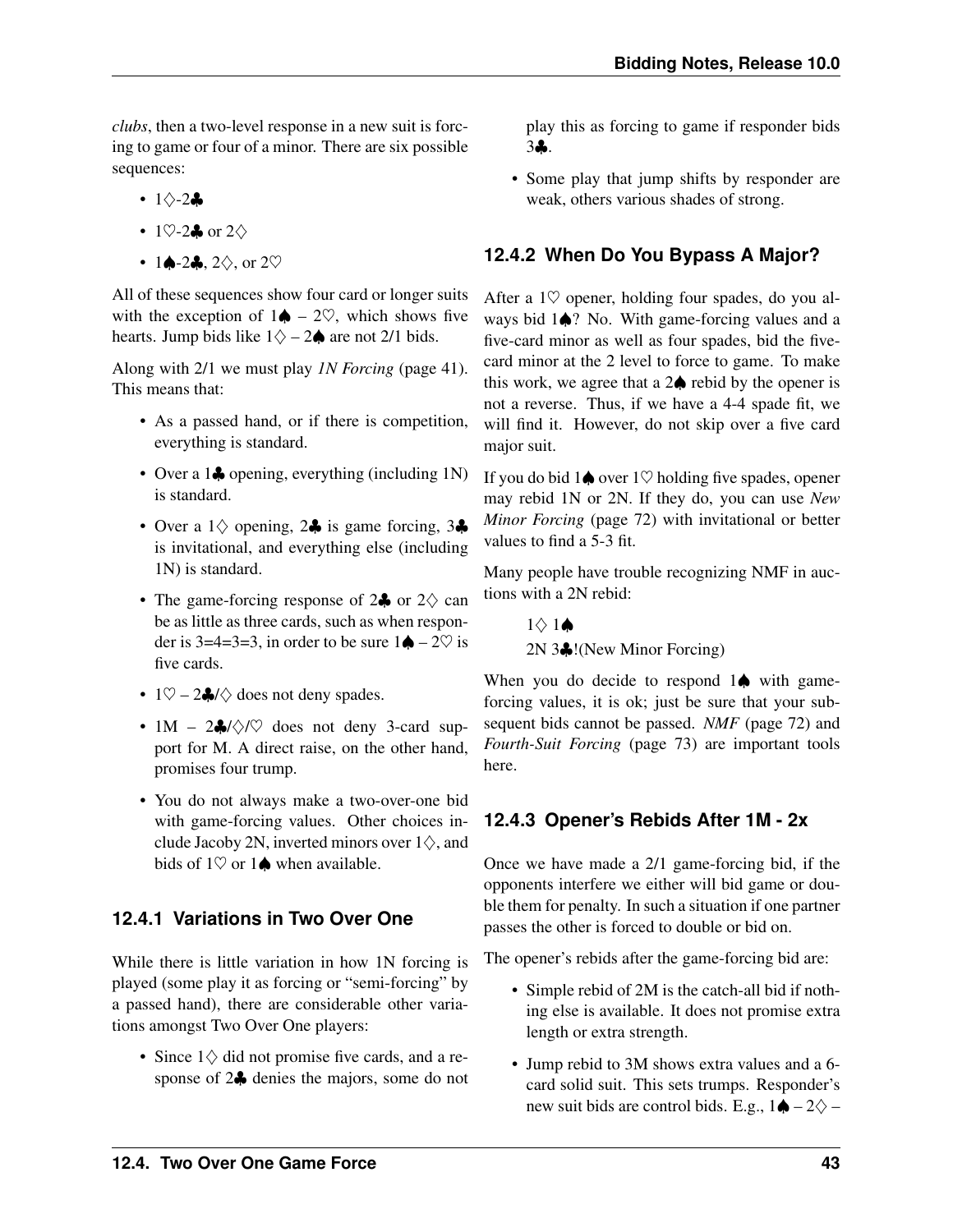3♦ – 4 $\diamondsuit$ ; 4 $\diamondsuit$  here is a control bid in diamonds, denying a control in clubs.

- New suit at the two level is natural, 4 cards, any strength. Note that the new suit can be higher-ranking without showing extra values, i.e. reverses are off. So, for example,  $1\heartsuit - 2\clubsuit$ – 2♠ shows five hearts and four spades, but not extra values.
- New suit at the 3 level but not a jump: natural, 4+ cards, extra values (15+). This bid will necessarily be in a minor suit. If you don't have extras, bid 2N if balanced / semi-balanced with stoppers, or rebid your major (catchall).
- Jump shift to the 3 level is a strong 5-5 with most of the strength in the suits.
- Jump shift to the 4 level is a splinter in support of responder.
- 2N shows 12-14 or 18-19 balanced, stoppers in unbid suits. With 18-19 make a slam try if responder signs off to show the bigger hand. Responder assumes 12-14 initially.
- 3N is 15-17 balanced (only possible if you had decided to open a balanced hand in a five-card major.)
- 1 $\triangle$  2 $\heartsuit$  3 $\heartsuit$  shows 3 card support, any strength. Not raising hearts denies 3-card heart support. Denies a hand that can splinter or jump raise.
- Single raise of minor shows extra values, 4 card or good 3-card support. Without extra values bid 2N or catchall rebid of your suit.
- Jump raise shows most points concentrated in the two suits, denies a first- or second-round control in the other suits.

Here is how I remember that rebidding my suit does not require six cards: We are going to game; we are in no hurry; all I'm doing right now is showing something else about my hand, and if I have nothing else to say, I just repeat myself. I won't get stuck in a bad fit because partner isn't going to pass.

Another principle of 2/1 is "slow shows", also called the *principle of fast arrival*. The stronger your hand, the slower you go. Arriving at game quickly says you've shown your values already. For example:

$$
1\spadesuit - 2\clubsuit - 2\spadesuit - 4\spadesuit
$$

Responder has raised opener to game directly. This shows minimal values for game.

$$
1\spadesuit - 2\clubsuit - 2N - 3\spadesuit \text{ or } 1\spadesuit - 2\clubsuit - 2\spadesuit - 3\spadesuit
$$

Responder has raised spades slowly. He has extras and has slam interest. In both cases responder likely has just three spades, as he would have bid Jacoby 2N on his first bid otherwise. Opener should now bid controls.

Fast arrival should apply only in situations where opener is a minimum, having rebid 2N or the catchall rebid of his suit. If opener could be stronger, we don't want to use up space by jumping; so when we do jump, as in  $1\spadesuit - 2\clubsuit - 2\heartsuit - 4\spadesuit$ , it is to paint a picture of our hand has having two suits with our values concentrated in the suits and denying outside controls (A/K/singleton/void).

#### **12.4.4 Responder's Rebids**

- 2N shows 12-14 or 18-19 balanced, stoppers in unbid suits. With 18-19 make a slam try if opener signs off to show the bigger hand. Opener assumes 12-14 initially.
- A jump to 3N shows 15-17, stoppers, could be unbalanced if no fit.
- Rebid responder's suit shows natural, 5/6+ cards. The game force is still on.
- New suit is natural, 4+ cards. However if a fit has been established this is a control-bid.
- If opener has bid 2 of a lower-ranking suit, responder has 3 raises available for opener's first suit. Fast arrival does not apply because opener is unlimited. For example:

$$
- 1 \spadesuit - 2 \clubsuit - 2 \heartsuit - 2 \spadesuit \text{ (no extras)}
$$

$$
- 1 \spadesuit - 2 \clubsuit - 2 \heartsuit - 3 \spadesuit \text{ (slam interest)}
$$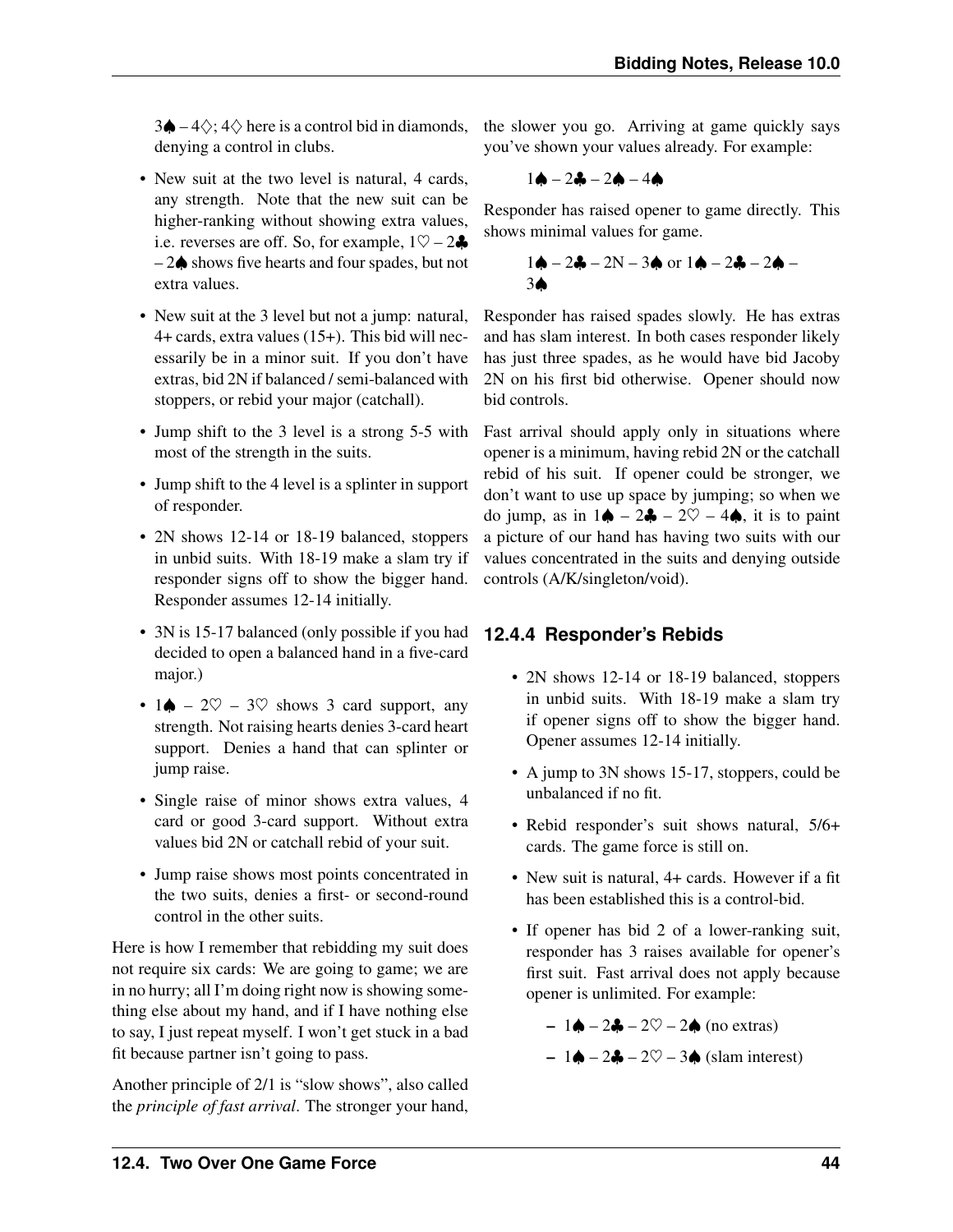- 1♦ 2♣ 2 $\heartsuit$  4♦ (picture bid) Twosuited, values concentrated in the suits, no outside controls.
- A jump in a new suit shows a singleton or void in that suit and support for opener's last bid major suit. Thus:

$$
- 1\spadesuit - 2\clubsuit - 2\spadesuit - 4\diamondsuit!
$$
  

$$
- 1\spadesuit - 2\clubsuit - 2N - 4\diamondsuit!
$$

 $-1$ **e**  $-2$ **a**  $-3$ **a**  $-4$ ◇!

All show a splinter in diamonds in support of spades.

#### **12.4.5 The auctions that start 1**♢ **– 2**♣

This auction is different because our goal is likely 3N. Opener's rebids are:

- 2♢ (catchall) shows 5 diamonds, any strength, does not deny a four-card major.
- 2N shows 12-14, balanced, stoppers, does not deny a four-card major.
- 3N shows 18-19 balanced, stoppers
- 2♡ or 2♠ shows a 4-card major, denies five cards unless suit is rebid on next round to show a 5-6 hand. Does not promise extra strength.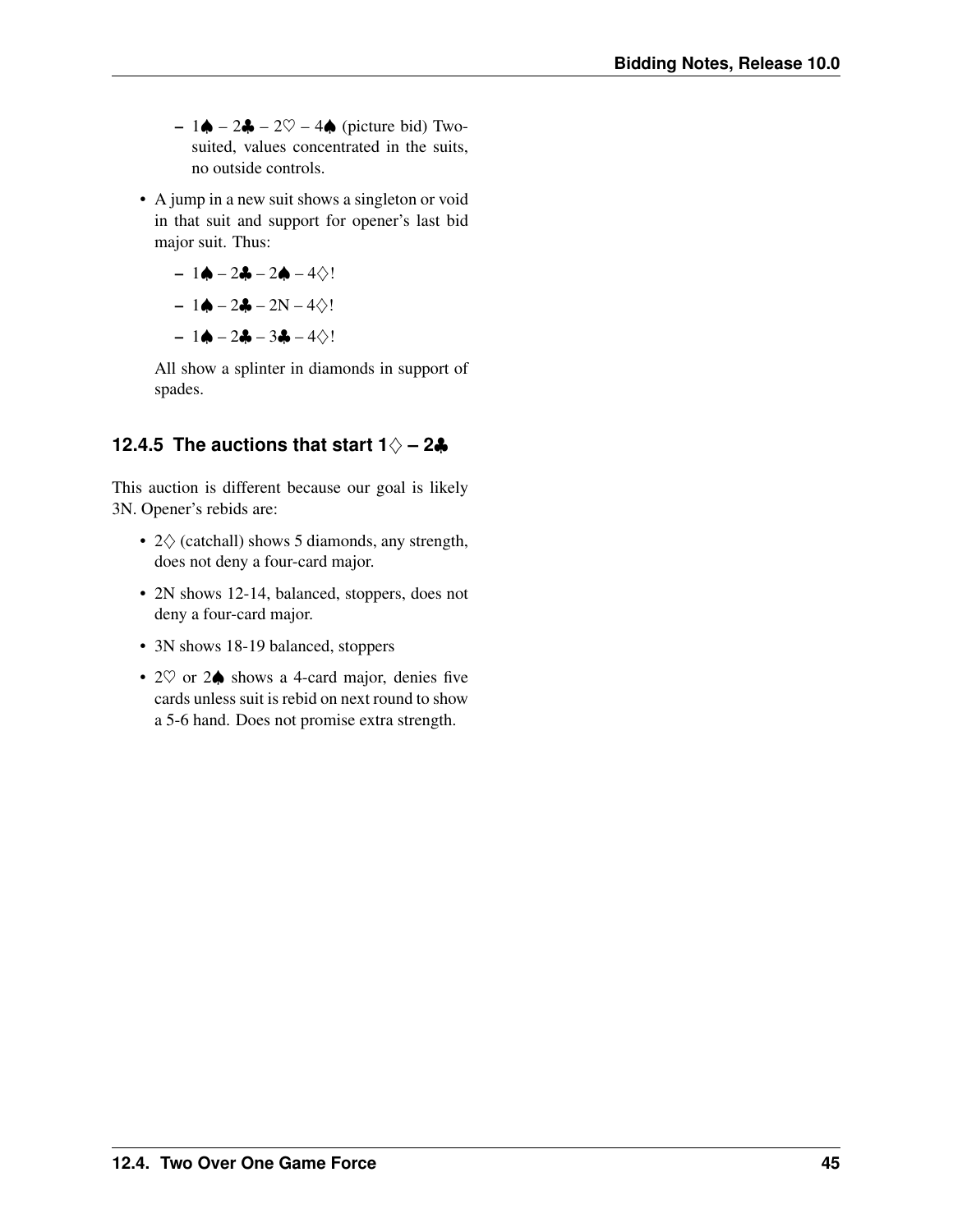Methods of dealing with competition are woven throughout the other bidding topics. This chapter contains notes on an assortment of special topics.

In an established partnership, you can develop a style – be it aggressive, conservative, insane cowboy, you name it. It is important to realize that it isn't so much that a given style is right or wrong, but that you bid as a partnership knowing what that style is. If you overcall very lightly, for example, your partner must be more conservative with replies to those overcalls.

## **13.1 General Principles**

Here are general principles to guide you:

1. Do not bid your same values twice.

For example, you open  $1\heartsuit$ , LHO overcalls  $1\spadesuit$ , your partner bids  $2\heartsuit$ , and RHO raises to  $2\spadesuit$ . Do you now compete to 3♡?

Ask yourself, "Do I have something more to tell my partner?" If your hand was an ordinary 13 point opening hand, you have shown those values already. Pass. Only go on if you have extras.

If LHO now passes, your partner can use the same principal – he has promised you six points, but if he really has nine, then he hasn't told you everything, so it is ok to bid  $3\degree$ .

Another way to look at this is that thirteen plus nine should be about right for the three level, all the more so with four trumps. Vulnerable, with only three trumps, you'd have to get into the particulars of your holdings.

2. Another guideline is the "Law of Total Tricks", which says that with a fit, the total

## **COMPETITIVE BIDDING**

number of tricks available in the hand is the sum of the lengths of the trump holdings. For example, in a competitive auction where they have shown an 8 card spade fit and we have a 9 card heart fit, there are 17 Tricks available. So if they make 8 tricks in spades, we will be able to make 9 Tricks in hearts so we can bid 3H over 2S.

In particular just remember that with 4 trump in support you're not going to get too burned at the three level.

- 3. Extreme shapes call for extreme measures. Read Marty Bergen's famous book, "Points Schmoints". If you have a double fit, or you have a  $6 - 5$  hand, get really aggressive. "Six-Five, Come Alive" they say.
- 4. To "balance" is to bid in the *[passout seat](#page-81-1)*, such as when your LHO opens followed by two passes. As a simple guideline, bid as though you had one more King in your hand, and your partner in reply will bid as though he had one less. More on balancing in *[Balancing](#page-64-0)* (page 59).
- 5. A passed hand is not always a poor hand. If your partner passed after LHO opened, it may be that he did not have enough to overcall. It may also be that he did have enough, but didn't have a long enough suit, or his suit is the one LHO bid. That's completely different from your partner passing in the first seat. It helps to say in your mind, "Partner has a hand that could not bid over that opener." That's not the same at all as "Partner has less than an opener." We'll see this at work in the section on reopening with a double.
- 6. Realize when you are "off the hook". Your partner makes a takeout double, but your RHO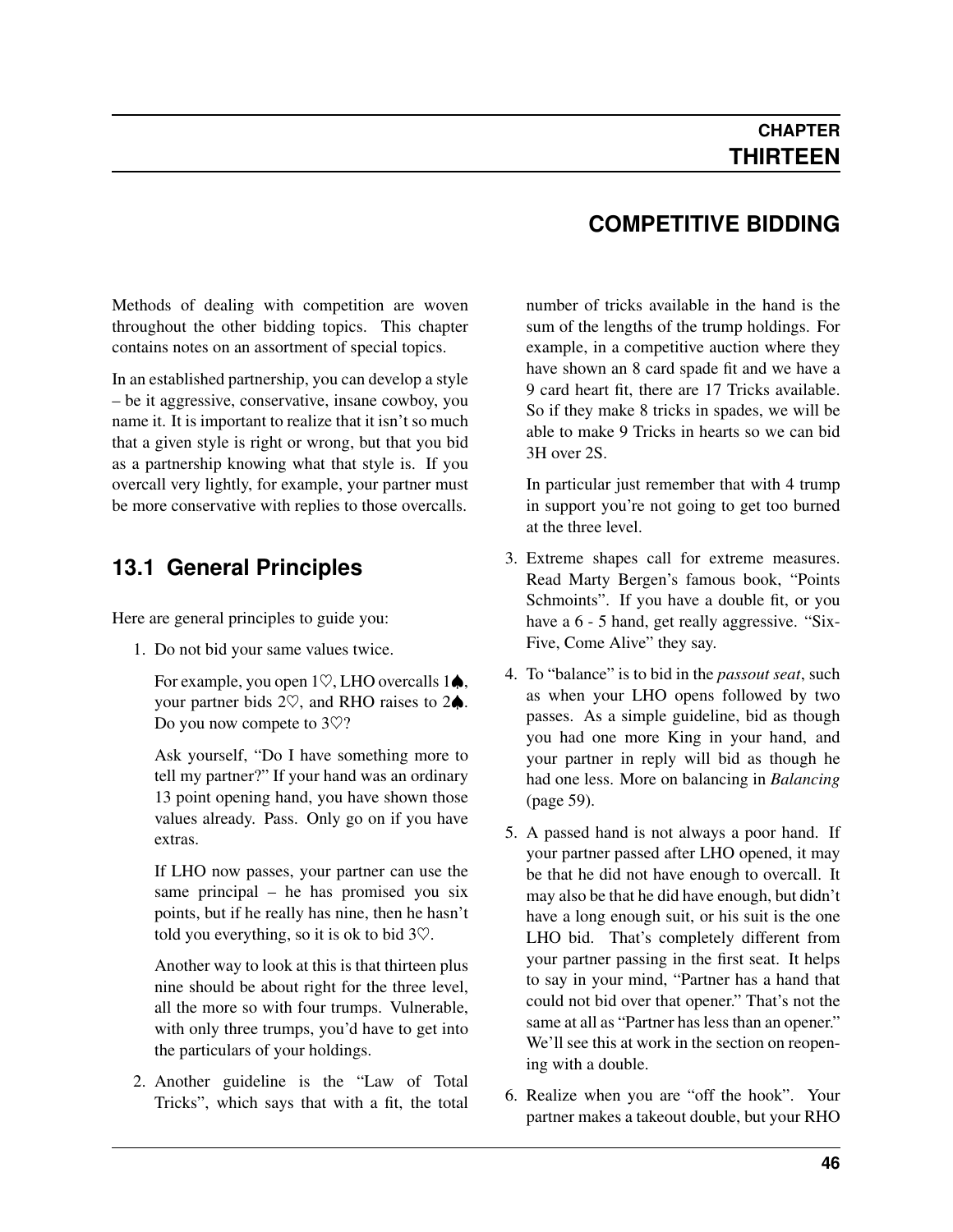bids over it. Or, your partner makes an Unusual 2N bid but RHO intervenes. You're off the hook! You do not have to bid unless you have a worthwhile thing to say. When you do make such a "free" bid, your partner will infer that you have something; when you bid because you have to, he cannot make such an inference.

7. Don't be cheap. If your partner makes a takeout double, and you bid the lowest thing you can, you're saying you don't have 8 good points. Just because it is a competitive auction doesn't mean to hide your values.

## **13.2 When They Overcall 1N**

When we open a suit, and there is a direct overcall of 1N, responder doubles with any hand holding 10 or more points. This is penalty oriented. The partner of the 1N bidder will have virtually no points. Any suit bid shows less than 10 points and is competitive.

After  $1x - (1N) - X$ , don't let them play anything below 2♠ undoubled. That means a pass can be forcing! For example,  $1x - (1N) - X - (2C) - P - (P)$ , responder must double again or bid.

## **13.3 Overcalls**

The range for an overcall is 8-16 points. People tend to remember the 8 and forget the 16. The first rule to remember is that if you have a good 17 or more points, you must double first and then bid again. Your partner will think it is a takeout double at first, but when you bid again partner must cancel his expectations as to your shape. If you don't double first, partner will assume you have 8-16 and may pass your overcall despite having enough for game opposite your strong holding. There is one exception to this rule, which is that with a big two-suited hand an overcall, or Michael's, or Unusual 2N, may work better than a double.

On the bottom end, a one-level overcall can be much more relaxed than a two-level overcall. An overcall

is above all a request for your partner to lead your suit, so the first requirement is a suit you want led.

Classify your hand as to whether it is a good hand (near or above opening values), and whether or not you have good suit. For a more dangerous case such as a two-level overcall, especially vulnerable, you need a good hand and a good suit. For less dangerous cases, you need one or the other. In both cases, you should want the suit led if your partner becomes the opening leader.

Mike Lawrence's "Complete Book of Overcalls" has a complete discussion. He emphasizes understanding the safety of various overcalls. For example, after an auction that begins  $(1\clubsuit)$ -P- $(2\clubsuit)$ , bidding is strongly encouraged, because RHO does not have diamonds, hearts, or spades, and has limited values; whereas after  $(1\heartsuit) - P - (2\heartsuit)$ , clubs and diamonds are not safe – either opponent may have them.

Responding to an overcall, a bid of a new suit is not forcing, but shows some values.

## **13.4 Weak Jump Overcalls**

A jump overcall such as  $(1\heartsuit)$  2 $\spadesuit$  is essentially like an opening weak two or three bid. A good suit is needed. As with a preempt, after you make this bid you should almost never bid again.

Some times you have a hand that could have opened with a weak preempt but you did not for some reason, such as having an outside four-card major in first or second seat. If you passed at first you can bid later once it becomes clear your partner is not being preempted by your bid.

## **13.5 Michaels Cue Bid**

An immediate or balancing cue bid of a suit opener is shows a distributional hand with 5-5 or better shape, with the suits being both majors when the opponents bid a minor, and the unbid major and a minor if the opponents bid a major.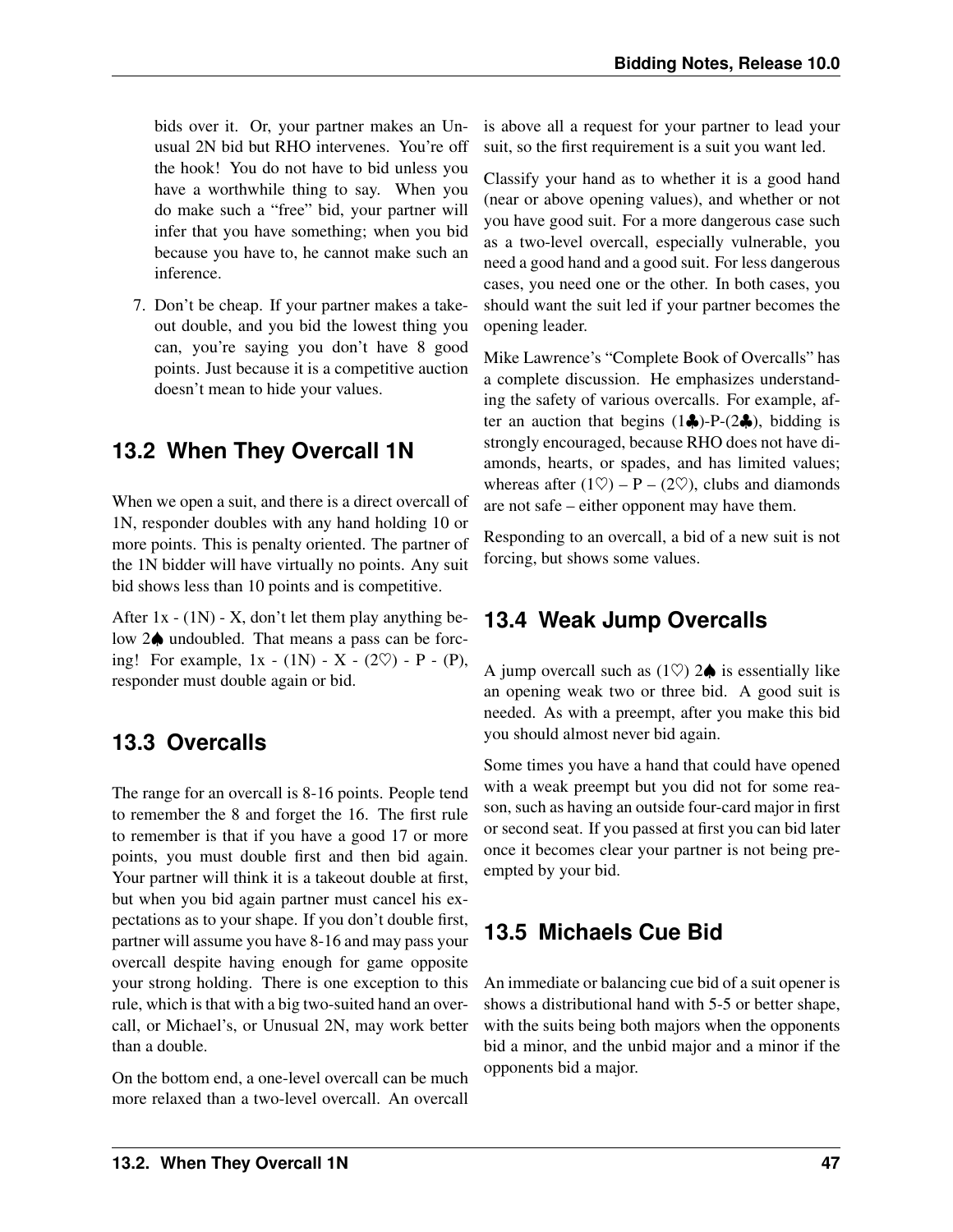Note: Cue bids are in general not alertable – in fact, 1♣ - (2♣) is only alerted if it is *natural*. However, it is not necessarily Michaels either. If opponents make such a bid, and you are considering a bid, be sure to ask what they mean by it. This is one case when silence does not mean standard.

Advancer can bid 2N! asking for the minor. Except in unusual circumstances, advancer must choose between partner's two suits.

The Michaels bid does not show anything more than a prudent overcall but is unlimited.

Without partnership agreement,  $(1x) P (1y) 2x$  is not Michaels but natural; this is especially possible after 1 $\clubsuit$  or  $1\diamondsuit$ .

Over an opening 2♠, a bid of 3♠ should be *[Western](#page-79-0) [Cue](#page-79-0)* (page 74), asking partner to bid 3N with a spade stopper. There isn't enough room for Michaels.

Some partners agree to use Michaels only with minimal or maximum hands – see *[Minimax](#page-53-0)* (page 48).

A question arises when the Michaels bid shows a major and an unknown suit, and the responder makes a bid, but advancer has no support for the major. E.g.,  $(1\heartsuit)$  2 $\heartsuit$  (3 $\diamondsuit$ ) ?. Typically responder's 3 $\diamondsuit$  bid shows a weak hand with diamonds, if opponents are playing unusual vs. unusual, but many intermediate pairs will lack agreements. With values but lacking spade support here, and ideally holding at least two diamonds, advancer should double, asking for the second suit or a penalty pass.

Without values, of course, you are off the hook and can pass.

An advanced agreement is that the 2N reply asking for the second suit shows a good hand, while  $3\clubsuit$  asks for the second suit. A bid like  $3\clubsuit$  is a "pass or correct" bid; the Michaels bidder will pass if his second suit is clubs.

## **13.6 Unusual 2N**

Unusual 2N is a direct or balancing 2N bid after a 1-level opening. It shows a hand of unstated strength that is at least 5-5 in the lowest two unbid suits. Advancer should choose the best of these two suits, except in remarkable circumstances.

Unusual 2N is not alertable. Some partners agree to use Unusual 2N only with weak or strong hands, see *[Minimax](#page-53-0)* (page 48).

It is also possible to recognize other "impossible" notrump bids as unusual. For example,

$$
(1\clubsuit) \cdot (1\spadesuit) \ 2N
$$

would show 5-5 in the red suits. Logically, nobody has a big enough hand to bid no-trump at the two level here. 2N specifically shows the 5-5 shape, while a double would be takeout but presumably not that good a shape.

Another possible agreement: if they preempt four of something, 4N is unusual notrump, asking advancer to pick his best of the two lowest unbid suits. Double is takeout through four hearts or four spades. Others play 4N as a two-suited takeout.

## **13.7 Minimax Style**

<span id="page-53-0"></span>Minimax is an optional style of bidding Michaels and Unusual 2N. If you are playing minimax, it means you use these bids only with a maximum or a minimum; with a medium hand you bid the higher-ranked suit, hoping to show the other later.

When playing minimax, advancer will assume the weaker hand until his partner bids again to show the good hand.

The minimum would be an adequate overcall but less than an opener, while a maximum would be more than 15 points.

Minimax allows more certainty in responses to twosuited bids, at the price of not being able to make those bids as often.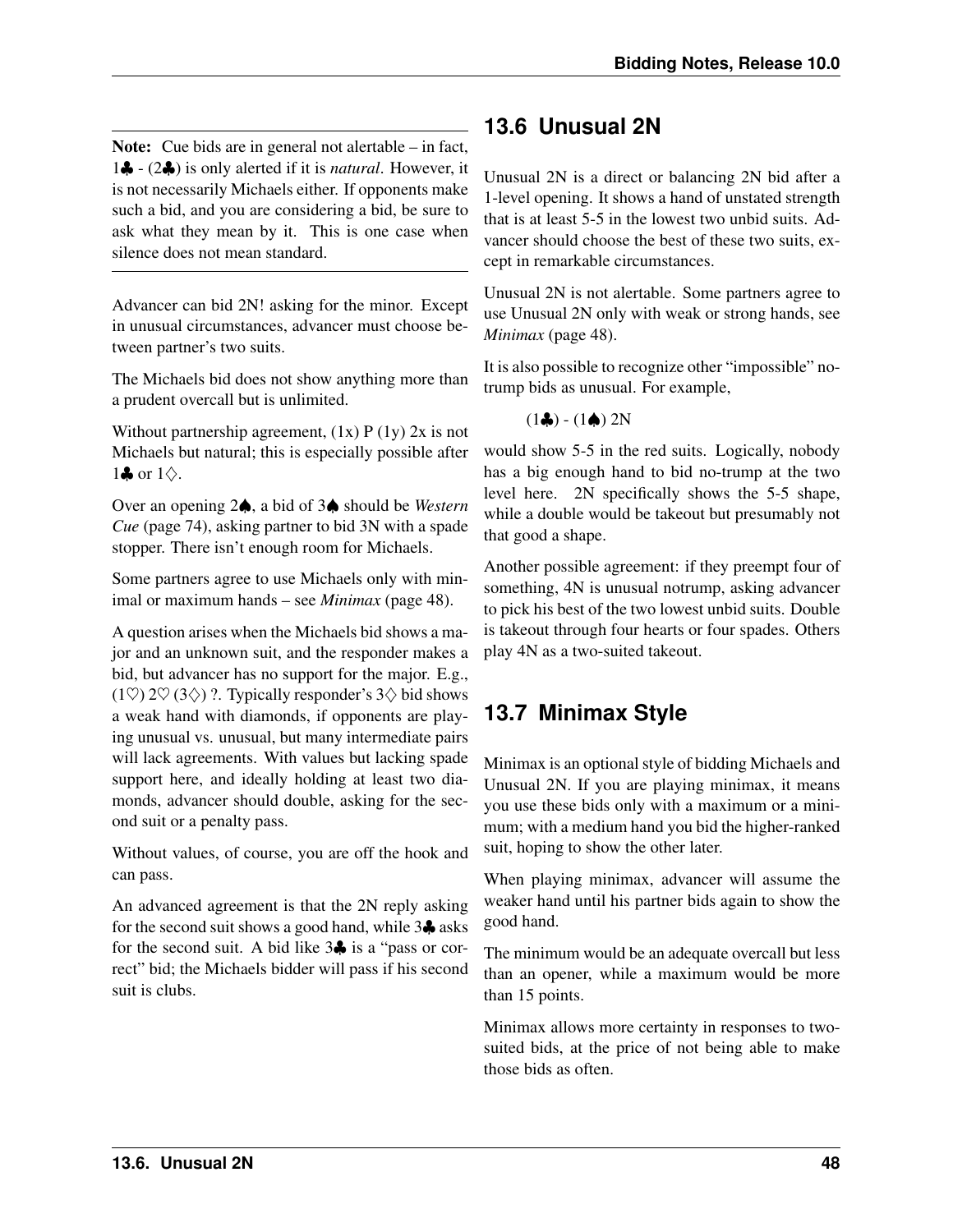## **13.8 Competing With Their 1N**

The main thing is not to just sit there and say nothing whenever an opponent opens 1N. Your opponents are driving a highly-tuned sports car when they get their 1N thing going. They are going to get to the right place unless you bother them.

The reason that there are all these conventions I'm about to mention is that the main thing you need is a good shape. 5332 and 4333 hands need not apply. Usually the single-suited bids are a good five or six cards and the other two-suited bids are 5-4 at least; generally, 5-4 instead of 5-5 requires a stronger hand. Some systems will tolerate 4-4 in the majors only, plus good strength. Suit texture and length matter more than HCP.

By partnership agreement you can play these in only the direct seat or also play them in fourth seat; but in fourth seat you need great shape or extra strength because the 1N bidder is behind you.

We assume here for the moment it is a 15-17 1N opener. See below for comments about dealing with weaker notrump openings.

(1N) - 2N is always "unusual 2N" showing 5-5 in the minors. No cheating on length here!

The two most popular conventions are called D.O.N.T. (Disturbing the Opponent's No Trump) and Cappelletti, also known as Hamilton. Each of these has an advanced version meant to make it usable in more cases. Cappelletti has the advantage of preserving a penalty-double; D.O.N.T. allows one to interfere more often; each convention will be better on some hands and worse on the other.

#### **13.8.1 Natural**

You can just bid naturally over 1N; a double will show a hand as good as the one your 1N bidder has. You'll want a decent six-card suit, or a great five-card suit, and around 10 points.

What if you are the partner of someone who overcalls a 1N opener and you do not like their suit, not one

little bit? Do you rescue them? Probably not. If he doesn't like your suit he may go back to his.

#### **13.8.2 D.O.N.T.**

D.O.N.T stands for Disturbing Opponents' No Trump, and is another idea from the fertile mind of Marty Bergen. The emphasis is on getting in there even if, on rare occasion, we miss a game.

The one-suited bids require at least a good five-card suit, and  $8 - 10$  points or better. Be aggressive only with good suits, good shape. The two-suited bids require at least 5-4 in either order.

- X! A hand with one long suit.
- Response: 2.: Forced; then the doubler passes or corrects.
- 2♣! Clubs and a higher suit
- 2♢! Diamonds and a higher suit
- 2 $\heartsuit$  Shows long hearts and spades
- 2 $\spadesuit$  Shows long spades; it is a weaker hand than doubling and correcting to spades
- 2N Shows both minors 5-5

In response to  $2\clubsuit$  and  $2\diamondsuit$ , pass unless you have shortness, or bid the next higher suit, or on rare occasion, a good long suit of your own.

Exampe: Suppose the bidding goes  $(1N)$ 2♢!(Diamonds and a higher suit)

- With  $\triangle KQ86 \ \nabla Q8 \ \triangle 98$   $\triangle 98764$  you would bid 2♡, because your hearts and spades are better than your diamonds.
- With  $\bigtriangleup K$   $\nabla KQ865 \triangle 98$   $\bigtriangleup 98764$  you would pass 2♢. You'd like to bid hearts but you don't want to land in a five-card spade fit.
- With **★KQJ9852 ♡6**  $\diamond$ **98 ♣984** you just bid 2♠, which is to play.

A more advanced version of D.O.N.T. is "Meckwell"; see *Advanced Bidding*.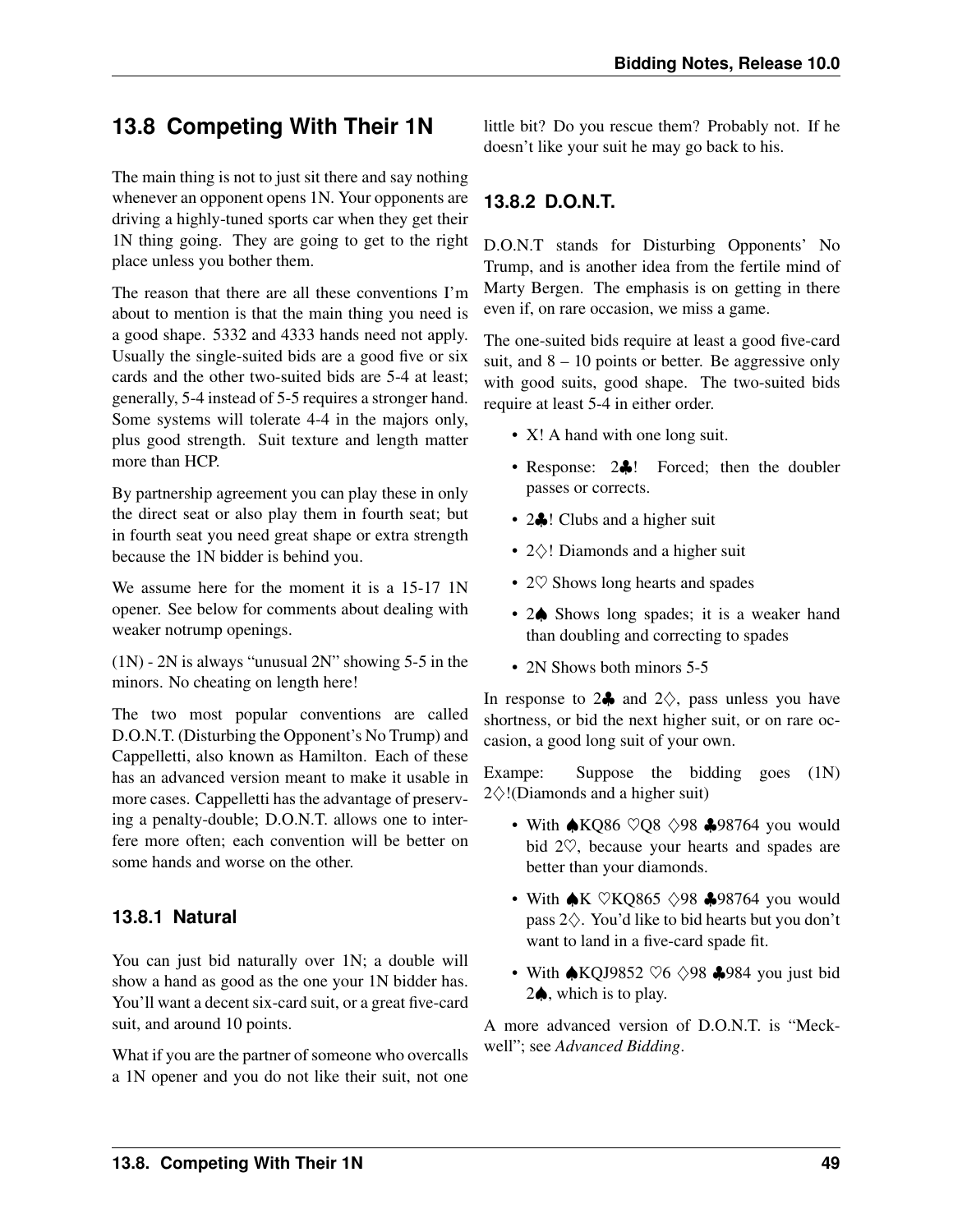#### **13.8.3 Cappelletti (Hamilton)**

In this scheme, which is perhaps the most common non-natural set of responses to a 1N opener, the double is left as penalty-oriented, at the cost of requiring us to go to the three level to show clubs. Against a weak 1N opener, this is the most popular scheme. *[intervenor](#page-81-2)* bids:

- X penalty-oriented (an equal or better hand to the one shown by the opener)
- 2.: (long unknown suit)

With a good six-card club suit, advancer may pass. Or, advancer bids  $2\diamondsuit!(\text{relay to clubs}),$ pass or correct to  $2\heartsuit$ ,  $2\spadesuit$ , or  $3\clubsuit$ .

• 2♢!(hearts and spades)

Advancer normally bids his best major, pass or correct.

• 2♡(hearts and a minor) or 2♠(spades and a minor)

Advancer bids 2N to ask for the minor.

• 2N(5-5 in the minors) is Unusual 2N.

The two suited bids are nominally 5-5, but depending on strength and vulnerability, can me made with a good 5-4. Advancer can depart from the relay by bidding their own suit – this must be a really good suit, and it should not happen very often.

There is also a more advanced version of Cappelletti; see *Advanced Bidding*.

#### **13.8.4 Against A Weak 1N**

The "common wisdom" is that Cappelletti is better against a weak 1N, but the truth is perhaps not so simple. Anyone playing a weak 1N will have a sophisticated set of agreements called a "runout", meant to get them out of notrump into a suit fit, where it won't be so easy to set them by much, and the hoped-for profits may not materialize.

It is probably better for an intermediate to play just one of these systems well against any type of notrump, than to play different ones depending on

circumstances. The edge you get from any convention is small; and the loss from a mixup is big. The real solution in my opinion is to lower one's standards, for example bidding with two good four-card suits or a five-card "long" suit. And yes, you may end up in trouble, just as can happen against the strong version.

Be careful, however, against a weak 1N; the partner of the 1N opener is more likely to have a good hand than when a strong 1N is opened.

## **13.9 Competing After They Bid Two Suits**

After  $(1x)$  - P -  $(1y)$ , a double is for takeout and shows the other two suits; the suits are at least 5-4 and you have an opening hand.

The Sandwich 1N convention is a bid of 1N rather than double, showing the other two suits but less than an opening hand:

> $(1x)$  - P -  $(1y)$  - 1N!(other two suits, less than opener)

## **13.10 Bidding in Passout Seat**

There are no preempts in *[passout seat](#page-81-1)*. 2♣ is still strong. But  $2\diamondsuit$ ,  $2\heartsuit$ , and  $2\spadesuit$  show a six card suit, 12-15. Three level bids are 16-19. Four level bids are 20+. To open Nx is to say that you would have rebid this whatever the response to 1x; you are just making both bids at once.

If this situation does not apply, then you may "borrow a King" – that is, bid as if you had 3 more points than you do. Partner in responding should bid as if he had three less than he really has. In particular this means that with more than about 14 points you should double and bid again.

However, a good guideline is not to open "light" (that is, on a "borrow") if you do not have at least one fourcard major. A player who could not open a major may be able to overcall, and their side will end up with a major contract and a small part-score when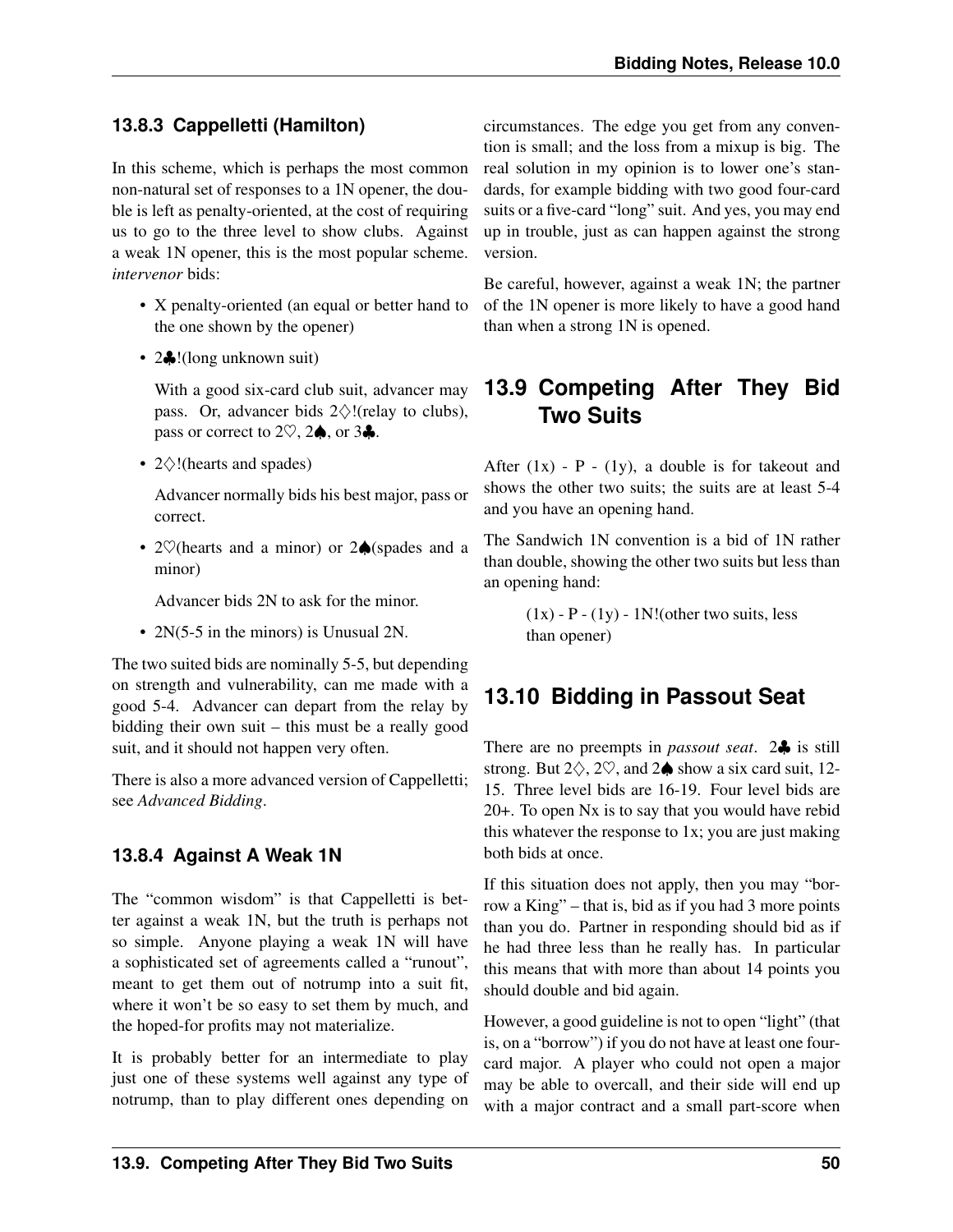you could have held them to zero by passing the hand **13.11.2 Responding To Partner's Re**out. Having something in spades in particular is an important consideration.

Use the "rule of 15": number of HCP + number of spades must be 15 or more to open "light".

## **13.11 Difficult Competitive Issues**

There are some situations where natural bidding does not have a good solution. Here are two, that have much the same solution.

#### **13.11.1 Responding To A Double Of A Preempt**

Suppose LHO has opened with a preemptive bid and your partner has made a takeout double, and RHO has passed, such as  $(2\heartsuit)$  - X - (P) - ?. You have one of these two hands:

- (A)  $\triangle$ 83  $\heartsuit$ 98  $\triangle$ KJT864  $\triangle$ 97
- (B) ♠KQ ♡87 ♢AQJ964 ♣Q7

Clearly, (A) wants to end up at  $3\diamondsuit$ , because the hand is not worth anything except in diamonds. (B) must look for a game.

So which of these two hands is shown by bidding  $3\diamond$ ? Absent some agreement,  $3\diamond$  has to show hand (A). But (B) is one of many hands that want to go to game unsettled as to notrump stoppers or a suit agreement. As things stand, in standard bidding, we must resort to things like cue bids or just taking chances.

Make this simple agreement with your partner: a response of 2N!(relay) asks partner to bid 3. (forced). You are showing a long suit. This may or may not be a weak hand. Then  $2N!(relay) - 3$  (forced) -  $3\diamondsuit(to)$ play) shows (A), while an immediate  $3\diamondsuit$  is a game force with a hand like (B).

Note that the natural meaning of 2N is lost.

When you are an advanced player learn Lebensohl, the full extension of this relay system.

# **verse**

Suppose partner reverses:  $1\diamondsuit - 1 \spadesuit - 2\heartsuit$ . This is forcing, so you have to bid. Again, consider these two hands:

- (C) ♠KT9832 ♡K98 ♢T86 ♣9
- (D) **★KQJ984** ♡K95 ◇T63 ♣A6

Hand (C) had to bid, with six points. But now hat would it mean to bid 2♠? And if that means something like (A), what bid should be made with hand (D) so that we get to some game? Again, it seems like 2♠ had better mean a weak hand, and an offer to play there. And with (B), we get to start guessing.

Our 2N! agreement to the rescue again: 2N!(relay) - 3♣(forced) - 3♠(to play) shows (C), while a direct 2♠ is forcing a round and shows 5+ spades. After the relay, bidding one of partner's two suits is showing a suit preference with a weak hand.

In this context 2N! is called Ingberman. If the opener has extra values they may choose to break the relay.

The full solution is covered in *Defensive Bidding* in conjunction with the Lebensohl defense to interference over our 1N opener. However, you can play the 2N! relay discussed in the above two cases without playing full Lebensohl. A related convention is "Good-Bad 2N", in that same chapter.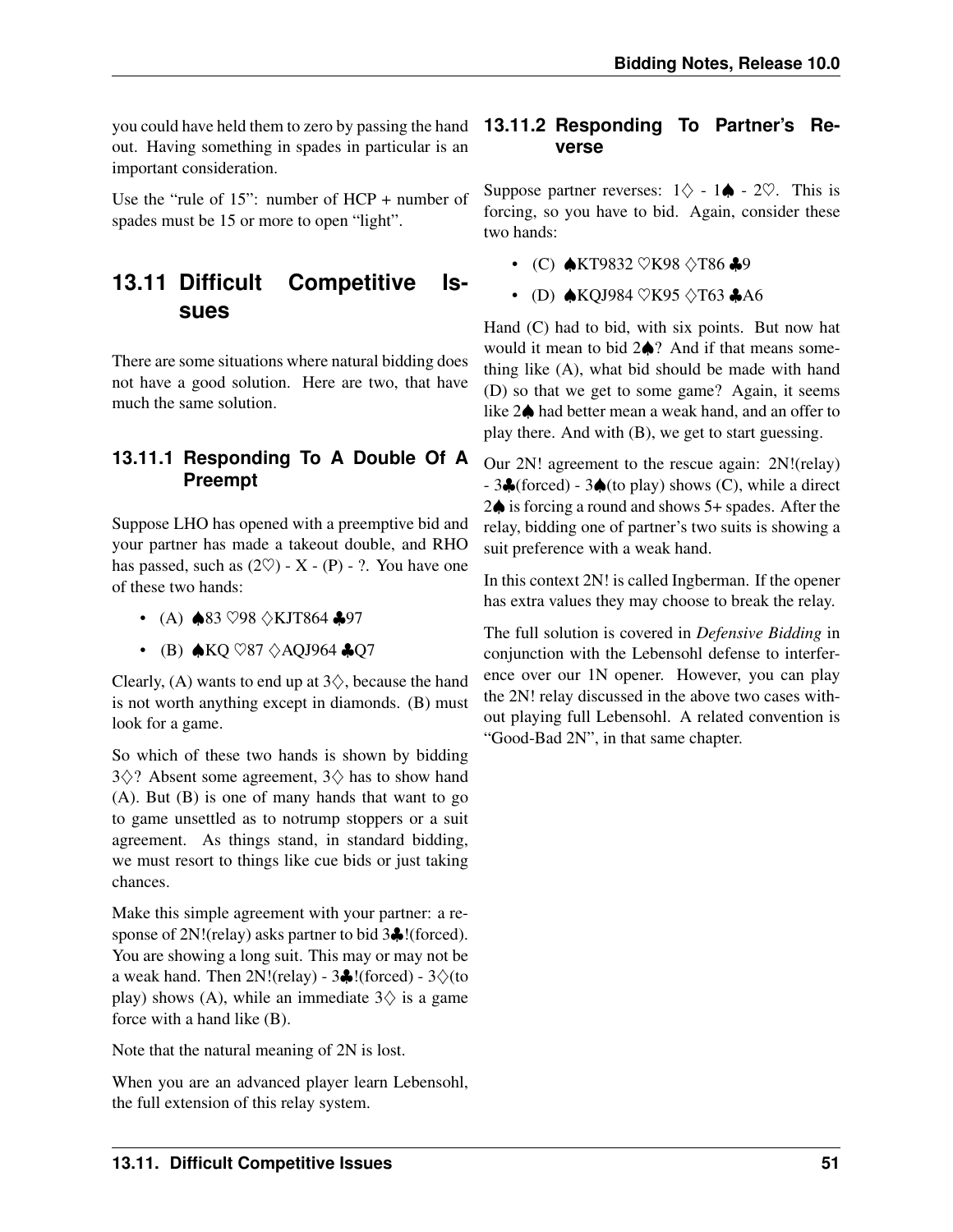## **GENERAL DEFENSE TO TWO-SUITED OVERCALLS**

We can use the following defense to whatever twosuited overcall our opponents make over our one-ofa-suit opening. The following method is called the "lower-lower" version of "Unusual vs. Unusual".

The name comes from the Unusual 2N convention; in that convention a jump overcall of 2N has an unusual meaning – rather than showing a strong hand, it shows the lower two unbid suits. What is unusual about this general defense to that and other two-suited overcalls is that with certain hands we bid one or the other of the suits they have implied holding; such a bid is called an implied cue bid.

Be aware that when an opponent makes a two-suited overcall, if we do have a fit, the trump break may be poor. Length in your partner's suit is important. Be conservative with only an 8-card fit. The same factors face your opponents, so your eagerness to defend should be correspondingly higher.

If we do double their final contract, lead a trump.

#### **14.1 Their Two Suits are Known**

If they make an overcall that shows two specific suits (not one suit and an unknown second suit), there are two possible cue bids available, and two other suits.

- Call the two suits implied by their bid "theirs" and the other two "ours".
- Among their two suits, the suit of theirs which would be cheapest to bid next is called the "lower" suit and the other one the "higher" suit. Usually but not always the "lower" is the lower-ranked suit.

We set up a correspondence between the implied cue bids and our two suits:

- A cue bid of the lower of their suits shows length in the lower of our two suits.
- A cue bid of the higher of their suits shows length in the higher of our two suits.

When you have support for partner's suit:

- A simple raise of partner shows trump support and 7-10 support points.
- The implied cue bid corresponding to partner's suit is a limit raise or better.
- A raise to game in partner's suit is, as usual, long trumps and good playing strength with less than limit raise values.
- A jump cue-bid is a splinter, slam try in partner's suit.

When you do not have support for partner:

- A free bid of the "other" suit is competitive and non-forcing. Typically this hand might look like a weak two opener in the other suit, 7-10 points.
- The cue bid of the "other" suit shows 5+ cards and game-forcing values.
- A double shows you have a penalty double of at least one of their suits, and another bid. Typically this is 9-10+ points. Assuming advancer bids, partner should usually pass to give you the option of making a penalty double.
- 3N is to play, showing stoppers in both their suits.

Pass if you cannot make one of these bids.

Opener's rebids are generally natural. A cue bid of one of their suits asks for a stopper in that suit and implies one in the other suit.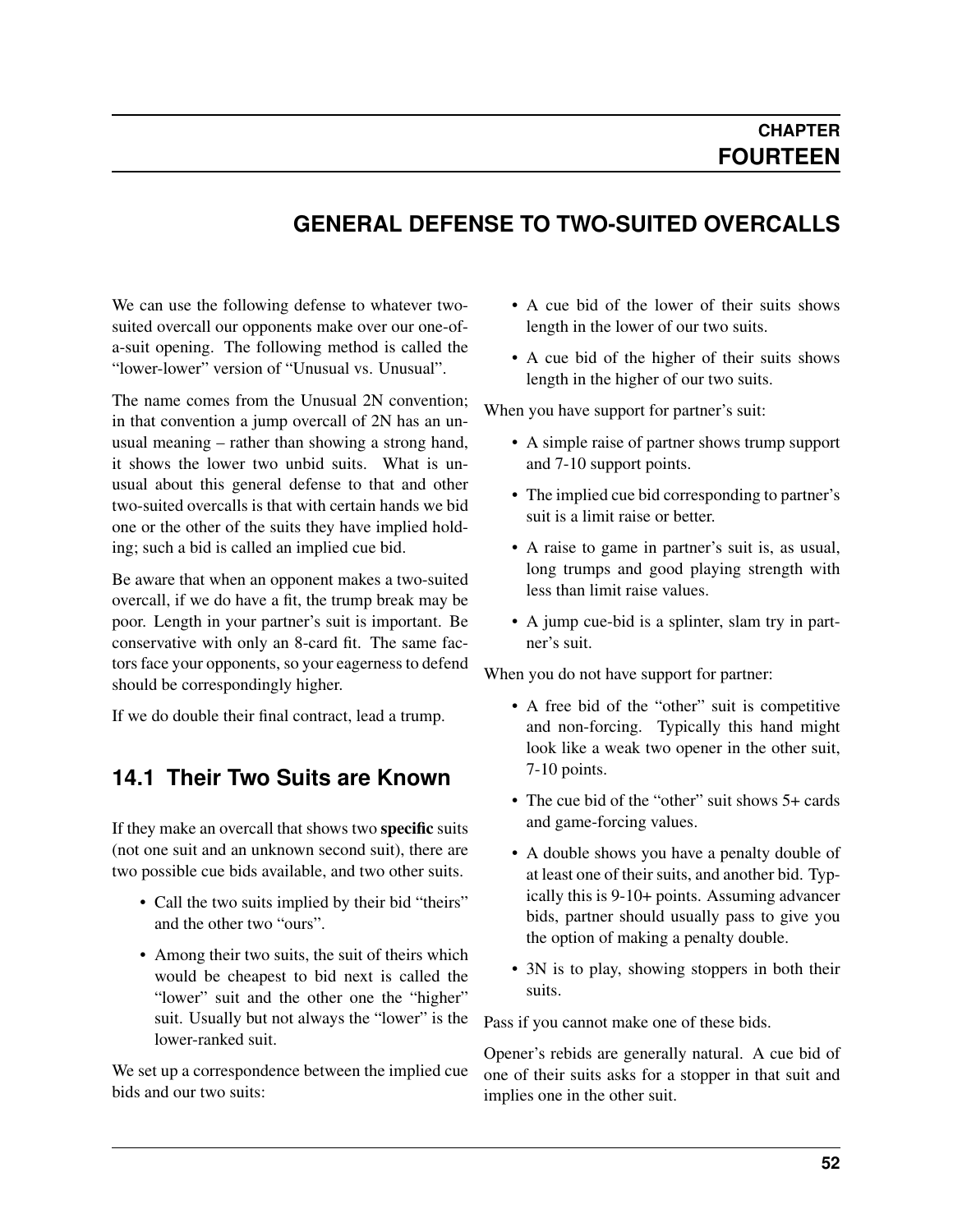## **14.2 Only One Suit Is Known**

If the second suit is not known, such as a  $1\heartsuit$  (2 $\heartsuit$ ) Michaels bid, things are more complicated.

- The one available cue bid is a limit raise or better in partner's suit. Example:  $1\heartsuit$  (2 $\heartsuit$ ) 2 $\spadesuit$ = limit raise+ in hearts.
- A raise to the 3-level is a constructive raise (7- 10 points). Larry Cohen recommends that this shows 3-card support for a major, or 4-card support for a minor. Non-forcing. A jump raise to the 4-level is weak and preemptive, showing 4+ card support. Non-forcing.
- A jump cue-bid is a splinter and a slam try.  $1\heartsuit$ (2♡) 3♦ = short spades, support, slam try.
- A no-trump response is used to show 10+ HCP points without support, with stoppers in the other three suits.
- A double shows you have a penalty double of one of their suits, the known one or one of the others, typically 7+ HCP, often a balanced hand.
- All other bids are not forcing.
- Pass can be just waiting but it is usually weak.

The meaning of the responder's rebids after an initial double and pass by opener are as follows. Example:

1♡ 2♡ X 2♠ P P ?

- Double is for penalty
- New suit is 5+ cards, game forcing.
- 3N is game strength with a stopper.
- Bidding overcaller's suit is Western cue, forcing to game and denying a stopper in the suit and asking partner to bid 3N if he holds one.

In an auction like:

1♡ 2♡ X 2N! P 3♢ ?

we now know both suits. Bidding 3♠ is Western Cue showing a stopper in spades but denying one in diamonds. Double is for penalty.

## **14.3 Summary for Defending Unusual 2N**

Recall the general principles:

The implicit cue-bid of partner's suit is limit raise or better; of the "4th suit", game forcing. Actually bidding partner's suit is just competitive. Actually bidding the "4th suit" is a preemptive bid.

The auctions 1M (2N) and 1N (2N) are Unusual showing two known suits, clubs and diamonds. Applying the General Defense we therefore have:

- X shows a penalty double of at least one of the minors
- 3M is a competitive raise
- 3W (the other major) is a preemptive bid
- 3. is bid of hearts
- $3\diamondsuit$  is a bid of spades

When the auction was  $1\clubsuit$  (2N) showing diamonds and hearts:

- X shows a penalty double of diamonds or hearts or both
- 3. is a competitive raise
- 3♠ is a preemptive bid
- $3\diamondsuit$  is a limit raise or better of clubs
- $3\heartsuit$  is a GF bid of spades

When the auction was  $1\diamondsuit$  (2N) showing clubs and hearts:

- X shows a penalty double of clubs or hearts or both
- $3\diamondsuit$  is a competitive raise
- 3♠ is a preemptive bid
- 3. is a limit raise or better of diamonds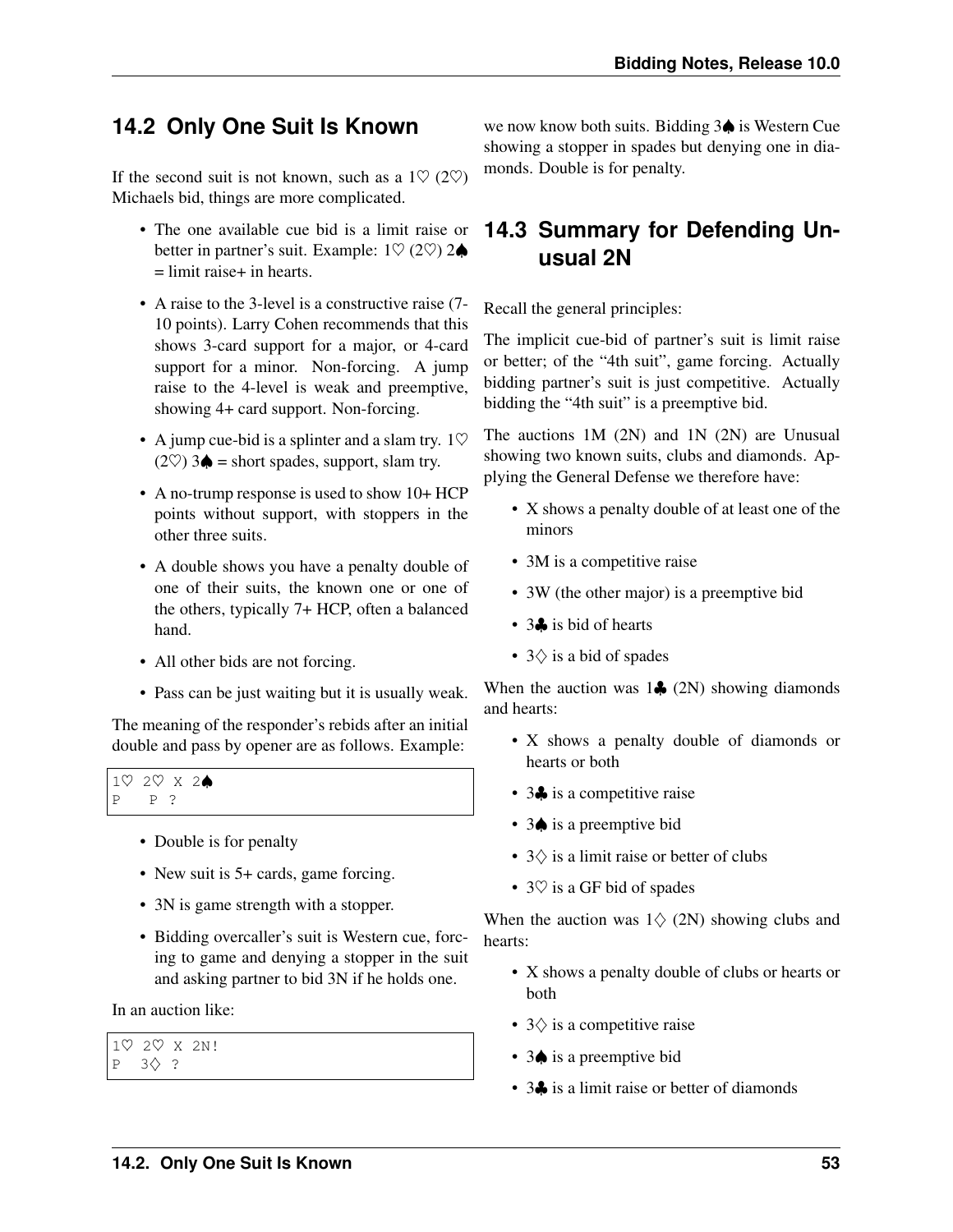• 3 $\heartsuit$  is a GF bid of spades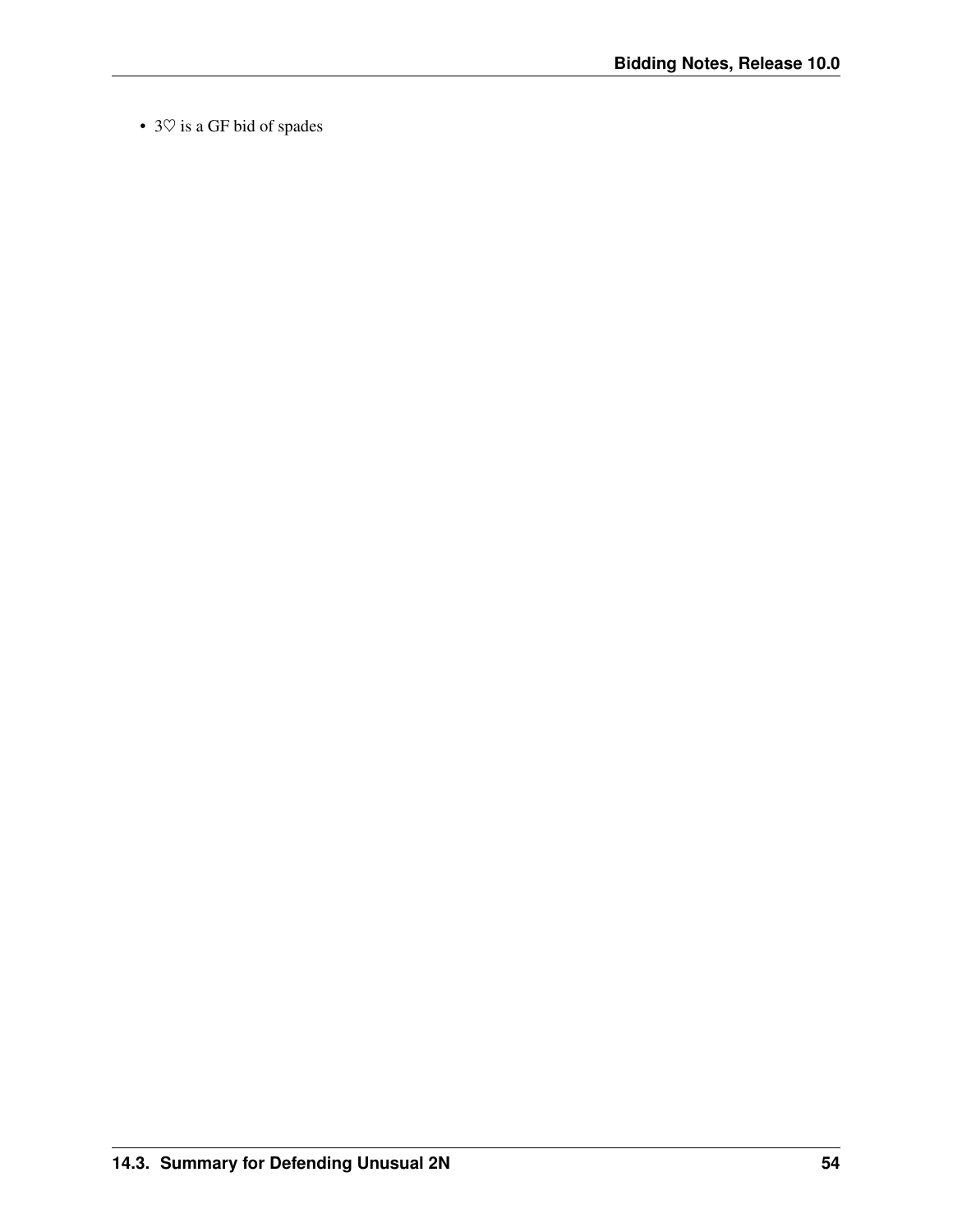#### Doubles are used both offensively and defensively.

The phrase *[takeout double](#page-82-0)* is used to describe a bid that requires partner to bid rather than pass. By contrast a *[penalty double](#page-81-3)*, also called a *[business double](#page-80-0)*, means a double made with the intent to make the opponents play the doubled contract, planning to set them. In between is a *[cooperative double](#page-80-1)*, mildly suggestive of takeout.

Any double can of course be "left in" by passing, converting it to penalty, and any double can be taken out. But, most of the time you should respect your partner's intent.

Your judgment must be used. For example, in responding to a penalty double, the weaker you are (relative to what your partner should expect in that situation), the more likely you should *[pull](#page-81-4)* the double.

There are many advanced uses of the red card. See "Support Doubles And Redoubles" and "Responsive Doubles" in *Advanced Bidding* for example.

#### **15.1 Takeout Doubles**

When opponents open a suit, an immediate double is for takeout up to a chosen limit, say four hearts. To say that "double is takeout through  $4\heartsuit$ " means that (4 $\heartsuit$ ) X is for takeout, while (4 $\spadesuit$ ) X is penaltyoriented. The standard limit is 2♠. Other popular limits are 3 $\spadesuit$ , 4 $\diamondsuit$ , 4 $\heartsuit$ , and 4 $\spadesuit$ . Modern practice favors at least a 3♠ limit.

A takeout double shows an opening hand, short in their suit, with support for all the other suits. However, it is also used for two sorts of special strong hands, with the doubler bidding again on his next turn. To be precise, a takeout double shows:

#### **ALL ABOUT DOUBLES**

- A strong one-suited hand (16+ with a six card suit, 19+ with a five card suit); OR
- A balanced hand too strong (19+) to overcall 1N or lacking stoppers; OR
- A normal takeout double: A hand you would open - At most a doubleton in their suit - At least Jxx in the unbid suits - Usually cards in the unbid major, or at least 4-3 if both are unbid.

The day you don't follow these rules you'll get an auction like  $(1\spadesuit)$  X (Pass) 3 $\clubsuit$  and notice too late that you only have two clubs or you're at the three level with 10 points and your partner doesn't have any at all.

A takeout double of a two-level bid shows a good solid opener, say 14-15 points, and the takeout double of a three-level bid requires 16+ points.

In competition, your partner's double is takeout if:

- They bid a suit below game and below our takeout double limit; AND
- Our side has only passed up to now

#### **15.1.1 Responding To A Takeout Double**

Note that in a balancing situation, such as  $(1\spadesuit)$  P (Pass) X, the balancer has "borrowed a King" and partner should subtract 3 points in choosing a response.

If RHO bids, you are no longer "on the hook" and do not have to bid. Otherwise, you usually reserve a pass for a big trump stack and some significant strength, especially at the one level. Remember, RHO may have passed because he knew you had to bid, not because he's completely broke.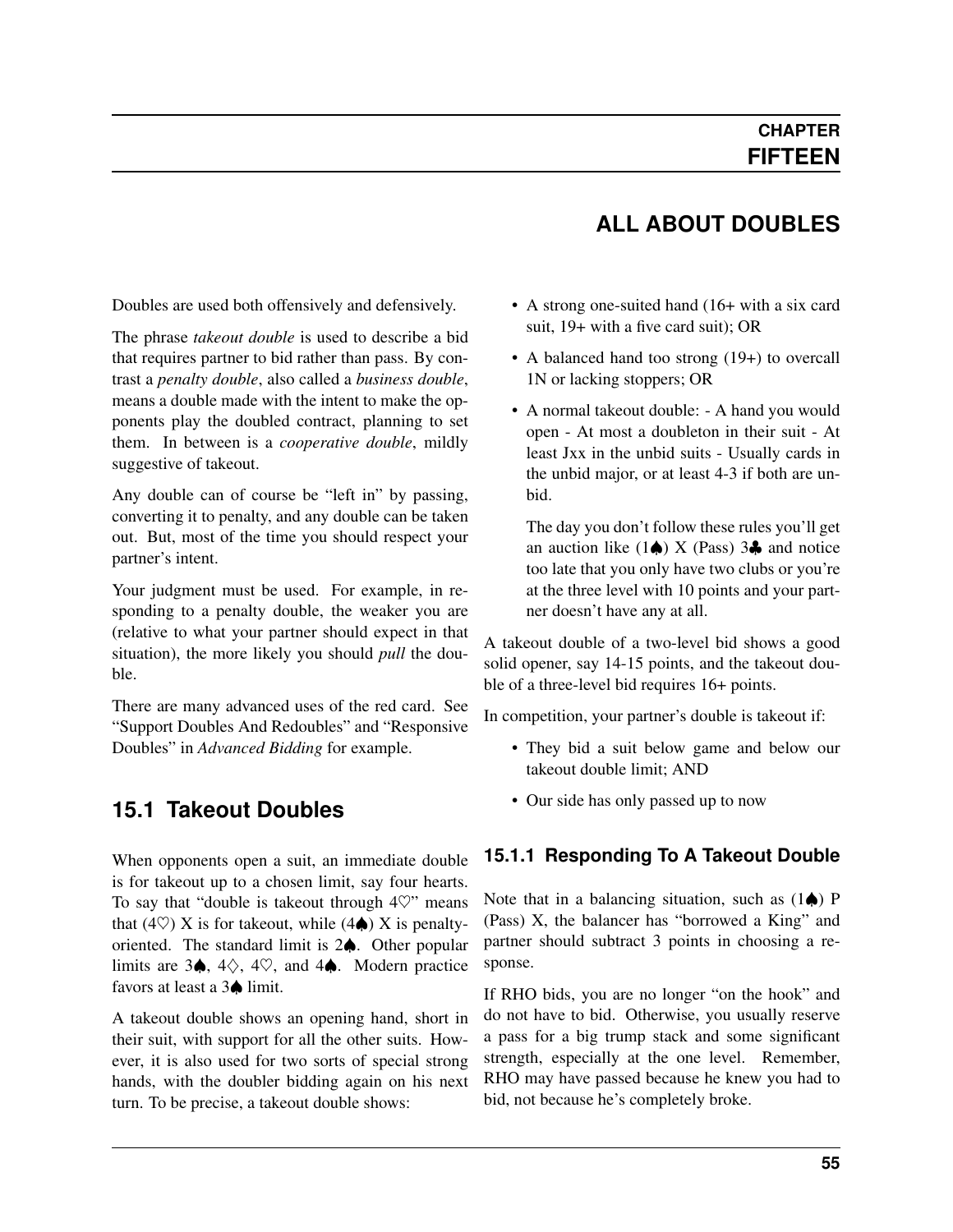Although there is the possibility that your partner has a big hand, your initial response is to the normal takeout double.

To respond in a suit:

- With zero to about 8 points, bid your best suit as cheaply as possible. Put emphasis on responding in the major partner has promised if choices are otherwise equal.
- With a decent 9 11, you must jump-bid your suit.
- With 12+, you can bid game with a five-card major; otherwise, cue bid their suit.

You may count distributional values for suit bids – in effect, partner already bid the suit and you are supporting it.

You can pass a takeout double converting it to penalty, but be careful – the quality as well as the number of your trumps matter. Your partner should lead a trump if he has one.

To reply in no-trump you must have values; with a weaker hand pick a suit. For a no-trump response, you'll usually have four of their suit and not have a four card major.

- 1N requires 8-10 HCP and a stopper in their suit.
- 2N requires 1.5 stoppers in their suit and 11-12 points; and
- 3N requires 13 or more HCP and 1.5 stoppers in their suit.

#### **Are You Cheap?**

How do I say this? Are you cheap? Do you clip coupons and look for bargins? Did your mother make getting a good deal the goal of your life?

If so, you may be subject to Cheapness in Bridge. Besides constantly complaining about card fees, I mean. Cheapness seems to show up most strongly in responding to takeout doubles. Cheapness refuses to jump-bid in reply, concluding that it is a "waste" or that "we might get too high". After all, they opened, this thinking goes, so we couldn't possibly have a game. When we jump, and end up being too high, which will of course happen, an even more steely resolve toward Cheapness sets in.

You must tell partner the truth. Your side might have a game, or you might have enough to prevent opener from coming back in to the auction. Did you ever open a hand with 10 HCP using the rule of 20? Maybe they did! You and your partner may have 30 HCP between you! And by the way, Cheapness, I suspect you're playing your lowest card on defense rather than signaling, you just can't bear to unblock, and you never underlead a King. To be a good player, you must resist the Cheapness.

#### **15.1.2 Doubling With A Strong Hand**

With a very powerful hand you can double and then bid again, and need not have the shapes we just described. However, you need to know what you will do if partner gets enthusiastic. For example, over one heart you double with 18 points but no spades at all. Partner may respond 3♠ or even 4♠. It won't happen every day but it will happen. You're going to need a plan. A cue bid is a way to show you have a good hand, but if you do it immediately it is Michaels.

If your partner makes a takeout double and then bids again (including another double or redouble), you must mentally cancel your expectations of his hand shape; he has just told you his suit or that he's balanced, and that he has the requisite points. The notion that he has support for the other suits is now null and void.

#### **15.1.3 Rebids By The Doubler**

Unless advancer jumps, the intervenor (the person making the takeout double) may not bid again unless they have 17 or more points. Raising partner's suit also requires 17 or more support points.

Why? Consider  $(1\spadesuit)$  X (P) 2 $\heartsuit$ ; (Pass).

Advancer may have NO points at all and has at most 8 points. To raise to  $3\heartsuit$  with any safety requires a big hand, and there is no point in taking the risk unless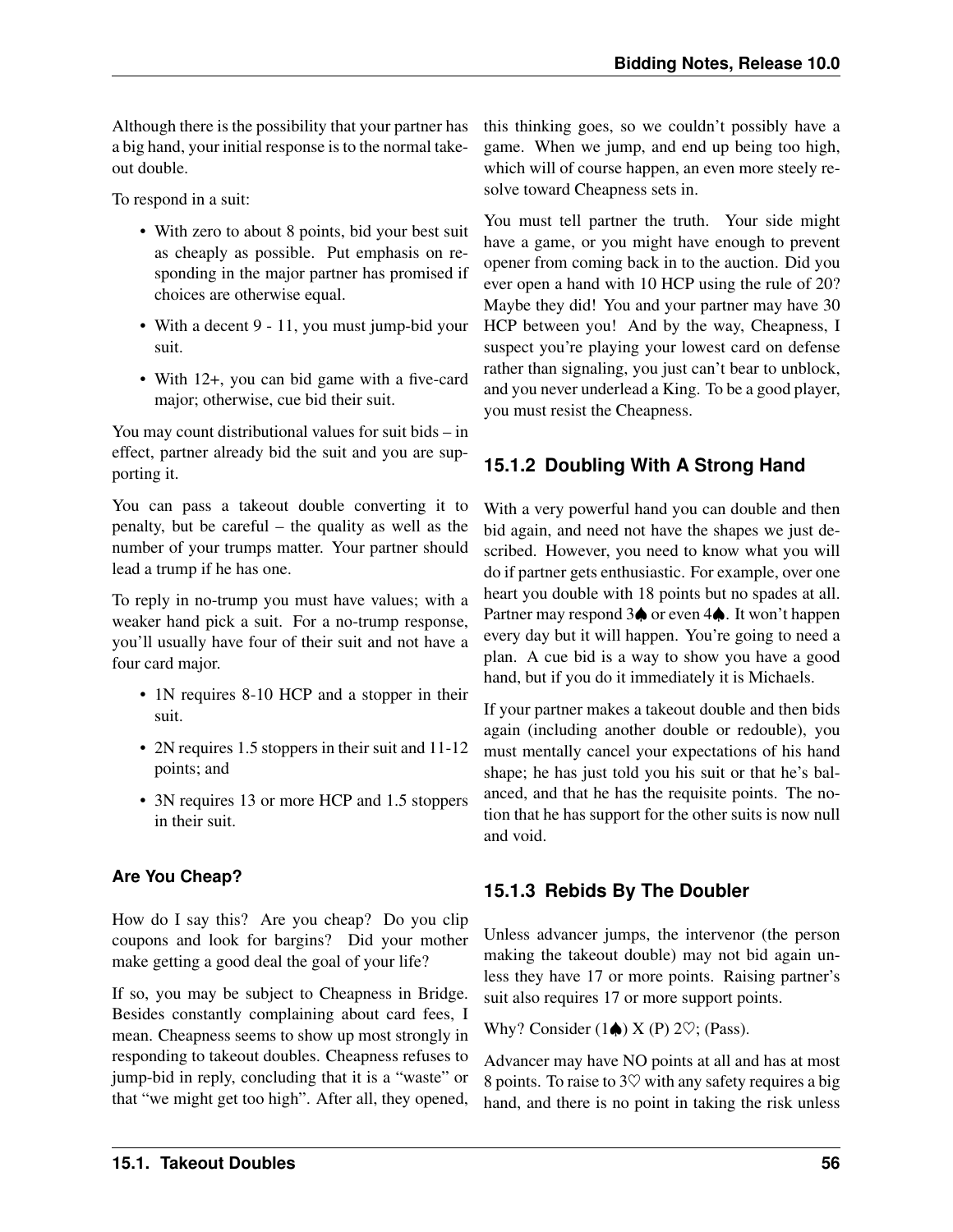the total number of points between the hands may be in reach of game.

After (1 $\triangle$ ) X (P) 3 $\heartsuit$ ; (Pass) the advancer has shown 9-11 HCP, so it would still take extras to raise to game.

## **15.2 When They Make A Takeout Double**

After partner opens one of a suit, and RHO makes a takeout double, we basically respond the same way as if the double had never happened. If playing 2/1, the forcing 1N and 2/1 bids are off, so replies are standard bids. However there are two special bids to show a 10+ point hand.

- A bid of 2N is a limit raise of partner's major suit. (*[Jordan](#page-32-0)* (page 27))
- A redouble shows 10+ points and usually the inability to raise partner's suit.

Note that raising partner to the three level is a weak, preemptive bid now, not the limit raise.

#### **15.2.1 Doubling A Preemptive Opener**

To make a takeout double of a preemptive opener requires the right shape and the right number of points. Whatever you do, you won't always be right.

Generally, use ESP - Expect Seven Points. That's a conservative estimate of how many your partner will have, on average. So over two spades, to be safe at the three level you need about 23 - 7 or 16 points. Cheat it a little and call it a good opening hand. To bid over a three-level preempt you want to be closer to 17 or more.

Why ESP? Given that a preempt might average 8 points, if you have 16-18, that leaves 14-16 for the other two partners; that is, around 7-8 for your partner.

When they open a weak two and partner doubles, you answer in more or less the same way as a takeout double. Generally, if you have about the expected number of points, you will not jump in your reply;

with many more you will. Because you may jump on good news, woe be the doubler who did not have the right shape, because surely you will have the "wrong" suit.

To reply in no-trump you would be wise to have two stoppers.

There is a dilemma when your suit is lower-ranking than the preempt suit. Consider:

 $(2$  $♦)$  X (Pass)

Suppose you have a weak hand with six diamonds. Then you want to bid  $3\diamondsuit$  and have your partner pass. However, if you have the same diamonds but a gameforcing hand, you want to bid  $3\diamondsuit$  as game forcing.

Since one bid can't have two meanings, you must agree what a  $3\diamondsuit$  bid will mean. Because of the relative frequency, the only choice is the weaker meaning.

The Lebensohl and Rubensohl conventions described in *Advanced Bidding* solve this problem, but are quite difficult for most people. A simplified version is given in *Imprecise Precision*.

## <span id="page-62-0"></span>**15.3 Negative doubles**

A negative double is a double after we open a suit and they overcall with a bid up to our negative double limit. The standard limit is 2♠ although you can use 3♠, 4♢, 4♡, or 4♠, by partnership agreement. As with takeout doubles, modern practice favors at least a 3♠ limit. It helps reduce confusion if you make the negative and takeout double limit the same.

Agreeing to "negative doubles through 2♠" means that  $1\heartsuit$  (2 $\spadesuit$ ) X is negative but  $1\spadesuit$  (3 $\clubsuit$ ) X is penaltyoriented.

Generally the focus is on finding a fit to your major suit. However, you also need to be prepared for your partner to bid the other unbid suit.

Point-wise, a negative double at the one level requires six points. At the two or three level this rises to 8 to 10 points. If vulnerable, these requirements edge upwards a couple of points.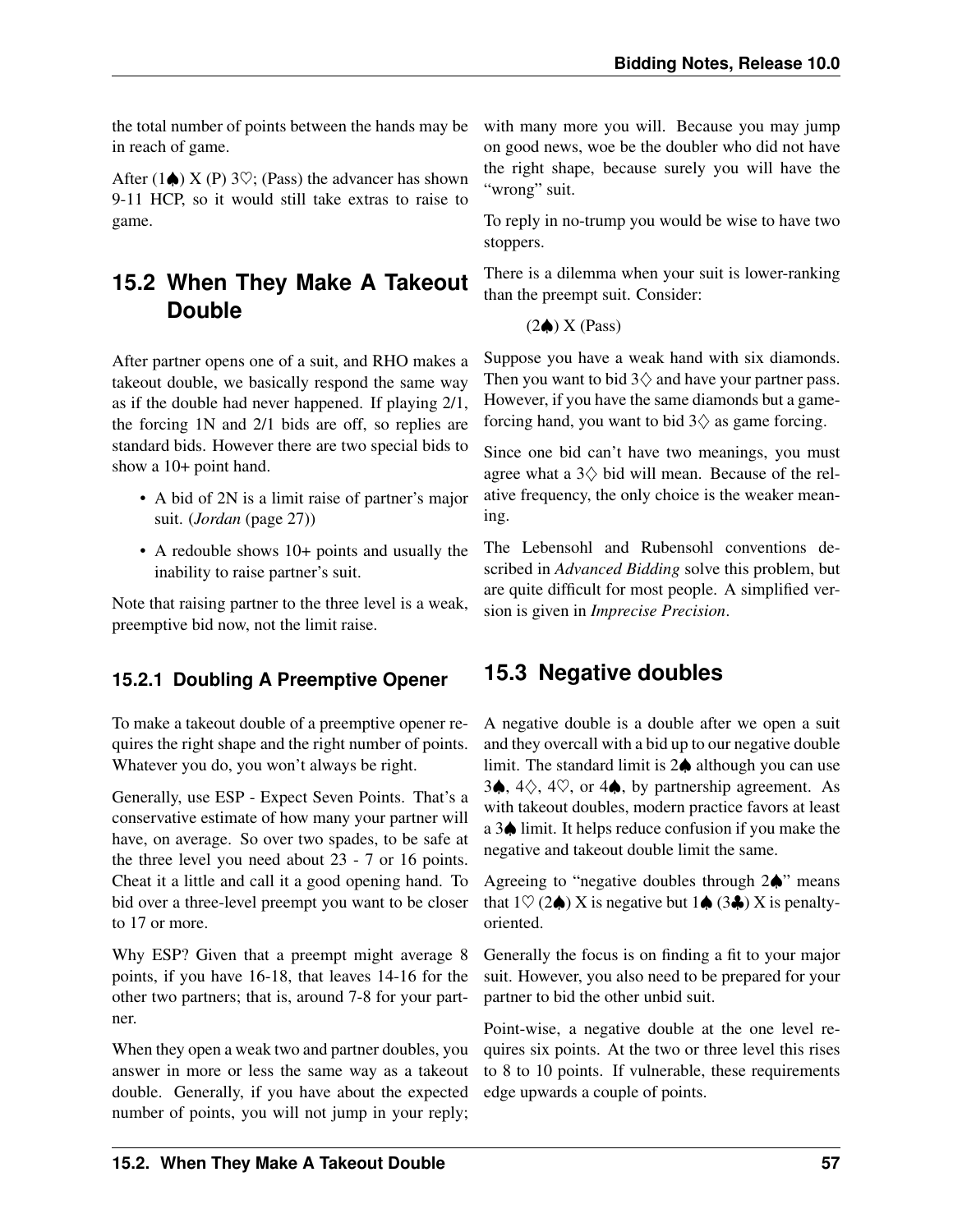More importantly, to make a negative double, you **15.3.1 Reopening With A Double** have to have the right shape:

- The auction  $1\clubsuit$  ( $1\diamondsuit$ ) X promises 4-4 in the majors. You can bid  $1\heartsuit$  or  $1\spadesuit$  instead with 4 cards, so there is no reason to double when 4- 3, and if you have a five card suit(s) you bid the (higher-ranking) five card suit.
- The auction  $1\clubsuit/\diamondsuit$  (1 $\heartsuit$ ) X promises exactly 4 spades; with more you bid the suit.
- The auction  $1\clubsuit/\diamondsuit$  (1 $\spadesuit$ ) X promises exactly 4 hearts; with more you bid the suit.
- The auction  $1\heartsuit$  (1 $\spadesuit$ ) X promises one minor and a decent rebid. For example:

|  | $\begin{array}{ ccc } \hline 1\heartsuit & (1\spadesuit) & \times & (\mathbb{P}) \\ 2\clubsuit & (\mathbb{P} \quad ) & 2\heartsuit \end{array}$ |  |  |
|--|-------------------------------------------------------------------------------------------------------------------------------------------------|--|--|
|  |                                                                                                                                                 |  |  |

Here responder has a diamond suit and two hearts, and can stand to go back to hearts if opener cannot support his diamonds.

• A negative double of a bid at the two level promises at least one unbid major and a rebid. It does not promise both unbid suits.

At the two level, you sometimes want to show a five card major but do not have the requisite 10 points. You can use a negative double. For example, after 1♠ (2♢), holding ♠64 ♡KQ954 ♢KT54 ♣98, you do not have enough points to bid  $2\heartsuit$ , but you do have enough for a negative double.

If you have the requisite points, bid a five-card suit directly rather than make a negative double. Example:  $1♦(1♦)$  1♦ shows five or more spades, and  $1♦$ (1♡) X shows exactly four spades. But  $1\diamondsuit$  (1 $\spadesuit$ ) X is simply at least four hearts, but could be more, because 2♡ would have required 10 points, not merely the five hearts.

If opener has a trump stack he could consider passing, especially non-vulnerable vs. vulnerable. However, the negative double is of unlimited strength so use caution.

Part of negative doubles is protecting your partner after you open and there is an overcall. What if your partner only has the suit they just bid? He cannot double for penalty – a double would be negative.

Warning: As responder, doubling because you have a juicy holding in the overcalled suit is a very common error. Your partner cannot pass it, because you just made a negative double!

Here is a hand where responder cannot double after  $1\diamondsuit$  (1 $\spadesuit$ ):

```
♠KQ983 ♡A32 ♢87 ♣J84
```
The correct solution is to pass, and for the opener to know that if the overcall is passed around to him, and he is short in the overcalled suit, to reopen with a double. This allows the responder to pass again and make it a penalty double. For example, in this case the bidding might go:

$$
1 \diamondsuit (1 \spadesuit) P (P)
$$
  
 
$$
X (P) P
$$

converting to a penalty double. Responder without such a holding bids his four card suits up the line.

Opener has some discretion here; if he opened light, for example, and his partner was a passed hand, he need not double.

#### **15.3.2 Reopening Doubles After Notrump Openings**

Suppose you open 1N, and LHO bids a suit, say 2♠. If the next two players pass, a double here is takeout.

By contrast, if LHO and partner pass, and RHO bids a suit, a double is penalty-oriented. The difference is in the position of the overcaller; one is over you, while you are over the other. Of course, penaltyoriented doubles give partner a choice, so depending on the strength of his hand and vulnerability he way wish to escape to his best suit. The paradox is that the weaker you are, the more urgent it is not to pass.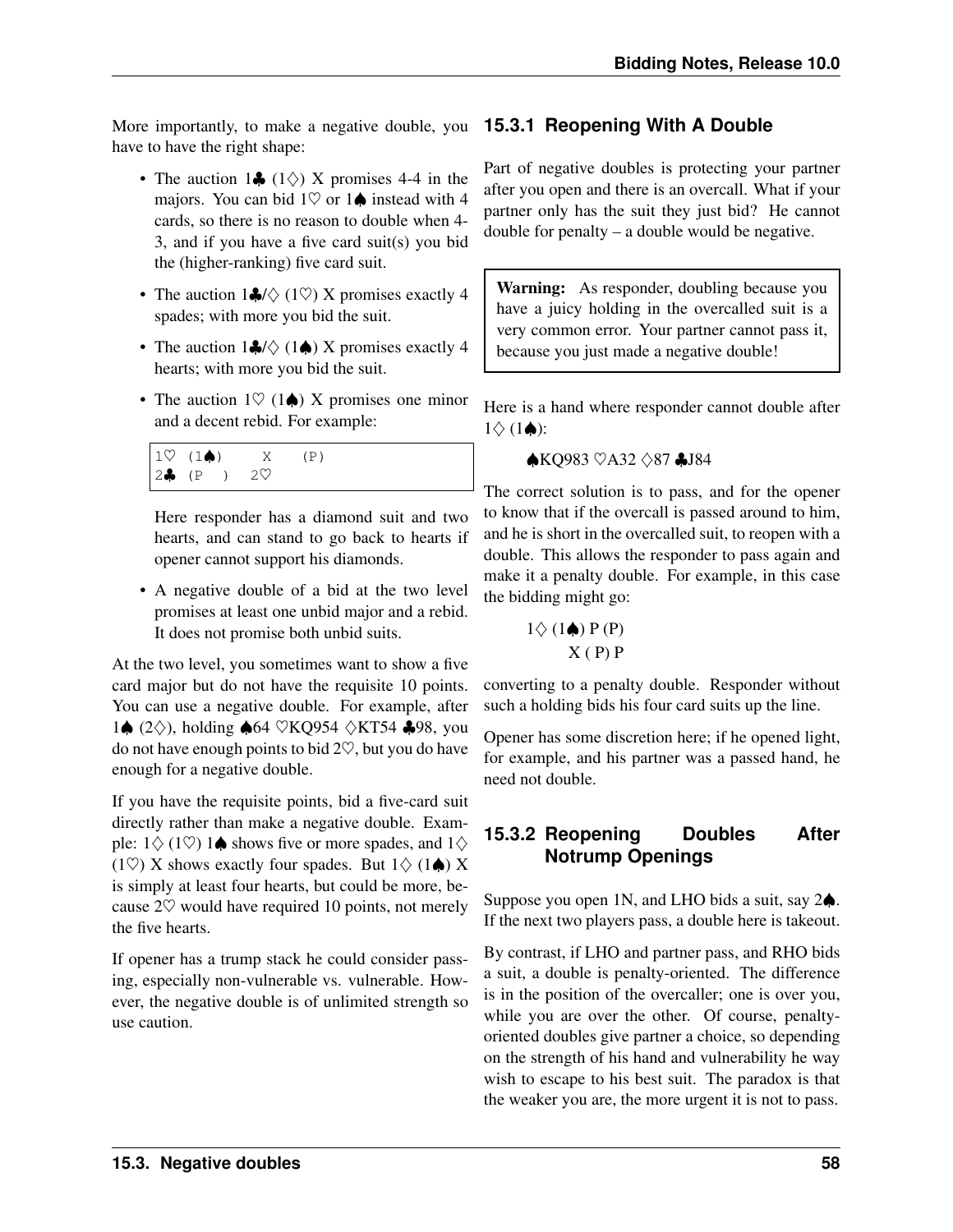## **15.4 SOS Redoubles**

If they double our opening bid and try to pass it out, a redouble is a takeout. Partner should bid their best suit. The reasoning is, especially at matchpoints, if you could make a doubled contract it is likely a top already – there is no point trying for a higher score with a redouble, so this bid is available as distress call. This is also called an *[SOS Redouble](#page-82-1)*.

Contrast this with the case that we open, the next player doubles, and the responder redoubles. This shows 10+ points and suggests no fit. The opponents may be in severe trouble.

## **15.5 Runouts**

After partner opens 1N and RHO doubles for penalty, if we have a very weak hand our side may be in trouble. If we have a five-card major of course we will transfer to it, but if not, what can we do?

A redouble asks partner to bid 2♣!(relay), which we will pass or correct to diamonds. Opener must then pass. At the worst we'll be in a six-card fit.

Again, the logic is that if we can make 1N doubled, it is already likely a top score. Therefore, redouble can't be to make the score better.

There are fancier runouts than this one, but this one is easy to remember.

## **15.6 Lead-Directing Doubles**

They are bidding away and you are going to end up on defense. Wouldn't it be nice to tell your partner what to lead? Sometimes you can!

> Principle: Any double of an artificial bid is lead-directing.

Example: Your LHO opens 1N, and your RHO bids 2♡, announced as a transfer to spades. If you want hearts lead, double the artificial 2♡. Naturally, you do this at your own peril – the opponents may leave your double in if they have hearts. So do have a good shape or some strength to go with your heart suit. The lower the level of their bid, the more careful you must be.

In fact, failure to double for the lead may cause your partner to infer that you may not want a heart lead.

A very important opportunity for a lead-directing double is when opponents are making artificial replies to Ace-asking bids. If the reply is the suit you want led, you double to tell partner about this.

When your partner doubles their slam contract, this demands an "unusual" lead from you; if nothing else presents itself from the bidding, lead the suit the dummy bid first. Generally, you double a slam because you believe you will set it if and only if you get this lead. Since you will get a good score just by setting it, and a really horrible score if you double it and are wrong, you usually only double a slam for the lead. Of course, if you have an Ace to lead against 7NT, be my guest.

When your partner doubles their final contract less than a slam, a trump lead is expected, although you might refrain if it would cost you a natural trick.

## <span id="page-64-1"></span>**15.7 Equal-Level Conversion Doubles**

This convention (ELCD) widens the range of hands that can make takeout doubles over one of a major. Most experts use this convention, according to Larry Cohen. Be sure to agree with your partner on it.

Suppose they open a major, say a heart, and you have ♠KQ82 ♡92 ♢AQ962 ♣Q7.

Without ELCD, you cannot double here to try to show your four spades. You'd have to just bid  $2\diamondsuit$ and risk losing the spade suit.

ELCD says that you can double here and then bid diamonds if your partner bids clubs, to show 4 of the other major and 5+ diamonds.

<span id="page-64-0"></span>The downside is that with an 18-point hand with diamonds, you can no longer bid diamonds over clubs because partner won't think you have the big hand.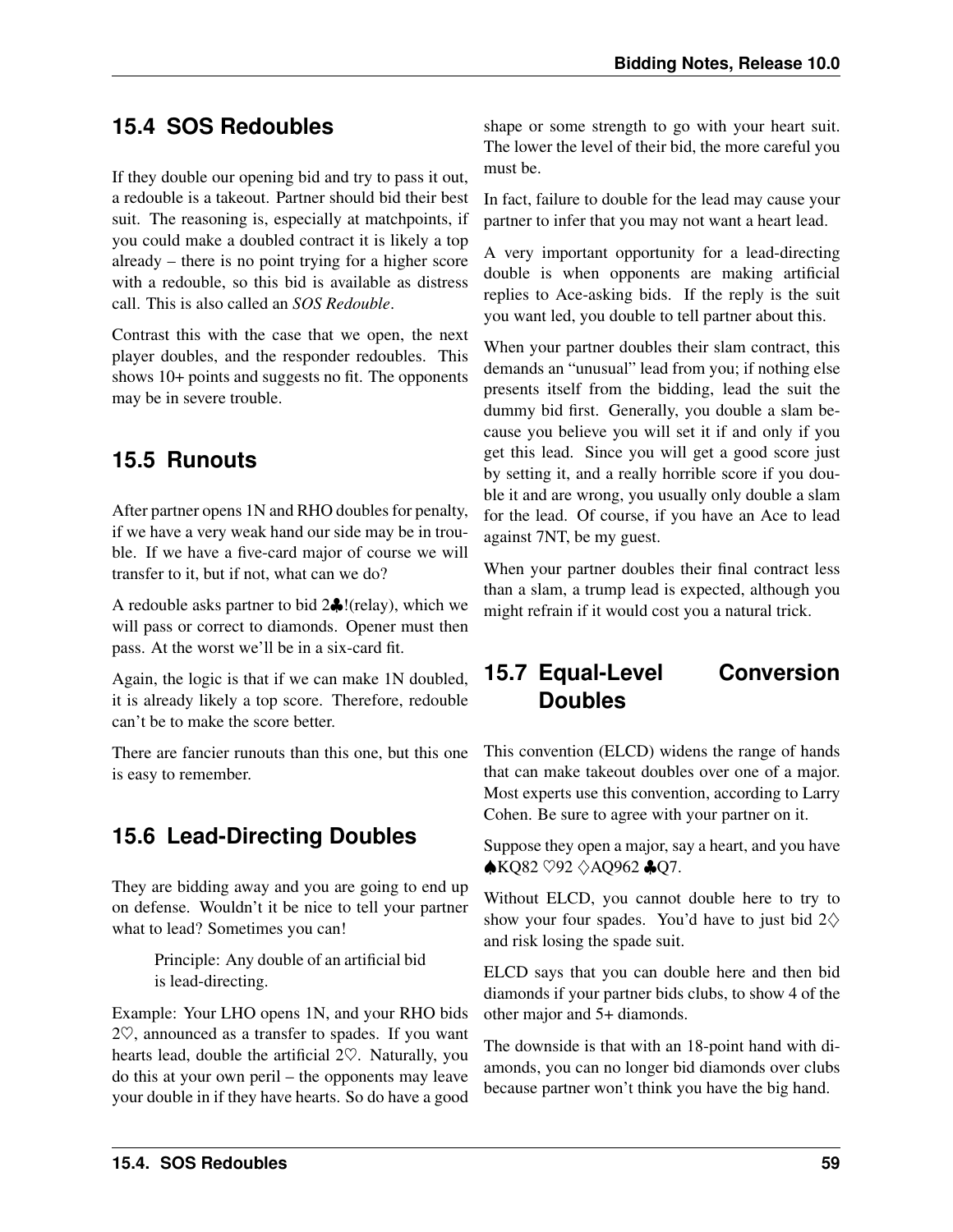#### **BALANCING**

Mike Lawrence has a wonderful book about balancing, "All About Balancing". Learning to balance is very important, especially at matchpoints.

Balancing refers to making a bid when passing would end the auction. The situations vary as to whether one or both opponents have bid, which suit they bid (or notrump), and the shape of your own hand. The key point is that how many HCP you have is not as important as it usually is, because in these situations your partner and you may have half the points or nearly so.

#### <span id="page-65-0"></span>**16.1 Balancing In Fourth Seat**

Your LHO opens a suit, and after two passes, it is up to you. The opener's partner has nothing,but your partner may have a variety of hands. He has a hand that could not overcall but he could even have a good opening hand that had no suitable bid.

As a general rule, you bid as if you had 3 more points in your hand (called "borrowing a King from partner") and when partner replies, he will reply as if he had 3 points less.

To balance with 1N you should have 11/12 - 14 HCP and definitely a stopper in opener's suit. Above 14 actual HCP you usually double first, in the same way that you would double rather than make a direct overcall if you had 17 HCP.

For example, after LHO opens  $1\heartsuit$  and it is passed to you, holding:

♠ KQ82 ♡92 ♢KQ96 ♣J72

you can double because you have at least three cards in the other suits and could open the hand easily if it had another King. Your partner with 10 HCP would NOT jump in reply, as he would if you were directly after the opener, because he owes you that King.

But, with:

♠ KQ82 ♡92 ♢KQ962 ♣J7

you cannot double, because you really won't like it when partner bids clubs. You have a five card suit so you can bid 2♢. (There is a convention called *[Equal](#page-64-1) [Level Conversion Doubles](#page-64-1)* (page 59), designed for exactly this situation, but it is a partnership agreement and requires experience to recognize).

With:

#### ♠ KQT82 ♡9 ♢KQ96 ♣J72

on the other hand, bid  $1\spadesuit$ ; it is important to show that five-card spade suit. If you make a takeout double, you're denying five cards in an unbid major.

With partnership agreement, 2 of the opener's suit is Michaels. 2N is Unusual 2N, showing the lowest two unbid suits, perhaps only 5-4 in the suits if you have some decent points. Two-suited bids allow you to get in there more often, but require more experience.

#### **16.1.1 Balancing after (1N) P (P)**

You have to be more careful than when overcalling 1N because the big hand is to your left. We play our chosen defense to 1N in *[passout seat](#page-81-1)* as well as direct seat; ask your partner about doing this or just bidding natural suits.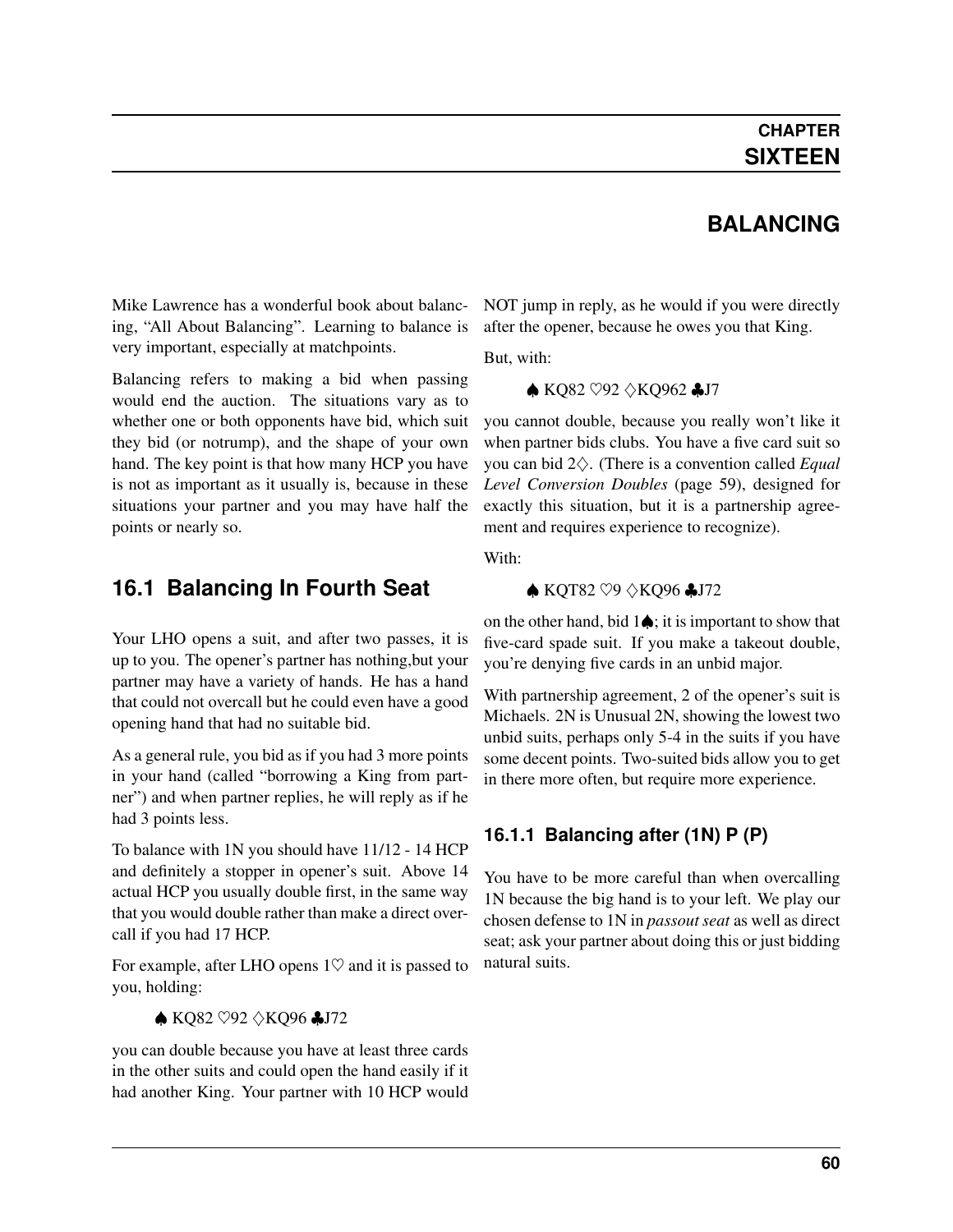## **16.2 Balancing When Both Opponents Have Bid**

Balancing in auctions in which both opponents have limited their hand so that their side appears to have roughly half the deck, say 18 - 22 HCP, is important. Consider these auctions:

> $(1M)$  P  $(2M)$  P – they stop at 2M (P) ?  $(1m)$  P  $(1N)$  P – they stop after a 1N response (P) ?  $(1m) P (1y) P$  – they stop after a 1N rebid (1N) P (P) ?

Balancing in passout seat has been previously *[cov](#page-65-0)[ered](#page-65-0)* (page 60). It differs from these situations in that the opener has not limited his hand as much. Likewise, an opening bid of 1N that is passed out can leave your side with as few as 15-16 HCP. By contrast, the auctions above indicate a deck that is more evenly divided with a tentative contract that will often make.

The 1M - 2M auction is especially important. If your opponents have a major fit and have made no effort to go to game, then the deck is about evenly divided. If you pass, you will usually get a very poor score, especially at matchpoints. It is worth considerable risk to compete. They have a fit, so we have a fit. Let's find it.

If they have stopped with a suit preference, that's different:  $1\heartsuit - 1\spadesuit - 2\clubsuit - 2\heartsuit$  does not show that the opponents have an 8-card heart fit, just that responder prefers hearts to clubs. He might have something like ♠KT83 ♡98 ♢KJT32 ♣92. This means your side might not have a fit either, so bidding over them is much more dangerous.

The third auction tells you your side has about half the points, so again you try to get into the auction, but it is more difficult.

Balance when:

- Opponents have found an eight card fit and stop at the 2-level.
- Opponents attempt to play 1N after a one-ofa-minor opening.
- You are in the passout seat and not-vulnerable at IMPS or at any vulnerability at matchpoints.
- You are vulnerable at IMPS and have perfect distribution.

Your opponents have 18-22 HCP, so you and your partner have 18 - 22 HCP. Therefore YOUR HCP ARE RELATIVELY UNIMPORTANT. Whatever you do not have, your partner does have. Your shape and suit quality ARE important. The more flexible you are, the better. A one-suited balance is the least flexible and the most dangerous.

Be liberal about balancing in matchpoints. You likely have a bad board if you pass. If you turn that bad board into a top once in a while, it will more than overcome losing a little more a few times.

At IMPs, be more discrete when vulnerable as there is no gain if you go down one. Always have a perfect distribution for your action.

Besides competing, learning to balance helps your partnership avoid competing in ways that are more likely to get you into trouble, such as ill-judged takeout doubles, two-level suit overcalls in live auctions, and overcalling weak four-card suits. Partner can pass such hands if they can trust you to balance.

## **16.3 What Is The Goal?**

Getting them to bid one more is the goal. Getting the contract isn't. At one more, you stand an extra chance of setting them that you otherwise did not have. And after all, if they are in three hearts making three, they get the same score as if they are in two hearts making three.

If they do bid one more, we pass. Our work is done. No more bidding. No penalty doubles.

Always try to balance and respond as flexibly as possible. Convince your opponents that you have found an eight-card fit too and they may bid on.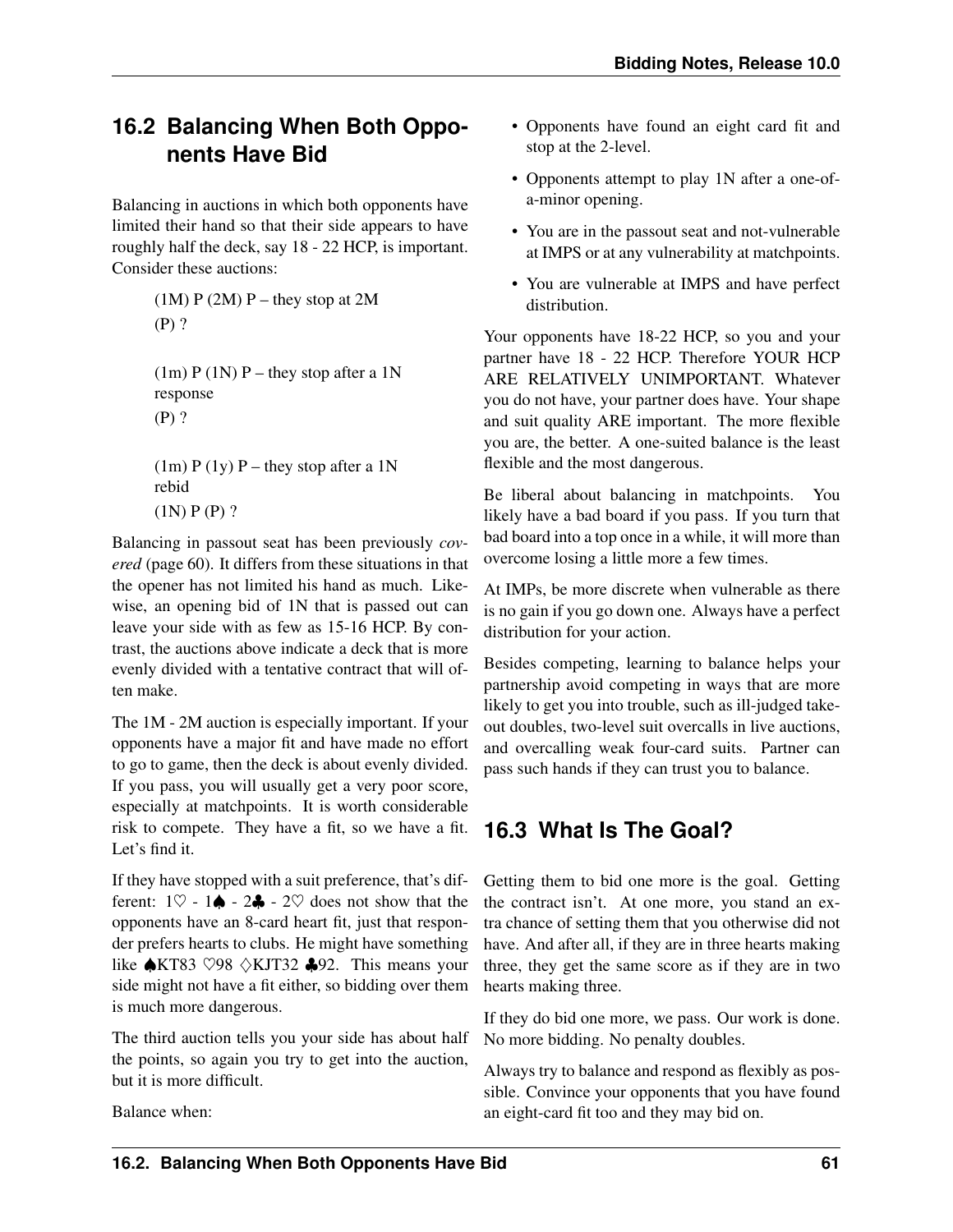## **16.4 How Do I Balance?**

Your distribution is the key to your choice of balancing action, and to responding when your partner balances. Agreeing on a convention for two-suited bids is important.

We will discuss some specific auctions below. However, there are some general guidelines:

- Double only with at least three cards in all the unbid suits.
- Bid a one-suited hand (5+ cards at the one- or two-level, 6+ cards at the three-level), in any of the auctions, if the suit is good.

## **16.5 Balancing When They Stop At Two**

Your opponents have bid 1M - 2M, passed to you in balancing seat. If you pass, odds are that you're getting a bad board, especially in matchpoints or nonvul at IMPs. Do something! But what?

- Double is for takeout, with three-card or longer support for all unbid suits. Partner should bid their best suit. But, by partnership agreement, it is good to be more flexible if you can. Partner with two four-card or longer suits can reply 2N! (two places to play), and we then bid up-the-line until a fit is found.
- Balancing with 2N! shows two places to play; this will be four-card support for two unbid suits. Partners bid up the line to find the fit.

Special exception: After they bid  $1\heartsuit$  -  $2\heartsuit$ , 2N! shows both minors, while 2♠ shows four spades. If you had five good spades you would have overcalled at the one-level. In response to 2♠, partner can bid 2N!(minors) with fewer than three spades and both minors; bid your best suit if you are one-suited in a minor.

• After 1m - 2m (not inverted), or 1m - 1N - 2m, double shows three or more in both majors, although 4-4 or better is preferable.

## **16.6 Balancing A Dead Notrump**

The auctions:

 $(1m)$ -P- $(1N)$ -P- $(P)$ -?

 $(1m)$ -P- $(1y)$ -P- $(1N)$ -P- $(P)$ -?

are called "dead notrumps". They have opened a minor and stopped at 1N.

After  $1\diamondsuit$ - 1N, the responder has clubs of some sort, and after 1♣ - 1N, the responder may have by-passed four diamonds. Be aware.

There are other ideas but an easy method is to use your existing 1N interference scheme but require only four-card or better suits for the two-suited bids.

It is unlikely you want double to be penalty so a member of the D.O.N.T. family is attractive. Here's the "Meckwell" version (see *Advanced Bidding* for Meckwell).

- 2. shows clubs and a higher suit (4+ each)
- 2♢ shows diamonds and a higher suit (4+ each)
- 2♡ and 2♠ are natural one-suited hands (5+ cards)
- Double shows a long  $(5+)$  "other" minor, or both majors (4+ each). Partner will bid the "other" minor w, but with both majors the balancer will bid 2♡.

For example,  $(1\diamondsuit)$ -P-(1N)-P-(P)-X!(clubs or both majors). Partner bids 2♣. Balancer with clubs passes, but with both majors bids  $2\heartsuit$ , pass or correct.

In response to a two-suited balance, you almost always bid the best suit amongst those offered.

Again: the goal is to get them to bid again. Act confidently. When they fall for it, quit.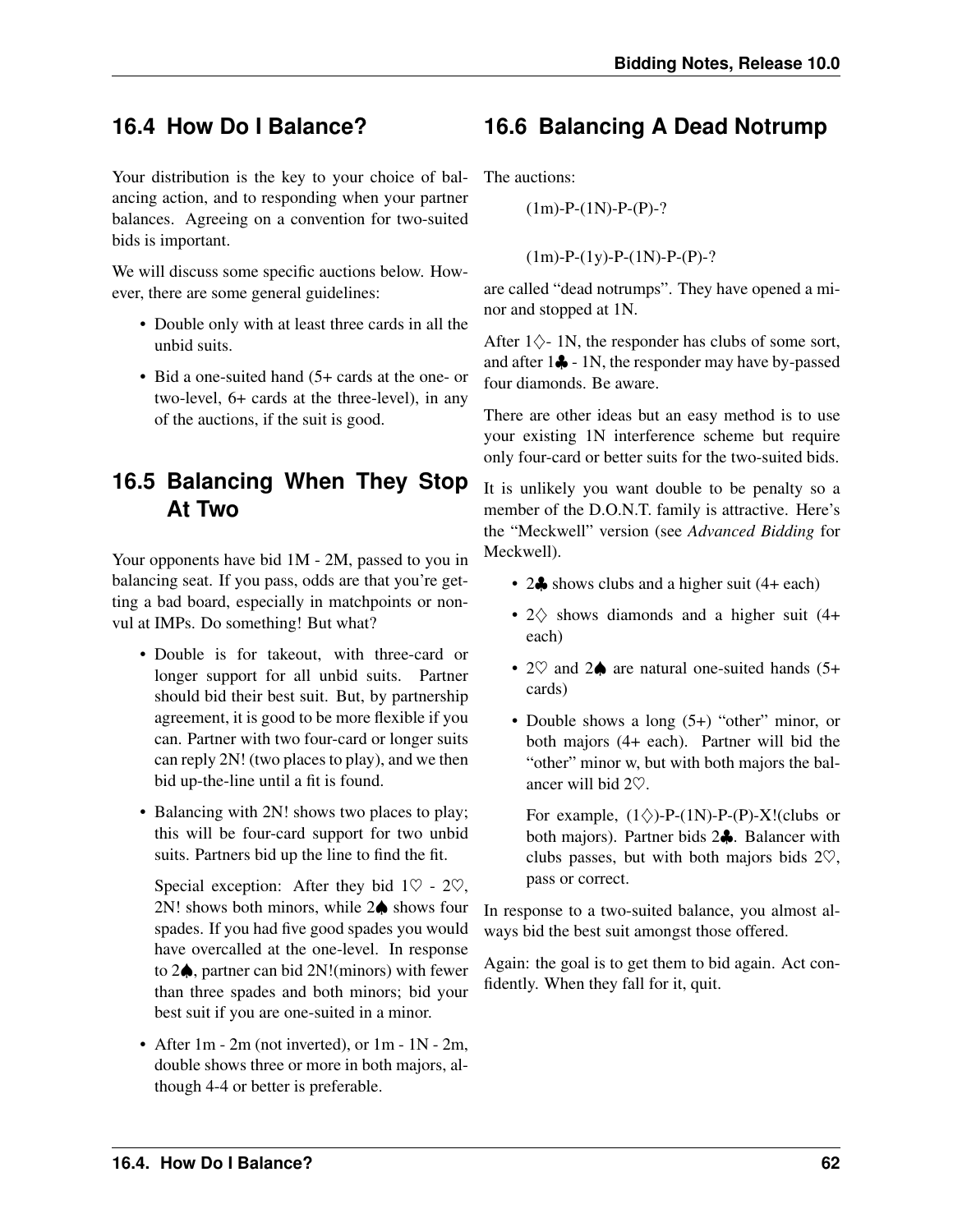#### **ALL ABOUT JUMP-SHIFTS**

A *[jump-shift](#page-81-5)* is a jump bid of a new suit. For example  $1\heartsuit$  - 3 $\clubsuit$  is a jump-shift because a bid of 3 $\clubsuit$  is a jump over 1♡. In understanding the meaning of such a bid we must recognize the situation. Specifically,

- Is the bid by the opener or the responder?
- If by responder, has responder previously passed or not?
- Has there been competition?
- Does the bid have a conventional meaning?

<span id="page-68-0"></span>Let us deal with the competitive case first. If there has been competition between the opener and the responder, a jump shift is preemptive. It is also possible to agree that any jump shift that has no other conventional meaning is weak, even without competition ("Weak Jump Shifts").

For example:

- 1. 1 $\clubsuit$  (1 $\diamondsuit$ ) 2 $\heartsuit$  shows a hand with weak values, not interest in game, with six hearts. No alert is required.
- 2.  $1\heartsuit$  (X) 3. shows a hand with weak values, not interested in game, with six clubs. No alert is required.
- 3.  $1\clubsuit$   $2\spadesuit$  is normally a strong bid, but by agreement can be preemptive. If preemptive, alert it.
- 4.  $1\heartsuit$  3 $\clubsuit$  is normally a strong bid, but by agreement can be preemptive. It could also be a conventional bid such as a Bergen raise. If it isn't strong, it must be alerted.

Now let's consider the auction with no interference.

#### **17.1 Strong Jump-Shifts**

A jump-shift shows, in standard bidding, a 19+ HCP hand. Since slam is in the air, the bidder is not worried about getting too high, he's worried about getting in an awkward situation where partner might pass.

For example, after a 1♠ opener, responder 19+ HCP with 3 spades, and five decent diamonds, cannot bid Jacoby 2N, cannot bid any number of spades without risking a pass, and should not just fly into 6♠ for fear of being too high or too low. After bidding  $2\diamondsuit$ , which as a new suit is at least is forcing, say opener bids 3♢. Now what?

Unless it is forcing in your system, 3♠ might look like suit preference. Even in Two Over One, 3♠ shows some slam interest but there are a lot of hands that could pose a problem if opener replies 4♠. For example:

Kxx xx AKQJx AQx

Asking for Aces with a worthless doubleton won't resolve the heart situation. Opener could hold hands as different as:

> AJxxx KJ xxx KJx or AQJxx Ax xxxx Kx

Using a strong jump-shift,  $1\heartsuit - 3\diamondsuit - 3N - 4\spadesuit$  leaves the decision to go on to the opener, where it should be, because it is the opener's hand that is most unknown. In the second hand, knowing there are the points for slam, and partner has show a decent five card diamond suit, spade support, and 19+ HCP, the opener can proceed beyond 4♠ with some confidence.

When the responder is a passed hand, the strong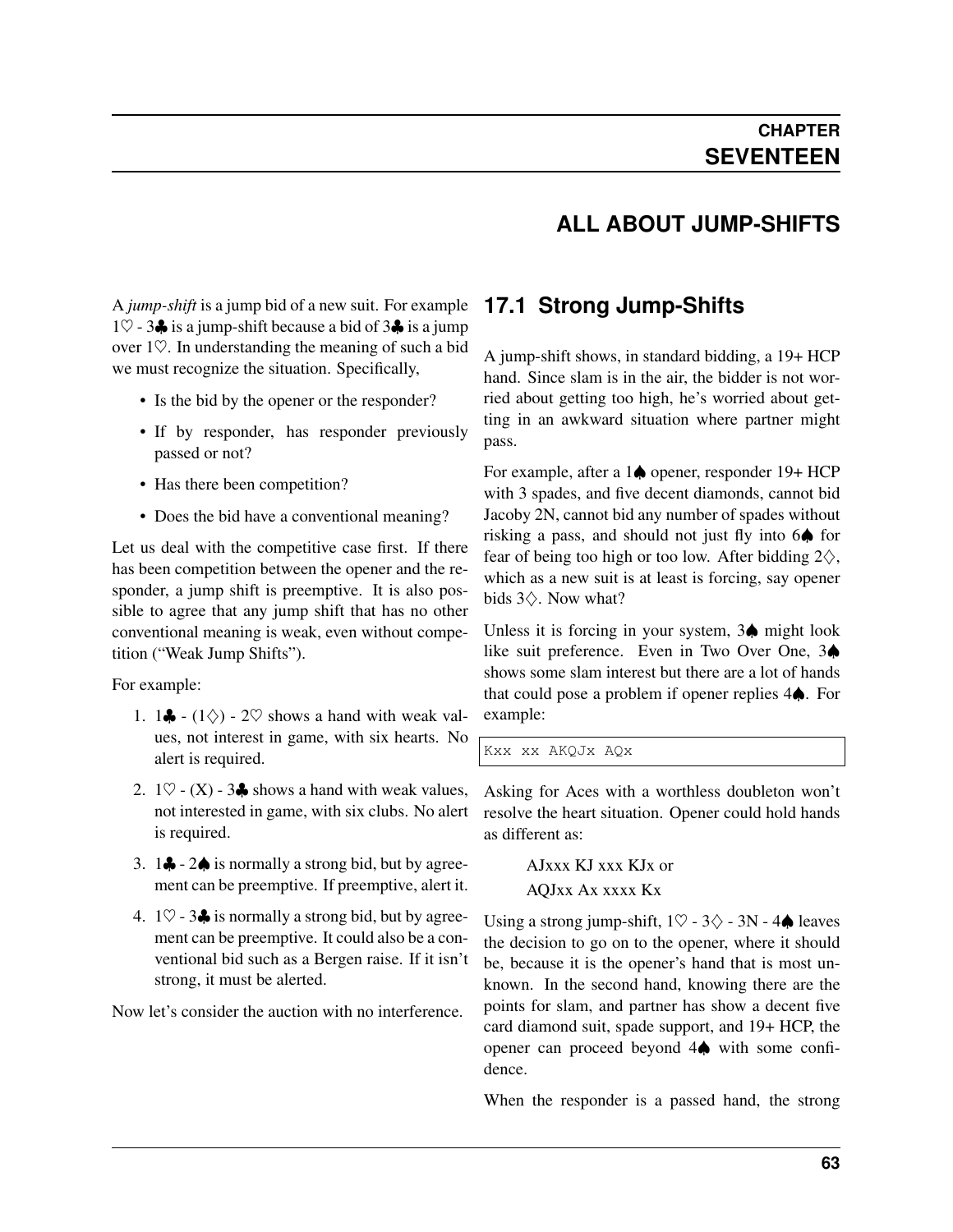jump-shift shows that the hand has now gotten better so that we should be close to game. The weak version attempts to stop the auction at a low spot.

That's the old-fashioned Goren jump-shift. However, you don't often have such a powerhouse. Most of the time when you do, forcing bids can get you where you want to go, especially if you play Two Over One. Thus the utility of the bid came into question.

Good players remain divided on the issue: weak? strong? or something else? It is up to you and your partner.

Some jump shifts, by the way, are a little hard to spot, particularly  $1\heartsuit$  - 2 $\spadesuit$ . Feel sorry for your partner when he goofs.

See *Advanced Bidding* for Soloway Jump-Shifts, which is what I prefer.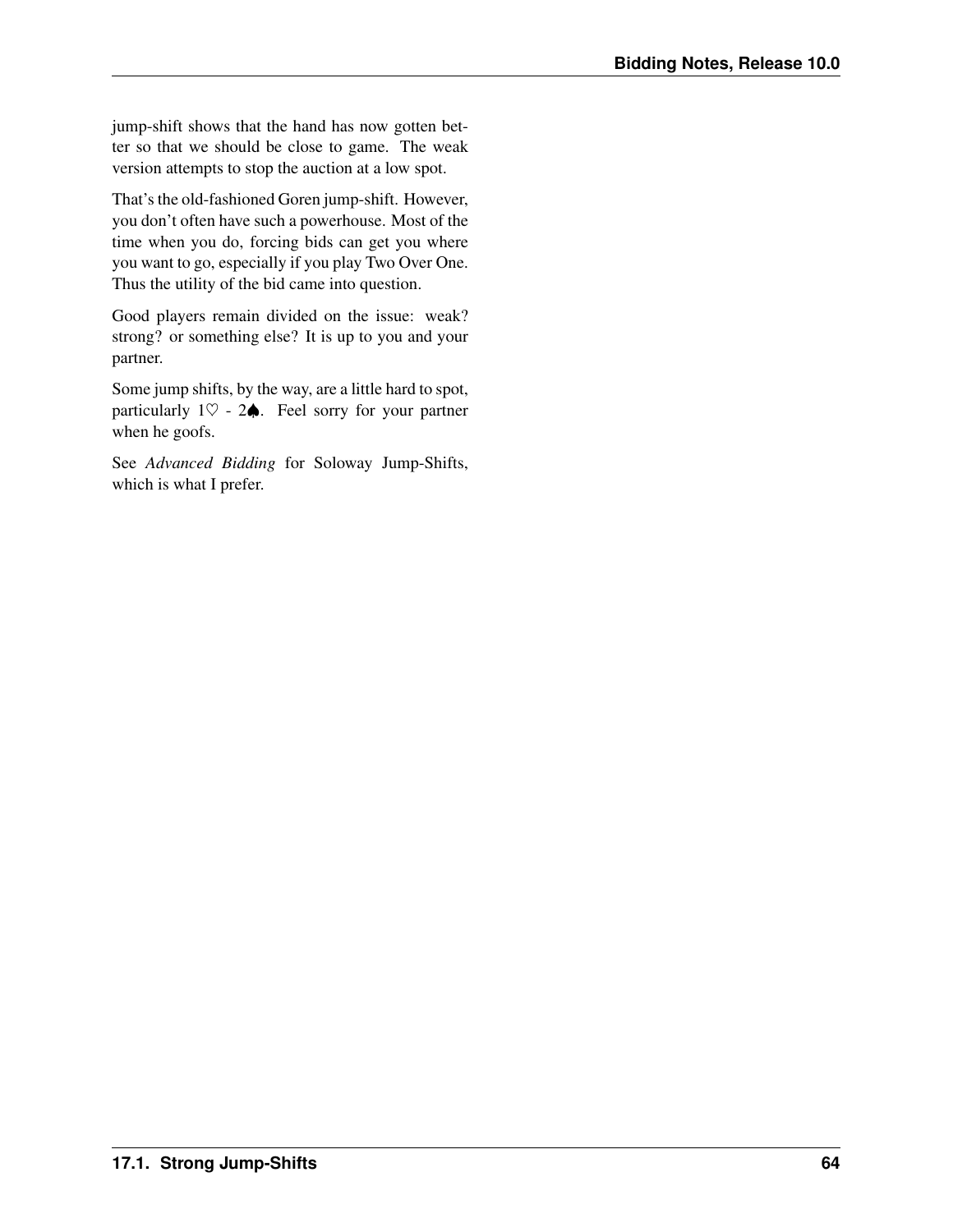## **SLAM BIDDING**

#### **18.1 Blackwood**

Blackwood is one of the oldest conventions, and has now been supplanted by the *[Roman Keycard](#page-70-0)* (page 65) version. The same cautions discussed below for RKC also apply to plain Blackwood. It is a tool for avoiding bad slams, not for finding slams.

A bid of 4N, when it is not quantitative, asks how many Aces partner has. The responses are 5♣ for none or 4,  $5\diamondsuit$  for one,  $5\diamondsuit$  for two,  $5\spadesuit$  for three. Following this, if our side has all four Aces, a bid of 5N asks how many Kings partner has, using the same scheme.

For example:

 $1$ **♦** -  $2$ ♡ 3♡ - 4N (Blackwood)  $5\%$ (2 aces) - 6 $\%$  (missing an Ace, stop at six)

## **18.2 Roman Keycard Blackwood (RKC)**

<span id="page-70-0"></span>In a suit auction, 4N is almost always Roman Keycard Blackwood, which has largely supplanted plain Blackwood. If you are a beginner you can play basic Blackwood but you should learn RKC early on.

The responses are based on their being five *keycards*, which are the four Aces and the King of trump. If trump has not been agreed to, 4N implicitly agrees (at least for the purposes of responding) to the last bid suit. So, for example,  $1\heartsuit - 1\spadesuit - 4N$  is RKC for spades. The bidder in some circumstances may be intending to end up in some other (higher) suit or notrump but for now responder answers as if the last bid suit is trump, which it very likely is.

Responses (1430) are:

- 5. One keycard or four keycards
- 5♢ Zero keycards or three keycards
- 5 $\heartsuit$  Two or five keycards but no trump Queen
- 5 $\spadesuit$  Two or five keycards and the trump Queen.

This can also be bid with two or five keycards and enough trump to guarantee a 10 card fit, even if you do not have the Queen.

- 5N Shows zero or two keycards and a useful void.
- 6 of any suit below the trump suit shows 1 or 3 keycards with a useful void in the bid suit.
- 6 of the trump suit shows 1 or 3 controls and a useful void in a higher suit.

A void is not useful in a suit your partner bid.

The bids shown are the "1430" response. Switch the meanings of 5 $\clubsuit$  and 5 $\diamond$  and it is the "0314" response. Both schemes have their merits but 1430 allows the important "Queen ask" more often when it might matter.

#### **18.2.1 When 4N is NOT Ace-Asking**

A bid of 4N is not always RKC or Blackwood. Here are the exceptions:

- A direct jump to 4N over 1N or 2N, or after a 2N rebid following a 2♣ opener, is quantitative..
- After a 1N opener and transfer to a major, 4N is quantitative.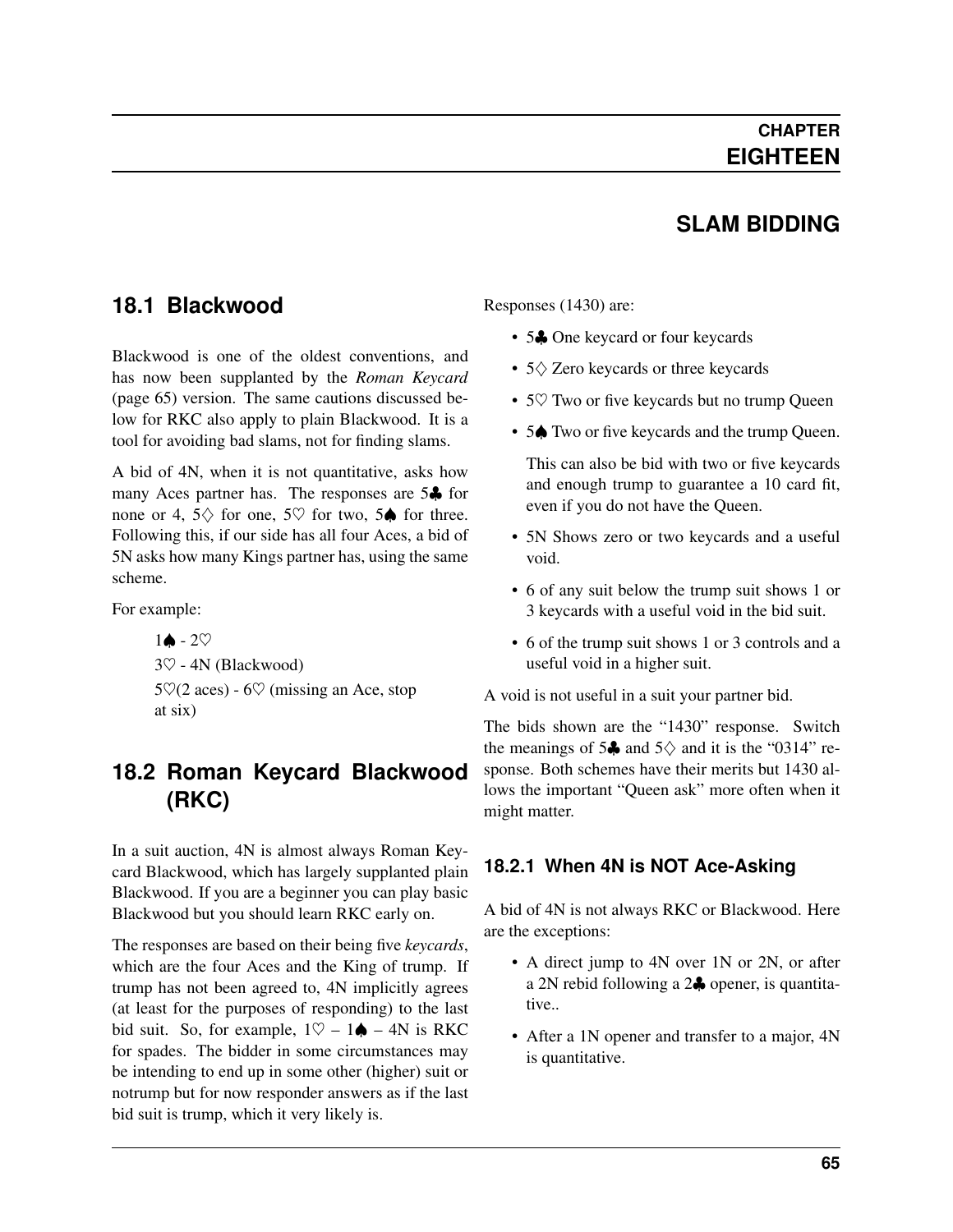• After a 1x opener, a direct 4N is plain Blackwood. Responder has a self-sufficient trump suit and just needs to ask for aces.

Many pairs play various conventions in which RKC is invoked with some other bid. Most notably, some pairs agree that after an opening of  $1m - 2m$ !(strong), a later jump by either partner to 4m is RKC for m. (Minorwood)

#### **18.2.2 When Not To Bid RKC**

It is generally useless to bid RKC if you are missing two keycards and have a worthless doubleton (less than Kx or Ax). The problem is that you learn nothing if partner replies, "One keycard". You may or may not have two fast losers. In general it is necessary to think ahead and make sure you can take yes for an answer. Learning partner has two keycards but you don't want to be in a club slam is an unpleasant experience.

When hearts are trump, if partner has two keycards and the trump queen, he will bid 5♠; will you be too high?

When diamonds are trump, if partner has two keys and that isn't enough, you're in trouble.

When clubs are trump, playing 1430, if you aren't going to be able to say yes to zero or three keys, do not bid RKC.

When clubs are trump, playing 0314, if you aren't going to be able to say yes to one key, do not bid RKC.

The purpose of RKC is to keep you out of bad slams, not to find chancy ones. Use control-bidding to find a custom-fit slam.

#### **18.2.3 What To Do After A 14 or 03 Response**

After your partner answers 14 or 03, and if you need it to be the higher number, bid five of trumps. If your partner has 4 or 3 respectively, they bid the slam.

#### **18.2.4 The Queen Ask**

If the next suit above the RKC response is below trumps, it is possible to bid that suit to ask for the trump Queen. Responder bids 5 of the trump suit to deny the trump queen, or else bids six of an outside suit below trumps in which he has a King, or 5N to show no outside King below trumps. Bidding six of trumps shows an outside King in a suit above trumps.

#### **18.2.5 Asking For Kings**

Asking for Kings promises that the partners hold all five keycards. To ask for Kings, the RKC bidder bids 5N. Responder bids the number of Kings *not counting the trump King*, using  $6\clubsuit$  is none,  $6\diamondsuit$  is 1, and so on.

An alternate by agreement, called "Specific Kings", is to show your lowest King by bidding that suit if it is below trump. If it is impossible to show a king because it is above 6 of your trump suit. you should either make an impossible bid (e.g., show a king you have denied earlier in the auction) or just bid 6 of your suit.

Responder has the right to just bid the grand slam if he can tell he has "the right stuff".

Both the Queen Ask and the King Ask responses have variations so make sure you and your partner agree, or just stick to the basics or ordinary Blackwood.

#### **18.2.6 Dealing With Interference**

Rarely, your Ace-asking bid may be interfered with. If the opponents overcall 4N in a suit, you can use a convention called DOPI, which stands for "double zero, pass one". That allows you to give these more negative bids cheaply. In both cases the first available suit becomes your corresponding next higherlevel response. It is easiest to be consistent. For example, playing RKC 1430, with diamonds as trump, after  $4N - (5\heartsuit)$ ,

- Double is one or 4 keycards;
- Pass is zero or 3 keycards;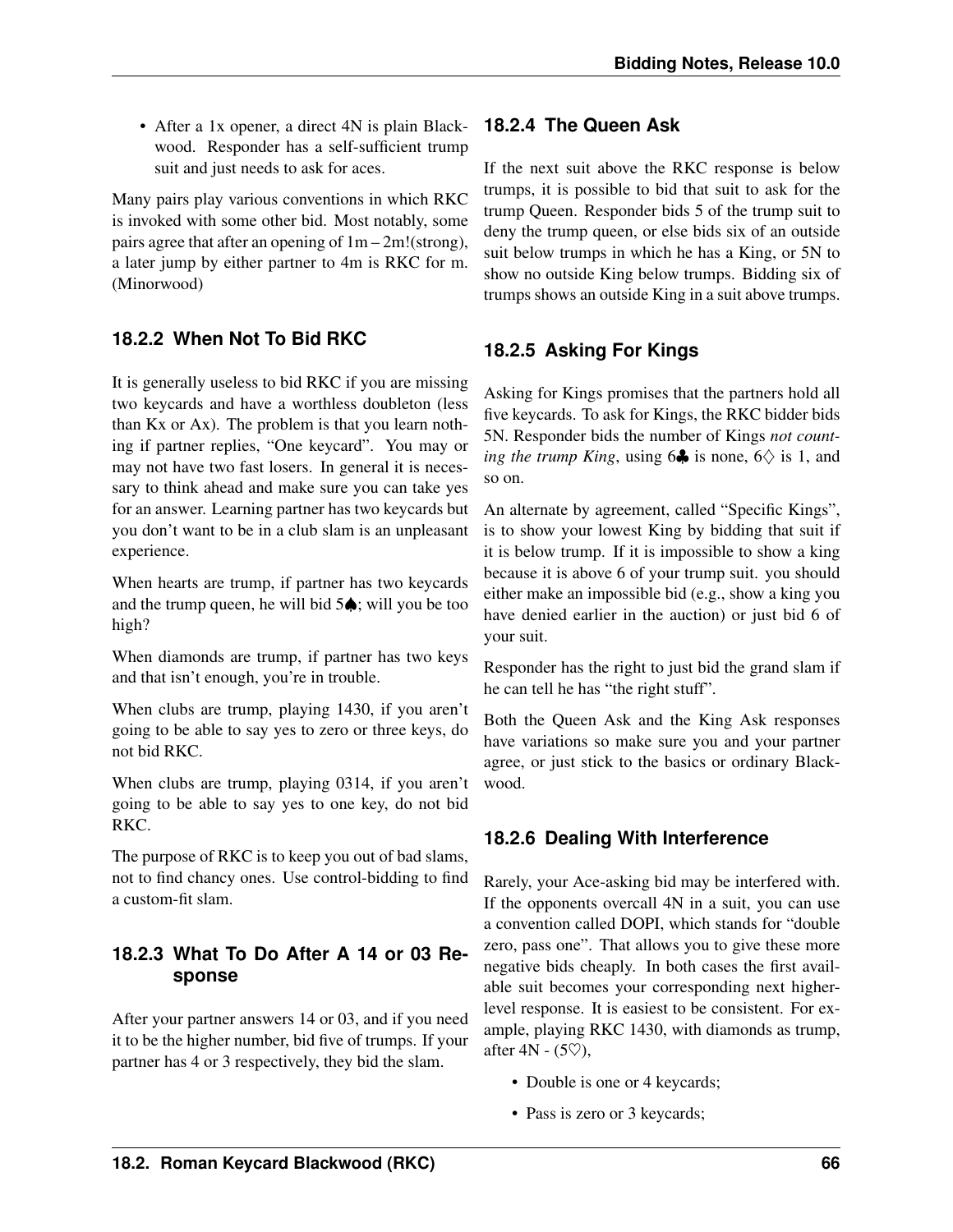- <span id="page-72-1"></span>• 5 $\spadesuit$  is two keycards, no Q $\diamondsuit$ ;
- 4N is two keycards with the  $Q\diamondsuit$ , or a known 10 diamonds.

Similarly, after a  $4N - (X)$ , ROPI stands for "redouble" zero, pass one".

Note that when the opponent doubles your response to an Ace-asking bid, such as  $4N - (pass) - 5\diamondsuit - (X)$ , this is normally lead-directing, not penalty, because it is a double of an artificial bid.

# **18.3 Gerber**

<span id="page-72-0"></span>When no suit has been agreed upon, we have bid notrump, and *at least one partner has not limited his hand*, 4 $\clubsuit$  is the Gerber Convention, asking for Aces. This is true even if the bidder has bid clubs. The replies are:

- 4♢ No Aces or Four Aces
- 4♡ One Ace
- 4♠ Two Aces
- 4N Three Aces

Note: Playing with strangers, know that the standard is that 4♣ is Gerber only when it is a jump over 1N or 2N.

Another good test for "Is that Gerber?" is to ask if 4N is Blackwood / RKC. If it is not, then 4♣ is Gerber. If it is, 4♣ is not Gerber. There is no point to having two bids that mean almost the same thing.

After a 1N opener is transferred to a major and responder bids 4N it is quantitative.

# **18.4 Control Bidding**

Control bids are slam tries, bid for the purpose of understanding where the partnership may have issues preventing a slam or RKC bid. For purposes of this discussion, we assume that a major suit has been

agreed trump in a game-forcing auction. While control bids can be used with minors and with Two Over One, you will have to agree on what three-level bids show controls. In a minor one is more often looking for 3N.

A control bid, formerly called a cue bid when referring to slam tries, is a bid that shows the ability to prevent two fast losers in a suit, such as holding an Ace or a void. Most control bids are at the four level or higher. Control-bids are not jump bids. That piece of knowledge helps you avoid confusing splinters and control-bids.

- Aces and voids are called first-round controls.
- Kings and singletons are second-round controls.

The standard method of bidding controls is to only bid first round controls, unless we are already known to possess a first round control in that suit, in which case bidding the suit shows a second round control. (See "Italian Control Bidding" in the next session for a more sophisticated alternative).

- The first control bid in a side suit shows a first round control (Ace or void) in the suit bid, and *denies a control in any bypassed suit*. Controls are bid up the line, in other words.
- If your partner skips over a suit or suits, continuing to control-bid promises a control in the skipped suit(s).

Nothing stops you from cue bidding below the game level and then asking for Aces. For example, 1♡ -  $3\heartsuit$  - 4 $\diamondsuit$  - 4N. Here, the 4 $\diamondsuit$  bid showed a first-round control in diamonds and denied holding one in clubs. 4N is RKC, but the bidder is aware of the possible issue in clubs. Instead of 4N, a bid of 5♣ would show that control and deny one in spades. Indeed, suppose responder had xx in diamonds. Normally he could not bid 4N – but knowing diamonds are not going to produce two fast losers, 4N may become possible.

#### **18.4.1 Italian Control Bidding**

In the Italian style, a control bid shows a first- *or* second-round control. A second-round control can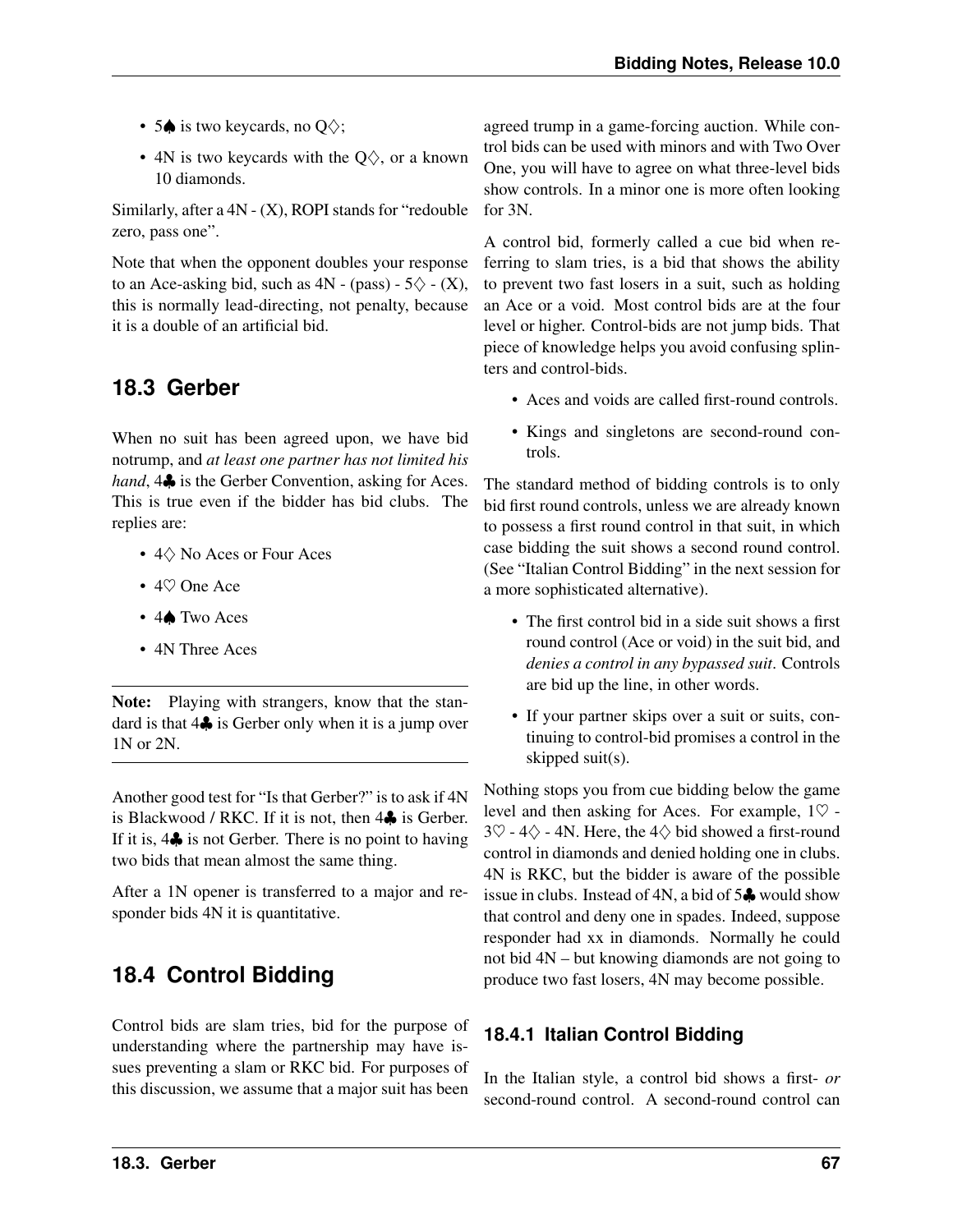<span id="page-73-0"></span>be shown without a first-control having been shown in that suit. These rules are applied to interpret the bids:

- A control bid is a slam try after trump agreement in a major. It promises first- or secondround control. (Again, over minors or in 2/1 these bids are possible but agreement is needed.)
- A control bid is a non-jump bid in a gameforcing auction with an agreed trump suit. Thus  $1\spadesuit - 2\spadesuit - 3\diamondsuit$  is not a control bid because we are not yet in a game forcing auction. But  $1\diamondsuit$  - 1♡ - 3♡ - 3♦! is a control bid because bidding on is game forcing and we have suit agreement.
- A control bid that skips a suit(s) denies a control in that suit. So  $1\diamondsuit - 1\heartsuit - 3\heartsuit - 4\clubsuit$  shows a club control and denies a spade control.
- As long as slam is possible, always show a control bid below the game level. Likewise, don't control bid if partner has a limited hand and slam is not possible.
- A control bid in a 5+ card side suit promises the Ace or King. For example,  $1\spadesuit$  - 2N! - 4 $\diamondsuit$ -  $4\heartsuit$  (control) -  $5\diamondsuit$  shows the Ace or King of diamonds. Opener's suit must be a good suit or he would have bid his shortness, so being able to show possession of the Ace or King is important.
- Once you show a short suit, control-bid that suit only with a void, not a singleton Ace. An example would be a Jacoby 2N auction, with opener rebidding a stiff or void, such as 1♠ - 2N! -  $3\diamondsuit$ ! (stiff or void) -  $4\clubsuit$  (control) -  $4\diamondsuit$ ; this shows opener has a void in diamonds.
- A control bid at the five level promises first round control, because 4N is no longer available.

Bergen gives this example of a five-level control bid:

West East

♠JT752 ♠AK643 ♡AK982 ♡Q64 ♢A4 ♢87  $$2$   $$$  AJT

The bidding is:

 $1\spadesuit - 2N!$  $4\degree$  – 5 $\clubsuit$  (not 4N here)  $5\diamondsuit - 7\spadesuit$ 

The 4♡ bid shows a five-card suit with two of the top three honors. Therefore East knows West has the AK in hearts. East makes the control-bid in clubs to give West a chance to show the Ace of diamonds; for West to immediately bid 4N would be wrong because of the worthless doubleton in diamonds. After knowing all suits are stopped, and foreseeing setting up the hearts for a diamond discard, East can see the tricks for the 26 HCP grand slam. We don't promise this will happen to you, but it shows the power of the method.

Note that quite often preliminary control bids below the level of game allow us to bid 4N where we otherwise could not, or to avoid getting to the five level when we don't belong there.

Bergen's "Better Slam Bidding" and its workbook has excellent examples.

### **18.5 Serious 3N**

When we have agreed to a major at the three level, and we are in a game-forcing auction, a bid of 3N shows serious interest in slam, and asks partner to start control-bidding. A failure to bid 3N shows no interest in slam, but a control bid shows mild interest in case partner has extras.

This convention is explained in more detail in Fred Gitelman's article "Improving 2/1" at www.bridgeguys.com/pdf/GitelmanImprove21.pdf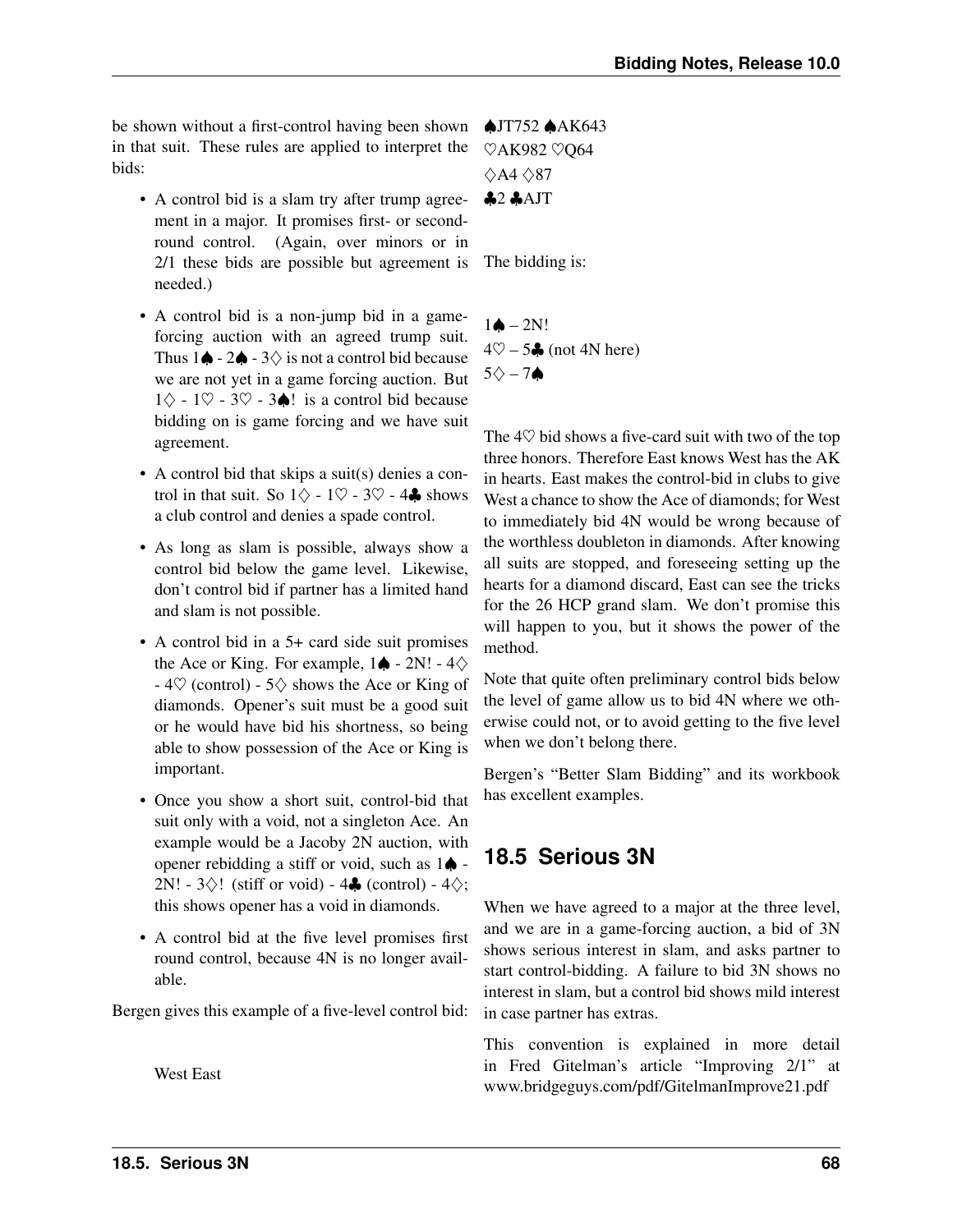### <span id="page-74-0"></span>**18.6 Five Notrump Pick-a-slam**

When we have not agreed on a suit but you determine that the partnership has the points to be in slam, a jump bid of 5N is a great alternative to just shooting out 6N. It is much, much easier to make 12 tricks in a suit, even a seven-card fit, than it is in no-trump.

In response, partner can suggest a suit to play in or bid 6N.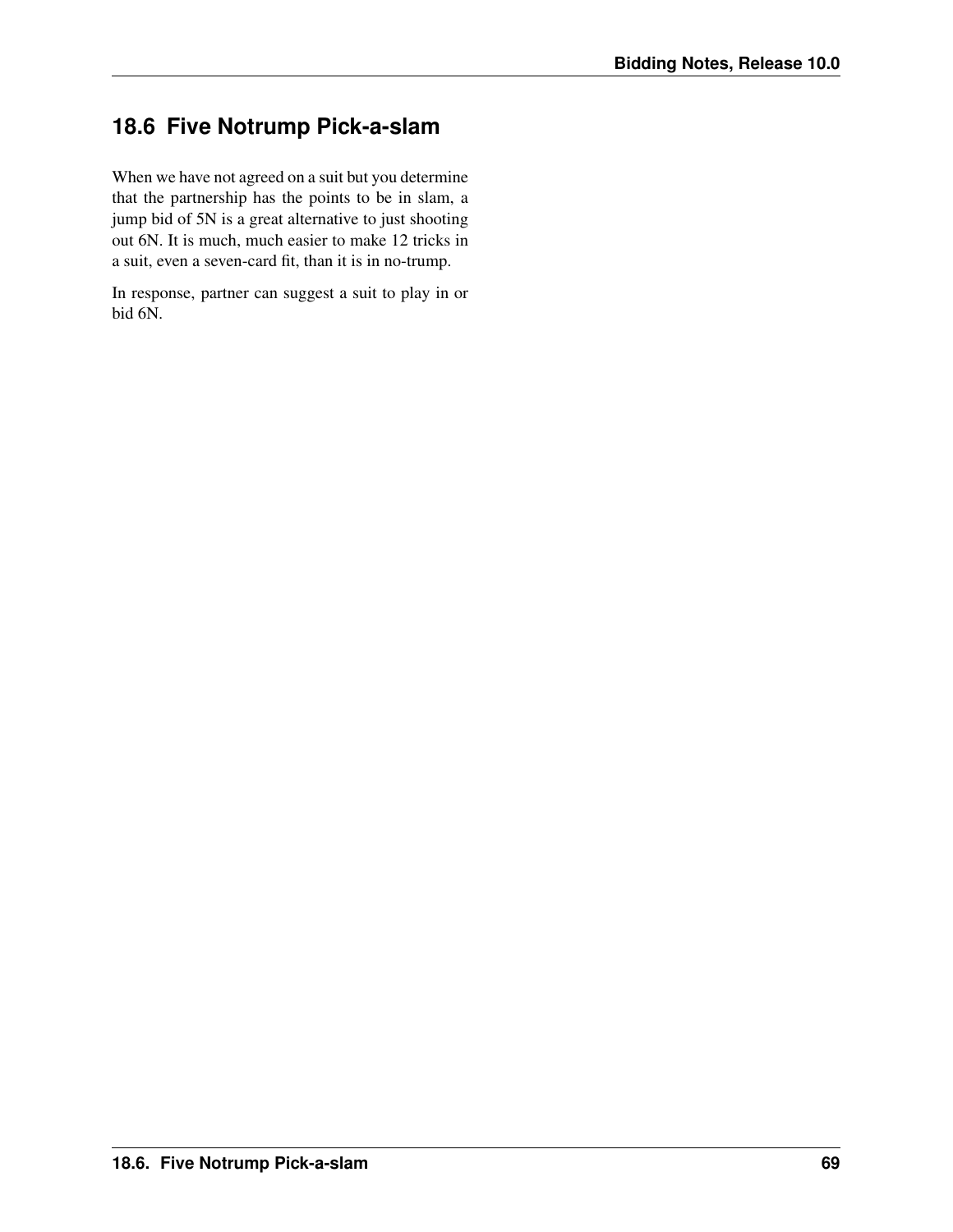### **CONVENTIONS**

<span id="page-75-0"></span>The word "convention" in bridge refers to a bid, or a series of bids, which have an artificial meaning; that is, the bid does not mean what it would literally appear to mean.

You should know that when a convention giveth, it taketh away something else. For example, bidding Stayman 2♣ in response to partner's 1N opener makes it easier to find major suit fits. But, you cannot ever play 2♣ as a contract after partner opens 1N. In this case the tradeoff is worth it.

### **19.1 Burn This Chapter**

An expert pair came to our bridge club after a layoff of 30 years. During that layoff a great deal of the bidding that we discuss in this book was invented. They used very few conventional bids. They were, of course, doomed, right?

Strange thing is, they won the first week. And the second. And most of the weeks since then. Their discussions after a board are more often about defense, not bidding. They have since caught up on bidding methods, but they don't have the same intense focus on them that the rest of us seem to have. When shown these notes, they remarked that our notes on defense should be as big as our notes on bidding.

There are books about defense, but they must be outnumbered 20 to 1 or more. Defense is hard work; conventions are fun and some people seem to think they are getting an "edge" using them and are as excited to add a new one as someone going to a Black Friday sale.

Every time you and your partner have a misunderstanding using a convention, you will likely get a bottom board. The advantage you get from the convention may be at most a few percentage points, in a situation that doesn't come up very often. If you blow that convention just once, it may take a year of correct usages to get back to break even. Many of the conventions simply do not occur very often, so it can't be a big loss not to use them.

Be sure to have a good experience base before adding conventions – nothing can erode your partnership and your own confidence faster than a lot of blown conventional calls. Only play conventions you are both solid on. Do not play a convention someone offers to teach you in the last few minutes before a game.

Almost the worst thing to do is learn a convention's opening bids but be unclear on the followups. Learn the whole convention or don't play it. And your partner has to have done the same.

Note: Better work on your defense first! You're on defense half the time!

### **19.2 What Should I Learn First?**

I'm not an expert, and I'm sure experts value things differently than I do. But for what it is worth, here's my opinion.

- Mandatory to know:
	- *[Jacoby and Jordan 2NT](#page-31-0)* (page 26),
	- *[Gerber](#page-72-0)* (page 67),
	- *[Blackwood](#page-70-0)* (page 65),
	- *[Stayman](#page-18-0)* (page 13),
	- *[Major Transfers](#page-20-0)* (page 15) (a.k.a. Jacoby transfers),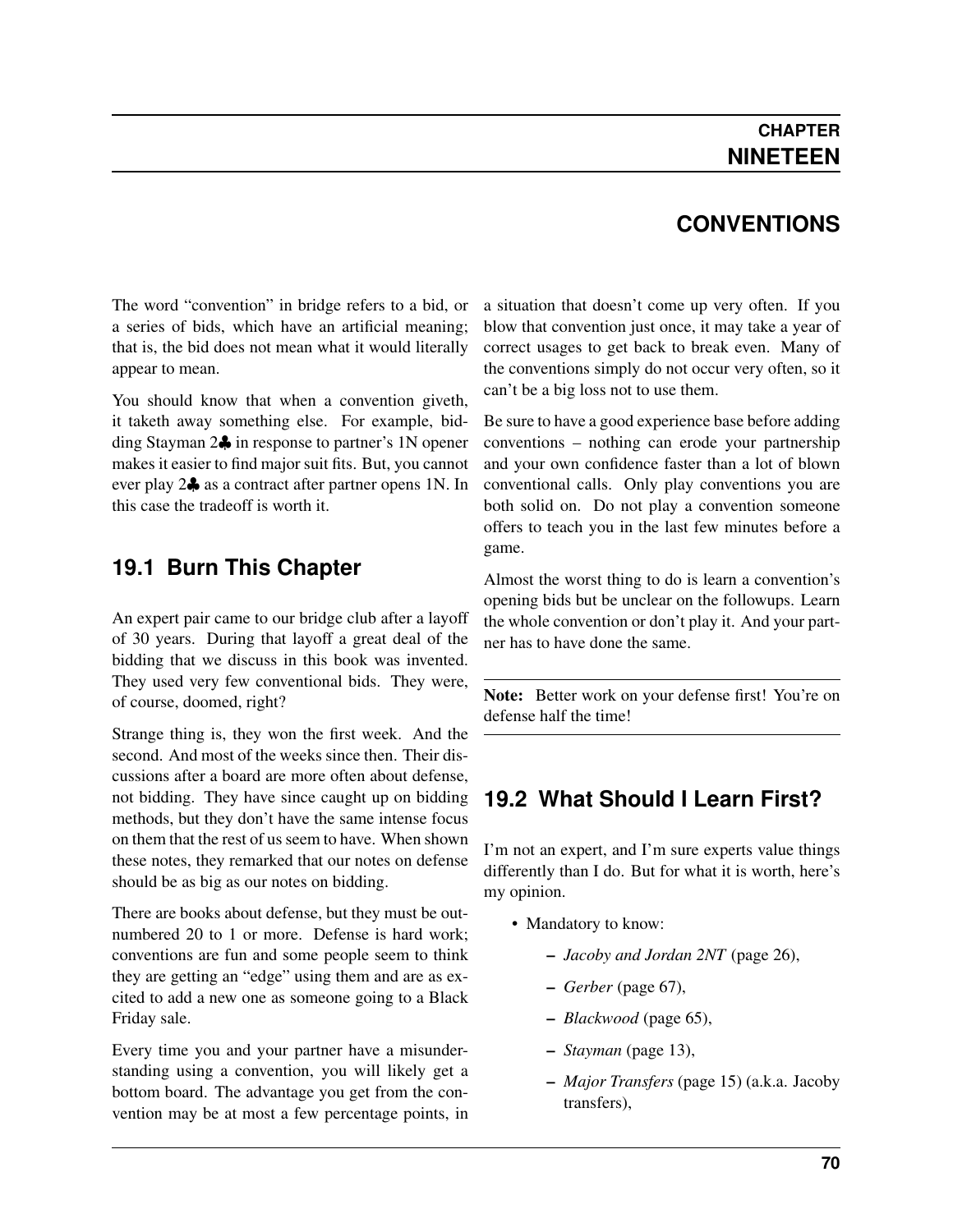- <span id="page-76-0"></span>– *[Minor Relay](#page-22-0)* (page 17),
- *[Negative Doubles](#page-62-0)* (page 57),
- *[Michaels](#page-52-0)* (page 47), and
- *[Unusual 2NT](#page-53-0)* (page 48).
- *[Help Suit Game Tries](#page-33-0)* (page 28), and
- *[Reverse Drury](#page-33-1)* (page 28),
- Next:
	- *[Texas Transfers](#page-22-1)* (page 17),
	- *[Western Cue](#page-79-0)* (page 74),
	- *[Roman Keycard Blackwood \(RKC\)](#page-70-1)* (page 65).
- More difficult but important:
	- *[Fourth Suit Forcing](#page-78-0)* (page 73), and
	- *[New Minor Forcing](#page-77-0)* (page 72).
	- *[Smolen](#page-23-0)* (page 18).
	- Add a defense to 1N openings such as *[D.O.N.T.](#page-54-0)* (page 49)
- Get to  $2/1$ :
	- *[Inverted Minors](#page-40-0)* (page 35).
	- *[Two Over One Game Force](#page-44-0)* (page 39).
- Advanced (see *Advanced Bidding* and *Defensive Bidding*):
	- Four-way transfers
	- Two-Way New Minor Forcing, a.k.a. Two-Way Checkback Stayman.
	- Lebensohl

Two-Way NMF, also called 2-Way Checkback Stayman, is actually better than New Minor Forcing and arguably easier to play. But, you have to learn NMF because it has become the de-facto standard for 2/1 players.

Note: New Minor Forcing (NMF) and Fourth Suit Forcing (4SF) should be learned together, as they are very similar.

# **19.3 Where To Find Conventions Described**

The two-suited bids *[Michaels](#page-52-0)* (page 47), and *[Un](#page-53-0)[usual 2NT](#page-53-0)* (page 48) are described in the chapter on competitive bidding.

Conventions that apply to notrump openers and overcalls are described in the *[Opening a Strong Notrump](#page-16-0)* (page 11) chapter and include *[Texas Transfers](#page-22-1)* (page 17), *[Gerber](#page-72-0)* (page 67), *[Stayman](#page-18-0)* (page 13), *[Ma](#page-20-0)[jor Transfers](#page-20-0)* (page 15), and *[Minor Relay](#page-22-0)* (page 17).

D.O.N.T. is a defense to their 1N opener discussed at *[D.O.N.T.](#page-54-0)* (page 49).

Conventions that apply to major suit raises only are described in the *[Major Openings](#page-29-0)* (page 24) chapter, and include *[Reverse Drury](#page-33-1)* (page 28), *[Jacoby](#page-31-0) [2N](#page-31-0)* (page 26), *[Help Suit Game Tries](#page-33-0)* (page 28), and *[Bergen Raises](#page-37-0)* (page 32).

The Minor Suit Opener chapter includes information on *[Inverted Minors](#page-40-0)* (page 35).

Conventions related to slam bidding are described in the *[Slam Bidding](#page-70-2)* (page 65) chapter.

The *[Two Over One System](#page-44-0)* (page 39) has its own chapter. As explained there, it is not legitimate to play the 1N Forcing convention by itself; it has to go with Two Over One. When people say they play Two Over One, they are commonly going to be playing New Minor Forcing and Inverted Raises, plus all the above Mandatory and Worthwhile conventions mentioned above.

Many conventions have more advanced variations or alternatives, as explained in two other books in this series: *Advanced Bidding* for offensive conventions, and *Defensive Bidding* for defensive one. Included are an expanded discussion of Bergen Raises and popular defenses to 1N openers.

*[New Minor Forcing](#page-77-0)* (page 72) and *[Fourth Suit Forc](#page-78-0)[ing](#page-78-0)* (page 73) are explained below.

Some books on conventions are listed in the Resources chapter.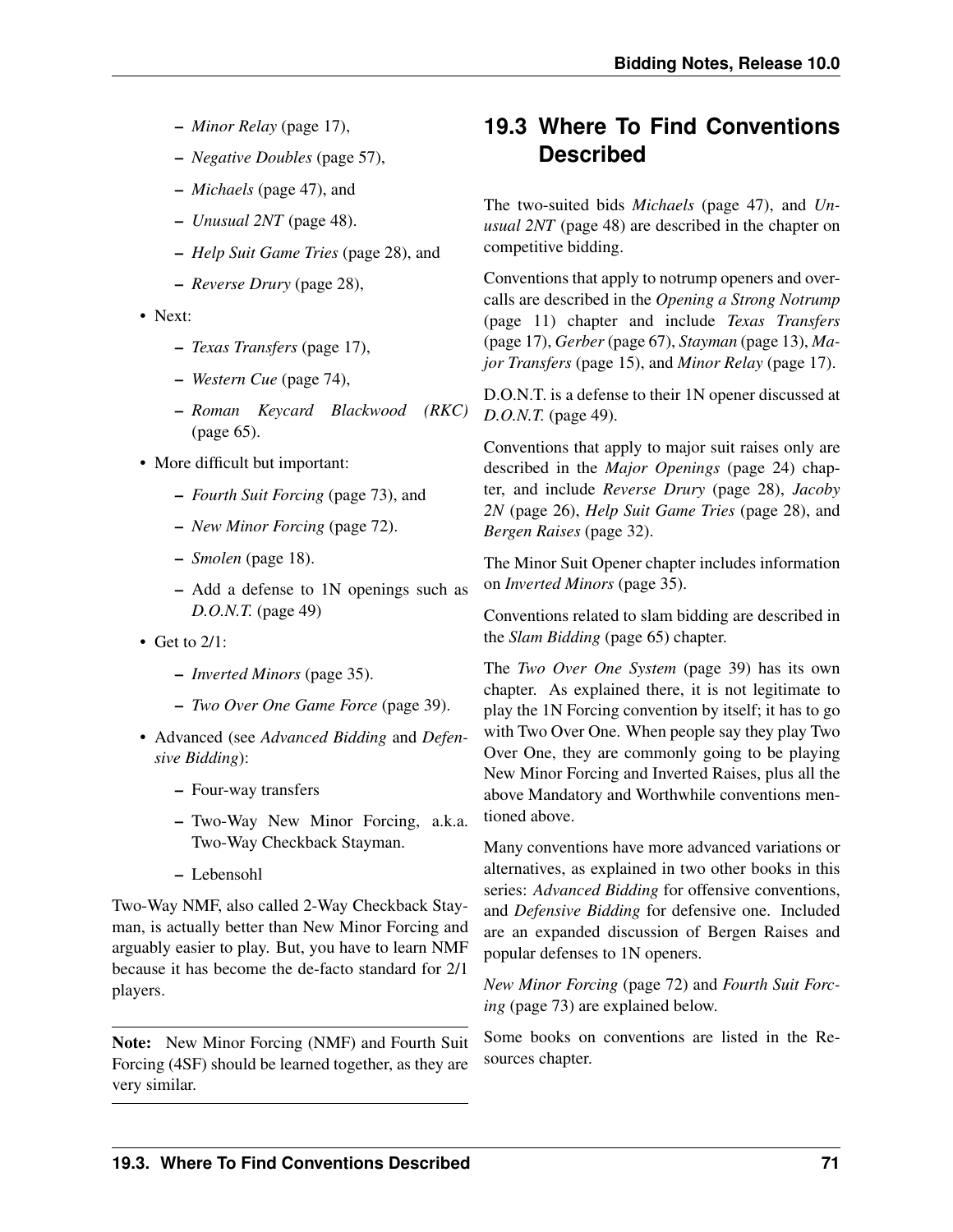### <span id="page-77-1"></span>**19.4 About Alerts**

An alert is a procedure required when someone makes a bid that does not show the "expected length or strength" that it appears to mean. Such bids are shown in my books with an exclamation mark after them.

Some bids that would appear to need an alert do not because they have become so common that they are no longer "unexpected" meanings. In some cases the ACBL has decided the alert is helping the offense by reminding partner of the special meaning more than it is helping the defense. The most famous of these is Stayman:  $1N - 2$ , would seem to require an alert because it does not show clubs. But by now, "everybody" knows that.

It is better to alert if you aren't sure. Opponents will help you learn when it is not necessary.

Say "Alert" and show the Alert card, promptly, when your partner makes an alertable bid. Do NOT explain the bid unless asked. When asked, give the explanation. Tell what the bid means ("a limit raise") rather than the convention name ("Reverse Drury")

It is unfair to your opponents not to give a clear explanation. If you aren't sure, say what you're going to believe about it without any hemming and hawing. If you're wrong, you're wrong.

If you realize some time later in the auction that you failed to alert partner's bid, call the director immediately. If the auction is over, call the director immediately if your side is declaring, but wait until the end of play if you are on defense.

If your partner explains your bid incorrectly, or failed to alert, you have to tell the opponents that, but only at the right time:

- If your side declares, call the director at the end of the auction.
- If you are on defense, do it after the hand is over – to do it earlier is to help your own side's defense and not allowed.

You do have to volunteer this information. You might say to the opponents, for example, "There was a failure to alert my 2N bid. It showed a game-forcing

spade raise"; or, "My partner's explanation of my 2N bid was not correct. We do not play it that way over an overcall."

If your partner explains your agreement correctly but you didn't bid it that way, you need not say anything. An upset opponent may call the Director or press you about it, and your answer is, "My partner explained our agreement correctly."

If your deviate from your agreement frequently, it creates an illegal implicit understanding; if you forget now and then, or very rarely do something odd because you want to, it is ok. The test is that your partner should be no more likely to guess that you're not following the agreement than your opponents are.

Read the ACBL's Alert Pamphlet, Alert Chart, and Alert Procedures documents for more information.

Some advice: when an opponent alerts a bid, or makes a bid you do not understand, it is good strategy not to ask for an explanation until the end of the auction or at some point when it might affect your bid. You're only helping them remember or discover a misunderstanding. They aren't supposed to profit from the latter but they often do and directors have a horrible time with such cases. I call this, "Don't Ask, Don't Tell", because a consequence of asking is telling their partner, not just you. When you do ask, ask the partner of the person who made the bid.

If on defense, and your partner has the opening lead, you should wait until he places his lead on the table face down and says, "Questions, partner?" My favorite answer is, of course, "Why are you leading? It isn't your lead." That's why he puts it face down, to save face if he's leading out of turn.

### **19.5 New Minor Forcing**

<span id="page-77-0"></span>When a 1N or 2N rebid has been made over a major suit call by the responder, any bid of an *unbid* minor (hence, a *new* minor) is NMF. It is forcing for one round and is at least invitational. Over 2N it is of course game forcing.

NMF is usually made holding five cards in a major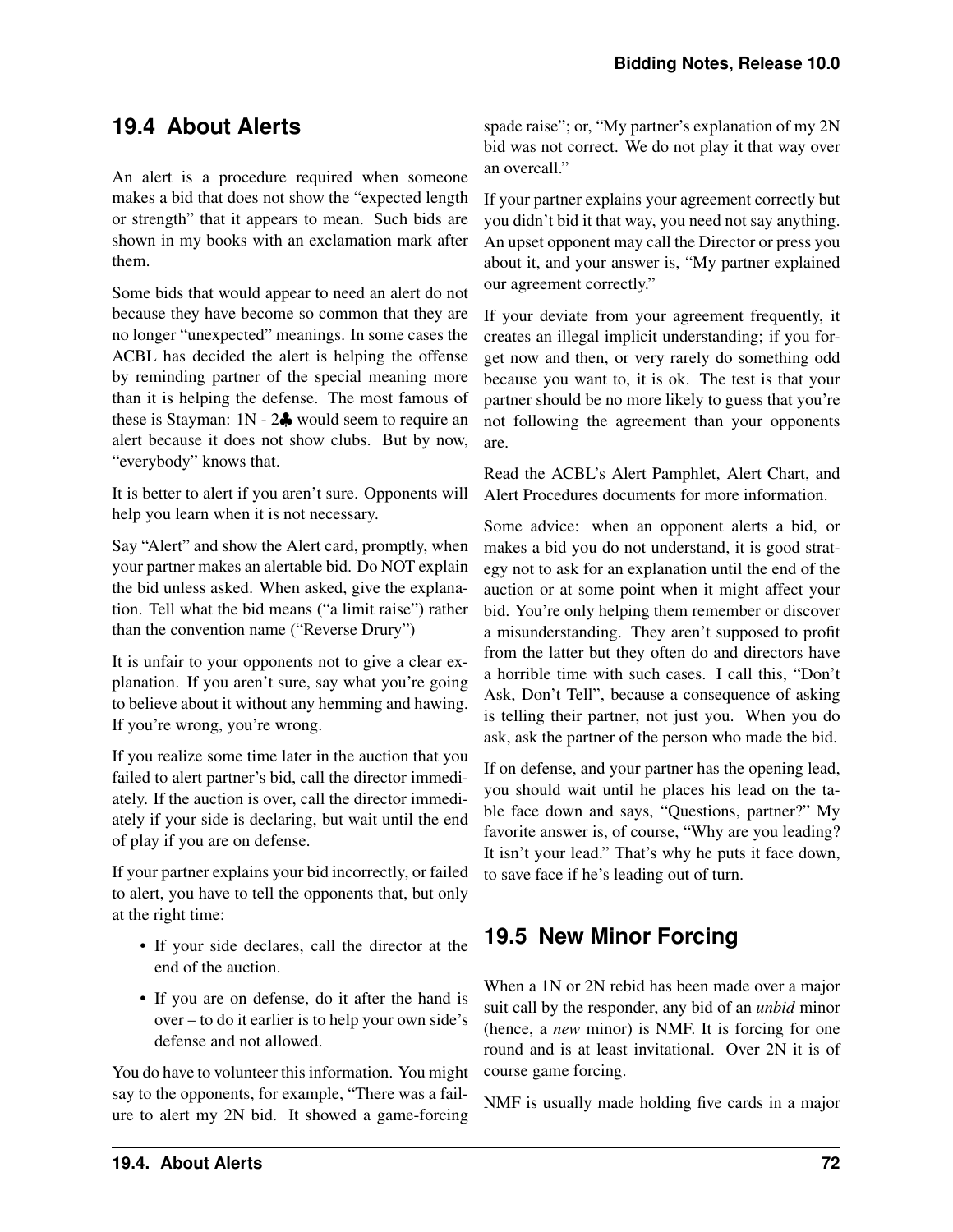<span id="page-78-1"></span>that has been bid at the one level, hoping for a 5-3 fit in the suit. It also can be bid holding four cards in the "other major".

Here are examples:

•  $1\diamond - 1\heartsuit - 1N - 2\clubsuit!$  (NMF)

Responder holding five hearts wants to know if we have a 5-3 fit. Note opener does not have four spades in this auction, so NMF would not be used to find a spade fit.

•  $1\clubsuit - 1\spadesuit - 1N - 2\diamondsuit$ !(NMF)

Responder holding five spades and possibly four hearts would again like to check for a fit. Responder bypassed  $1\heartsuit$  originally, so he either does not have four hearts or he bypassed them because he had five spades.

 $\cdot$  1 $\heartsuit$  – 1 $\triangle$  – 2N - 3.  $\angle$ !(NMF)

Responder holding five spades would like to check for a fit.

Responding to New Minor Forcing, in order of priority, responder bids:

- Show four of the other major by bidding it. For example,  $1\diamondsuit - 1 \spadesuit - 1N - 2 \clubsuit$ !(NMF) - 2 $\heartsuit$
- Show three in partner's major and a maximum (14 points) by jump bidding it. For example,  $1\diamondsuit - 1 \spadesuit - 1N - 2 \clubsuit!(NMF) - 3 \spadesuit$
- Show three in partner's major but no maximum by bidding it. For example,  $1\diamondsuit - 1\spadesuit$  $-1N - 2$  $(NMF) - 2$  $\diamond$ .
- Repeat your minor to show no fit and a minimum.
- Bid 2N to show no fit but a maximum.

Note that we bid the other major rather than show 3 card support at first. If there is a double 5-3 and 4-4 fit, we want the suit with the 4-4 to be trump, hoping to set up the other for discards as a side suit.

Sometimes it takes longer to tell the story but the story gets told. Compare these continuations after  $1\diamondsuit - 1\spadesuit - 1N - 2\clubsuit$ !(NMF). The responder has bid spades:

- 2♡(opener has 4 hearts)-3♠(has five spades)- 4♠(has 3 spades and accepts invite)
- 2♠(opener has 4 hearts)-4♡(me too, plus extras)
- 2♠(opener has 3 spades, minimum, denies four hearts)
- 3♠(opener has 3 spades, and 14 points, denies four hearts)

When no fit is found:

- $1\clubsuit 1\spadesuit 1N 2\diamondsuit!$  (NMF)  $3\clubsuit$  (no 3 spades or 4 hearts, minimum)
- 1 $\clubsuit$  1 $\spadesuit$  1N 2 $\diamondsuit$ !(NMF) 2N(no 3 spades or 4 hearts, maximum)

When opener shows a maximum, it is game forcing, because responder invited by bidding NMF.

NMF is important enough to have its own box on the convention card, in the lower right. It is one of a class of bids that are generically referred to as "checkback" bids, and those bids share generally the kinds of responses that NMF uses. Compare NMF with Fourth Suit Forcing, for example.

NMF has a variant, two-way NMF, described in *Advanced Bidding*.

### **19.6 Fourth Suit Forcing**

<span id="page-78-0"></span>Bidding the fourth suit may describe your hand, but is unlikely to find a fit with partner. For example,

$$
1\diamondsuit-1\spadesuit-2\clubsuit-2\heartsuit
$$

While it is possible opener has four hearts, it isn't too likely given that he already has at least 8 cards in the minors. Fourth Suit Forcing gives you a way to bid a hand where you need a forcing bid but don't have a natural one. For example, suppose responder has, in the auction  $1\diamondsuit - 1 \spadesuit - 2 \clubsuit - ?$ :

♠KQJ86 ♡- ♢A93 ♣KJT82

With 14 points, responder must drive the auction to game. But alas,

• 2♢ will be passed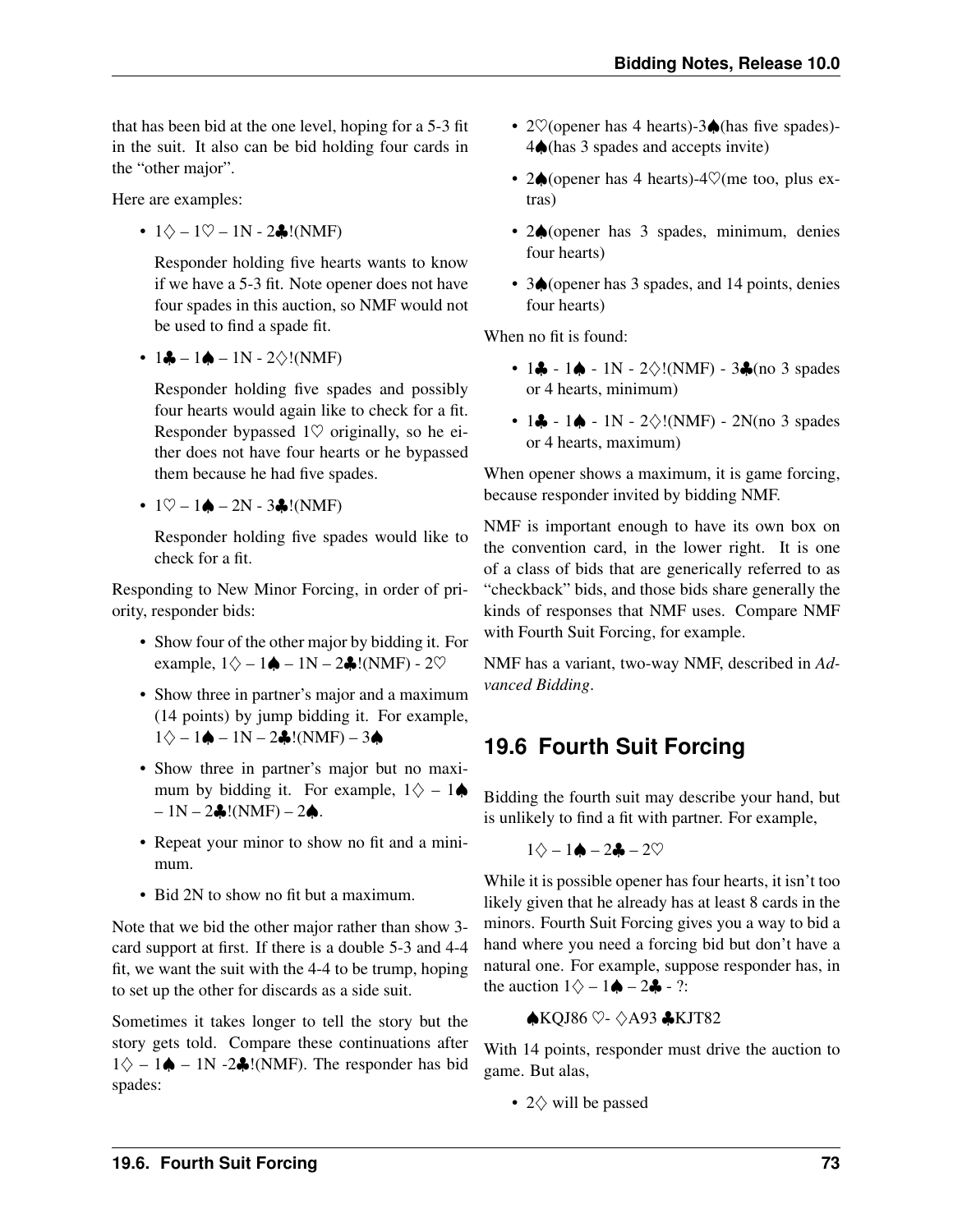- <span id="page-79-1"></span>• 2♠ could be passed
- 2N could be passed (besides being frightening)
- 3. could be passed
- 3♢ could be passed
- them
- 3N could be very, very wrong.

But  $2\heartsuit$ !(forcing, says nothing about hearts) forces the auction to game (or four of a minor). Everyone can slow down, and responder's next bid will further explain his hand. Note that Fourth Suit Forcing (FSF) almost always implies that the suit responder bid first is five cards long; opener assumes so.

The auction  $1\clubsuit - 1\diamondsuit - 1\heartsuit - 1\spadesuit$  is natural, not fourth-suit forcing. You must bid 2♠!(forcing) instead to force to game in this case.

The fourth-suit forcing bid says nothing about the fourth suit. You could have a void in it. So if you want to show a real suit, you have to bid it again on your next turn.

Some play FSF as forcing only for one round; ask a new partner and check the appropriate box in the bottom right of your convention card.

#### **19.6.1 Opener's Rebid**

After FSF, opener further describes his hand, and tries to give responder information on two important fronts:

- As with New Minor Forcing opener will try to show 3-card support.
- Lacking support, we want to show a stopper in the fourth suit if we have one by bidding notrump at a level appropriate to our strength.

Example:

•  $1\diamondsuit - 1\spadesuit - 2\clubsuit - 2\heartsuit!$  (forcing, says nothing about hearts) Holding 3 spades, we bid 2S. Otherwise, we bid 2N with a heart stopper.

With opener lacking a heart stopper or 3 spades, the auction might go:

1♢ – 1♠ 2♣ – 2♡!(forcing, says nothing about hearts) 3♣ – 3♢ 4♢

• 3♠ sets spades as trump, so we'd need six of Here responder's bid of 3♢ showed a two-suited hand in a way that could not be passed since a game force was in effect. Had the responder had an invitational hand with spades and diamonds, he would just bid  $1\diamond - 1 \spadesuit - 2 \clubsuit - 3\diamond$ .

> Opener knows that since he denied a heart stopper, when responder did not bid 3N, that game is not possible, so goes on to  $4\diamondsuit$  to await responder's decision about 5♢. Good defenders will know to lead the fourth suit if you try to sneak through in 3N.

### **19.7 Western Cue**

<span id="page-79-0"></span>When we are in a contested auction a (usually) threelevel cue-bid of the opponent's suit denies a stopper in their suit(s) and asks partner to bid notrump to show a stopper in the suit bid by the opponents. For example:

```
1♢ (1♡) 1♠ - 2♣ - 3♡!(asking for
heart stopper)
```
Responder is asking opener to bid 3N if he has a stopper in hearts. Unless responder has quite a few extra points, he'll generally have some help in hearts.

Generally, Western Cuebids are made at the three level while a two-level cuebid is usually a limit raise or better.

Over 1♠ or 2♠, a bid of 3♠ should be Western Cue, asking partner to bid 3N with a spade stopper. There isn't enough room for Michaels over 2♠.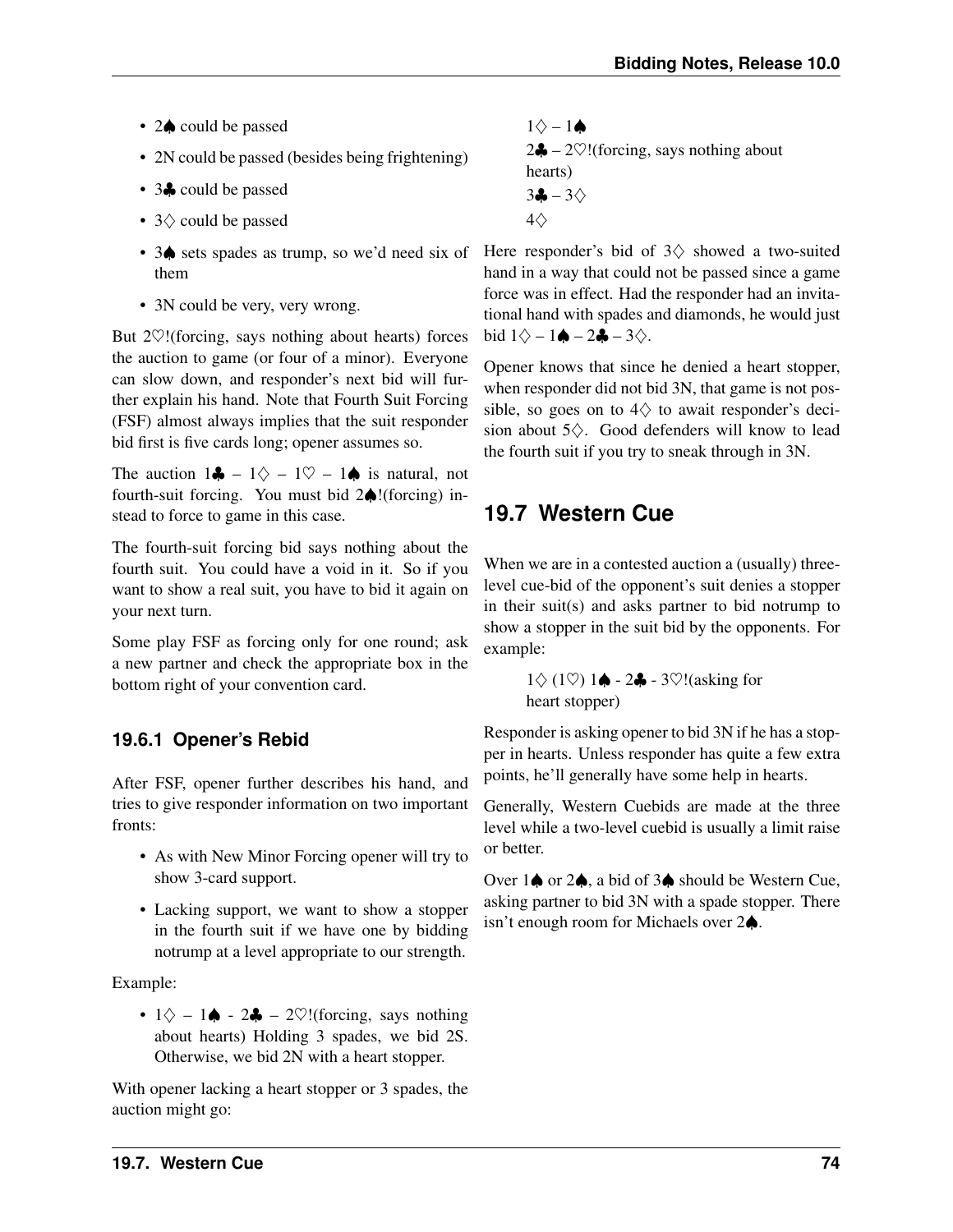### **GLOSSARY**

<span id="page-80-4"></span>Conventions and concepts described as "advanced" are in the *Advanced Bidding* notes.

- 2/1 Stands for the advanced system Two Over One Game Force, or the signature meaning of a non-jump bid of two of a new suit over partner's one bid in a suit.
- <span id="page-80-1"></span>advancer The partner of the *[overcaller](#page-81-0)*.
- alert To give a required notification to the opponents. The need for an alert is shown by an exclamation point following the bid. If the opponents ask what the bid means, the proper explanation is shown following the exclamation point.
- announce To say aloud certain explanations, such as notrump ranges.
- attitude When signaling on defense, refers to showing if you want a suit continued or not.
- **balanced** A hand with an even distribution of suit lengths, 5-3-3-2, 4-4-3-2, or 4-3-3-3.
- <span id="page-80-2"></span>balancing To make a bid in *[passout seat](#page-81-1)* when your partner has passed. For example,  $(1 \heartsuit)$  - P -(P) - 1 $\spadesuit$  and (1 $\heartsuit$ ) - P- (2 $\heartsuit$ ) - P; (P) 2 $\spadesuit$  are balancing bids.

#### business double A synonym for *[penalty double](#page-81-2)*

- <span id="page-80-3"></span>bust A hand with very few points; no Aces or Kings, and at most one Queen.
- Captain Refers to the partner who knows the other's strength and shape within sufficient limits that he must decide the correct path to the final contract, after possibly gathering more information. Later, switches of leadership may occur, but generally the Captain is in charge.
- competitive A hand, or a bid indicating a hand, strong enough to bid but not strong enough for

<span id="page-80-0"></span>bidding game.

- control bid A bid showing an Ace or void; or in the Italian system, first or second round control of that suit.
- controls Refers to the number of control points in a hand, counting an Ace as 2 and a King as 1. Also refers to a certain advanced system for responding to a 2♣ opener.
- convention A bid which changes the standard meaning of that bid to serve another purpose, together with its followups.
- cooperative double A double that is nominally for takeout but which seeks partner's opinion on the best action to take.
- count When signaling on defense, refers to showing the current number of cards held in a suit.
- cue bid A bid of a suit already bid by the opponents. Cue bid is also an older term for *[control bid](#page-80-0)*.
- current count When signaling on defense, refers to showing the number of cards in a suit that one holds at the moment, as opposed to originally.
- doubleton A suit of exactly two cards. Called *worthless* if it does not contain an Ace or King.
- Drury A convention played after a major opening in third or fourth seat when the responder is a passed hand, to show a limit raise or better. Reverse Drury and Two-Way Reverse Drury are two variants; the original version is almost never played today.
- flag bid An artificial bid that shows one of two different suits. An example is after a  $1N - 2\spadesuit$ minor relay convention, opener bids 3♣. If responder then bids 3 of a major it is a flag bid,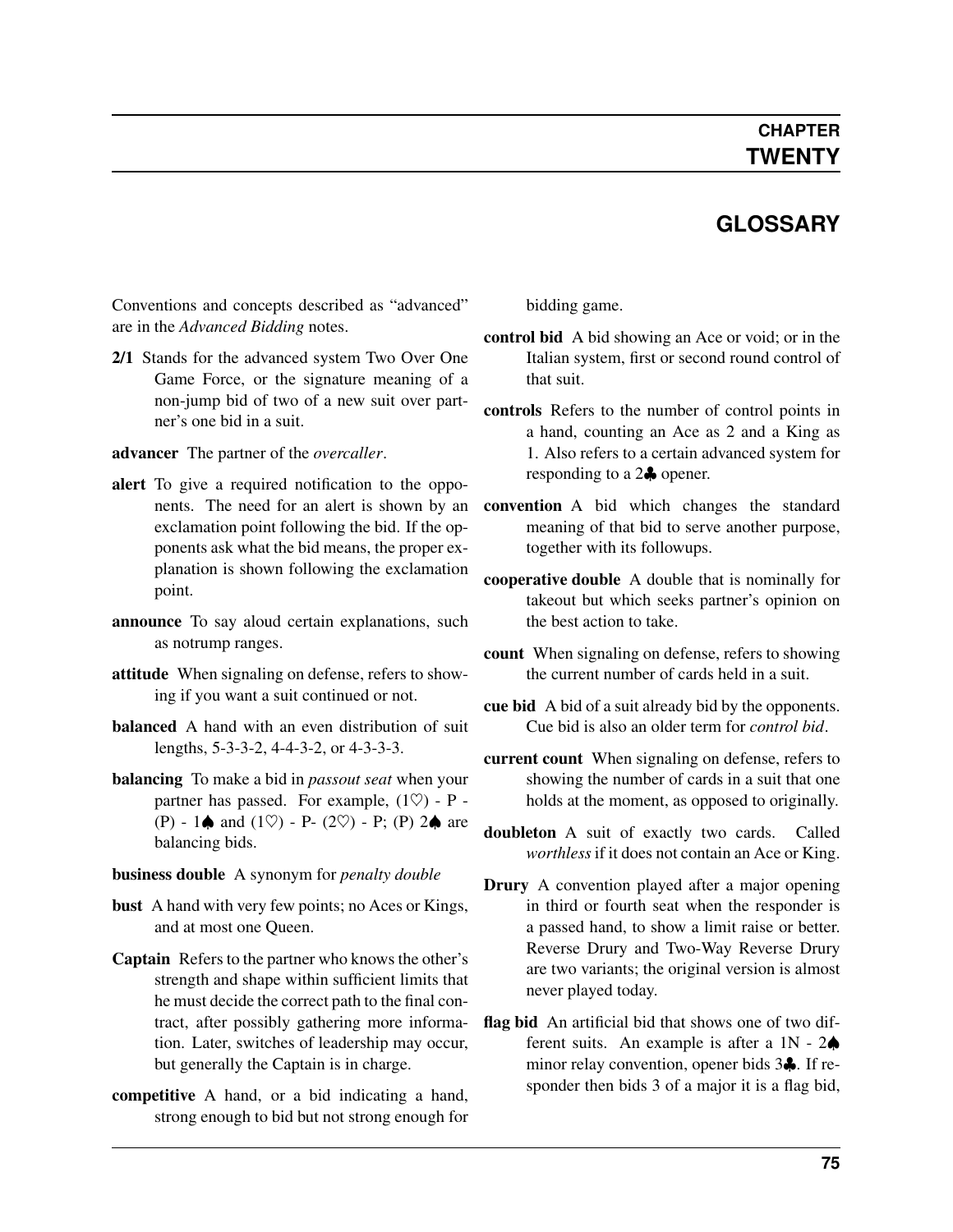try in diamonds.

- flat A flat hand is one with a shape of 4333.
- gadgets A gadget is a convention that is usually applicable in a small niche bidding situation, or which is considered a minor tweak on another convention. Gadgets are often inappropriate for intermediates or casual partnerships.
- <span id="page-81-3"></span>game forcing A hand, or bid indicating a hand, strong enough to require bidding that leads to a game or four of a minor suit. Abbreviated " $gf$ ".
- Garbage Stayman An optional convention used with Stayman to show weak hands 5-4 or 5-5 in the majors. Responder bids 2 $\heartsuit$ ! after a 2 $\diamondsuit$ response to Stayman, asking opener to pass or correct to spades.
- Gerber A bid of 4 clubs that asks responder how many Aces he holds.
- <span id="page-81-0"></span>gf An abbreviation of *[game forcing](#page-81-3)*.
- good suit A "good suit" is one with 2 of the top 3 honors or 3 of the top 5, but not QJ10, and usually five or more cards.
- <span id="page-81-1"></span>grand Short for *grand slam*.
- <span id="page-81-4"></span>HCP High-card points. See Hand Evaluation.
- <span id="page-81-5"></span>intervenor Another word for *[overcaller](#page-81-0)*.

<span id="page-81-2"></span>inv An abbreviation of invitational.

- invitational A hand, or a bid indicating a hand, within 2 points of being game forcing. Abbreviated INV.
- <span id="page-81-6"></span>jump-shift A bid of a new suit (a shift) one level higher than it needs to be (a jump).
- Law of Total Tricks A guideline used to help determine how high to bid in a competitive auction. With a trump fit of 8 cards or more, and the *[HCP](#page-81-4)* fairly evenly divided, the number of tricks the partnership can expect to win is approximately the total number of trump held by the partners.
- leave it in To pass partner's *[takeout double](#page-82-0)*.
- <span id="page-81-8"></span><span id="page-81-7"></span> $3\heartsuit$  showing a slam try in clubs and  $3\spadesuit$  a slam Lebensohl An advanced convention for disambiguating strengths of responder's hand especially after an overcall of a 1N opener.
	- LHO Left hand opponent; the player to the left of the player
	- major Spades or hearts; frequently abbreviated M.
	- minimax A style of making two-suited bids, in which the bid is not used for intermediate hands.
	- minor Diamonds or clubs; frequently abbreviated M.
	- Minorwood An ace-asking bid of four of the minor, played with inverted minors.
	- negative double A double that shows strength in unbid suits is called a negative double. The most common example is partner opens a suit and is overcalled in another suit; then a double by responder is a negative double.
	- overcaller The player that overcalled; the partner of the *[advancer](#page-80-1)*. We also call him the *[intervenor](#page-81-5)*.
	- pass or correct A bid intended to either be passed or corrected to another suit. See Minor Relay for an example.
	- passout seat A bidder about to make the third consecutive pass, ending the auction. After an opening bid and two passes, to bid in passout seat is called *[balancing](#page-80-2)*.
	- penalty double A double made with the intent of having partner pass, to collect penalties.
	- preempt Short for *[preemptive](#page-81-6)* bid.
	- preemptive Describes a bid intended to interfere in the opponents auction, usually by or opening or jumping in a long suit.
	- pull To pull a double means to bid over partner's *[penalty double](#page-81-2)*.
	- quantitative A bid that invites partner to bid slam if on the top of his known range. In conversation, often abbreviated as *quant*.
	- rattlesnake Describes a hand with a 4441 shape (or 5440, if the five-card suit is a minor).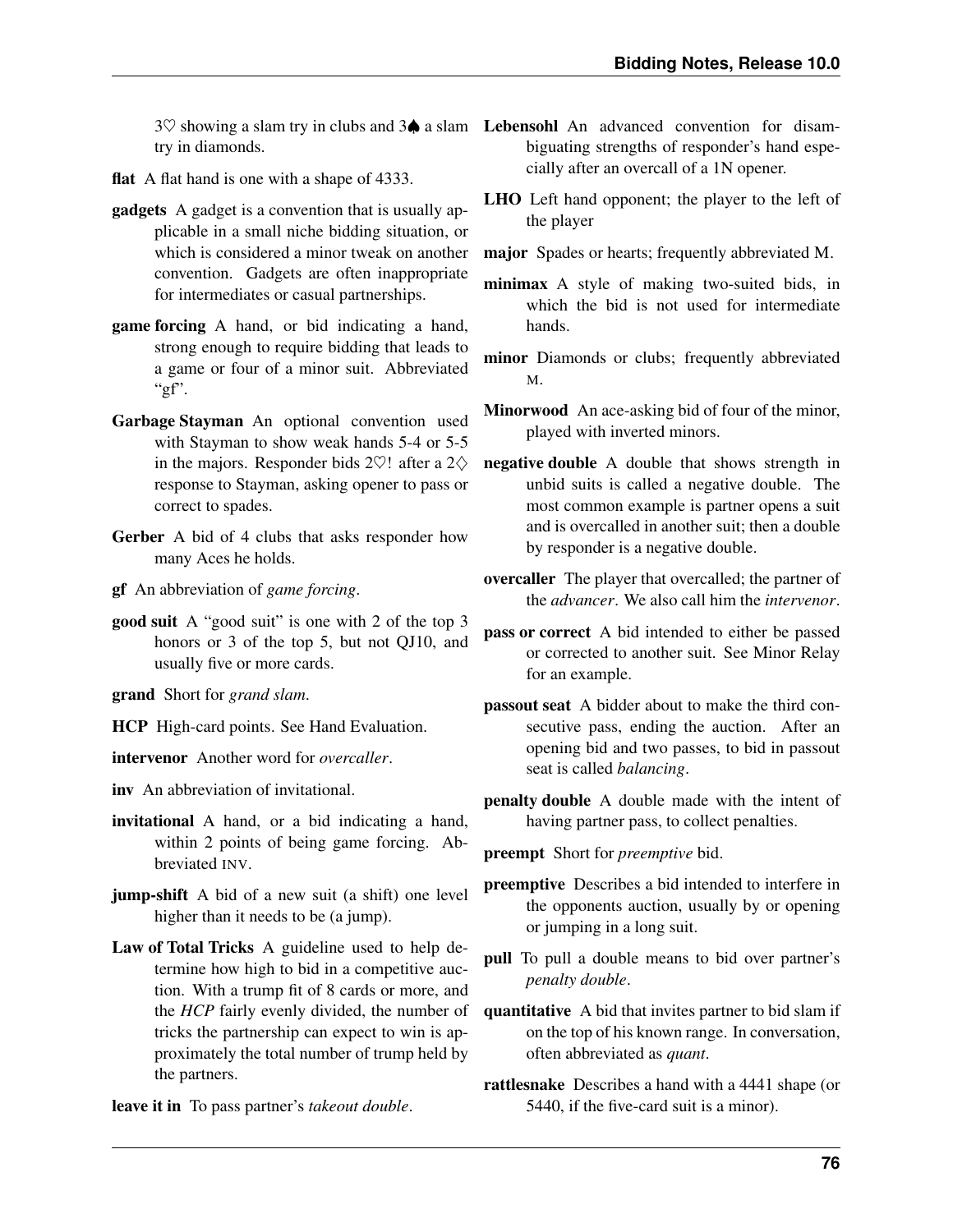suit, but does not imply possession of that suit by the bidder. Compare to *[transfer](#page-82-1)*.

responder The partner of the opener

- responsive double An advanced convention used to
- reverse (1) a bid in a suit higher than the suit you first bid, showing a stronger hand than you've shown so far; or (2) an adjective applied to the name of a convention indicating a variant in which two of the bids are interchanged, as in Reverse Bergen or Reverse Drury.
- RHO Right hand opponent; the player to the right of the player
- right-side A bidding manuever designed to have the stronger hand be the declarer.
- Rubensohl A *[transfer](#page-82-1)* version of *[Lebensohl](#page-81-7)*. Be afraid. Be very afraid.
- Rule of 17 A guideline used to help determine whether or not to raise a preemptive major bid by partner to game. The rule says to add your *[HCP](#page-81-4)* and number of trumps, and bid game if the total is 17 or more.
- Rule of 20 A hand is said to satisfy the Rule of 20 if its number of high card points plus the sum of the lengths of its two longest suits adds up to 20 or more.
- runout A method of escaping from a penalty double, such as a double of a 1N opener.
- Sandwich 1N After opponents have bid 1x 1y, a 1N conventional bid to show the other two suits with a sub-opening hand.
- semi-balanced A hand with a 5-4-2-2 or 6-3-2-2 shape, the longest being a minor.
- short A suit is *short* if it contains 2 or fewer cards.

<span id="page-82-2"></span>singleton A suit containing just one card.

slamish A hand, or a bid showing a hand, that possibly but not definitively might contribute to a slam.

- <span id="page-82-4"></span><span id="page-82-3"></span>relay A bid which requires partner to bid a certain Smolen An artificial convention to show the fivecard suit in a five-four hand.
	- SOS redouble A redouble in the passout seat after an opening bid has been doubled for takeout or for balancing.
	- compete after partner makes a takeout double. splinter A triple-jump bid showing a stiff or a void in the suit bid and agreeing to partner's lastbid suit as trump. Examples are  $1\spadesuit$  - 4 $\heartsuit$ !, 1 $\heartsuit$  $-4$ . 4.  $\ldots$  and the tricky one,  $1\heartsuit - 3\spadesuit$ !.
		- Stayman The Stayman Convention is classically a bid of the lowest number of clubs after a notrump opening; it inquires about the opener's major suit holdings. The term is also used to refer other bids with the same purpose.

stiff Slang for *[singleton](#page-82-2)*.

- super-accept A jump agreement in response to a *[transfer](#page-82-1)*.
- support double An advanced convention used to show exactly 3-card support for responder's suit.
- <span id="page-82-0"></span>takeout double A double that asks partner to bid, usually with an emphasis on getting partner to reveal an unbid major suit.
- tenace A holding that includes two cards separated by one missing one, such as AQ or KJ. Such a holding is strong if behind the missing card, but weak if the stronger card(s) are behind it. The missing card is said to be onside if ahead of the tenace, and offside otherwise.

thirteen The most important number in bridge.

<span id="page-82-1"></span>transfer A bid which requests partner to bid a certain suit which is held by the bidder; the intent is usually to cause partner to be the declarer if that suit is trump. Usually the suit bid is one denomination less than the suit requested, known as the *target suit*.

> If partner bids the target suit as requested it is called *accepting* the transfer. If he bids it but one level higher than necessary it is called a *super-accept*; and if he bids something else it is called *breaking* the transfer.

Compare to *[relay](#page-82-3)*.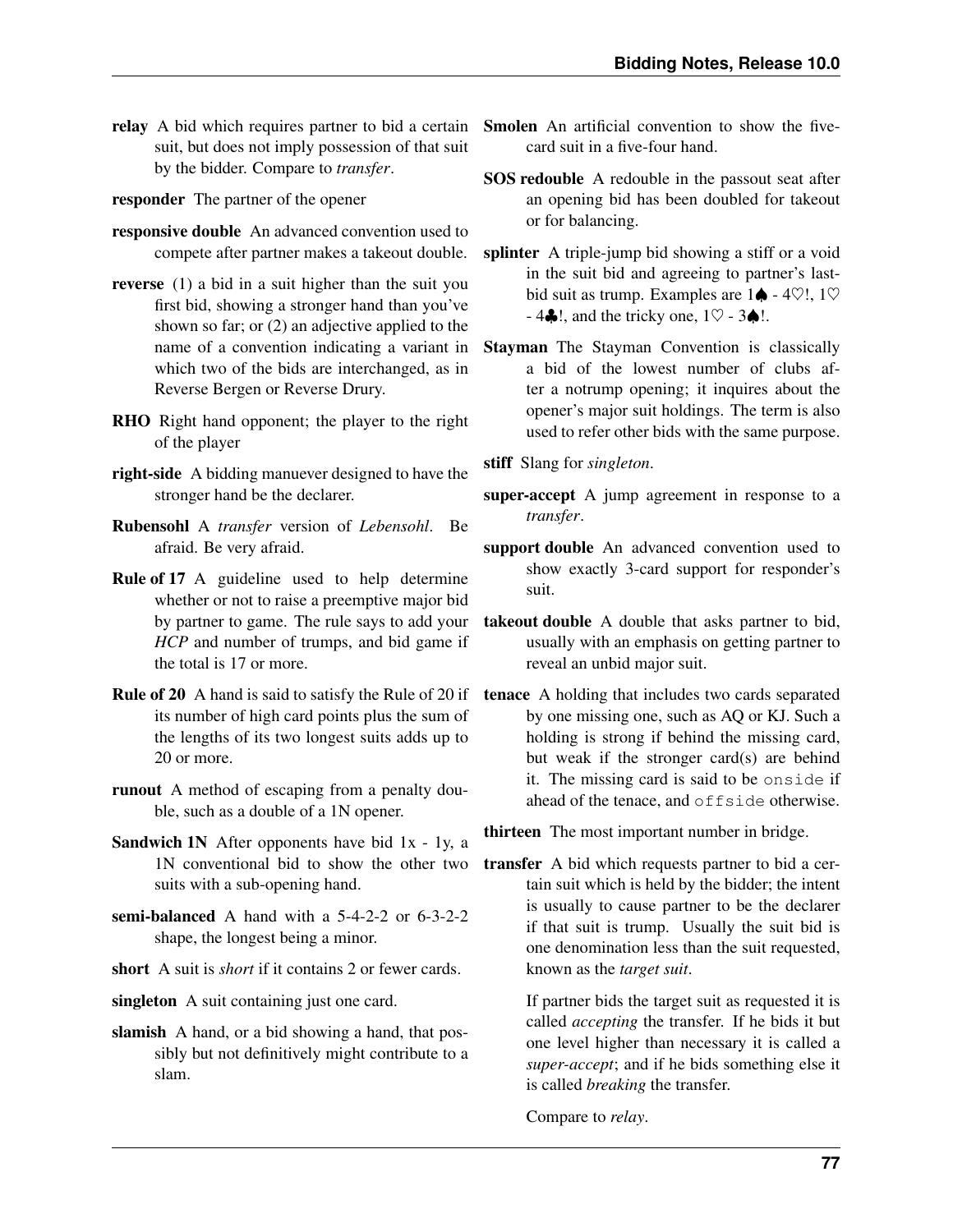- <span id="page-83-0"></span>Two Over One An advanced version of Standard American. Also written 2/1.
- UDA Short for "upside down attitude, right-side up count". A low card is encouraging or from an even number.
- UDCA Short for "upside-down count and upsidedown attitude" card signals. A low card is encouraging or from an odd number.
- underlead To lead a small card from a suit containing an honor; for example to lead the 5 from K985.
- unpassed hand A hand that has not yet had a chance to bid, or did have a chance but did not pass.
- void A suit containing no cards.
- W W is our notation for the "other" major in an auction where a major M has been bid.
- w w is our notation for the "other" minor in an auction where the a minor m has been bid.
- weak A hand, or a bid indicating a hand, too weak for any but obstructive action.

X Double

- XX Redouble
- yarborough A hand containing no honors; a real *[bust](#page-80-3)*.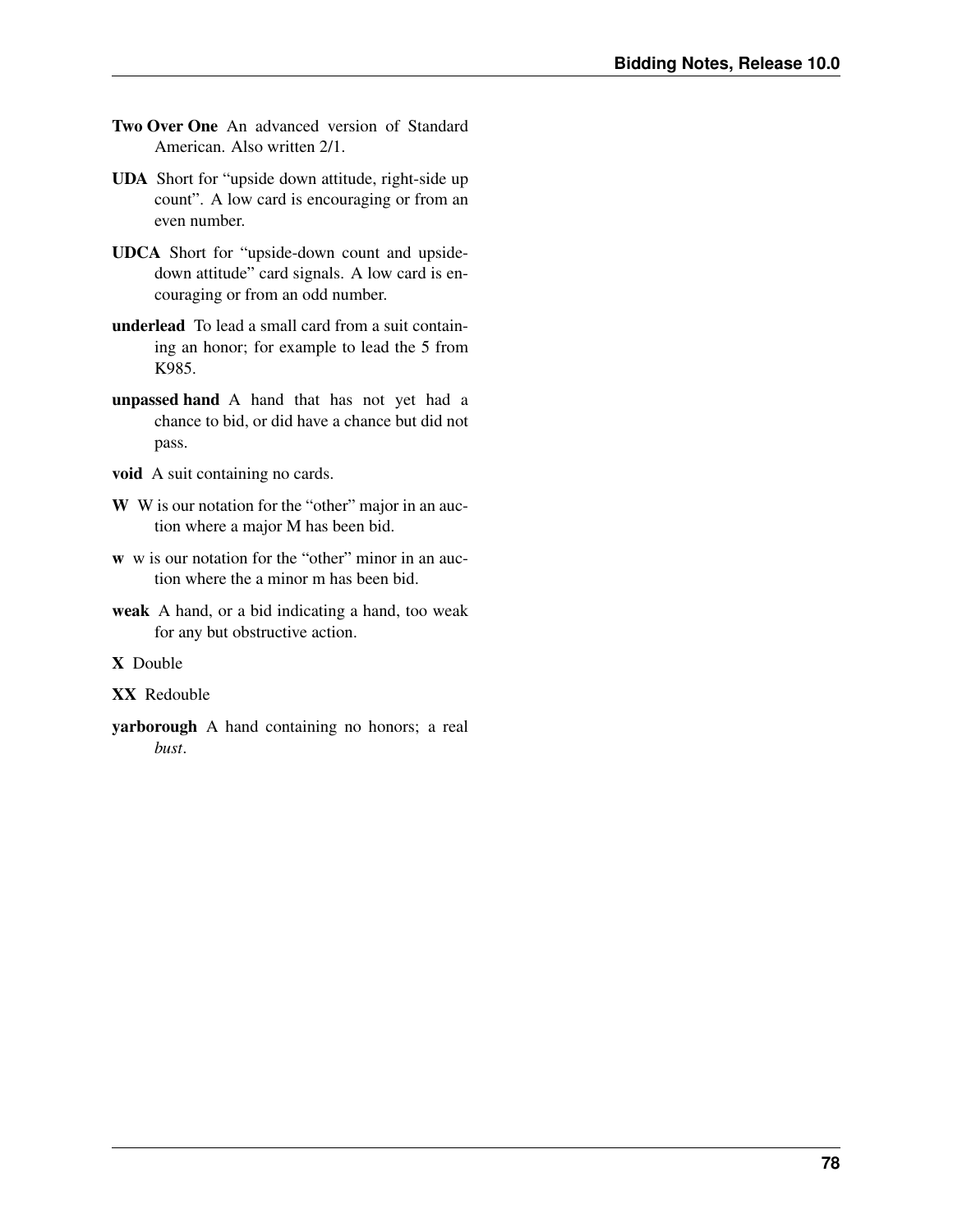### **RESOURCES**

Here are the sources I have found most useful on each topic.

### **21.1 Books**

- 1. My *Advanced Bidding* and *Defensive Bidding* are complements to these notes, and should be available in the same place you found them.
- 2. *Standard Bidding With SAYC*, by Ned Downey and Ellen Pomer, Masterpoint Press, Toronto, 2005. This really seems to be the only printed book devoted to this purpose, beyond a little handout you can get from ACBL.
- 3. *25 Bridge Conventions You Should Know*, by Barbara Seagram and Marc Smith, Masterpoint Press, Toronto, 1999; and *25 More Bridge Conventions You Should Know*, by Barbara Seagram and Marc Smith, Masterpoint Press, Toronto, are wonderfully expository with reviews and quizzes. All of the "25" series books have taught me something. One of them is on Two Over One.
- 4. *2 Over 1 Game Force*, by Audrey Grant and Eric Rodwell, Baron Barclay, Louisville, KY. 2009. I do not care for the 2/1 books by Hardy (on literary, not bridge, grounds).
- 5. *Points Schmoints!*, by Marty Bergen, Bergen Press, Palm Beach Gardens, FL, 1994.
- 6. *Slam Bidding Made Easier*, by Marty Bergen, Palm Beach Gardens, FL, 2008. A workbook is also available. This book contains the alternative hand evaluation method that Bergen devised in full detail, also with great details about control bidding and useful slam conventions.
- 7. *The Weak No-trump: How to Play It, How to Play Against It*, by Andy Stark.
- 8. *Eddie Kantar Teaches Modern Bridge Defense*, by Eddie Kantar, Masterpoint Press, Toronto, 1999. This part centers on leading, card play and signalling.
- 9. *Eddie Kantar Teaches Advanced Bridge Defense*, by Eddie Kantar, Masterpoint Press, Toronto, ISBN 1-894154-03-7, 1999. This part centers on strategy, counting, and technique.
- 10. *Opening Leads*, by Mike Lawrence, C & T Bridge Supplies, Los Alamitas, CA, 1966. This is so comprehensive it is a challenge but well worth it. My scores improved sharply after I read it. Many of Lawrence's other writings on specialized topics, including balancing and overcalls, are similarly difficult and worthwhile.
- 11. *Eddie Kantar Teaches Topics in Declarer Play at Bridge*, by Eddie Kantar, Master Point Press, Toronto, 2002. There are many older such books, including ones by Dorothy Hayden Truscott and William S. Root, each of which is worth reading.
- 12. *Card Play Technique, or, The Art Of Being Lucky*, by Victor Mollo and Nico Gardener. B. T. Batsford Ltd., London, 1955.
- 13. *The Play of the Hand At Bridge*, by Louis H. Watson. I first read this at age 12, when I had nobody to play with. I probably picked it out because it was one of the biggest books in our little public branch library. First published in 1934, nowadays one reads the modernized version by Sam Fry, Jr. written in 1958. It remains one of the best.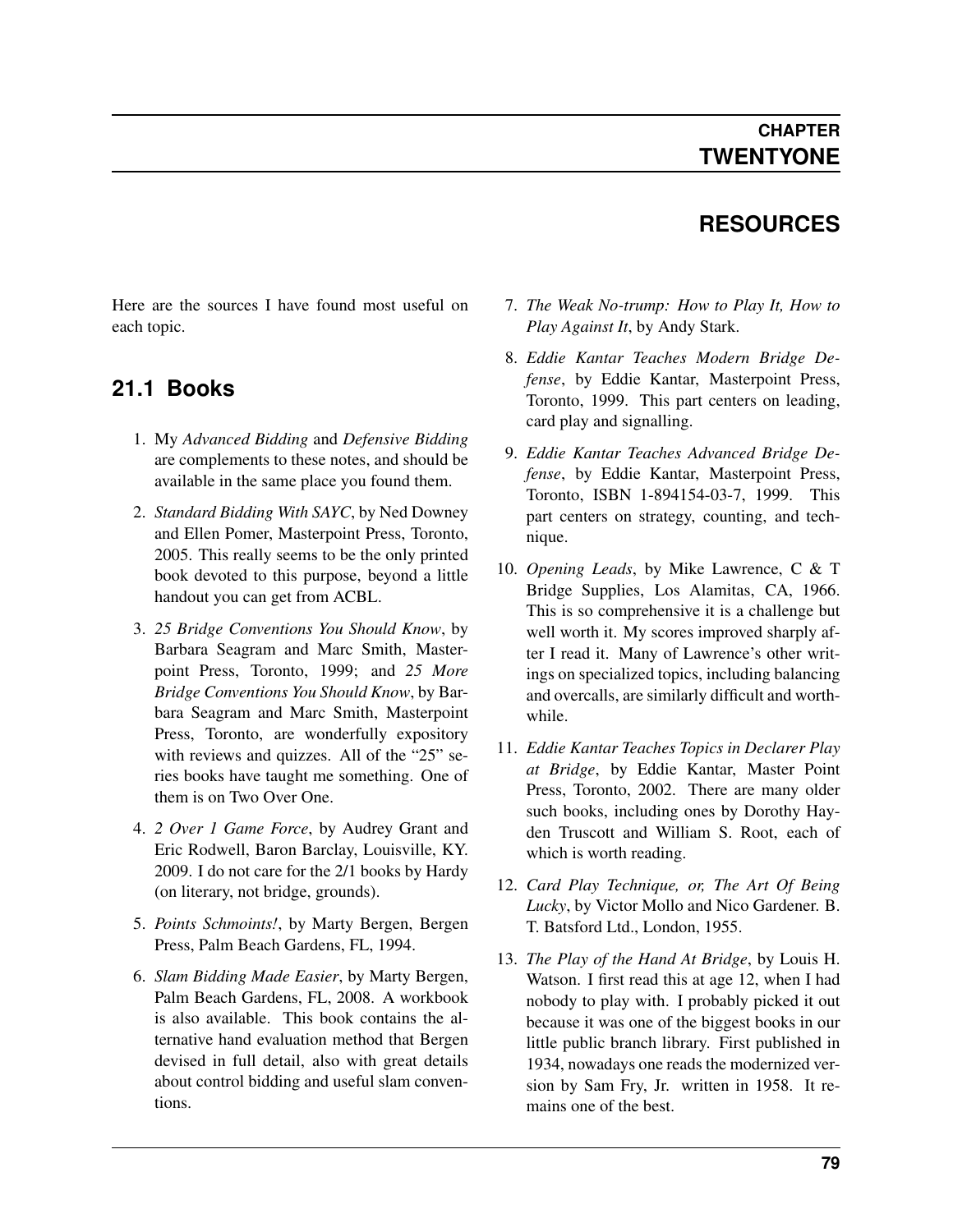14. *The Official Encylopedia of Bridge*, 7th Edition, Brent Manley ed., published by the American Contract Bridge League, Horn Lake, MS, 2011. Everything you ever wanted to know – and the section on how to play card combinations is to be frequently consulted after you fail in that department.

### **21.2 Online**

- 1. *Larry Cohen <http://larryco.com>*, *Robert Barrington <http://learnbridge.com>* and *Gavin Wolpert <http://wolpertbridge.com* have articles, videos and lessons. YouTube has great content including Rob, Gavin, and Pete Hollands.
- 2. *Marty Bergen <http://martybergen.com>* has audio-visual courses in addition to books and pamphlets.
- 3. The *Fifth Chair Foundation <www.fifthchair.org>*, has an historical *archive <http://www.fifthchair.org/archive>*. Two of the documents, *SAYC OKBridge Style*, by Anna Marsh et. al., and *Two Over One OKBridge Style - Clarified*, by Anna Marsh et. al., are pretty complete both as to system and many basic conventions.
- 4. *BBO <http://bridgebase.com>* is home to massive amounts of material both directly and at the associated clubs such as the Beginner and Intermediate Lounge (BIL) and the Intermediate and Advanced Club (IAC). You can practice playing with three robots there, and mousing over the bids tells you what they will mean to the robots; but the robot plays Two Over One and a rather odd set of conventions. There are many other things there, including official ACBL games.
- 5. *ACBL.org <http://acbl.org>* be a member, see your points, look up convention charts, what the convention card means, find a club or tournament. There is a really great series of explanations about how to fill out your convention card.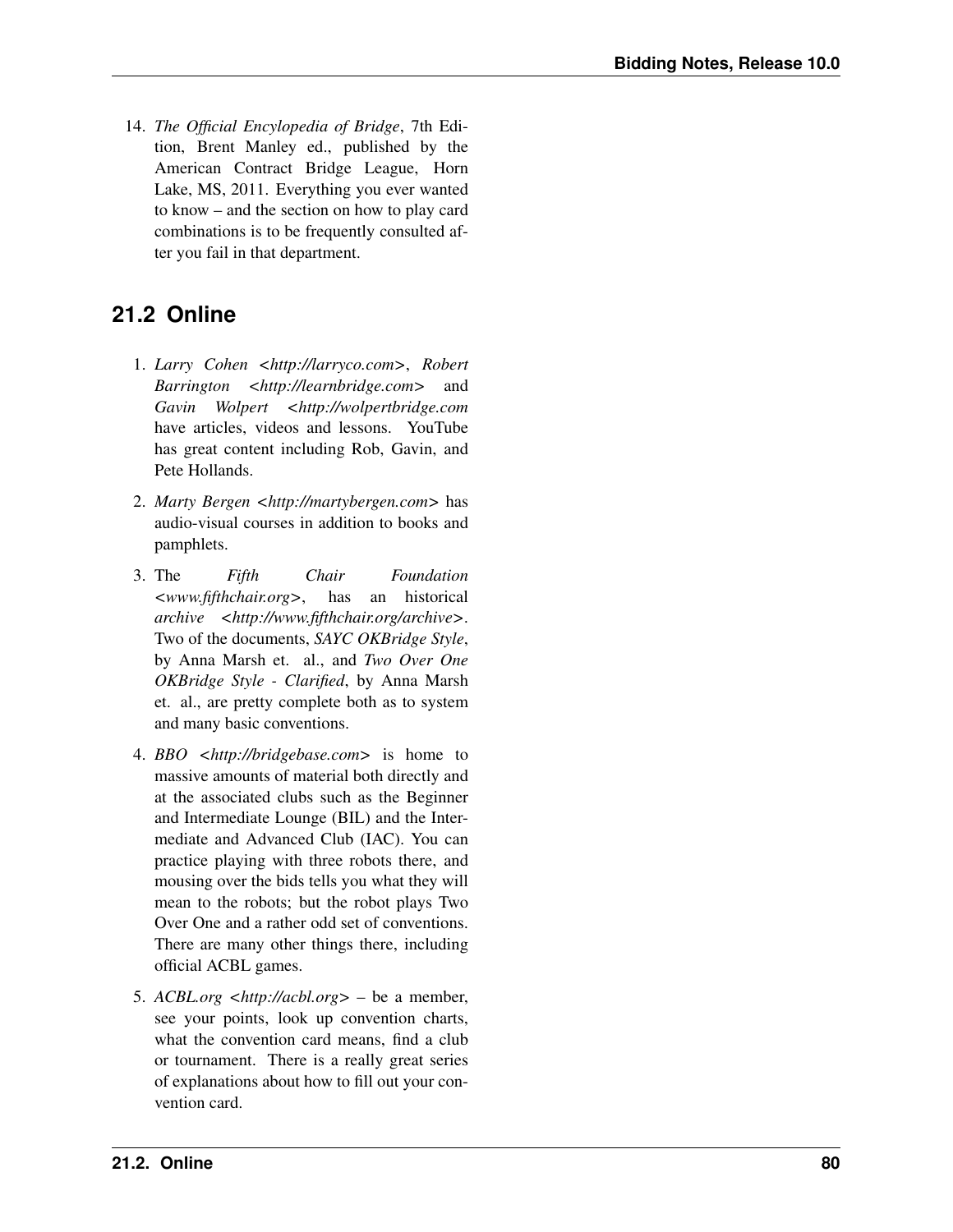#### **INDEX**

### Symbols

1N Forcing convention, [41](#page-46-0) 1N opening defense to, [49](#page-54-1) 2/1, [75](#page-80-4) 2/1, [39](#page-44-1) 2/1 bids Two Over One, [42](#page-47-0) 2N Jacoby, Jordan, [26](#page-31-1) opening, [22](#page-27-0) unusual, [48](#page-53-1) 2♣ opening, [22](#page-27-0)

### A

advancer, [75](#page-80-4) advancer, [3](#page-8-0) alert, [75](#page-80-4) alert convention, [71](#page-76-0) procedure, [71](#page-76-0) alerts, [71](#page-76-0) announce, [75](#page-80-4) attitude, [75](#page-80-4)

### B

balanced, [75](#page-80-4) balanced opening, [18,](#page-23-1) [22](#page-27-0) balanced openings chart, [19](#page-24-0) balancing, [75](#page-80-4) Bergen raise (*of a major*) convention, [32](#page-37-1) Blackwood

convention, [65](#page-70-3) business double, [75](#page-80-4) bust, [75](#page-80-4)

### C

Cappelletti convention, [50](#page-55-0) Captain, [75](#page-80-4) chart balanced openings, [19](#page-24-0) competitive, [75](#page-80-4) control bid, [75](#page-80-4) control bid convention, [67](#page-72-1) controls, [75](#page-80-4) convention, [75](#page-80-4) convention 1N Forcing, [41](#page-46-0) alert, [71](#page-76-0) Bergen raise (*of a major*), [32](#page-37-1) Blackwood, [65](#page-70-3) Cappelletti, [50](#page-55-0) control bid, [67](#page-72-1) cue bid (*slam*), [67](#page-72-1) D.O.N.T., [49](#page-54-1) DOPI, [66](#page-71-0) Drury, [28](#page-33-2) equal-level conversion double, [59](#page-64-0) Fourth Suit Forcing, [73](#page-78-1) Gambling 3N, [39](#page-44-1) Gerber, [67](#page-72-1) Hamilton, [50](#page-55-0) Help Suit Game Try, [28](#page-33-2) Ingberman, [11](#page-16-1) inverted minors, [35](#page-40-1) Jacoby 2N, [26](#page-31-1) Jordan 2N, [26](#page-31-1)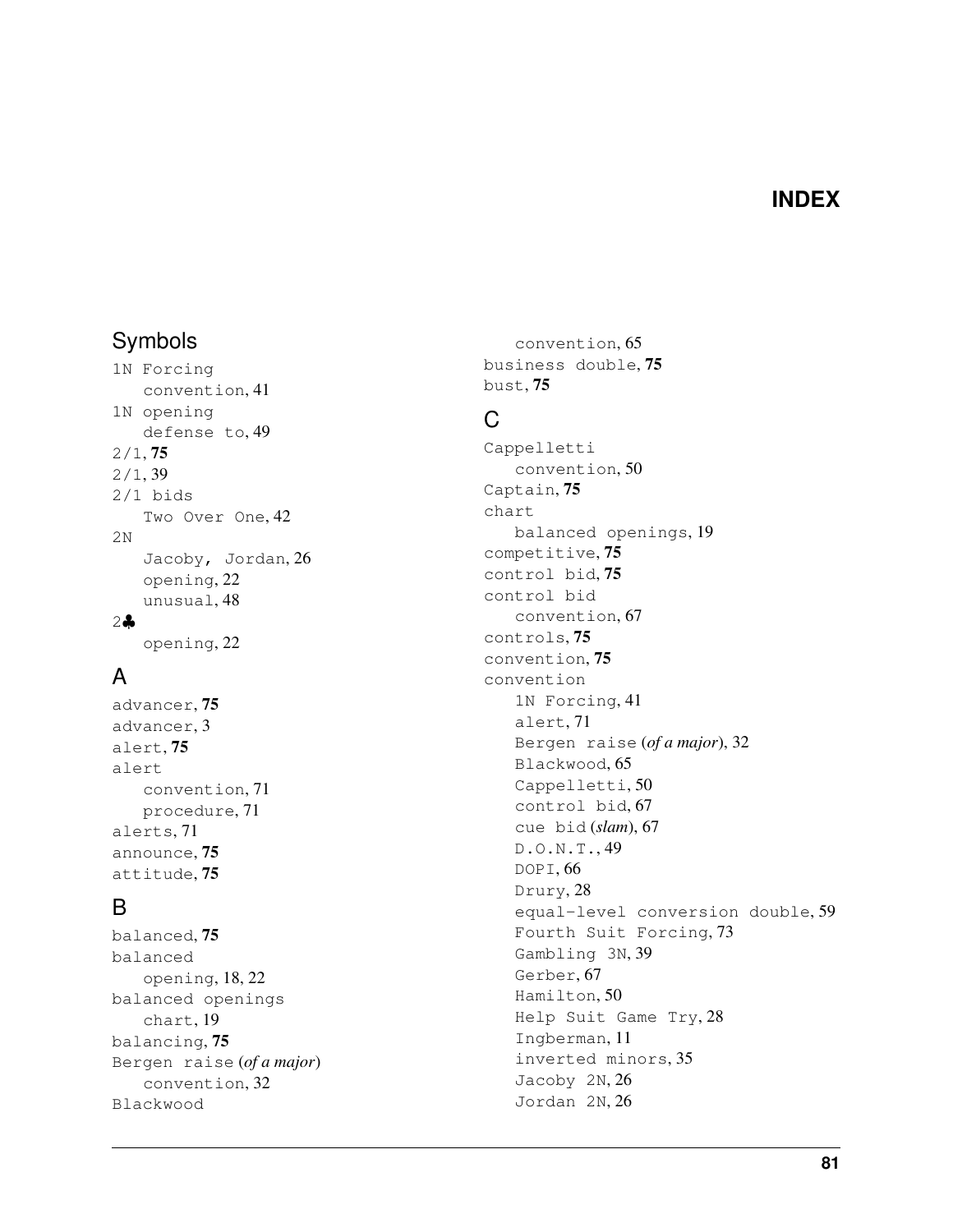Lebensohl, [11](#page-16-1) list of useful, [70](#page-75-0) lower-lower, [52,](#page-57-0) [53](#page-58-0) Michaels Cue Bid, [47](#page-52-1) New Minor Forcing, [72](#page-77-1) pick-a-slam, [69](#page-74-0) Reverse Drury, [28](#page-33-2) Roman Keycard Blackwood, [65](#page-70-3) ROPI, [66](#page-71-0) Sandwich 1N, [50](#page-55-0) serious 3N, [68](#page-73-0) Smolen, [18](#page-23-1) takeout double, [50](#page-55-0) Texas Transfers, [17](#page-22-2) Unusual 2N, [48,](#page-53-1) [49](#page-54-1) Unusual vs. Unusual, [52,](#page-57-0) [53](#page-58-0) Western Cue, [74](#page-79-1) cooperative double, [75](#page-80-4) count, [75](#page-80-4) cue bid, [75](#page-80-4) cue bid limit raise, [31,](#page-36-0) [34](#page-39-0) Michaels, [47](#page-52-1) cue bid (*slam*) convention, [67](#page-72-1) current count, [75](#page-80-4)

# D

D.O.N.T. convention, [49](#page-54-1) defense to 1N opening, [49](#page-54-1) two-suited bids, [52,](#page-57-0) [53](#page-58-0) delayed action, [20](#page-25-0) DOPI convention, [66](#page-71-0) double equal-level conversion, [59](#page-64-0) lead-directing, [59](#page-64-0) Lightner, [59](#page-64-0) negative, [57](#page-62-1) of final contract, [59](#page-64-0) reopening, [58](#page-63-0) required shape, [57](#page-62-1) runout, [59](#page-64-0) SOS redouble, [58](#page-63-0) takeout, [55](#page-60-0) doubleton, [75](#page-80-4)

Drury, [75](#page-80-4) Drury convention, [28](#page-33-2)

#### E

equal-level conversion double, [59](#page-64-0) equal-level conversion double convention, [59](#page-64-0)

### F

five-four majors Stayman, [16](#page-21-0) transfers, [16](#page-21-0) flag bid, [75](#page-80-4) flat, [76](#page-81-8) Fourth Suit Forcing convention, [73](#page-78-1) fourth-seat bidding, [38](#page-43-0)

# G

gadgets, [76](#page-81-8) Gambling 3N convention, [39](#page-44-1) game forcing, [76](#page-81-8) game try help suit, [28](#page-33-2) Garbage Stayman, [76](#page-81-8) Gerber, [76](#page-81-8) Gerber, [13,](#page-18-1) [15](#page-20-1) convention, [67](#page-72-1) qf,  $76$ good suit, [76](#page-81-8) grand, [76](#page-81-8)

### H

Hamilton convention, [50](#page-55-0) hand evaluation, [5](#page-10-0) HCP, [76](#page-81-8) help suit game try, [28](#page-33-2) Help Suit Game Try convention, [28](#page-33-2)

### I

in passout seat opening, [32](#page-37-1)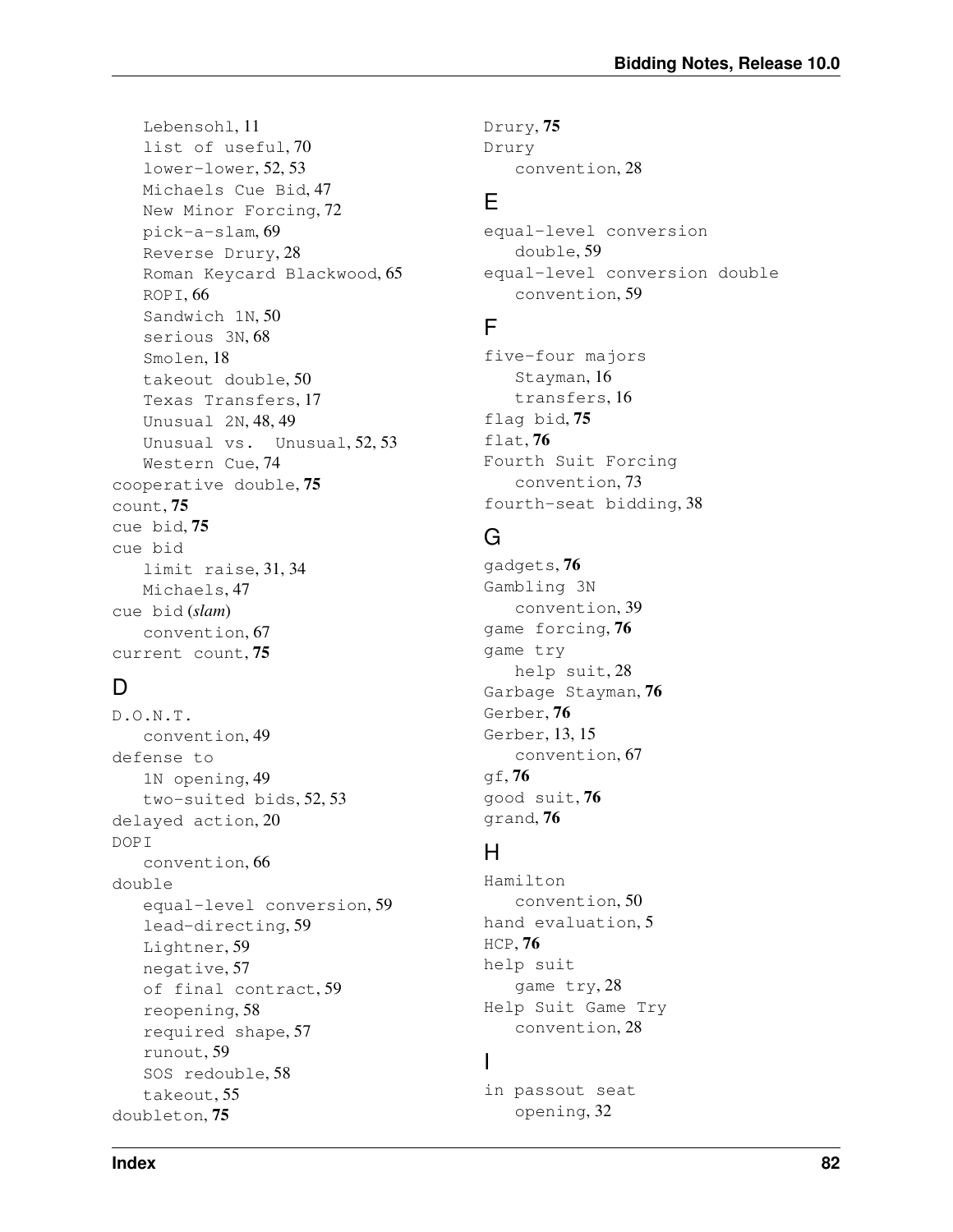interference major opening, [31](#page-36-0) negative double, [31](#page-36-0) three-level, [21](#page-26-0) transfer, [15](#page-20-1) intervenor, [76](#page-81-8) intervenor, [3](#page-8-0) inv, [76](#page-81-8) inverted minors convention, [35](#page-40-1) invitational, [76](#page-81-8)

#### J

Jacoby transfer, [15](#page-20-1) Jacoby 2N convention, [26](#page-31-1) Jacoby, Jordan 2N, [26](#page-31-1) Jordan 2N convention, [26](#page-31-1) jump-shift, [76](#page-81-8) jump-shift preemptive, [63](#page-68-0) traditional, [63](#page-68-0)

### L

Law of Total Tricks, [76](#page-81-8) lead-directing double, [59](#page-64-0) leave it in, [76](#page-81-8) Lebensohl, [76](#page-81-8) LHO, [76](#page-81-8) LHO, [3](#page-8-0) Lightner double, [59](#page-64-0) limit raise cue bid, [31,](#page-36-0) [34](#page-39-0) list of useful convention, [70](#page-75-0) Losing Trick Count, [7](#page-12-0) lower-lower convention, [52,](#page-57-0) [53](#page-58-0)

#### M

major, [76](#page-81-8) major opening, [24](#page-29-1)

raise, [25,](#page-30-0) [31,](#page-36-0) [32](#page-37-1) transfer, [15](#page-20-1) major opening interference, [31](#page-36-0) third or fourth seat, [28](#page-33-2) Michaels cue bid, [47](#page-52-1) Michaels Cue Bid convention, [47](#page-52-1) minimax, [76](#page-81-8) minimax, [48](#page-53-1) minor, [76](#page-81-8) minor opening, [33](#page-38-0) relay, [17](#page-22-2) transfer, [17](#page-22-2) minor relay slam try, [17](#page-22-2) Minorwood, [76](#page-81-8)

#### N

negative double, [57](#page-62-1) negative double, [76](#page-81-8) negative double, [31](#page-36-0) interference, [31](#page-36-0) New Minor Forcing convention, [72](#page-77-1) notrump opening, [11](#page-16-1)

# $\Omega$

of final contract double, [59](#page-64-0) opening 2N, [22](#page-27-0) 2♣, [22](#page-27-0) balanced, [18,](#page-23-1) [22](#page-27-0) in passout seat, [32](#page-37-1) major, [24](#page-29-1) minor, [33](#page-38-0) notrump, [11](#page-16-1) strong 2♣, [36](#page-41-0) opening bids preemptive, [38](#page-43-0) overcall weak jump, [34](#page-39-0) weak jump overcall, [47](#page-52-1)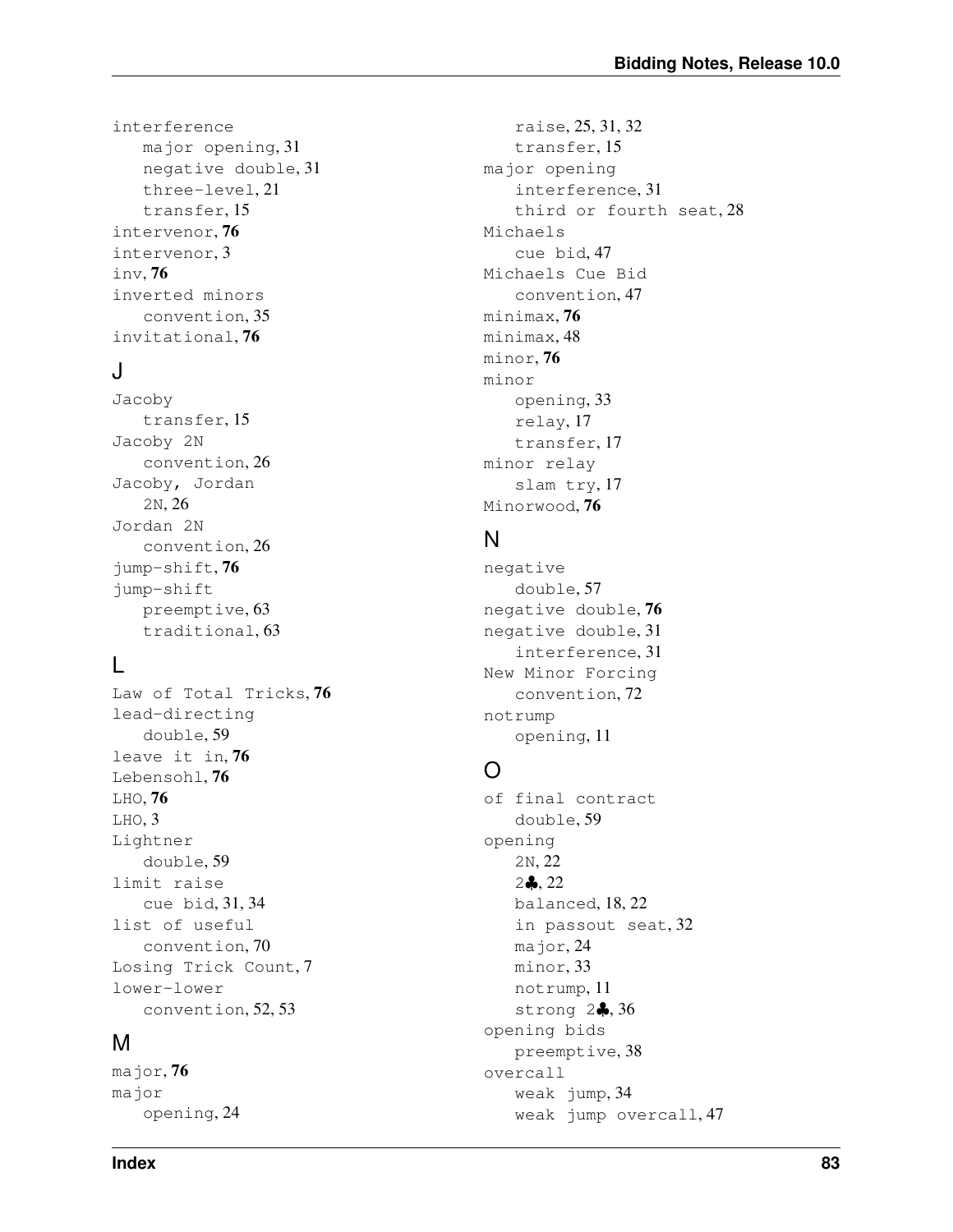overcaller, [76](#page-81-8) overcaller, [3](#page-8-0)

#### P

pass or correct, [76](#page-81-8) passout seat, [76](#page-81-8) passout seat, [50](#page-55-0) two-level opener, [50](#page-55-0) penalty double, [76](#page-81-8) pick-a-slam convention, [69](#page-74-0) preempt, [76](#page-81-8) preempt responses, [38](#page-43-0) when not to, [32](#page-37-1) preemptive, [76](#page-81-8) preemptive jump-shift, [63](#page-68-0) opening bids, [38](#page-43-0) procedure alert, [71](#page-76-0) pull, [76](#page-81-8)

# $\Omega$

quantitative, [76](#page-81-8) quantitative, [13,](#page-18-1) [15](#page-20-1) quick-tricks, [36](#page-41-0) strong 2♣, [36](#page-41-0)

### R

raise major, [25,](#page-30-0) [31,](#page-36-0) [32](#page-37-1) rattlesnake, [76](#page-81-8) relay, [77](#page-82-4) relay, [17](#page-22-2) minor, [17](#page-22-2) relay, difference from transfer, [17](#page-22-2) reopening double, [58](#page-63-0) required shape double, [57](#page-62-1) responder, [77](#page-82-4) responder, [3](#page-8-0) reverse, [11](#page-16-1) responses preempt, [38](#page-43-0) responsive double, [77](#page-82-4) reverse, [77](#page-82-4)

reverse, [51](#page-56-0) responder, [11](#page-16-1) Reverse Drury convention, [28](#page-33-2) RHO, [77](#page-82-4) RHO, [3](#page-8-0) right-side, [77](#page-82-4) Roman Keycard Blackwood convention, [65](#page-70-3) ROPI convention, [66](#page-71-0) Rubensohl, [77](#page-82-4) Rule of 17, [77](#page-82-4) Rule of 20, [77](#page-82-4) runout, [77](#page-82-4) runout, [20](#page-25-0) double, [59](#page-64-0)

### S

Sandwich 1N, [77](#page-82-4) Sandwich 1N convention, [50](#page-55-0) semi-balanced, [77](#page-82-4) serious 3N convention, [68](#page-73-0) short, [77](#page-82-4) singleton, [77](#page-82-4) slam try minor relay, [17](#page-22-2) slamish, [77](#page-82-4) Smolen, [77](#page-82-4) Smolen convention, [18](#page-23-1) Soloway Jump Shifts, [64](#page-69-0) SOS redouble, [77](#page-82-4) SOS redouble double, [58](#page-63-0) splinter, [77](#page-82-4) Stayman, [77](#page-82-4) Stayman five-four majors, [16](#page-21-0) stiff, [77](#page-82-4) strong 2♣ opening, [36](#page-41-0) quick-tricks, [36](#page-41-0) summary of 1N raises, [19](#page-24-0) summary of 1N Responses, [19](#page-24-0) super-accept, [77](#page-82-4)